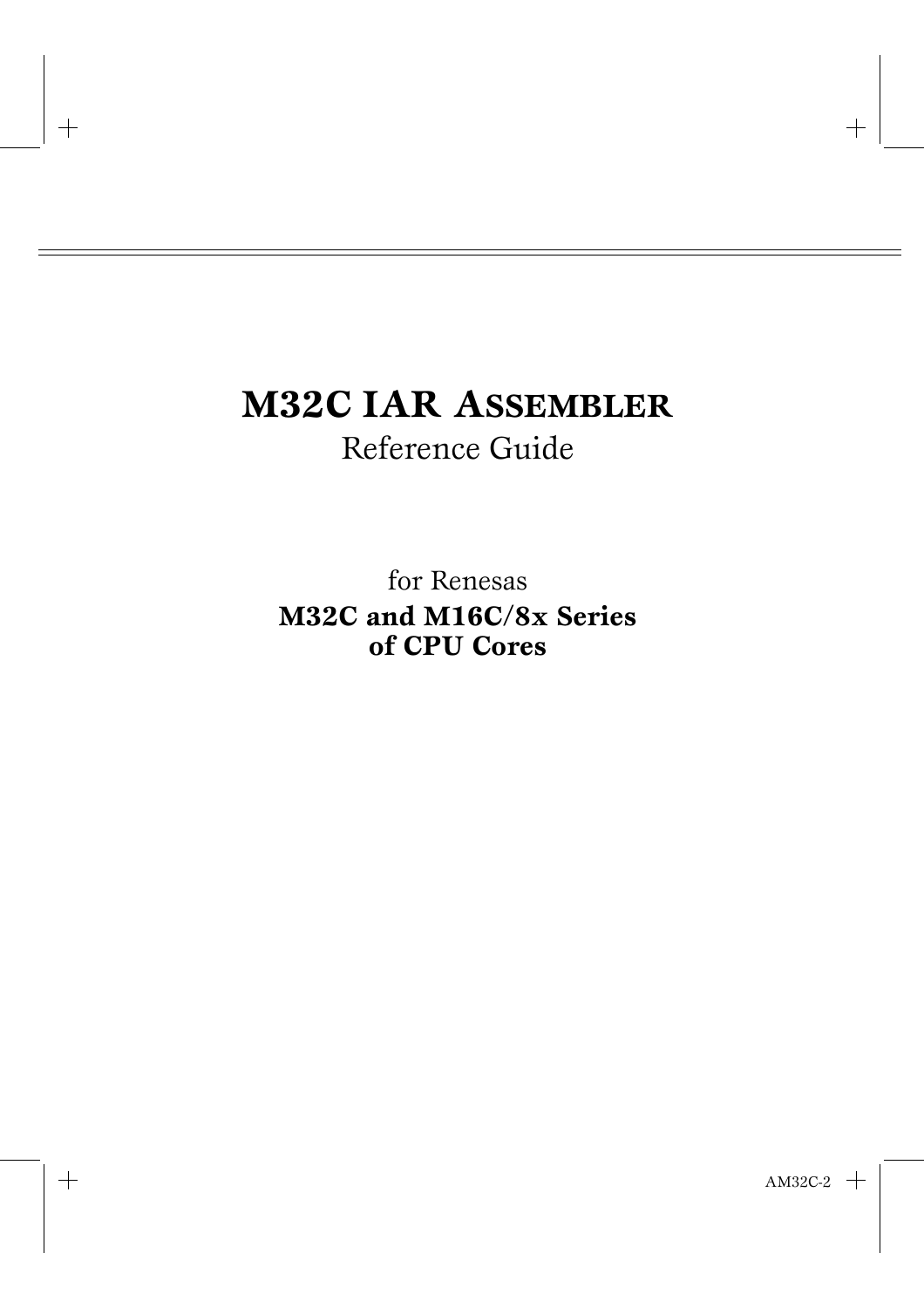# **COPYRIGHT NOTICE**

© Copyright 1999-2004 IAR Systems. All rights reserved.

No part of this document may be reproduced without the prior written consent of IAR Systems. The software described in this document is furnished under a license and may only be used or copied in accordance with the terms of such a license.

# **DISCLAIMER**

The information in this document is subject to change without notice and does not represent a commitment on any part of IAR Systems. While the information contained herein is assumed to be accurate, IAR Systems assumes no responsibility for any errors or omissions.

In no event shall IAR Systems, its employees, its contractors, or the authors of this document be liable for special, direct, indirect, or consequential damage, losses, costs, charges, claims, demands, claim for lost profits, fees, or expenses of any nature or kind.

# **TRADEMARKS**

IAR Embedded Workbench, IAR visualSTATE, IAR MakeApp, and IAR PreQual are registered trademarks owned by IAR Systems. C-SPY is a trademark registered in the European Union by IAR Systems. IAR, IAR XLINK Linker, IAR XAR Library Builder, and IAR XLIB Librarian are trademarks owned by IAR Systems.

M32C and M16C/8x Series are registered trademarks of Renesas Technology Corporation. Microsoft is a registered trademark, and Windows is a trademark of Microsoft Corporation. Intel and Pentium are registered trademarks of Intel Corporation.

All other product names are trademarks or registered trademarks of their respective owners.

Second edition: June 2004

Part number: AM32C-2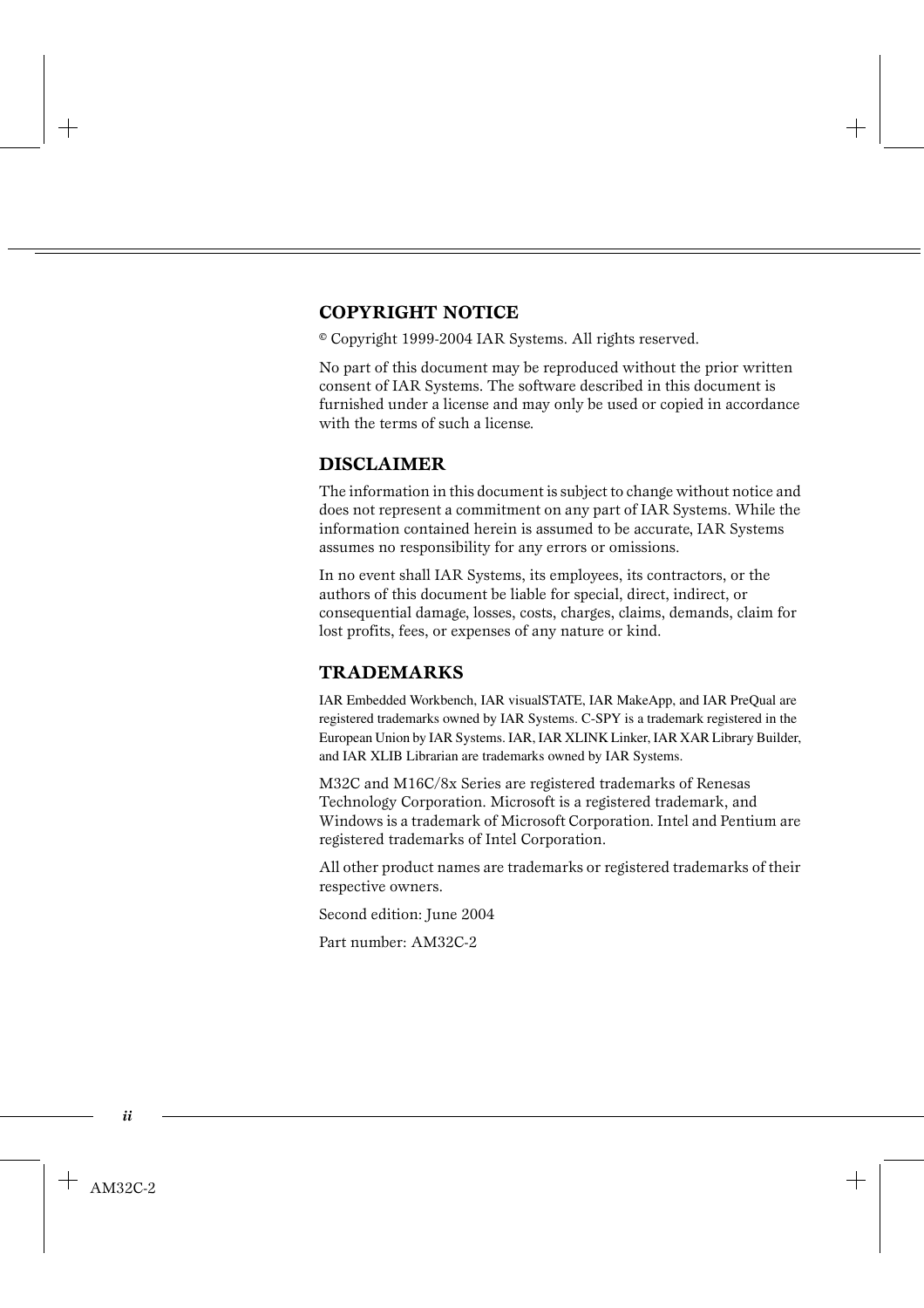| WELCOME                 | Welcome to the M32C IAR Assembler Reference Guide.                                                                                                                                                                                                                                                                                                                                                                                                        |
|-------------------------|-----------------------------------------------------------------------------------------------------------------------------------------------------------------------------------------------------------------------------------------------------------------------------------------------------------------------------------------------------------------------------------------------------------------------------------------------------------|
|                         | This guide provides reference information about the IAR Systems<br>Assembler for the M32C and M16C/8x Series of CPU cores, and applies<br>to the command line version of this tool.                                                                                                                                                                                                                                                                       |
|                         | Before reading this guide we recommend you to read the initial chapters<br>of the IAR Embedded Workbench™ IDE User Guide, where you will find<br>information about installing the IAR Systems development tools, product<br>overviews, and tutorials that will help you get started. The IAR Embedded<br>Workbench™ IDE User Guide also contains complete reference<br>information about the IAR Embedded Workbench™ and the M32C IAR<br>C-SPY™ Debugger. |
|                         | For information about programming with the M32C IAR C Compiler,<br>refer to the M32C IAR $C/C + +$ Compiler Reference Guide.                                                                                                                                                                                                                                                                                                                              |
|                         | For information about using the IAR XLINK Linker™ and IAR XLIB<br>Librarian™, refer to the IAR Linker and Library Tools Reference Guide,<br>which is available from the M32C IAR Embedded Workbench™ Help<br>menu.                                                                                                                                                                                                                                        |
| <b>ABOUT THIS GUIDE</b> | This guide consists of the following chapters:                                                                                                                                                                                                                                                                                                                                                                                                            |
|                         | Introduction to the M32C Assembler provides a brief summary of the<br>M32C Assembler and gives programming hints.                                                                                                                                                                                                                                                                                                                                         |
|                         | Assembler options first explains how to set the M32C Assembler<br>options and how to use environment variables. It then gives an<br>alphabetical summary of the assembler options, and contains<br>complete reference information about each option.                                                                                                                                                                                                      |
|                         | Assembler file formats describes the source format for the<br>M32C Assembler, and the format of assembler listings.                                                                                                                                                                                                                                                                                                                                       |
|                         | Assembler operators gives a summary of the assembler operators,<br>arranged in order of precedence, and provides a complete alphabetical<br>list of the M32C Assembler operators, with a full description of each<br>one.                                                                                                                                                                                                                                 |
|                         | Assembler directives gives an alphabetical summary of the M32C<br>Assembler directives, and provides complete reference information<br>about the M32C Assembler directives, classified into groups<br>according to their function.                                                                                                                                                                                                                        |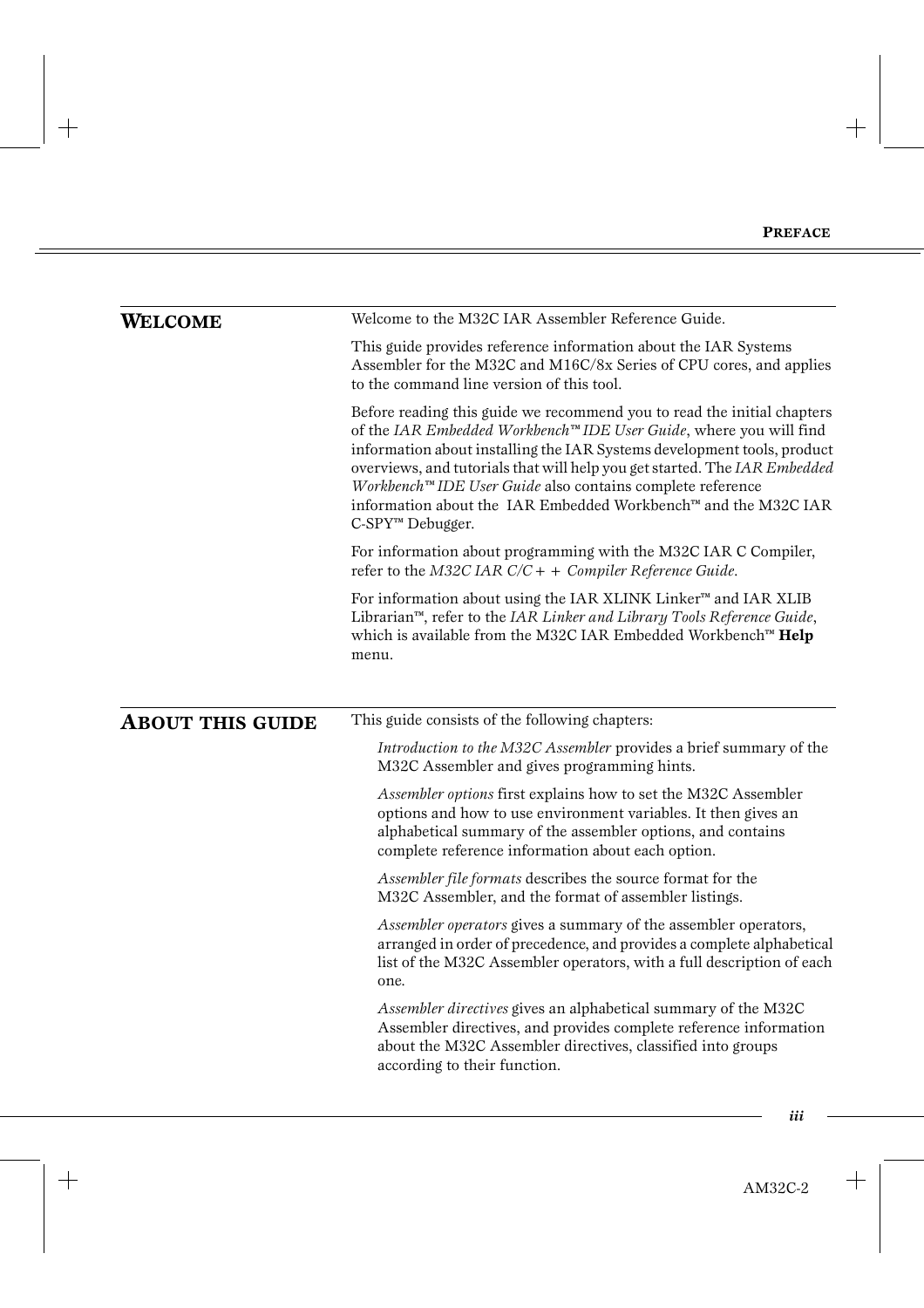*[Assembler diagnostics](#page-100-0)* provides a list of error and warning messages specific to the M32C Assembler.

# **ASSUMPTIONS**

This guide assumes that you already have a working knowledge of the following:

- ◆ The architecture of the M32C and M16C/8x Series CPU cores.
- The M32C and M16C/8x Series assembler instruction set.
- ◆ Windows 98/2000/Me/NT, depending on your host system.
- ◆ The IAR Systems development tools and the project model, as described in the *IAR Embedded Workbench™ IDE User Guide*.

*Note*: The illustrations in this guide show the IAR Embedded Workbench running in a Windows-style environment, and their appearance will be slightly different if you are using another platform.

# **CONVENTIONS**

This guide uses the following typographical conventions:

| <i>Style</i>          | Used for                                                                                                                      |
|-----------------------|-------------------------------------------------------------------------------------------------------------------------------|
| computer              | Text that you type in, or that appears on the screen.                                                                         |
| parameter             | A label representing the actual value you should type<br>as part of a command.                                                |
| [option]              | An optional part of a command.                                                                                                |
| $\{a \mid b \mid c\}$ | Alternatives in a command.                                                                                                    |
| bold                  | Names of menus, menu commands, buttons, and<br>dialog boxes that appear on the screen.                                        |
| reference             | Cross-references to another part of this guide, or to<br>another guide.                                                       |
|                       | Identifies instructions specific to the versions of the<br>IAR development tools for the IAR Embedded<br>Workbench interface. |
|                       | Identifies instructions specific to the command line<br>versions of IAR development tools.                                    |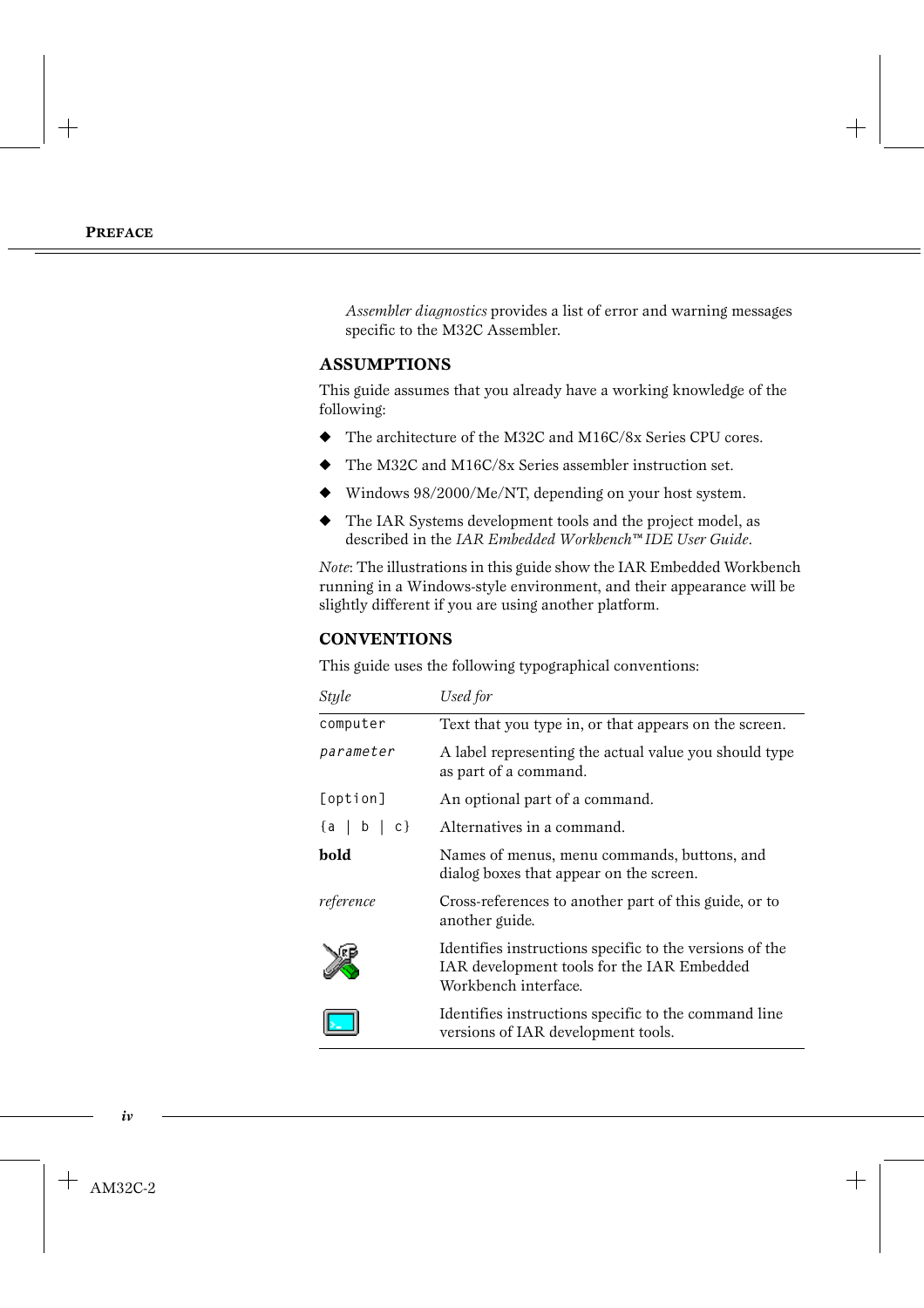# **CONTENTS**

| <b>INTRODUCTION TO THE M32C ASSEMBLER</b><br>1 |                                 |                |
|------------------------------------------------|---------------------------------|----------------|
|                                                | Key features                    | 1.             |
|                                                | Programming hints               | $\overline{2}$ |
| <b>ASSEMBLER OPTIONS </b>                      |                                 | 3              |
|                                                | Setting assembler options       | 3              |
|                                                | Options summary                 | 5              |
|                                                |                                 | 21             |
|                                                | Source format                   | 21             |
|                                                | Expressions and operators       | 22             |
|                                                | Register symbols                | 28             |
|                                                | Listing format                  | 30             |
|                                                | Output formats                  | 32             |
| <b>ASSEMBLER OPERATORS.</b>                    |                                 | 33             |
|                                                | Precedence of operators         | 33             |
|                                                | Summary of assembler operators  | 34             |
| <b>ASSEMBLER DIRECTIVES.</b>                   |                                 | 51             |
|                                                | Summary of directives           | 51             |
|                                                | Syntax conventions              | 57             |
|                                                | Module control directives       | 58             |
|                                                | Symbol control directives       | 61             |
|                                                | Segment control directives      | 63             |
|                                                | Value assignment directives     | 68             |
|                                                | Conditional assembly directives | 72             |
|                                                | Macro processing directives     | 73             |
|                                                | Listing control directives      | 80             |
|                                                | C-style preprocessor directives | 86             |
|                                                | Data definition or allocation   |                |
|                                                | directives                      | 91             |
|                                                | Assembler control directives    | 93             |
|                                                |                                 | 95             |
|                                                | Introduction                    | 95             |

*v*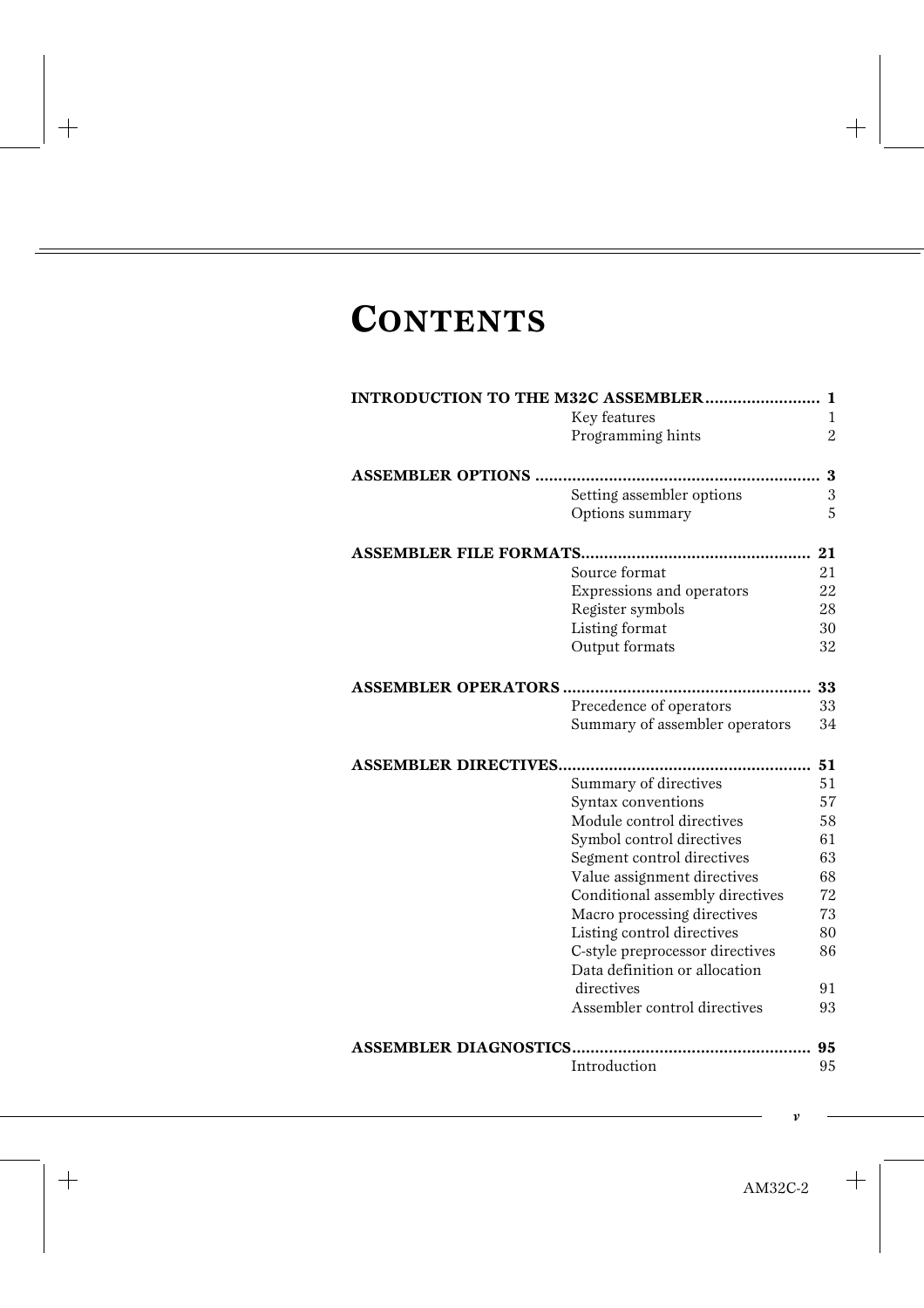|                  | -111 |
|------------------|------|
| Warning messages | 107  |
| Error messages   |      |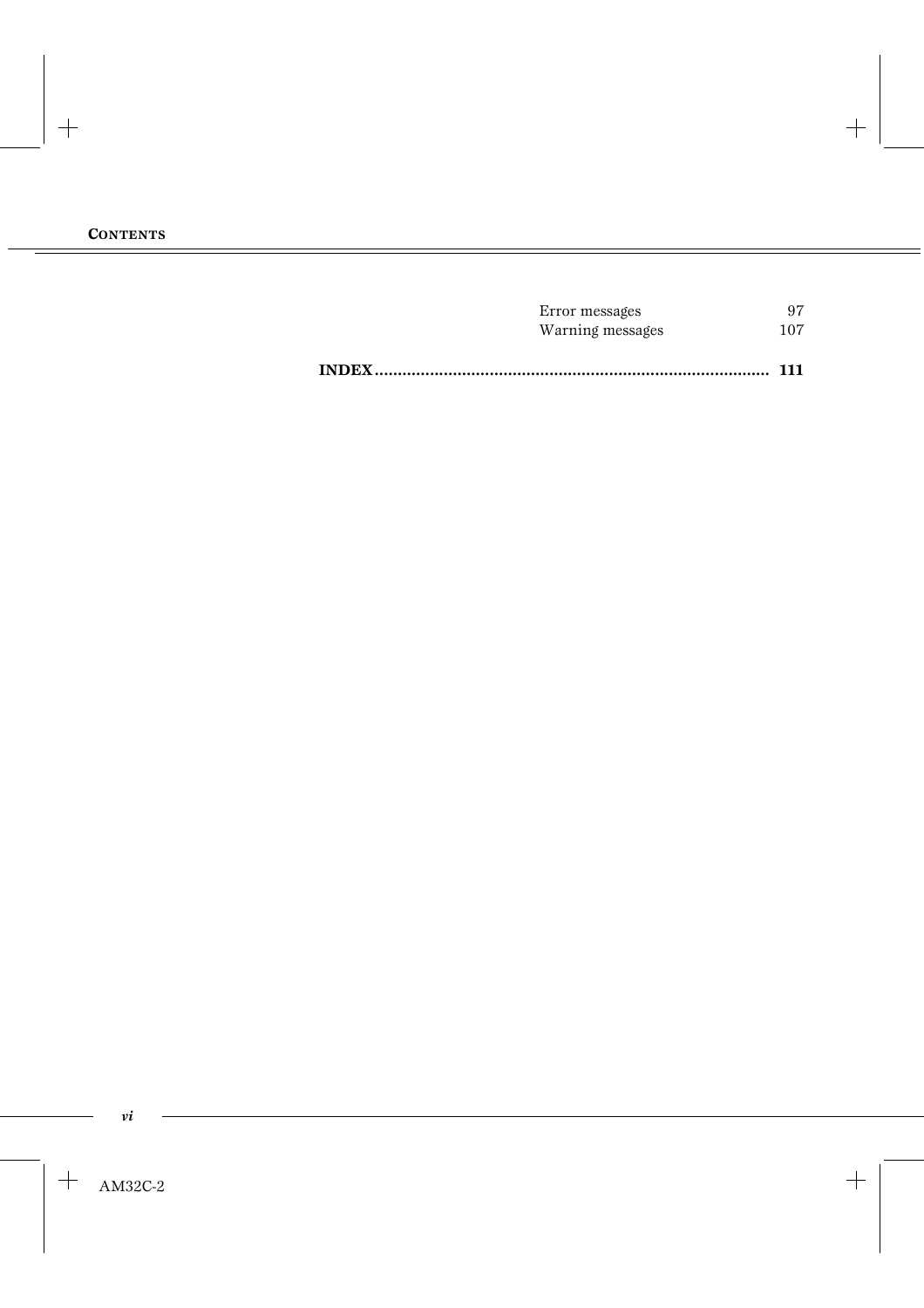# <span id="page-6-1"></span><span id="page-6-0"></span>**INTRODUCTION TO THE M32C ASSEMBLER**

This chapter describes the key features of the IAR Systems M32C Assembler, and provides some programming hints.

<span id="page-6-2"></span>

| <b>KEY FEATURES</b> | The IAR Systems M32C Assembler is a powerful relocating macro<br>assembler with a versatile set of directives.                                                                                                                                            |
|---------------------|-----------------------------------------------------------------------------------------------------------------------------------------------------------------------------------------------------------------------------------------------------------|
|                     | The assembler incorporates a high degree of compatibility with the CPU<br>core manufacturer's assembler to ensure that software originally<br>developed using that assembler can be transferred to the IAR Systems<br>Assembler with a few modifications. |
|                     | The IAR Systems M32C Assembler provides the following features:                                                                                                                                                                                           |
|                     | <b>GENERAL</b>                                                                                                                                                                                                                                            |
|                     | One pass assembly, for fast execution.                                                                                                                                                                                                                    |
|                     | Integration with the IAR XLINK Linker™ and IAR XLIB Librarian™.                                                                                                                                                                                           |
|                     | Integration with other IAR Systems software for the M32C and<br>M16C/8x Series of CPU cores.                                                                                                                                                              |
|                     | Self-explanatory error messages.                                                                                                                                                                                                                          |
|                     | <b>ASSEMBLER FEATURES</b>                                                                                                                                                                                                                                 |
|                     | Up to 65536 relocatable segments per module.                                                                                                                                                                                                              |
|                     | 32-bit arithmetic and IEEE floating-point constants.                                                                                                                                                                                                      |
|                     | 255 significant characters in symbols.                                                                                                                                                                                                                    |
|                     | Powerful recursive macro facilities.                                                                                                                                                                                                                      |
|                     | Number of symbols and program size limited only by available<br>memory.                                                                                                                                                                                   |
|                     | Support for complex expressions with external references.                                                                                                                                                                                                 |
|                     | Forward references allowed to any depth.                                                                                                                                                                                                                  |
|                     | Macros in Intel/Motorola style.                                                                                                                                                                                                                           |
|                     |                                                                                                                                                                                                                                                           |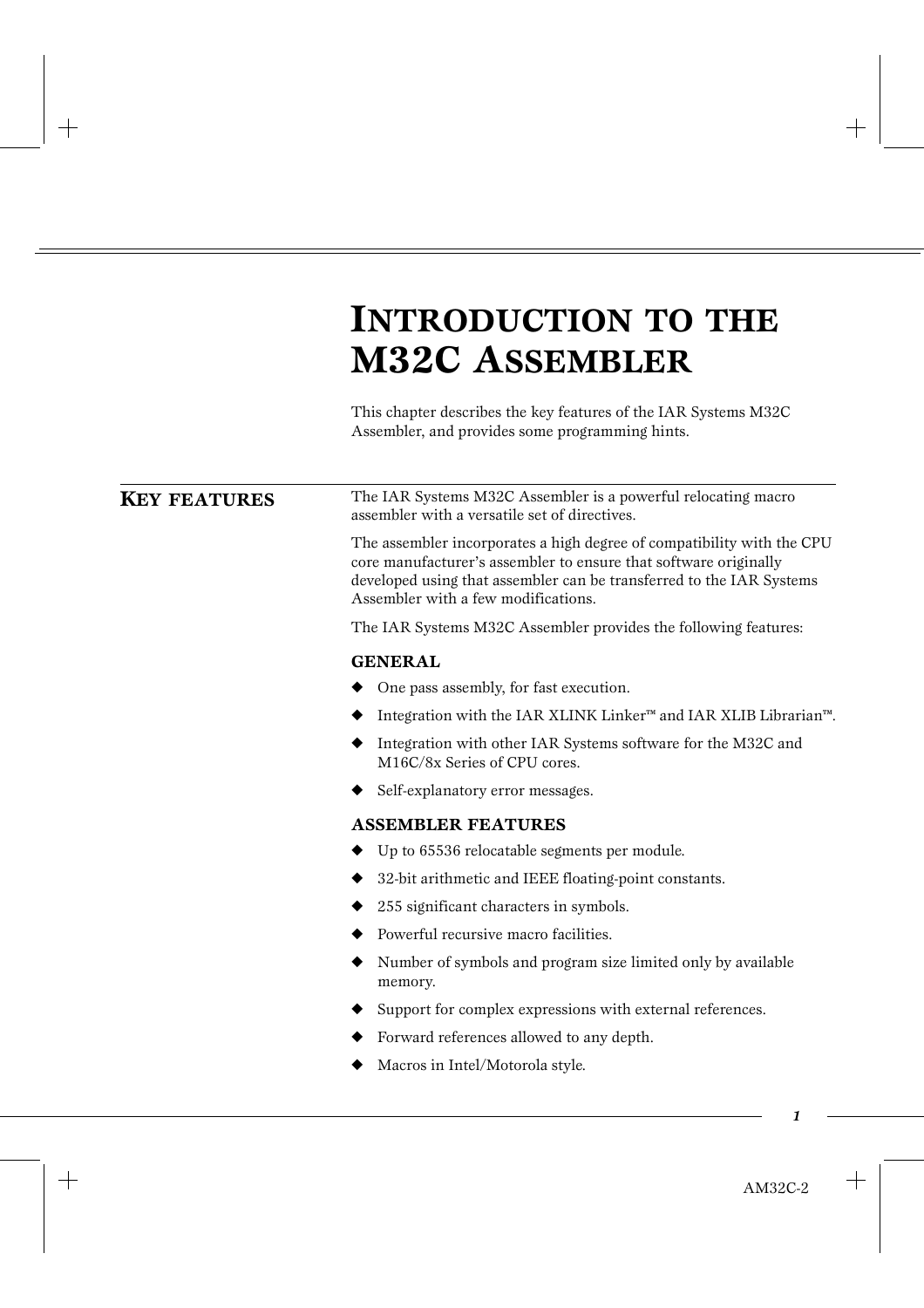◆ Support for C language preprocessor directives.

<span id="page-7-0"></span>

| <b>PROGRAMMING</b> | <b>ACCESSING SPECIAL FUNCTION REGISTERS</b>                                                                                                                                                                                                                                                  |
|--------------------|----------------------------------------------------------------------------------------------------------------------------------------------------------------------------------------------------------------------------------------------------------------------------------------------|
| <b>HINTS</b>       | A header file that defines the special function registers (SFRs) is included<br>in the M32C Assembler delivery. The header file is called iom32c.h.                                                                                                                                          |
|                    | Since the header file is intended to be used with the M32C IAR<br>$C/EC$ + + Compiler, ICCM32C, the SFR declaration is made with macros.<br>The macros that convert the declaration to assembler or compiler syntax<br>are defined in the iomacros. h file.                                  |
|                    | The iom32c.h. header file is also suitable to use as a template when<br>creating new header files for any future M32C or M16C/80 derivatives.                                                                                                                                                |
|                    | Example<br>The Universal Asynchronous Receiver Transmitter (UART0)<br>transmitter buffer register at address 0x362 of the M32C CPU core is<br>defined in the iom32c.h. file as:                                                                                                              |
|                    | $\_SFR($ UOTB, 0x362, $\_REG16$ , $\_READ_WRITE)$                                                                                                                                                                                                                                            |
|                    | Note: The __REG16 size definition and the __READ_WRITE attribute<br>definition are used in the compiler exclusively.                                                                                                                                                                         |
|                    | The declaration is converted by the file iomacros.h to:                                                                                                                                                                                                                                      |
|                    | __UOTB DEFINE 0x362                                                                                                                                                                                                                                                                          |
|                    | If any assembler-specific additions are needed in the header file, these can<br>be added easily in the assembler-specific part of the file:                                                                                                                                                  |
|                    | #ifdef __IAR_SYSTEMS_ASM__<br>(assembler-specific defines)<br>#endif                                                                                                                                                                                                                         |
|                    | <b>C-STYLE PREPROCESSOR DIRECTIVES</b>                                                                                                                                                                                                                                                       |
|                    | The C-style preprocessor directives are processed before other assembler<br>directives. Therefore, do not use preprocessor directives in assembler<br>macros and do not mix them with assembler-style comments. For<br>additional information, see C-style preprocessor directives, page 86. |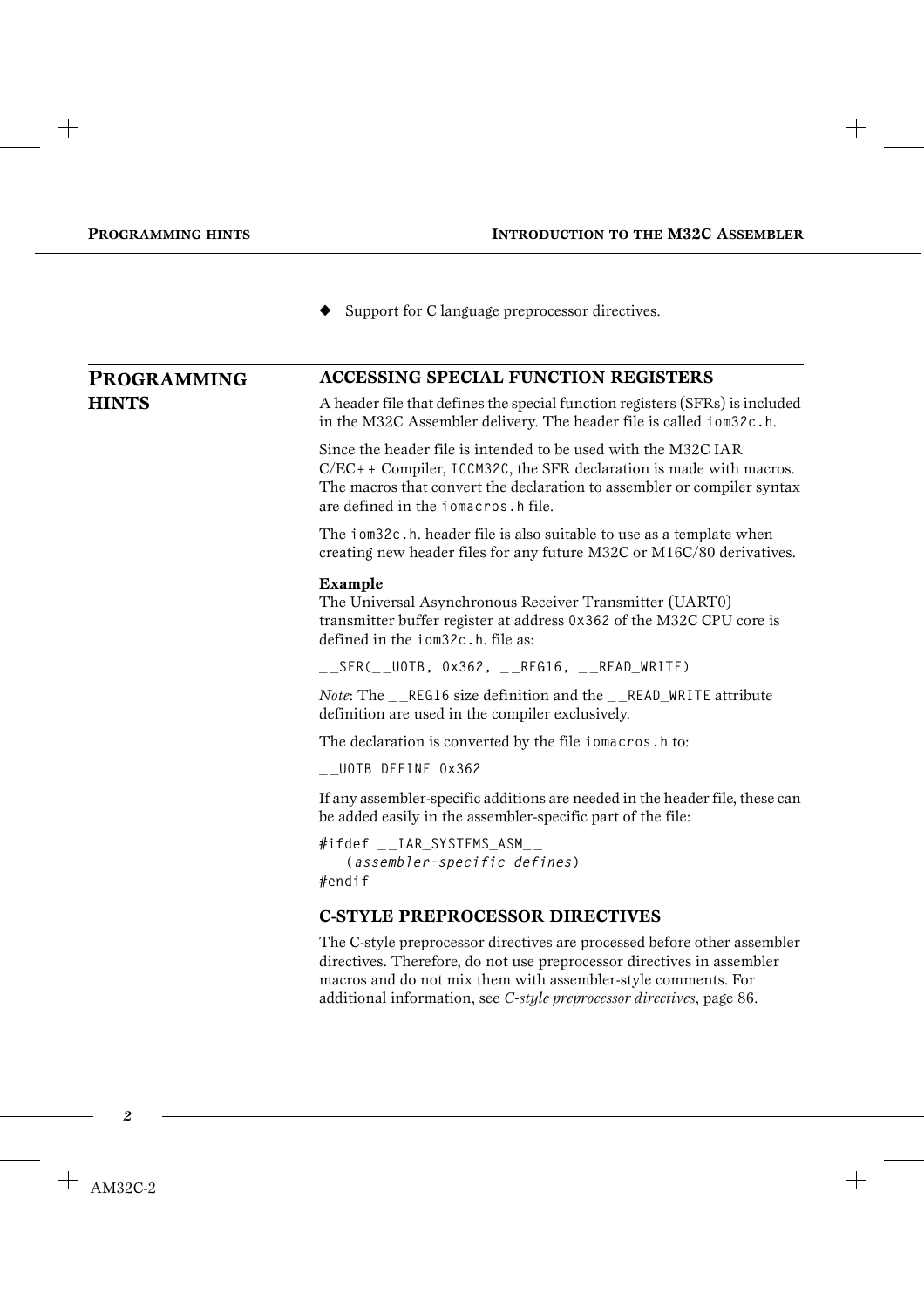# <span id="page-8-1"></span><span id="page-8-0"></span>**ASSEMBLER OPTIONS**

This chapter first explains how to set the options from the command line, and gives an alphabetical summary of the assembler options. It then provides detailed reference information for each assembler option.



The *IAR Embedded Workbench™ IDE User Guide* describes how to set assembler options in the IAR Embedded Workbench, and gives reference information about the available options.

<span id="page-8-2"></span>

| <b>SETTING ASSEMBLER</b><br><b>OPTIONS</b> | To set assembler options from the command line, you include them on the<br>command line, after the am32c command:                                                                                                                |
|--------------------------------------------|----------------------------------------------------------------------------------------------------------------------------------------------------------------------------------------------------------------------------------|
|                                            | am32c [options] [sourcefile] [options]                                                                                                                                                                                           |
|                                            | These items must be separated by one or more spaces or tab characters.                                                                                                                                                           |
|                                            | If all the optional parameters are omitted the assembler will display a list<br>of available options a screenful at a time. Press Enter to display the next<br>screenful.                                                        |
|                                            | For example, when assembling the source file power 2. s 48, use the<br>following command to generate a list file to the default filename<br>(power2.1st):                                                                        |
|                                            | am32c power2 -L                                                                                                                                                                                                                  |
|                                            | Some options accept a filename, included after the option letter with a<br>separating space. For example, to generate a list file with the name<br>list.lst:                                                                     |
|                                            | am32c power2 -1 list.lst                                                                                                                                                                                                         |
|                                            | Some other options accept a string that is not a filename. This is included<br>after the option letter, but without a space. For example, to generate a list<br>file to the default filename but in the subdirectory named list: |
|                                            | am32c power2 - Llist\                                                                                                                                                                                                            |
|                                            | <i>Note:</i> The subdirectory you specify must already exist. The trailing<br>backslash is required because the parameter is prepended to the default<br>filename.                                                               |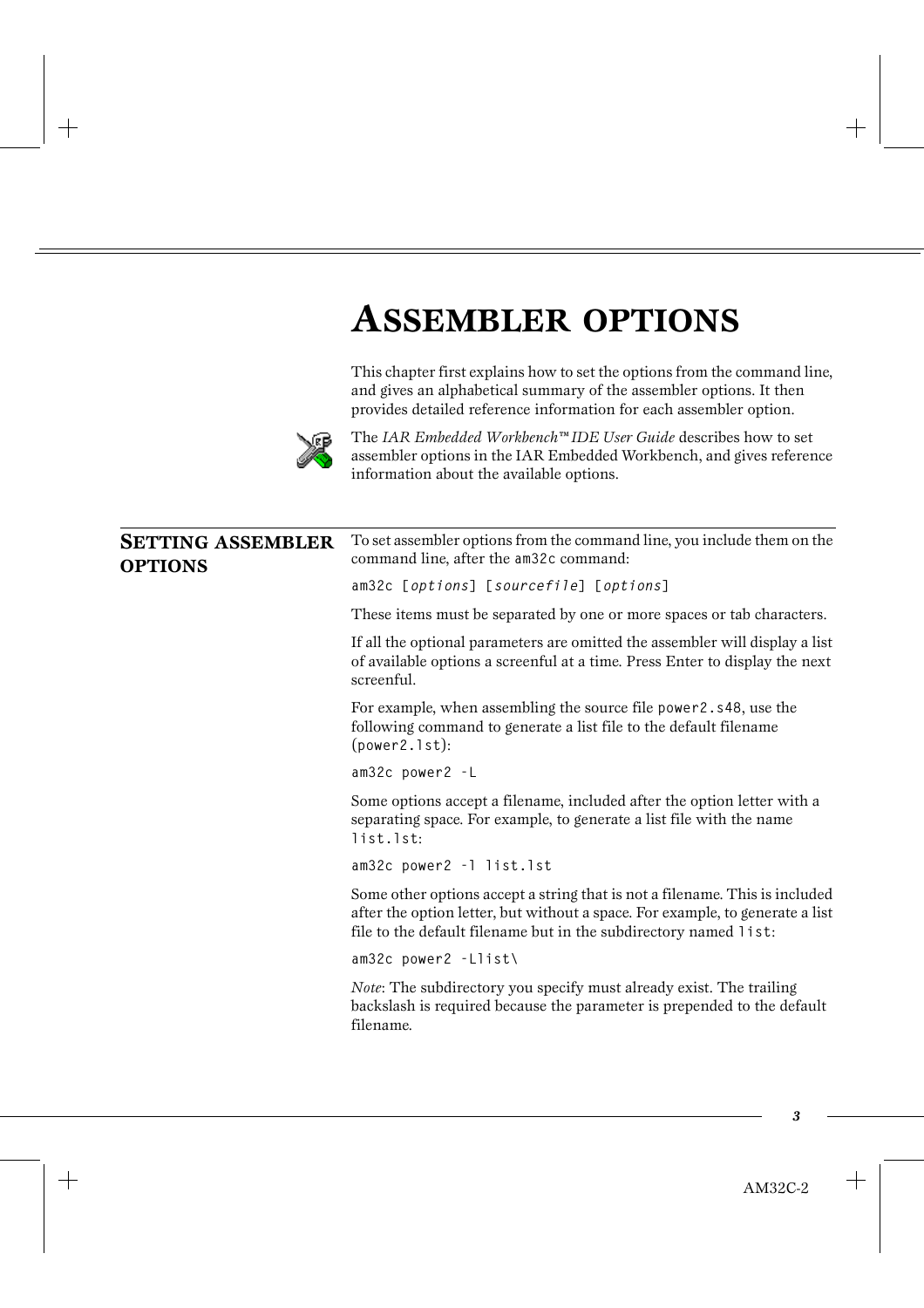# **EXTENDED COMMAND LINE FILE**

In addition to accepting options and source filenames from the command line, the assembler can accept them from an extended command line file.

By default, extended command line files have the extension **xcl**, and can be specified using the **-f** command line option. For example, to read the command line options from **extend.xcl**, enter:

**am32c -f extend.xcl** 

#### **Error return codes**

When using the M32C IAR Assembler from within a batch file, you may need to determine whether the assembly was successful in order to decide what step to take next. For this reason, the assembler returns the following error return codes:

| Return code | Description                                          |
|-------------|------------------------------------------------------|
|             | Assembly successful, warnings may appear             |
|             | There were warnings (only if the -ws option is used) |
|             | There were errors                                    |

# **ASSEMBLER ENVIRONMENT VARIABLES**

Options can also be specified using the **ASMM32C** environment variable. The assembler appends the value of this variable to every command line, so it provides a convenient method of specifying options that are required for every assembly.

The following environment variables can be used with the M32C IAR Assembler:

| Environment variable | Description                                                        |
|----------------------|--------------------------------------------------------------------|
| ASMM32C              | Specifies command line options; for example:                       |
|                      | set ASMM32C=-L -ws                                                 |
| AM32C INC            | Specifies directories to search for include files;<br>for example: |
|                      | set AM32C INC=c:\myinc\                                            |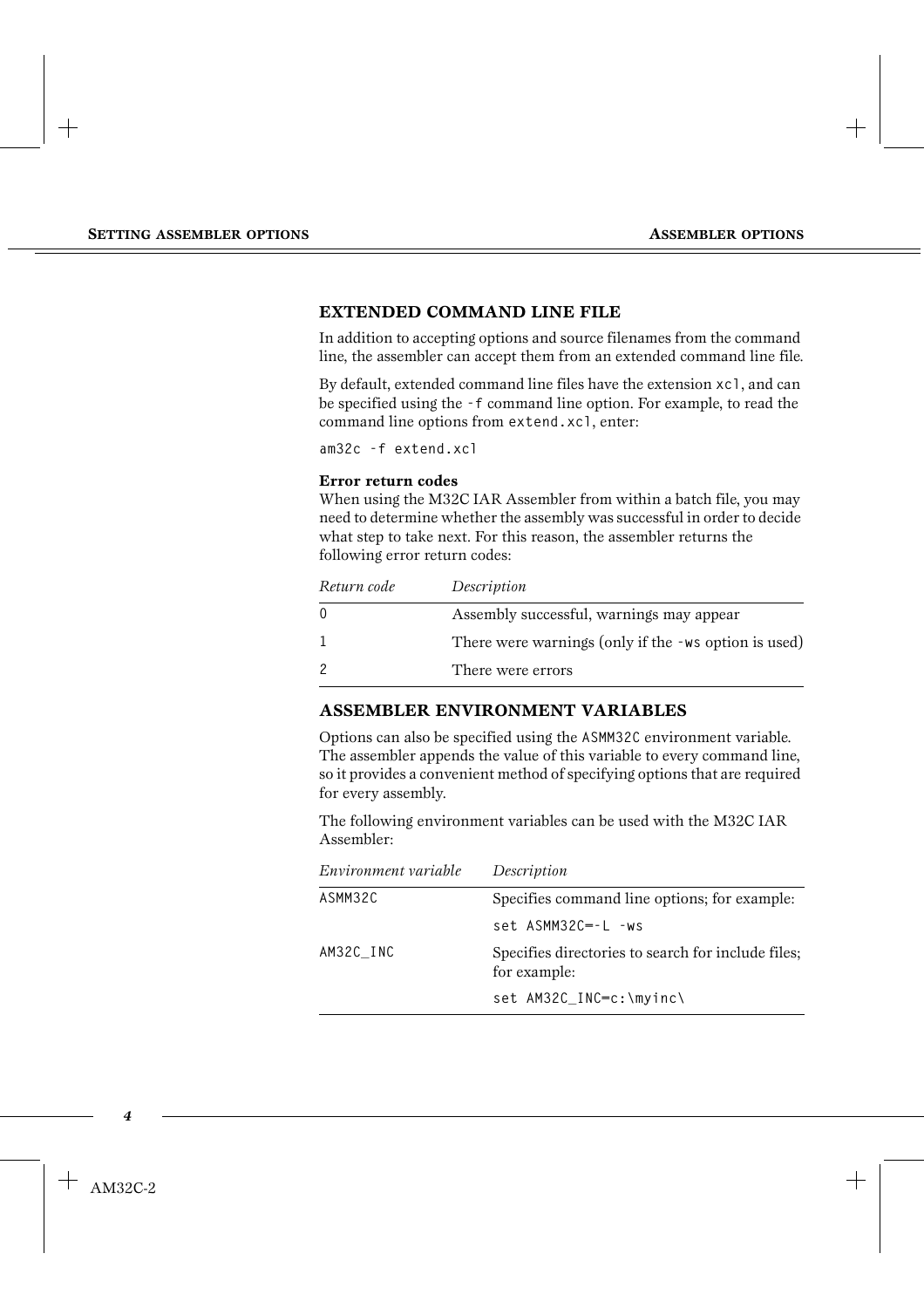For example, setting the following environment variable will always generate a list file with the name **temp.lst**:

**ASMM32C=-l temp.lst**

For information about the environment variables used by the IAR XLINK Linker and the IAR XLIB Librarian, see the *IAR Linker and Library Tools Reference Guide*.

<span id="page-10-0"></span>**OPTIONS SUMMARY** The following table summarizes the assembler options available from the command line:

| Command line option | Description                   |
|---------------------|-------------------------------|
| $-B$                | Macro execution information   |
| - b                 | Make a library module         |
| $-c$ {DMEAO}        | Conditional list              |
| $-Dsymb[-value]$    | Define symbol                 |
| -Enumber            | Maximum number of errors      |
| -f extend.xcl       | Extend the command line       |
| - G                 | Open standard input as source |
| $-I prefix$         | Include paths                 |
| - i                 | #included text                |
| $-L[prefix]$        | List to prefixed source name  |
| -1 filename         | List to named file            |
| -Mab                | Macro quote characters        |
| $- N$               | No header                     |
| $-0pref$            | Set object filename prefix    |
| -o filename         | Set object filename           |
| $-p$ <i>lines</i>   | Lines/page                    |
| $-r$                | Generate debug information    |
| $-S$                | Set silent operation          |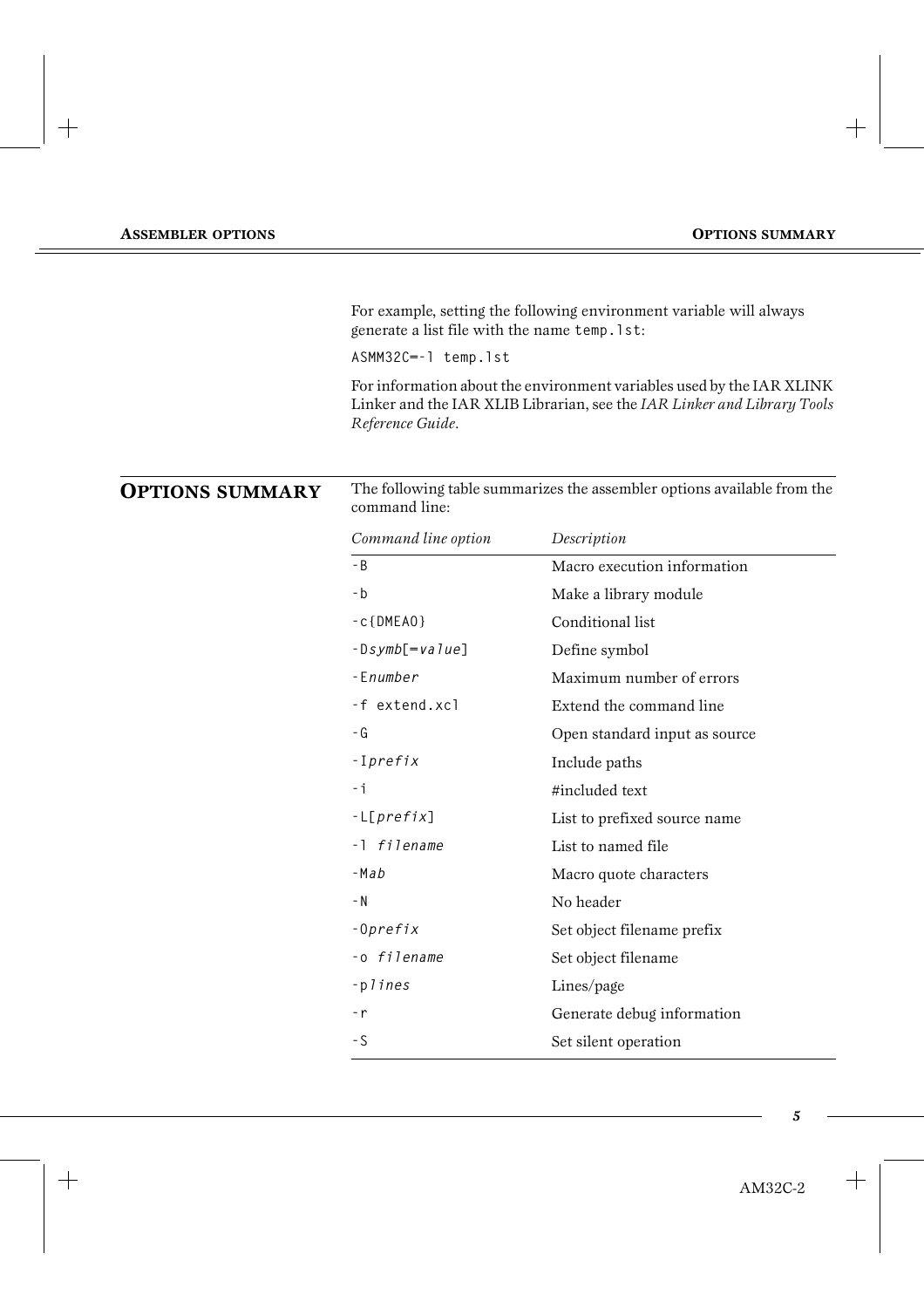| Command line option | Description                 |
|---------------------|-----------------------------|
| $- s + -$           | Case sensitive user symbols |
| -tn                 | Tab spacing                 |
| -U <i>symb</i>      | Undefine symbol             |
| $-v[0 1]$           | Processor configuration     |
| $-w[string][s]$     | Disable warnings            |
| $-x{D12}$           | Include cross-reference     |

The following sections give full reference information about each assembler option.

**-B** Prints macro execution information. This option is mainly used in conjunction with the list file options **-L** or **-l**; for additional information, see [page 11](#page-16-0).

# **SYNTAX**

**-B** 

# **DESCRIPTION**

Causes the assembler to print macro execution information to the standard output stream on every call of a macro. The information consists of:

- ◆ The name of the macro.
- The definition of the macro.
- The arguments to the macro.
- ◆ The expanded text of the macro.



This option is identical to the **Macro execution info** option in the **AM32C** category in the IAR Embedded Workbench.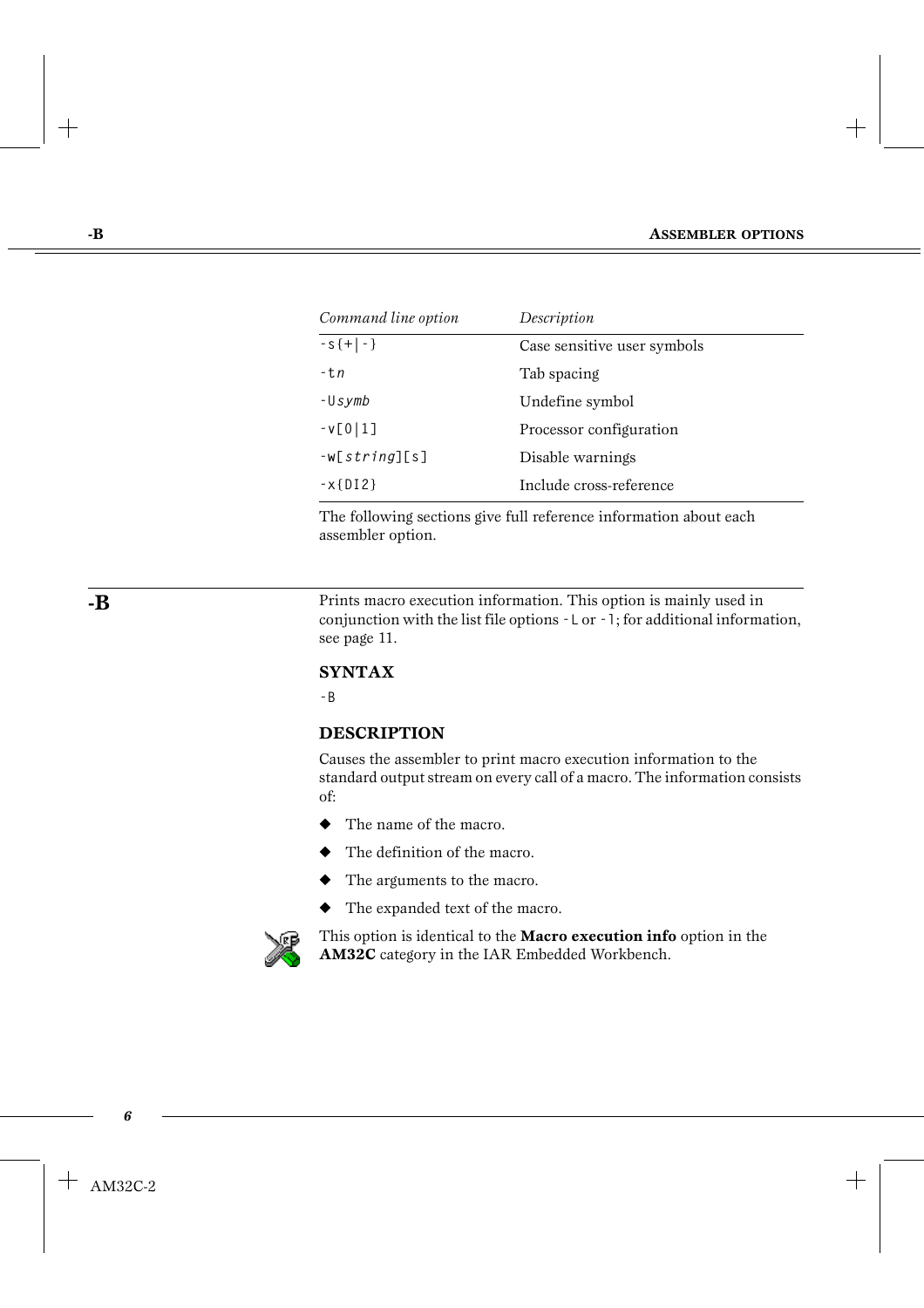**-b** Makes a library module to be used with the IAR XLIB Librarian.

#### **SYNTAX**

**-b** 

## **DESCRIPTION**

Causes the object file to be a library module rather than a program module.

By default, the assembler produces a program module ready to be linked with the IAR XLINK Linker. Use the **-b** option if you instead want the assembler to make a library module for use with XLIB.

If the **NAME** directive is used in the source (to specify the name of the program module), the **-b** option is ignored, i.e. the assembler produces a program module regardless of the **-b** option.



This option is identical to the **Make a LIBRARY module** option in the **AM32C** category in the IAR Embedded Workbench.

**-c c** Conditional list. This option is mainly used in conjunction with the list file options **-L** and **-l**; see [page 11](#page-16-0) for additional information.

#### **SYNTAX**

**-c{DMEAO}** 

#### **DESCRIPTION**

Sets one or more of the following:

| Command line option | Description          |
|---------------------|----------------------|
| $-cD$               | Disable list file    |
| - cM                | Macro definitions    |
| $-cE$               | No macro expansions  |
| - c A               | Assembled lines only |
| $-c0$               | Multiline code       |



This option is related to the **List** options in the **AM32C** category in the IAR Embedded Workbench.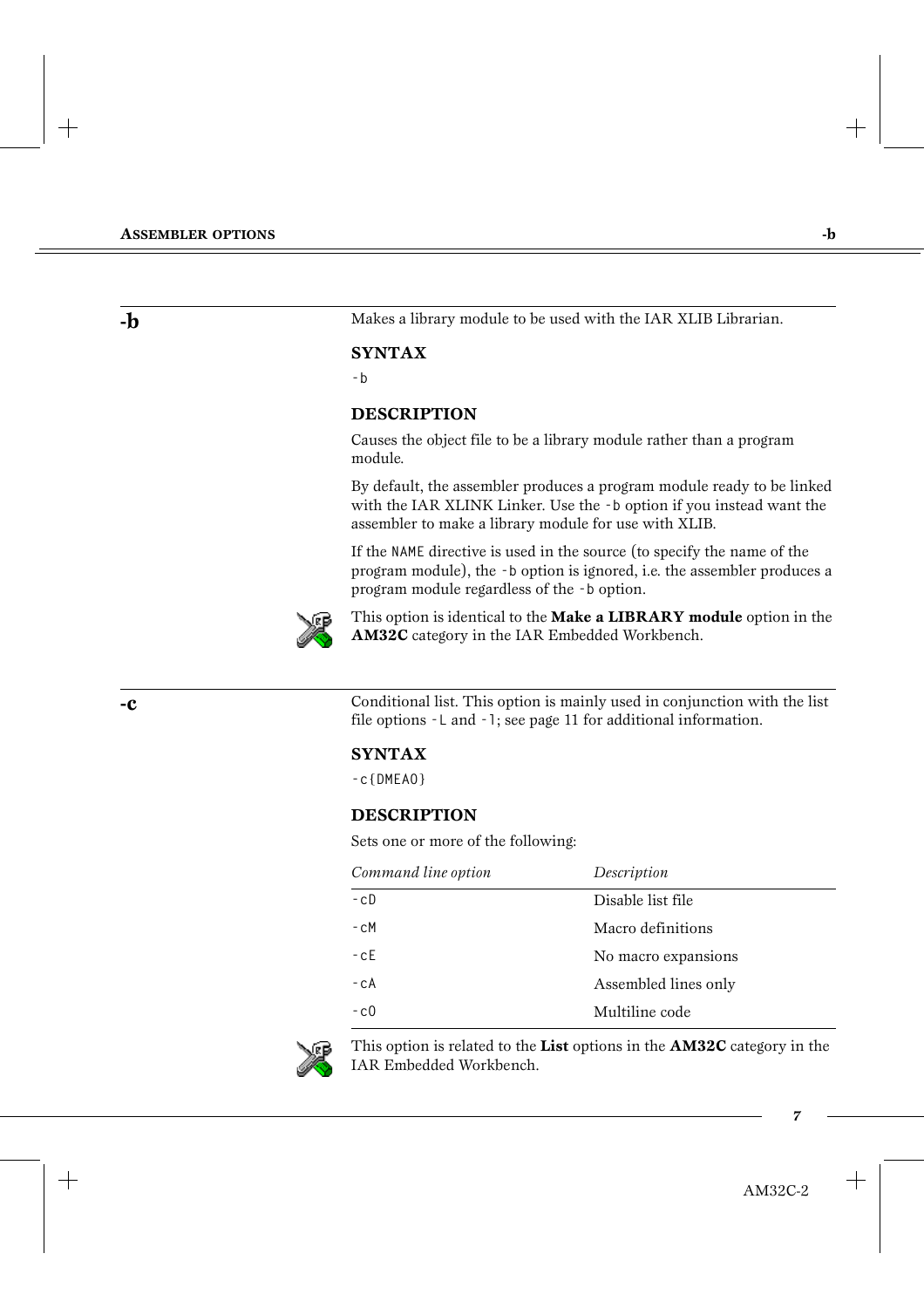**-D** Defines a symbol to be used by the preprocessor.

# **SYNTAX**

**D***symb***[=***value***]** 

# **DESCRIPTION**

Defines a symbol with the name *symb* and the value *value*. If no value is specified, 1 is used.

The **-D** option allows you to specify a value or choice on the command line instead of in the source file.

For example, you could arrange your source to produce either the test or production version of your program dependent on whether the symbol **testver** was defined. To do this use include sections such as:

```
#ifdef testver
... ; additional code lines for test version only
#endif
```
Then select the version required in the command line as follows:

| production version: | am32c prog |                      |
|---------------------|------------|----------------------|
| test version:       |            | am32c prog -Dtestver |

Alternatively, your source might use a variable that you need to change often. You can then leave the variable undefined in the source, and use **-D** to specify the value on the command line; for example:

**am32c prog -Dframerate=3** 



This option is identical to the **#define** option in the **AM32C** category in the IAR Embedded Workbench.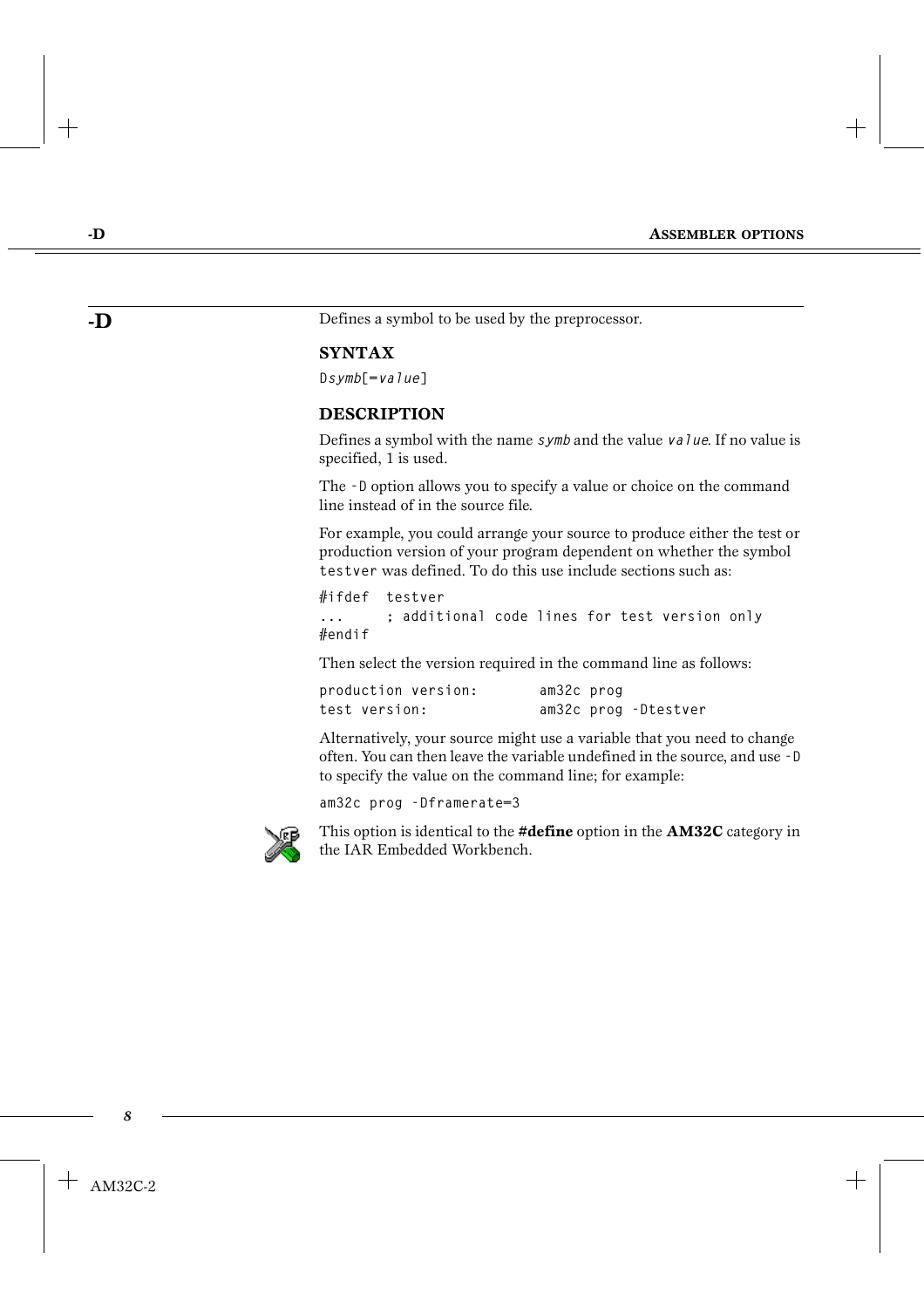**-E** Sets maximum number of errors to be reported.

#### **SYNTAX**

**-E***number* 

### **DESCRIPTION**

Sets the maximum number of errors the assembler reports.

By default, the maximum number is 100. The **-E** option allows you to decrease or increase this number to see more or fewer errors in a single assembly.

**-f** Extends the command line.

#### **SYNTAX**

**-f extend.xcl**

#### **DESCRIPTION**

Extends the command line with text read from the file named **extend.xcl**. Notice that there must be a space between the option itself and the filename.

The **-f** option is particularly useful where there is a large number of options which are more conveniently placed in a file than on the command line itself. For example, to run the assembler with further options taken from the file **extend.xcl**, use:

**am32c prog -f extend.xcl**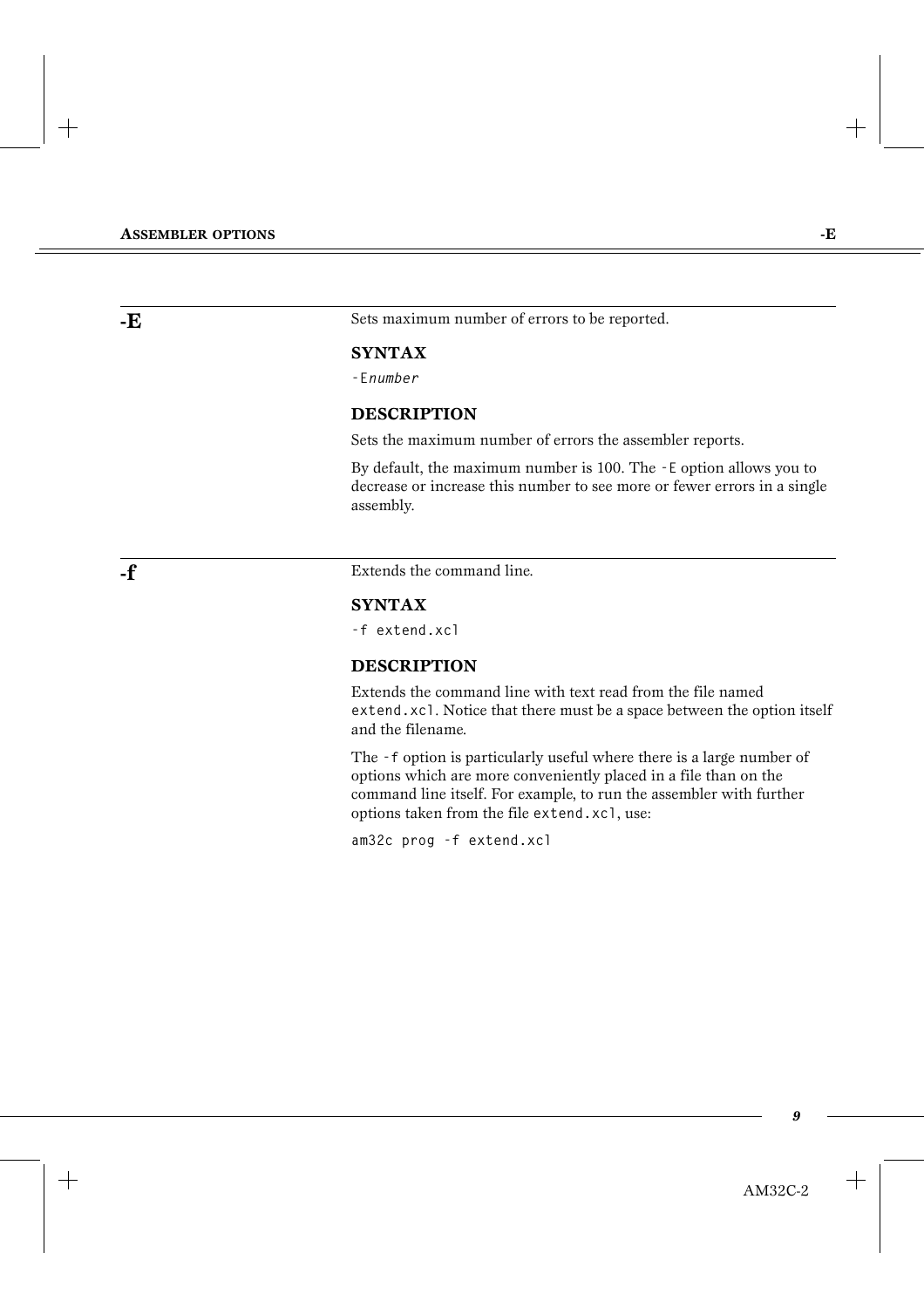**-G** Opens standard input as source.

# **SYNTAX**

**-G** 

#### **DESCRIPTION**

Causes the assembler to read the source from the standard input stream, rather than from a specified source file.

When **-G** is used, no source filename may be specified.

**-I** Includes paths to be used by the preprocessor.

## **SYNTAX**

**-I***prefix*

#### **DESCRIPTION**

Adds the **#include** file search prefix *prefix*.

By default, the assembler searches for **#include** files only in the current working directory and in the paths specified in the **AM32C\_INC** environment variable. The **-I** option allows you to give the assembler the names of directories which it will also search if it fails to find the file in the current working directory.

For example, using the options:

**-Ic:\global\ -Ic:\thisproj\headers\**

and then writing:

**#include "asmlib.hdr"** 

in the source, will make the assembler search first in the current directory, then in the directory **c:\global\**, and finally in the directory **c:\thisproj\headers\** provided that the **AM32C\_INC** environment variable is set.



This option is related to the **Include** option in the **AM32C** category in the IAR Embedded Workbench.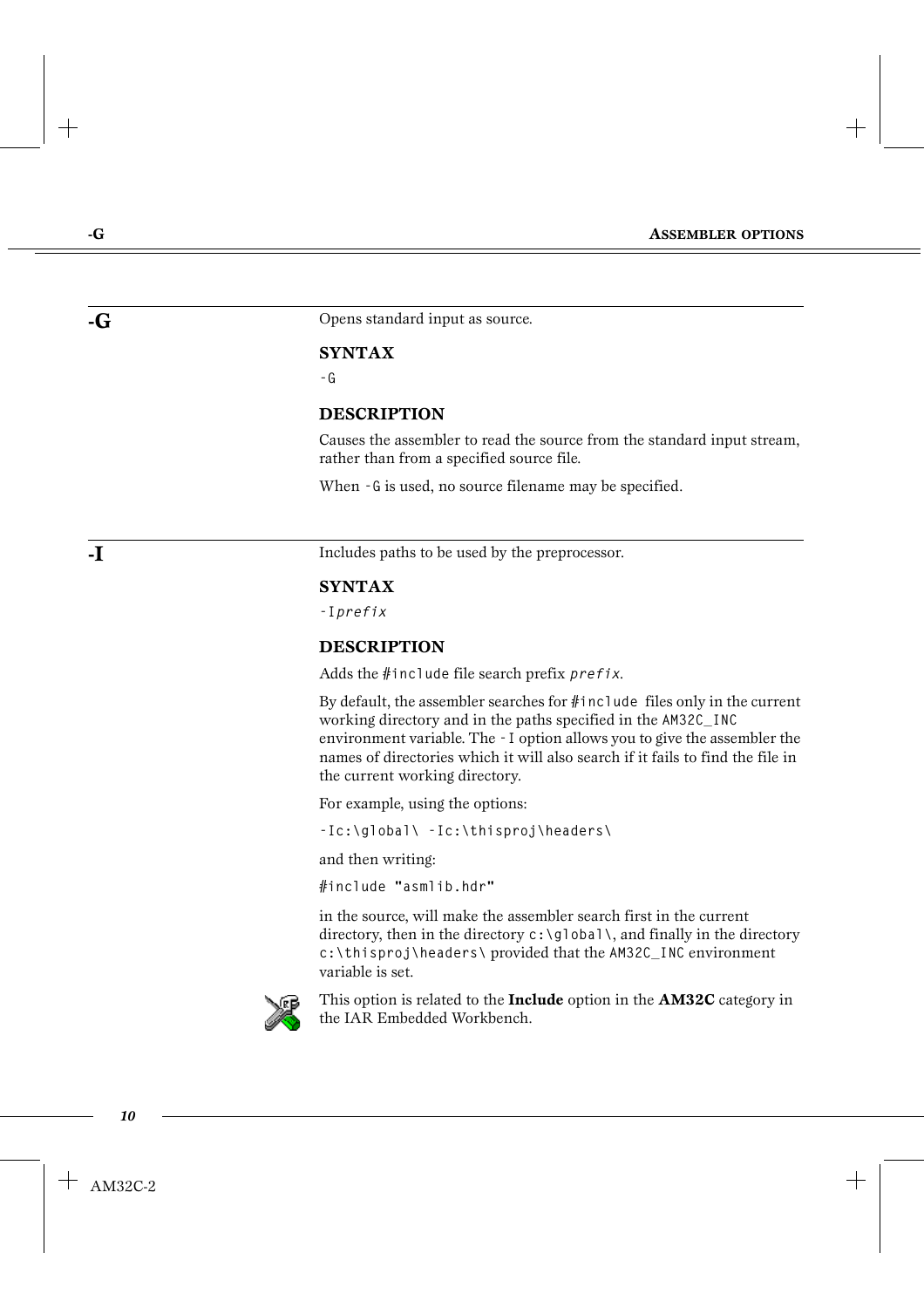**-i** Includes #include text to be used by the preprocessor.

#### **SYNTAX**

**-i** 

#### **DESCRIPTION**

Includes **#include** files in the list file.

By default, the assembler does not list **#include** file lines since these often come from standard files and would waste space in the list file. The **-i** option allows you to list these file lines.



This option is related to the **#included text** option in the **AM32C** category in the IAR Embedded Workbench.

<span id="page-16-0"></span>**-L** Generates a list file with the prefixed source file name.

# **SYNTAX**

**-L[***prefix***]** 

# **DESCRIPTION**

Causes the assembler to generate a listing and send it to the file *prefixsourcename***.lst**. Notice that you must not include a space before the prefix.

By default, the assembler does not generate a list file. To simply generate a listing, you use the **-L** option without a prefix. The listing is sent to the file with the same name as the source, but extension **lst**.

The **-L** option lets you specify a prefix, for example to direct the list file to a subdirectory:

**am32c prog -Llist\** 

This sends the list file to **list\prog.lst** rather than the default **prog.lst**.

**-L** may not be used at the same time as **-l**.



This option is related to the **List** options in the **AM32C** category in the IAR Embedded Workbench.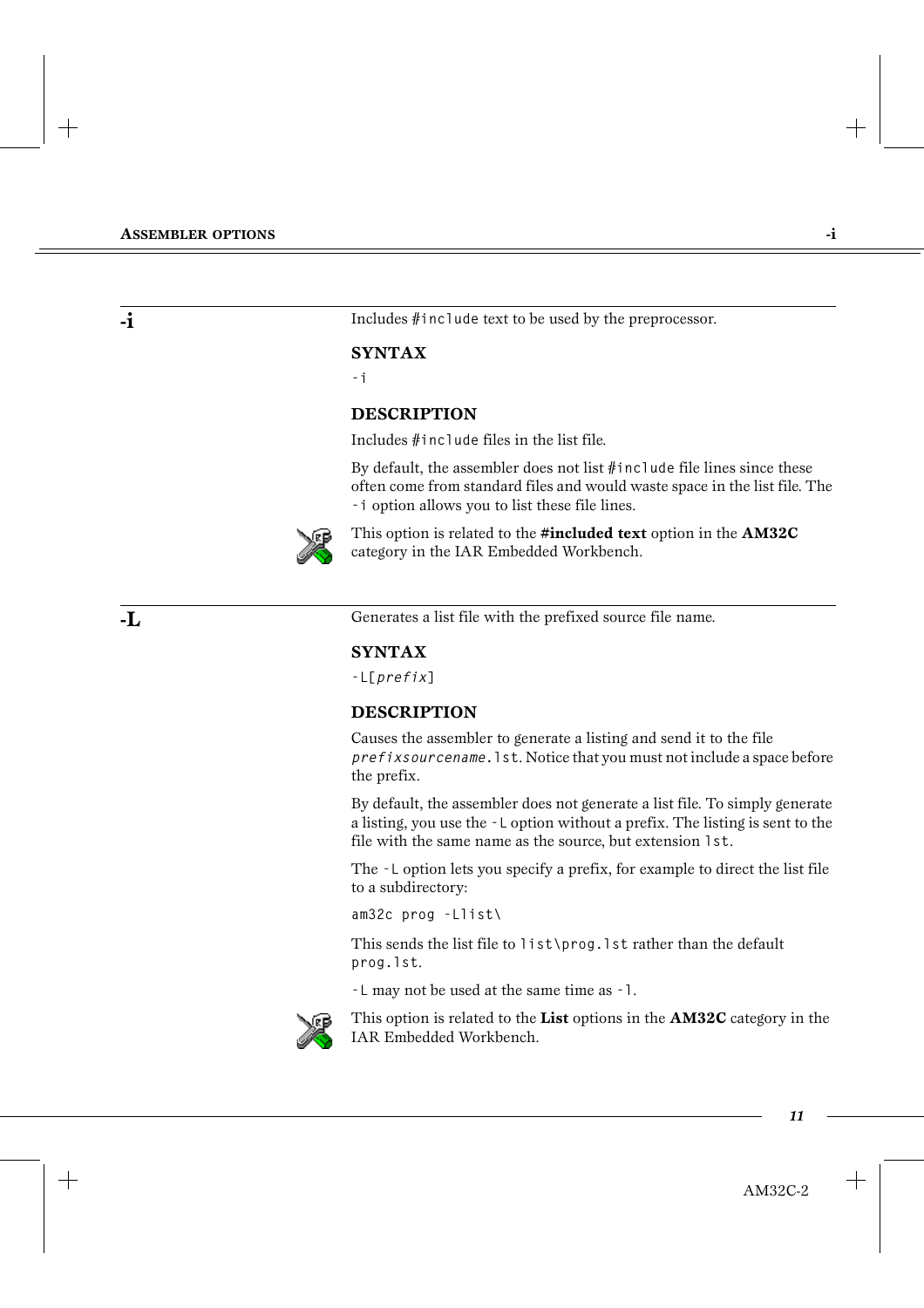**-l** Generates a list file with the specified filename.

# **SYNTAX**

**-l** *filename* 

# **DESCRIPTION**

Causes the assembler to generate a listing and send it to the named file. If no extension is specified, **lst** is used. Notice that you must include a space before the filename.

By default, the assembler does not generate a list file. The **-l** option generates a listing, and directs it to a specific file. To generate a list file with the default filename, use the **-L** option instead.



This option is related to the **List** options in the **AM32C** category in the IAR Embedded Workbench.

**-M** Specifies quote characters for macro arguments.

# **SYNTAX**

**-M***ab* 

#### **DESCRIPTION**

Sets the characters used for the left and right quotes of each macro argument to *a* and *b* respectively.

By default, the characters are **<** and **>**. The **-M** option allows you to change the quote characters to suit an alternative convention or simply to allow a macro argument to contain **<** or **>** themselves.

For example, using the option:

**-M[]**

in the source you would write, for example:

**print [>]**

to call a macro print with **>** as the argument.

*Note:* Depending on your host environment, it may be necessary to use quote marks with the macro quote characters, for example:

**am32c** *filename* **-M'<>'**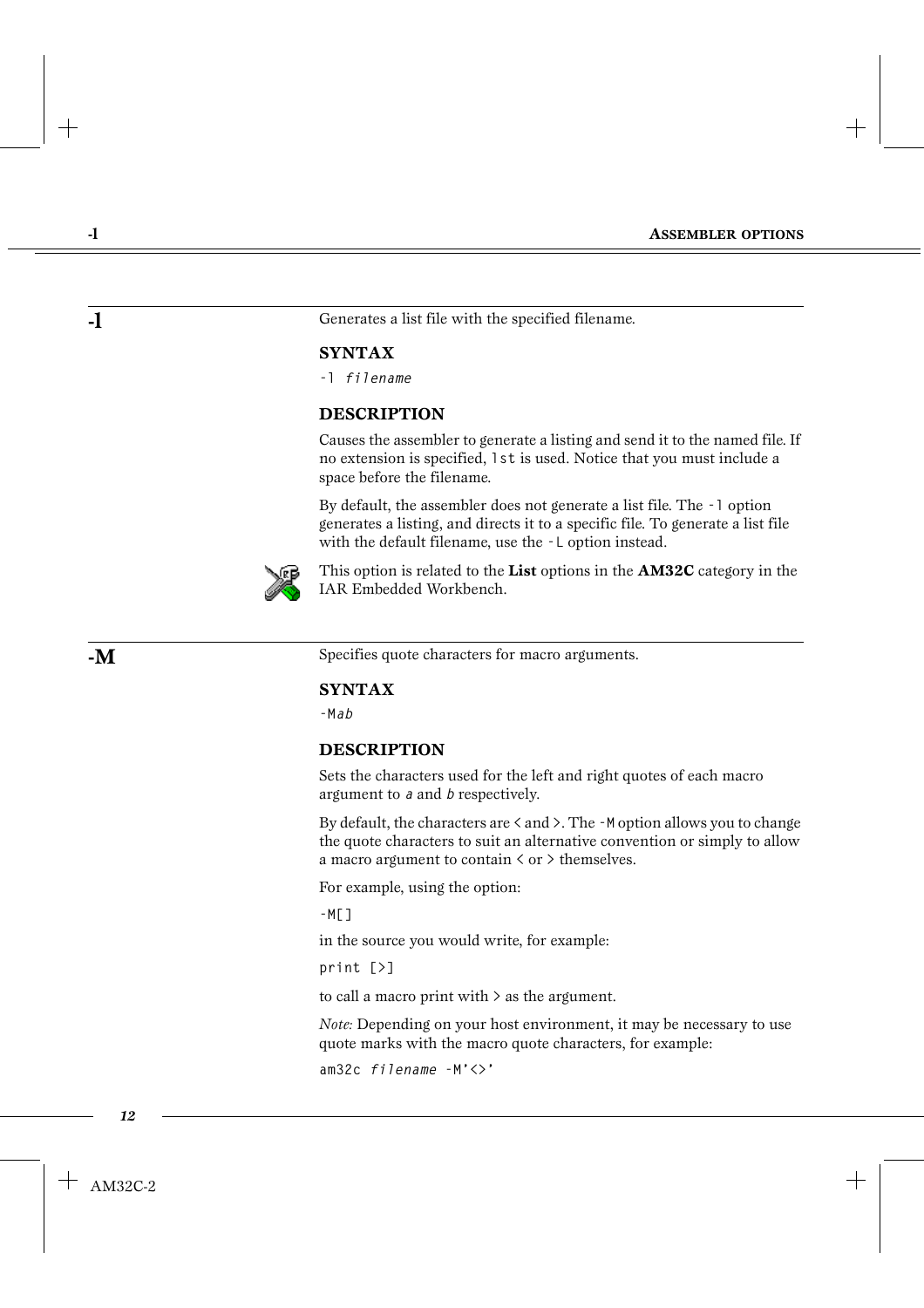

This option is identical to the **Macro quote chars** option in the **AM32C** category in the IAR Embedded Workbench.

**-N** Omits the header from assembler list file. This option is useful in conjunction with the list file options **-L** or **-l**; see [page 11](#page-16-0) for additional information.

# **SYNTAX**

**-N** 

# **DESCRIPTION**

By default the assembler list file contains a header section. Use this option to omit the header section that is normally printed in the beginning of the list file.



This option is related to the **List** options in the **AM32C** category in the IAR Embedded Workbench.

**-O** Sets the object filename prefix.

# **SYNTAX**

**-O***prefix* 

#### **DESCRIPTION**

Set the prefix to be used on the filename of the object file. Notice that you must not include a space before the prefix.

By default the prefix is null, so the object filename corresponds to the source filename (unless **-o** is used). The **-O** option lets you specify a prefix, for example to direct the object file to a subdirectory:

**am32c prog -Oobj\** 

This sends the object to **obj\prog.r48** rather than to the default file **prog.r48**.

Notice that **-O** may not be used at the same time as **-o**.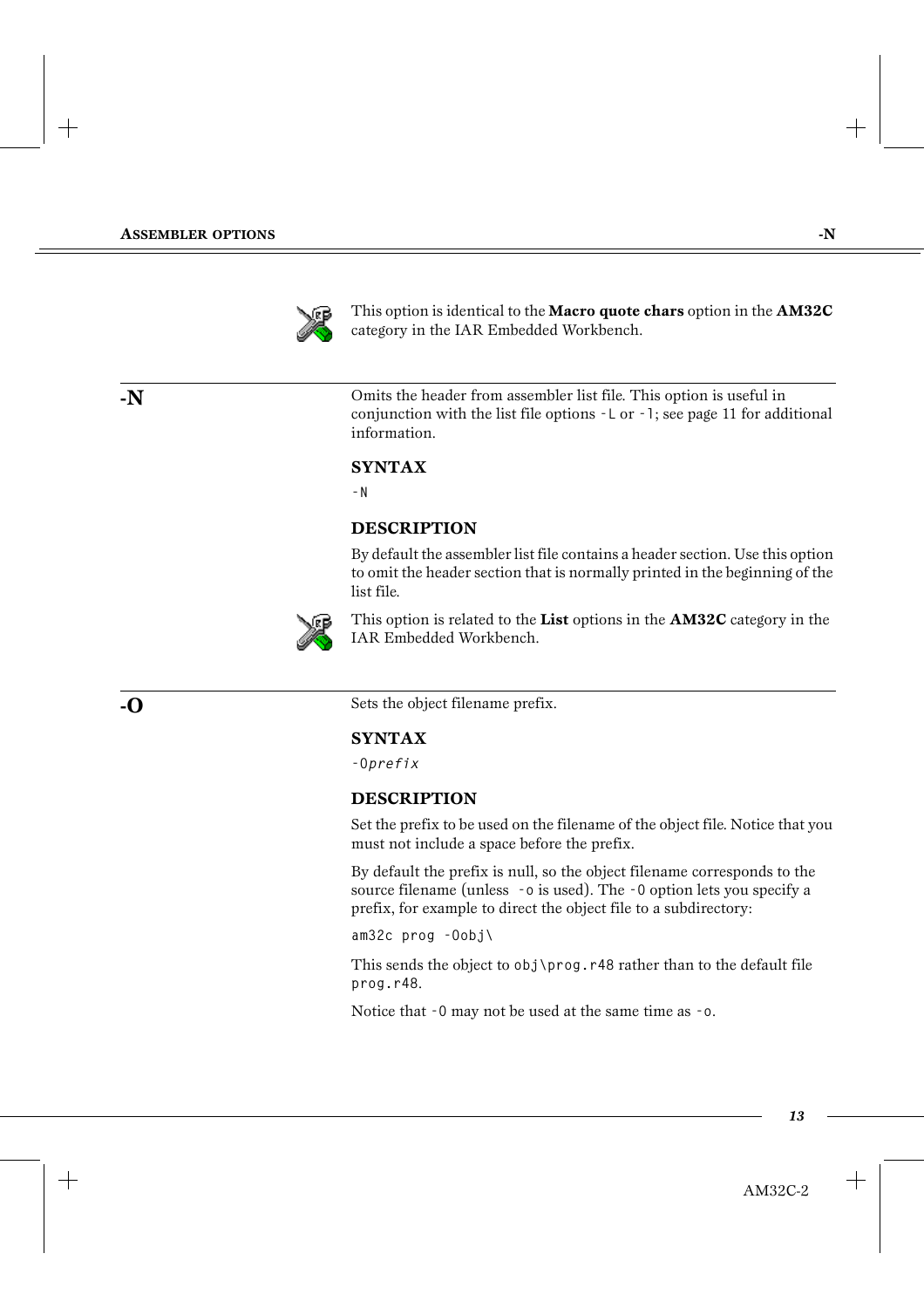**-o** Sets the object filename.

# **SYNTAX**

**-o** *filename*

### **DESCRIPTION**

Sets the filename to be used for the object file. Notice that you must include a space before the filename. If no extension is specified, **r48** is used.

For example, the following command puts the object code to the file **obj.r48** instead of the default **prog.r48**:

**am32c prog -o obj** 

Notice that you must include a space between the option itself and the filename.

**-o** may not be used at the same time as **-O**.



This option is related to the filename and directory that you specify when creating a new source file or project in the IAR Embedded Workbench.

**-p** Sets number of lines per page. This option is used in conjunction with the list options **-L** or **-l**; see [page 11](#page-16-0) for additional information.

# **SYNTAX**

**-p***lines* 

# **DESCRIPTION**

The **-p** option sets the number of lines per page to *lines*, which must be in the range 10 to 150.



This option is identical to the **Lines/page** option in the **AM32C** category in the IAR Embedded Workbench.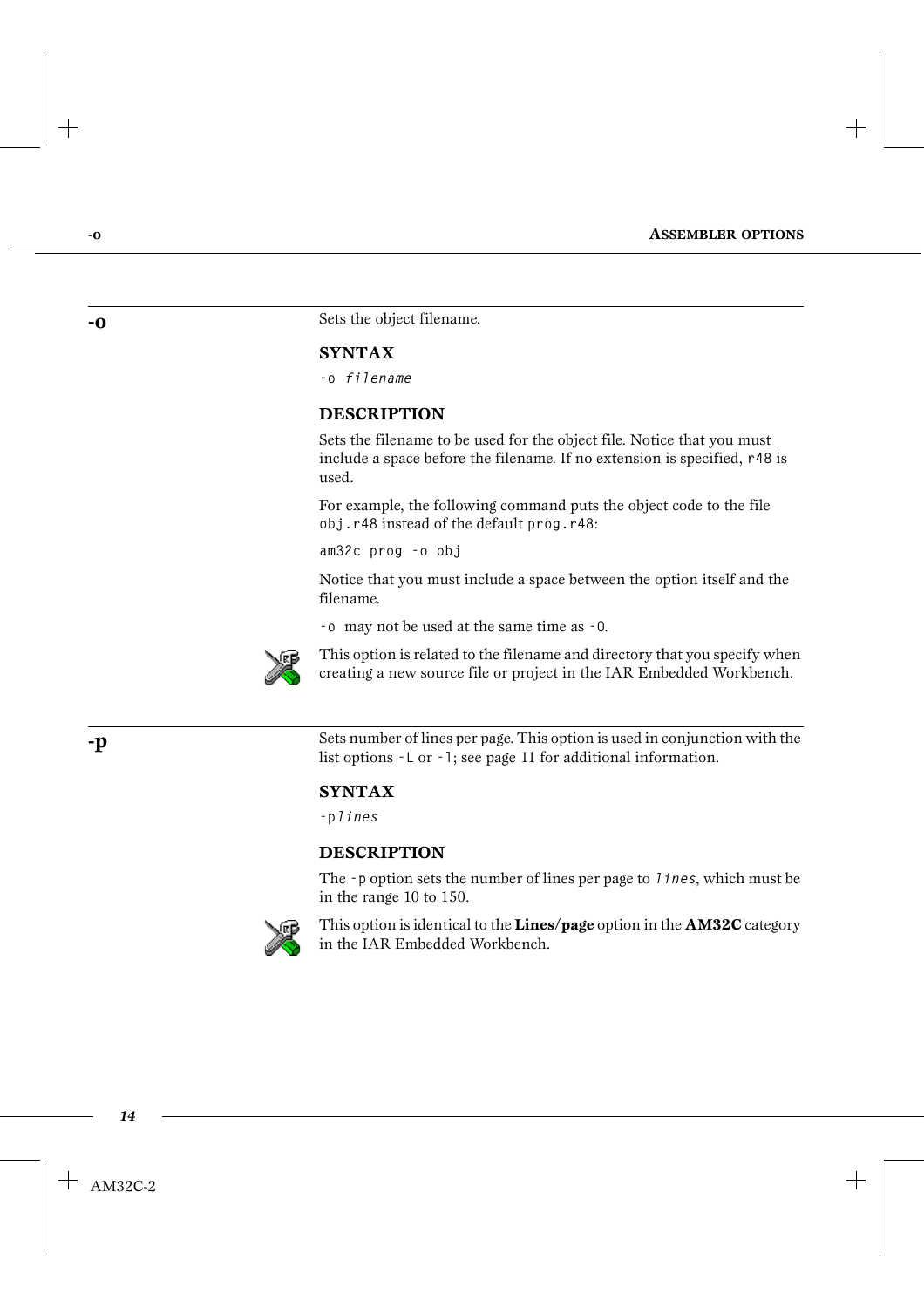**-r** Generates debug information to be used with C-SPY.

#### **SYNTAX**

**-r** 

#### **DESCRIPTION**

The **-r** option makes the assembler include information that allows a symbolic debugger such as C-SPY to be used on the program.

By default, the assembler does not generate debug information, to reduce the size and link time of the object file. You must use the **-r** option if you want to use a debugger with the program.



This option is identical to the **Generate debug information** option in the **AM32C** category in the IAR Embedded Workbench.

**-S** Specifies silent operation.

# **SYNTAX**

**-S** 

# **DESCRIPTION**

The **-S** option causes the assembler to operate without sending any messages to the standard output stream.

By default, the assembler sends various insignificant messages via the standard output stream. You can use the **-S** option to prevent this. The assembler sends error and warning messages to the error output stream, so they are displayed regardless of this setting.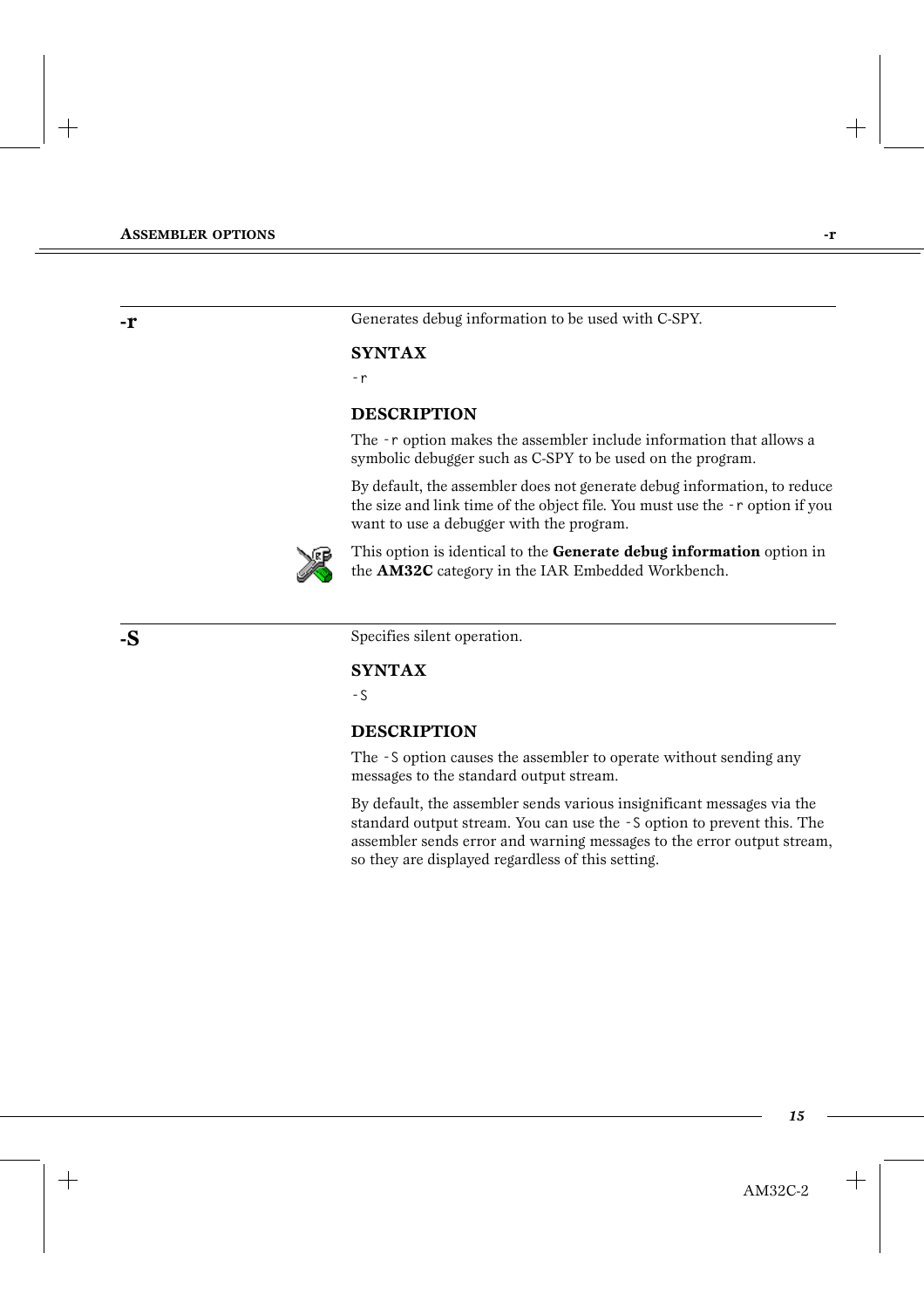<span id="page-21-0"></span>**-s** Makes user symbols case sensitive.

# **SYNTAX**

**-s{+|-}** 

#### **DESCRIPTION**

The **-s** option determines whether the assembler is sensitive to the case of user symbols:

| Command line option | Description                   |
|---------------------|-------------------------------|
| $-5+$               | Case sensitive user symbols   |
| $-S-$               | Case insensitive user symbols |

By default, case sensitivity is on. This means that, for example, **LABEL** and **label** refer to different symbols. Use -**s**- to turn case sensitivity off, in which case **LABEL** and **label** will refer to the same symbol.



This option is identical to the **Case sensitive user symbols** option in the **AM32C** category in the IAR Embedded Workbench.

**-t** Specifies the tab spacing. This option is useful in conjunction with the list options **-L** or **-l**; see [page 11](#page-16-0) for additional information.

# **SYNTAX**

**-t***n* 

# **DESCRIPTION**

The **-t** option sets the number of character positions per tab stop to *n*, which must be in the range 2 to 9.

By default, the assembler sets eight character positions per tab stop.



This option is identical to the **Tab spacing** option in the **AM32C** category in the IAR Embedded Workbench.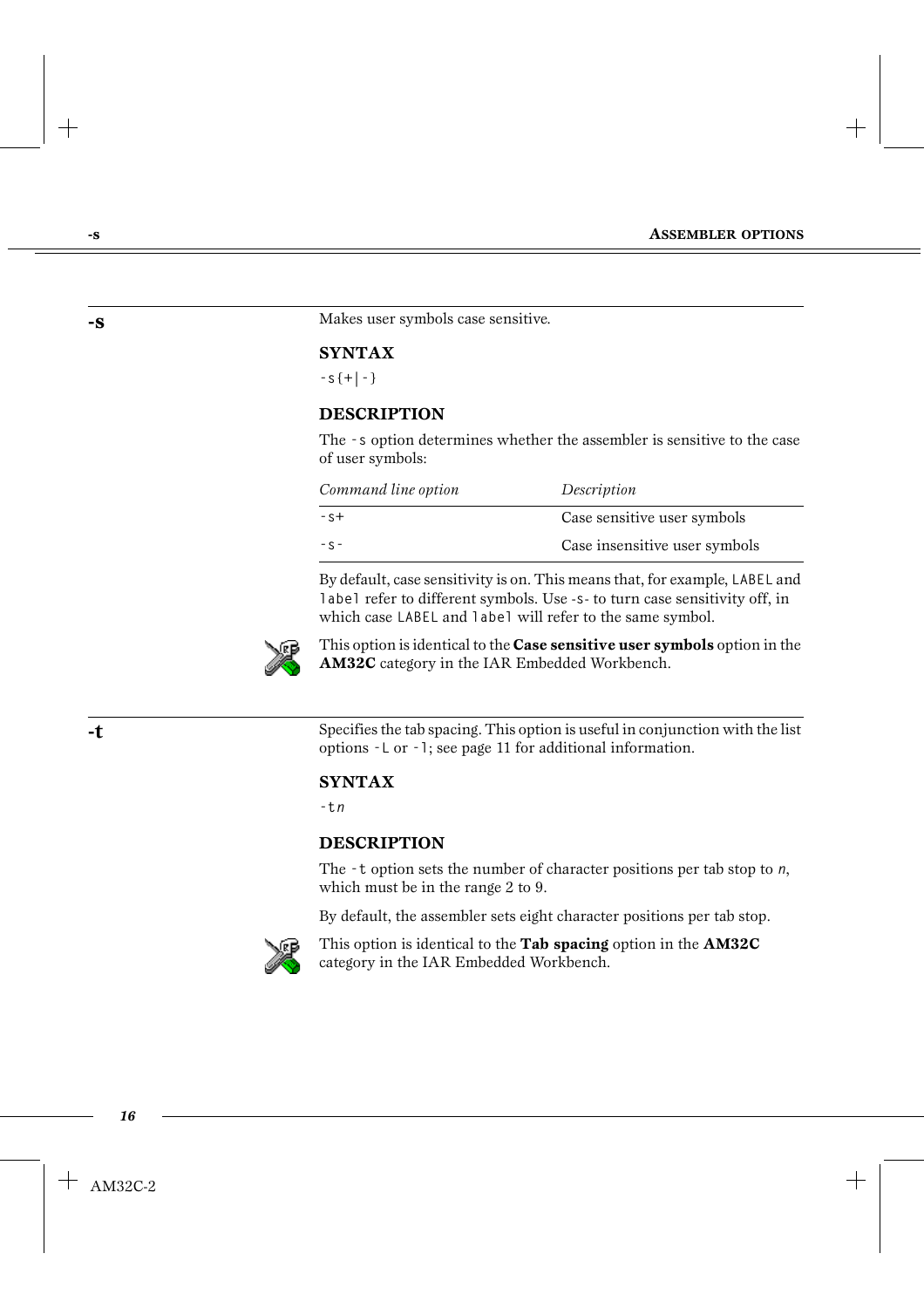**-U** Undefines a predefined symbol.

# **SYNTAX**

**-U***symb*

#### **DESCRIPTION**

The **-U** option undefines the symbol *symb*.

By default, the assembler provides certain predefined symbols; see *[Predefined symbols](#page-32-0)*, page 27. The **-U** option allows you to undefine such a predefined symbol to make its name available for your own use through a subsequent **-D** option or source definition.

To use the name of the predefined symbol **\_\_TIME\_\_** for your own purposes, you could undefine it with:

**am32c prog -U \_\_TIME\_\_** 



This option is identical to the **#undef** option in the **AM32C** category in the IAR Embedded Workbench.

**-v** Specifies the processor configuration.

# **SYNTAX**

**-v[0|1]**

# **DESCRIPTION**

Use the **-v** option to specify the processor configuration.

The following list summarizes the differences between the **-v** options:

The following table shows how the **-v** options are mapped to the processor options:

| Option | Processor |
|--------|-----------|
| - v 0  | M32C      |
| - v 1  | M16C/80   |

If no processor configuration option is specified, the assembler uses the **-v0** option by default.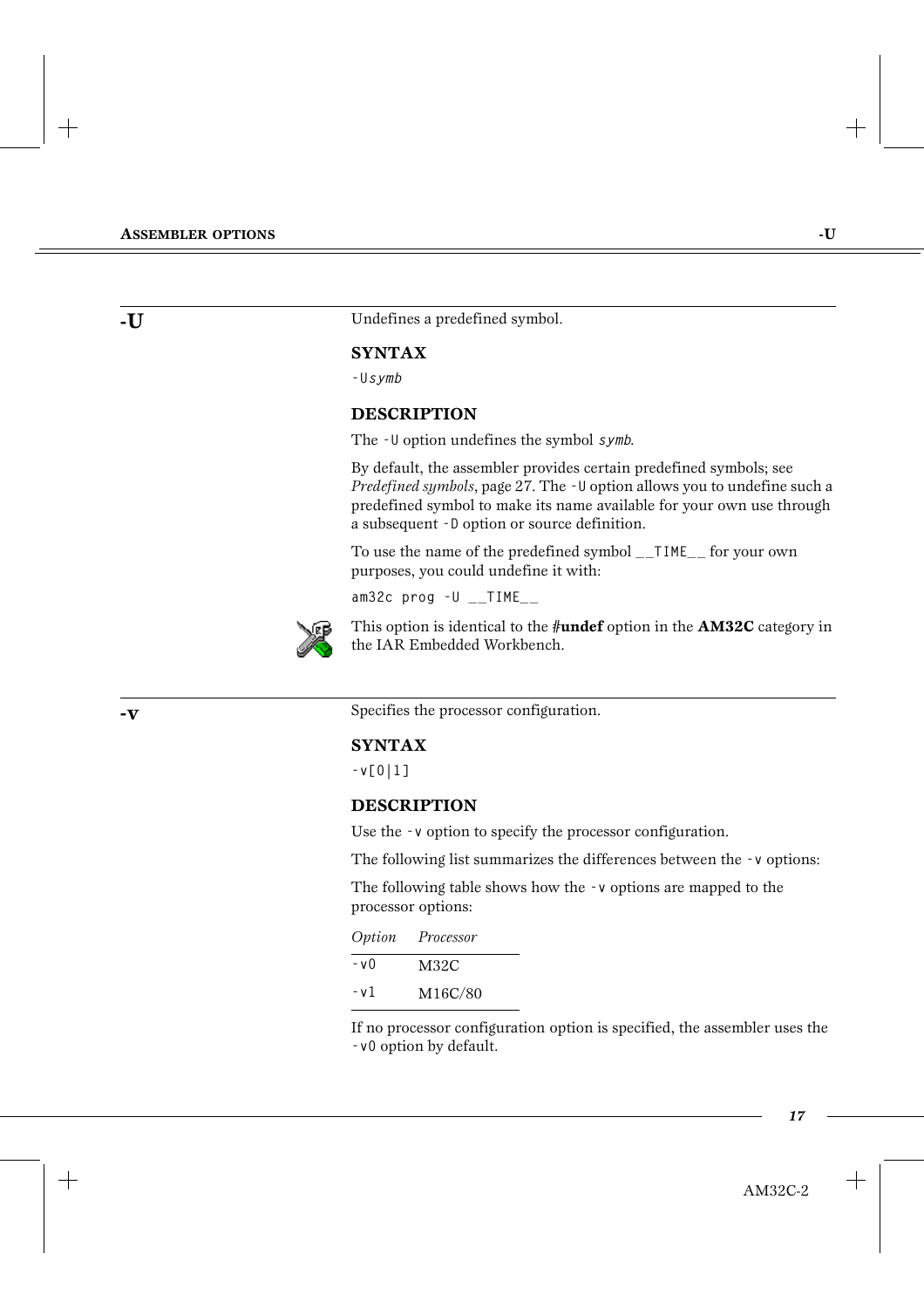

The **-v** option is identical to the **Processor configuration** option in the **General** category in the IAR Embedded Workbench.

**-w** Disables warnings.

# **SYNTAX**

**-w[***string***][s]** 

#### **DESCRIPTION**

By default, the assembler displays a warning message when it detects an element of the source which is legal in a syntactical sense, but may contain a programming error; see *[Assembler diagnostics](#page-100-0)*, page 95, for details.

Use this option to disable warnings. The **-w** option without a range disables all warnings. The **-w** option with a range performs the following:

| Command line option | Description                      |
|---------------------|----------------------------------|
| $-w+$               | Enables all warnings.            |
| $-W -$              | Disables all warnings.           |
| $-w+n$              | Enables just warning <i>n</i> .  |
| $-W - n$            | Disables just warning <i>n</i> . |
| $-W + m - n$        | Enables warnings $m$ to $n$ .    |
| -w-m-n              | Disables warnings $m$ to $n$ .   |

By default, the assembler generates exit code 0 for warnings. Use the **-ws** option to generate exit code 1 if a warning message is produced.

To disable just warning 0 (unreferenced label), use the following command:

**am32c prog -w-0** 

To disable warnings 0 to 8, use the following command:

**am32c prog -w-0-8** 

Only one **-w** option may be used on the command line.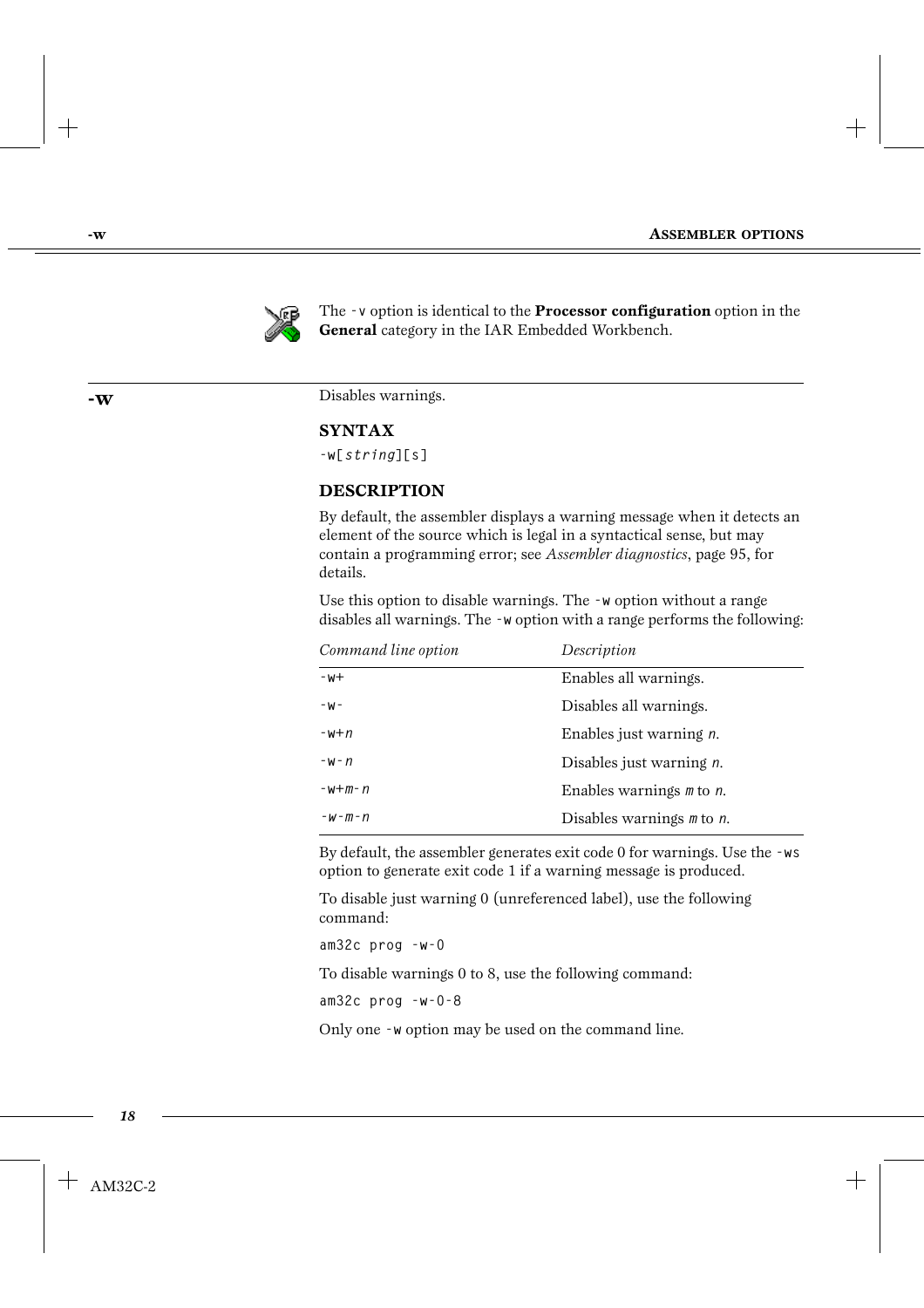

This option is identical to the **Warnings** option in the **AM32C** category in the IAR Embedded Workbench.

**-x** Includes cross-references in the assembler list file. This option is useful in conjunction with the list options **-L** or **-l**; see [page 11](#page-16-0) for additional information.

# **SYNTAX**

**-x{DI2}** 

# **DESCRIPTION**

Causes the assembler to generate a cross-reference list at the end of the list file. See the chapter *[Assembler file formats](#page-26-0)*, page 21, for details.

The following options are available:

| Command line option | Description       |
|---------------------|-------------------|
| $-xD$               | #defines          |
| $-xI$               | Internal symbols  |
| $-x2$               | Dual line spacing |



This option is identical to the **Include cross-reference** option in the **AM32C** category in the IAR Embedded Workbench.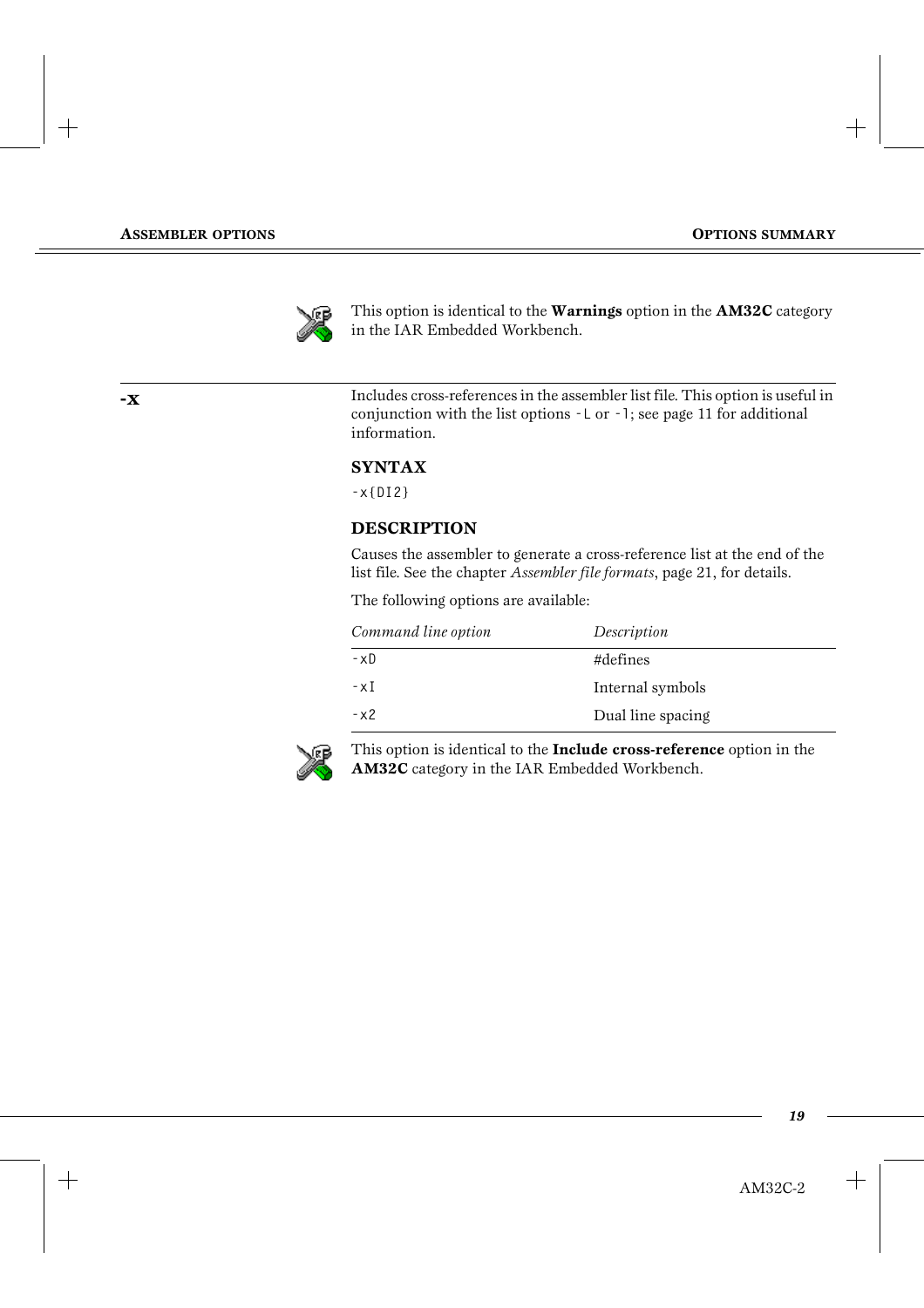÷,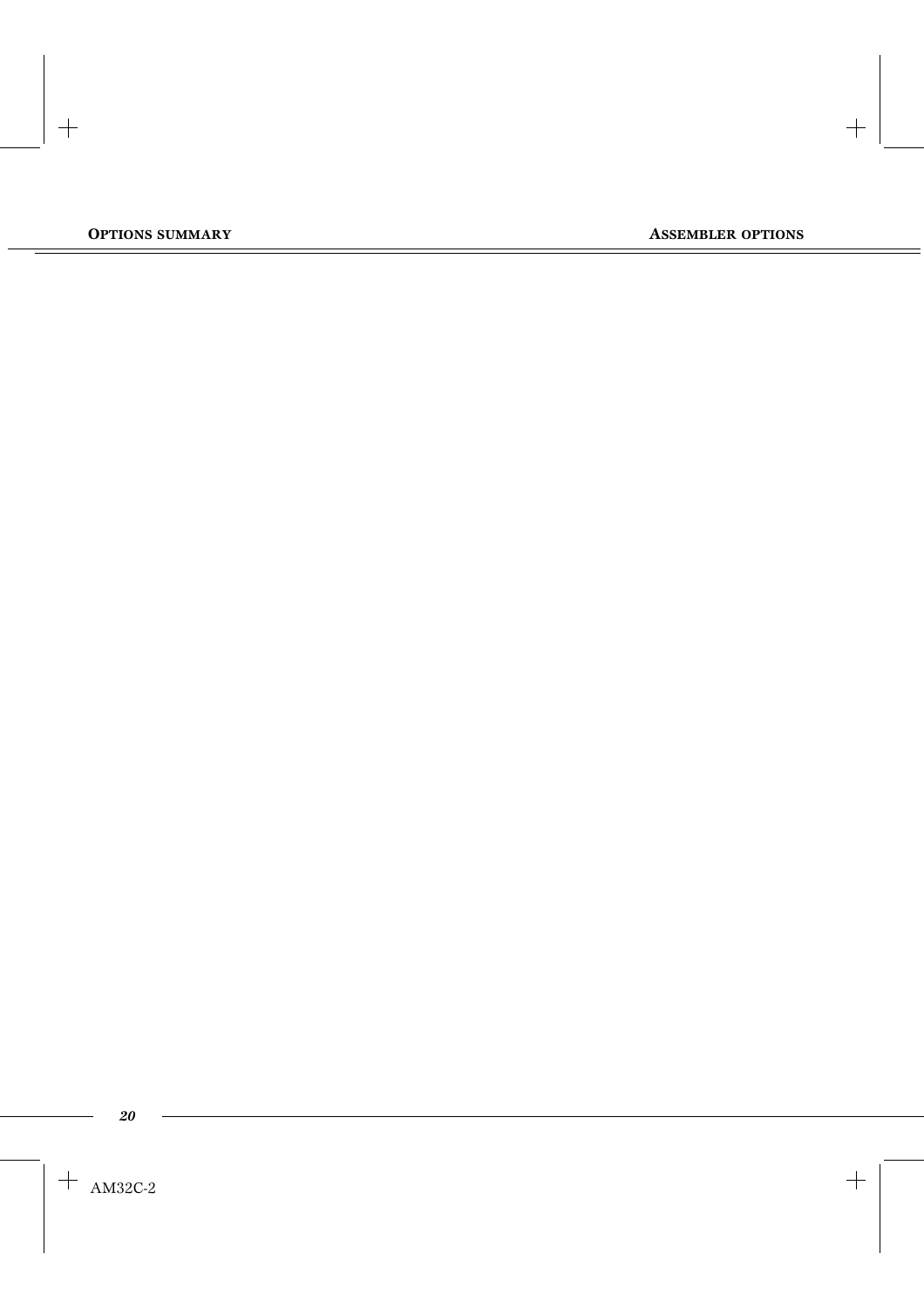# <span id="page-26-1"></span><span id="page-26-0"></span>**ASSEMBLER FILE FORMATS**

This chapter describes the source format for the M32C IAR Assembler, and the format of assembler listings.

<span id="page-26-2"></span>

| <b>SOURCE FORMAT</b> | The format of an assembler source line is as follows:                                                             |                                                                                                                                                                          |  |
|----------------------|-------------------------------------------------------------------------------------------------------------------|--------------------------------------------------------------------------------------------------------------------------------------------------------------------------|--|
|                      | [label [:]] operation [.size] [:format] [operands]<br>$[$ ; comment] $[\ ]$                                       |                                                                                                                                                                          |  |
|                      | where the components are as follows:                                                                              |                                                                                                                                                                          |  |
|                      | label                                                                                                             | A label, which is assigned the value and type of<br>the current program location counter (PLC). The<br>: (colon) is optional if the label starts in the first<br>column. |  |
|                      | operation                                                                                                         | An assembler instruction or directive. This must<br>not start in the first column.                                                                                       |  |
|                      | size                                                                                                              | Size specifier: Short $(.S)$ , Byte $(.B)$ , Word $(.W)$ ,<br>Address $($ . A), or Long $($ . L).                                                                        |  |
|                      | format                                                                                                            | Format specifier: Generic $(:6)$ , Quick $(:0)$ , Short<br>$(:S)$ , or Zero $(:Z)$ .                                                                                     |  |
|                      | operands                                                                                                          | One, two, or three operands, separated by<br>commas.                                                                                                                     |  |
|                      | comment                                                                                                           | Comment, preceded by a ; (semicolon). $C++$<br>style comments starting with // (double slash)<br>are also allowed.                                                       |  |
|                      |                                                                                                                   | Line continuation character.                                                                                                                                             |  |
|                      | The fields can be separated by spaces or tabs.                                                                    |                                                                                                                                                                          |  |
|                      | A source line may not exceed 2048 characters.                                                                     |                                                                                                                                                                          |  |
|                      | Tab characters (ASCII 09H), are expanded according to the most<br>common practice; i.e. to columns 8, 16, 24 etc. |                                                                                                                                                                          |  |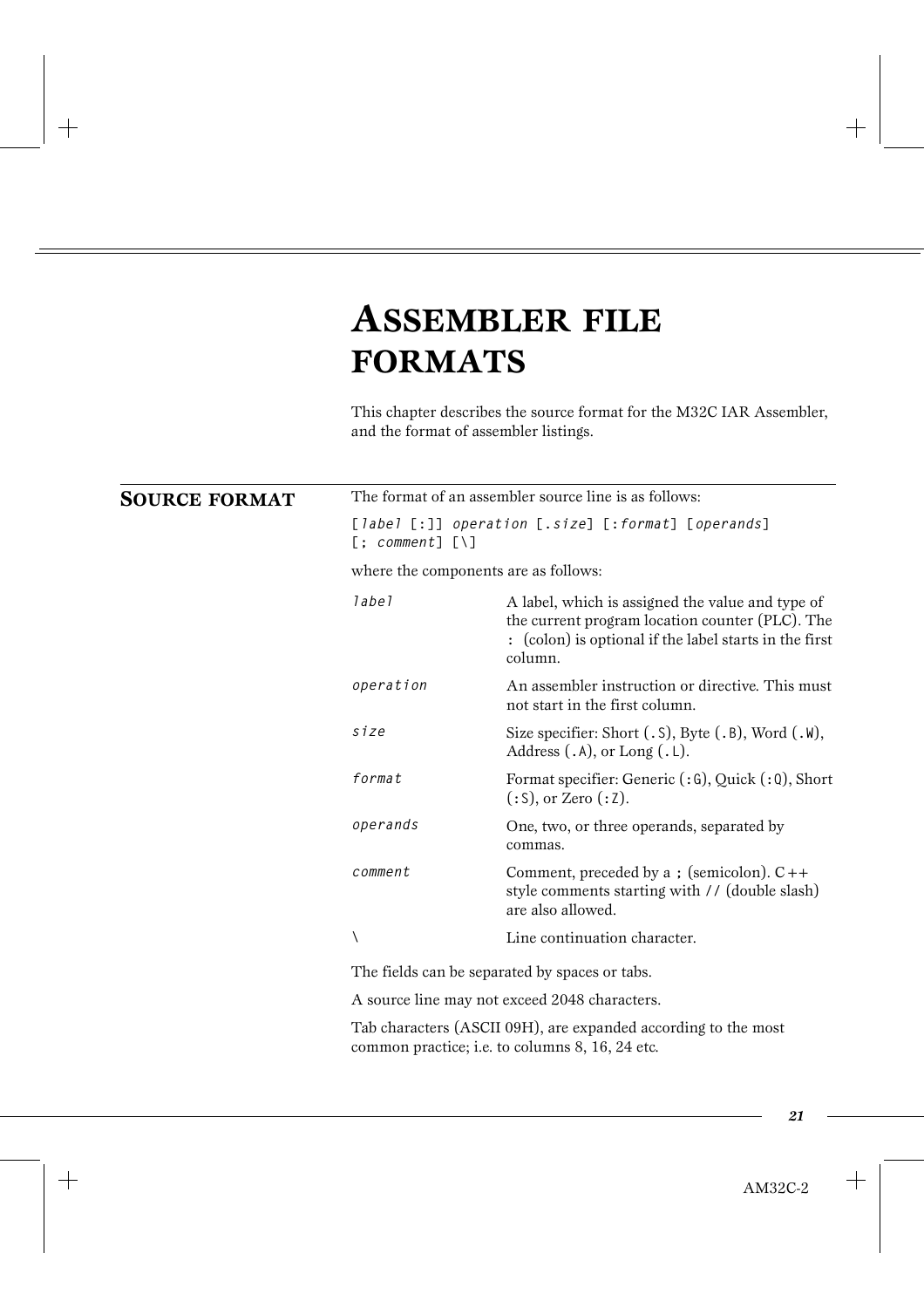<span id="page-27-0"></span>

| <b>EXPRESSIONS AND</b> | Expressions can consist of operands and operators.                                                                                                                                                                                                                                              |
|------------------------|-------------------------------------------------------------------------------------------------------------------------------------------------------------------------------------------------------------------------------------------------------------------------------------------------|
| <b>OPERATORS</b>       | The assembler will accept a wide range of expressions, including both<br>arithmetic and logical operations. All operators use 32-bit two's<br>complement integers, and range checking is only performed when a value<br>is used to generate code.                                               |
|                        | Expressions are evaluated from left to right, unless this order is<br>overridden by the priority of operators. The valid operands in an<br>expression are:                                                                                                                                      |
|                        | User-defined symbols and labels.<br>٠                                                                                                                                                                                                                                                           |
|                        | Constants, excluding floating-point constants.                                                                                                                                                                                                                                                  |
|                        | The program location counter (PLC) symbol, \$.                                                                                                                                                                                                                                                  |
|                        | These are described in greater detail in the following sections. The valid<br>operators are described in the chapter Assembler operators.                                                                                                                                                       |
|                        | <b>TRUE AND FALSE</b>                                                                                                                                                                                                                                                                           |
|                        | In expressions a zero value is considered FALSE, and a non-zero value is<br>considered TRUE.                                                                                                                                                                                                    |
|                        | Conditional expressions return the value 0 for FALSE and 1 for TRUE.                                                                                                                                                                                                                            |
|                        | USING SYMBOLS IN RELOCATABLE EXPRESSIONS                                                                                                                                                                                                                                                        |
|                        | Expressions that include symbols in relocatable segments cannot be<br>resolved at assembly time, because they depend on where the segments<br>are located by the IAR XLINK Linker™.                                                                                                             |
|                        | Such expressions are evaluated and resolved at link time, by the linker.<br>There are no restrictions on the expression; any operator can be used on<br>symbols from any segment, or any combination of segments. For example,<br>a program could define the segments DATA and CODE as follows: |
|                        | .MODULE EX_1<br>.EXTERN third                                                                                                                                                                                                                                                                   |
|                        | .RSEG DATA<br>DS8<br>9<br>first<br>3<br>DS8<br>second                                                                                                                                                                                                                                           |

 **.RSEG CODE**

 $\mathcal{L}_{\mathcal{A}}$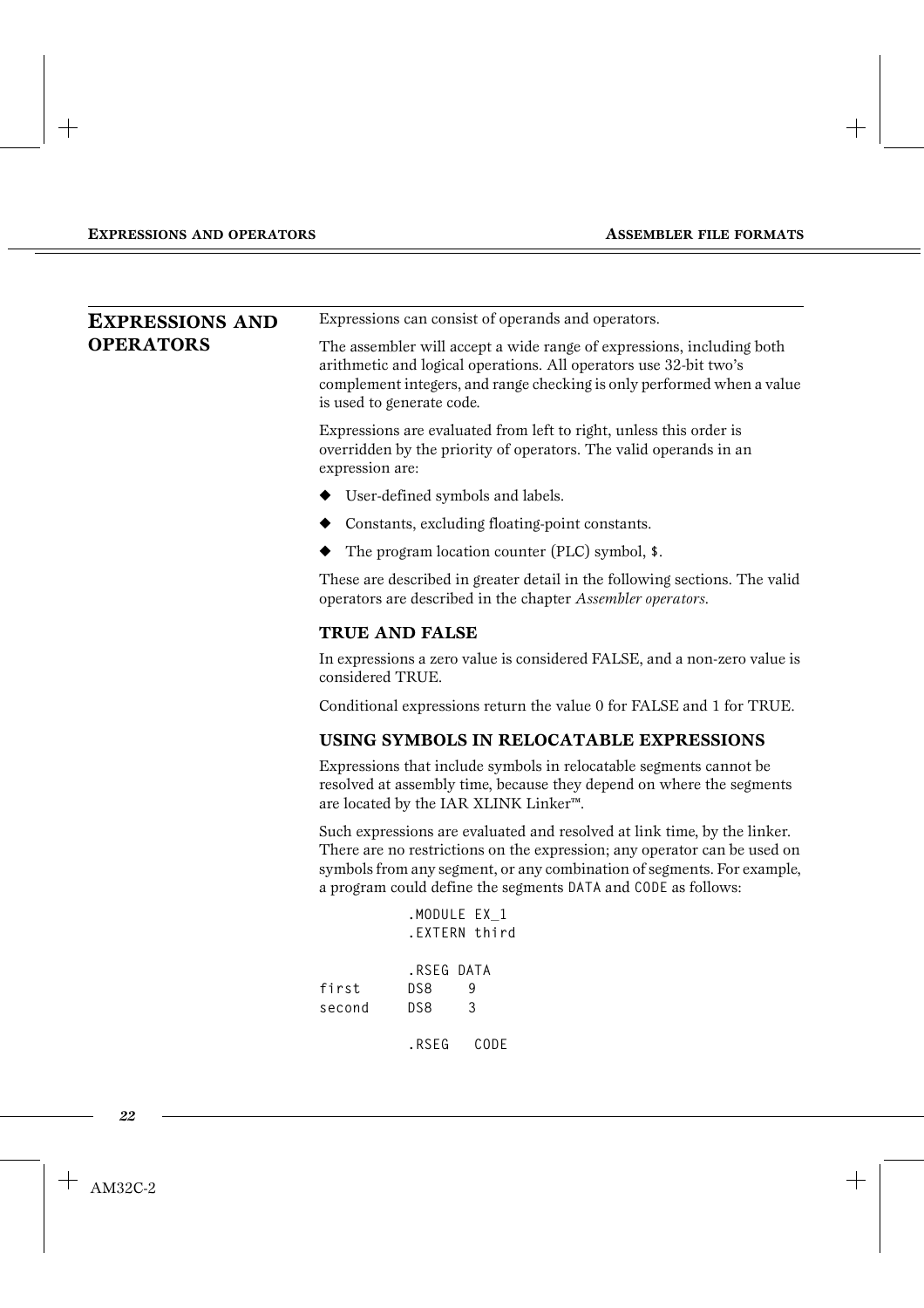```
 INC.B first-7
 INC.B first+7
 INC.B first*third-second
.ENDMOD
```
The following list shows what the assembler list file looks like:

**000000 A68E...... INC.B first-7 000005 A68E...... INC.B first+7 00000A A68E...... INC.B first\*third-second 00000F .END**

The expressions are evaluated and resolved by XLINK:

```
xlink -Z(CODE)CODE=80000 -Z(DATA)DATA=500 -Dthird=2 
filename
```
After resolving the relocatable symbols the following absolute code is generated:

**080000 A68EF90400 INC.B first-7; 0x04F9 080005 A68E070500 INC.B first+7; 0x0507 08000A A68EF70400 INC.B first\*third-second; 0x04F7 08000F .END**

#### **SYMBOLS**

User-defined symbols can be up to 255 characters long, and all characters are significant.

Symbols must begin with a letter, a–z or A–Z, ? (question mark), or \_ (underscore). Symbols can include the digits 0–9 and **\$** (dollar).

For user-defined symbols case is significant. Case is insignificant for built-in symbols like instructions, registers, operators, and directives. For user-defined symbols, case sensitivity can be turned on and off, see *[-s](#page-21-0)*, [page 16.](#page-21-0)

# **LABELS**

Symbols used for memory locations are referred to as labels.

# **Location counter**

The location counter is called **\$** (dollar). For example:

**JMP \$ ; Loop forever**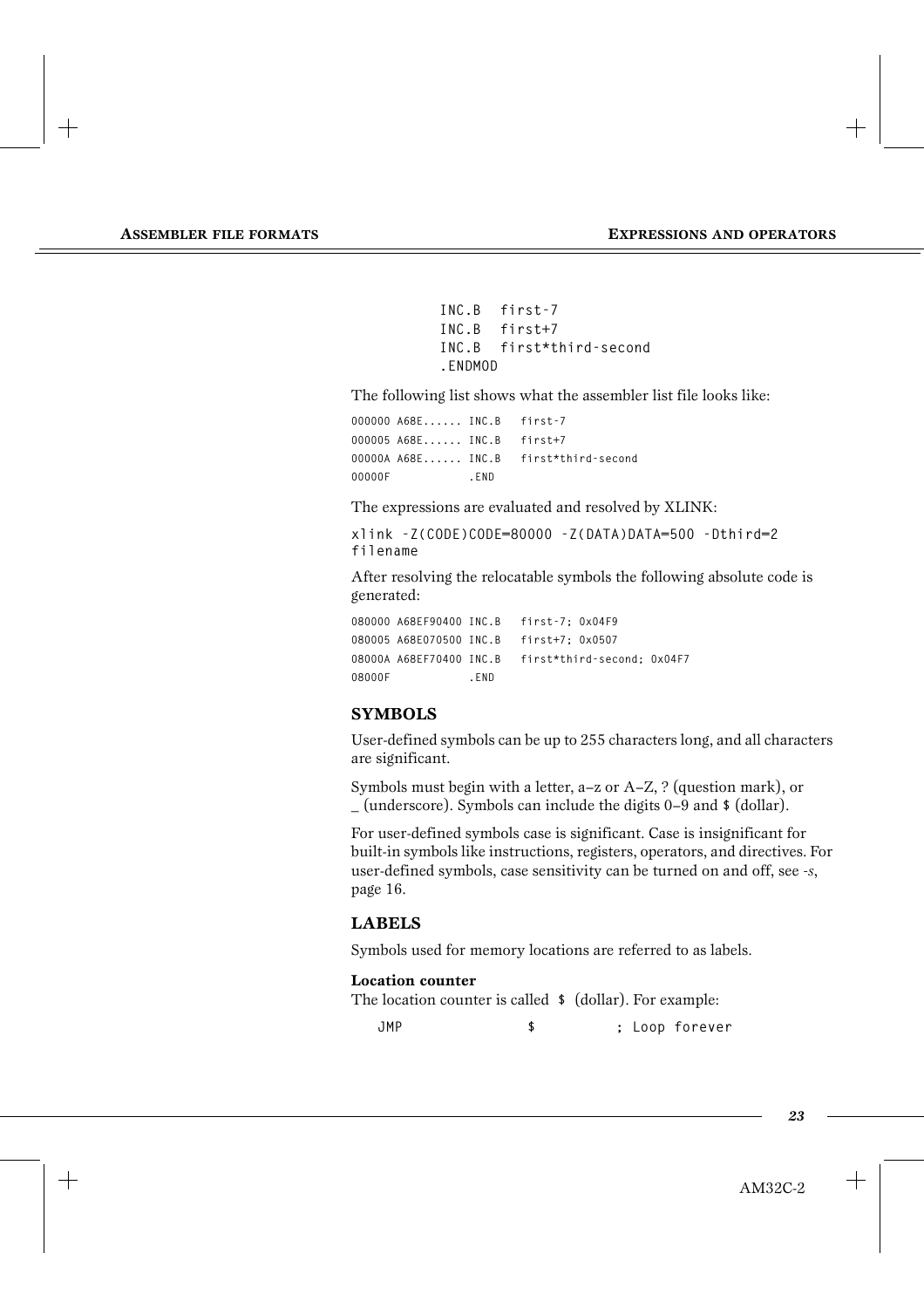# **FORMAT MODIFIERS**

The assembler will normally assemble an instruction into the smallest possible number of bytes. The format modifiers can be used to instruct the assembler to use a less efficient format. This feature might be useful to keep the execution speed or code size fixed with varying data.

The following examples demonstrate how the same instruction can generate different amounts of code, and how the format specifiers can be used to limit the optimizations that are applied.

In this example the assembler chooses the most compact format for a variety of MOV commands, taking between 4 bytes and 1 byte.

|            | .MODULE EX_2     |
|------------|------------------|
| .RSEG CODE |                  |
| MOV.W      | #0x1234.R1       |
|            | MOV.W #0x1234,R0 |
| MOV.W      | #0x3.R0          |
| MOV.W      | $#0\times0$ .RO  |
| MOV.B      | #0x3,R0L         |
| MOV.B      | #0x0,R0L         |

Now the same instructions as above are forced into the most general format (the variations in length are caused by the size of the immediate data):

| MOV.W:G  | #0x1234.R1      |
|----------|-----------------|
| MOV.W:G  | #0x1234.R0      |
| MOV.W:G  | #0x3.R0         |
| MOV.W:G  | $#0\times0$ .RO |
| MOV.B:G  | #0x3.ROL        |
| MOV.B: G | #0x0,R0L        |

In the next example, a single instruction is forced into all the formats. If a format is not specified, the most efficient one is used.

| MOV.B    | #0x0.ROL |
|----------|----------|
| MOV.B:Z  | #0x0.ROL |
| MOV.B: S | #0x0.ROL |
| MOV.B:0  | #0x0,R0L |
| MOV.B:G  | #0x0.ROL |
| .ENDMOD  |          |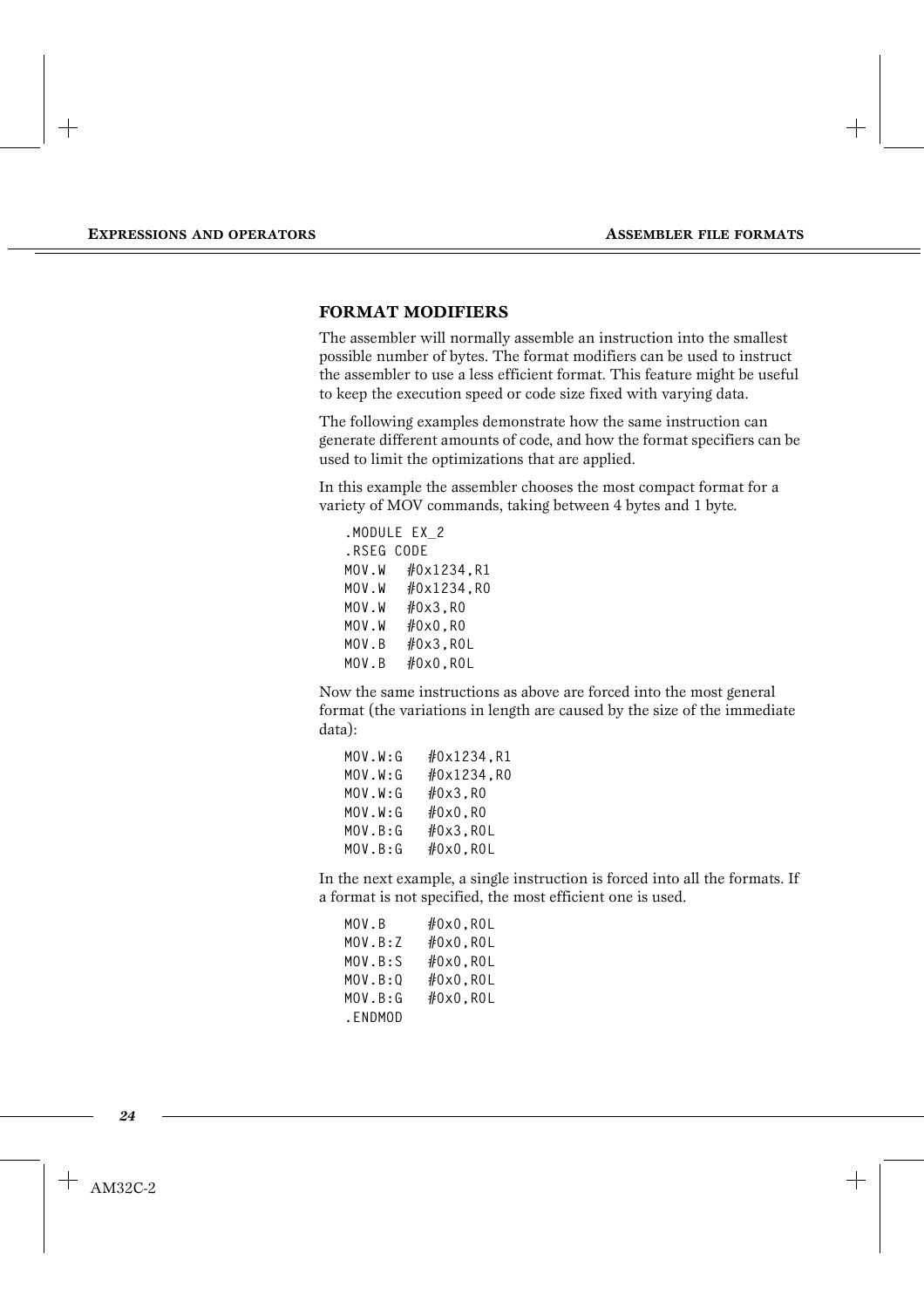The following list file is produced:

| 15 |               | 000000 99EF3412 | MOV.W | #0x1234.R1          |
|----|---------------|-----------------|-------|---------------------|
| 16 |               | 000004 053412   | MOV.W | #0x1234.RO          |
| 17 | 000007 F9A3   |                 | MOV.W | #0x3.RO             |
| 18 | 000009 03     |                 | MOV.W | #0x0.R0             |
| 19 | 00000A F8A3   |                 | MOV.B | #0x3.ROL            |
| 20 | 00000C 02     |                 | MOV.B | #0x0.ROL            |
| 21 | 00000D        |                 |       |                     |
| 22 |               | 00000D 99EF3412 |       | MOV.W:G #0x1234.R1  |
| 23 |               | 000011 99AF3412 |       | MOV.W:G #Ox1234.R0  |
| 24 |               | 000015 99AF0300 |       | MOV.W:G #0x3.R0     |
| 25 |               | 000019 99AF0000 |       | MOV.W:G #Ox0.R0     |
| 26 |               | 00001D 98AF03   |       | MOV.B:G #Ox3.ROL    |
| 27 | 000020 98AF00 |                 |       | MOV.B:G #OxO.ROL    |
| 28 | 000023        |                 |       |                     |
| 29 | 000023 02     |                 |       | $MOV.B$ # $OX0.ROL$ |
| 30 | 000024 02     |                 |       | MOV.B:Z #0x0.R0L    |
| 31 | 000025 0400   |                 |       | $MOV.B:S$ #OxO, ROL |
| 32 | 000027 F8A0   |                 |       | MOV.B:Q #OxO.ROL    |
| 33 | 000029 98AF00 |                 |       | MOV.B:G #OxO.ROL    |

Attempting to force an instruction into a format that is too small will result in an error. For additional information about error messages, refer to the chapter *[Assembler diagnostics](#page-100-0)*.

For detailed information about the formats available for each command, refer to the manufacturer's data book.

*Note*: Errors may also be detected in the range check during the linking process. For additional information, refer to the *IAR Linker and Library Tools Reference Guide*.

# **INTEGER CONSTANTS**

Since all IAR Systems Assemblers use 32-bit two's complement internal arithmetic, integers have a (signed) range from -2147483648 to 2147483647.

Constants are written as a sequence of digits with an optional **-** (minus) sign in front to indicate a negative number.

Commas and decimal points are not permitted.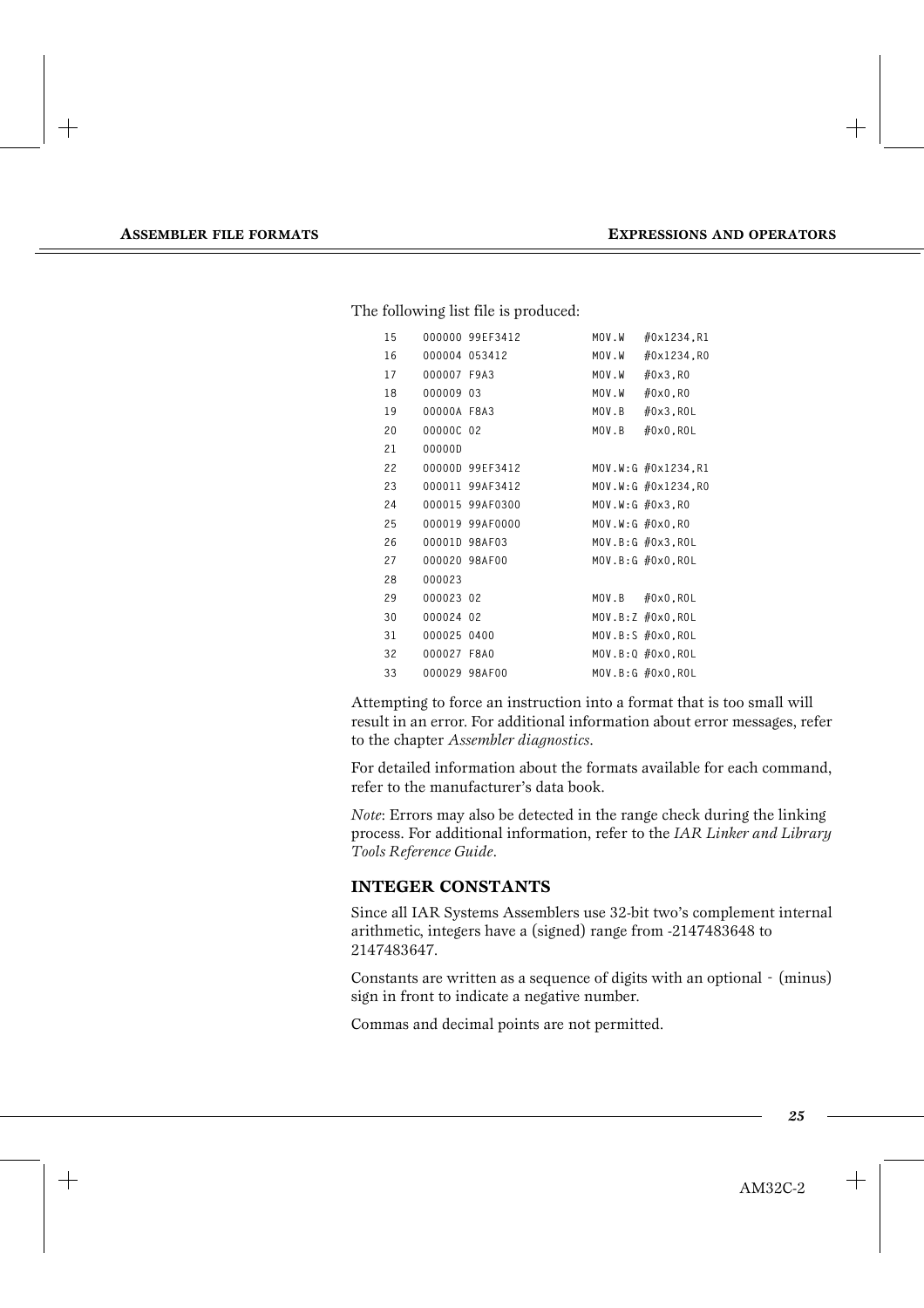| Integer type | Example                        |
|--------------|--------------------------------|
| Binary       | B'1010                         |
| Octal        | 12340, 12340, 0'1234, 0'1234   |
| Decimal      | $1234. -1. D'1234$             |
| Hexadecimal  | OFFFFH, OxFFFF, H'FFFF, X'FFFF |

The following types of number representation are supported:

*Note*: Both the prefix and suffix can be written with uppercase or lowercase letters.

# **ASCII CHARACTER CONSTANTS**

ASCII constants can consist of between zero and more characters enclosed in single or double quotes. Only printable characters and spaces may be used in ASCII strings. If the quote character itself is to be accessed, two consecutive quotes must be used:

| Format                | Value                                            |
|-----------------------|--------------------------------------------------|
| 'ABCD'                | ABCD (four characters).                          |
| "ABCD"                | ABCD'\0' (five characters, the last ASCII null). |
| $'A$ ''B'             | A'B                                              |
| $A \cdot \cdot \cdot$ | $A^{\bullet}$                                    |
| $\cdots$ (4 quotes)   | ,                                                |
| $\cdot$ (2 quotes)    | Empty string (no value).                         |
| ,,,,                  | Empty string (an ASCII null character).          |
| $\lambda$ .           | ٠                                                |
| $\setminus$           |                                                  |

# **REAL NUMBER CONSTANTS**

The M32C Assembler will accept real numbers as constants and convert them into IEEE single-precision (signed 32-bit) real-number format.

Floating-point numbers can be written in the format:

**[+|-][***digits***].[***digits***][{E|e}[+|-]***digits***]**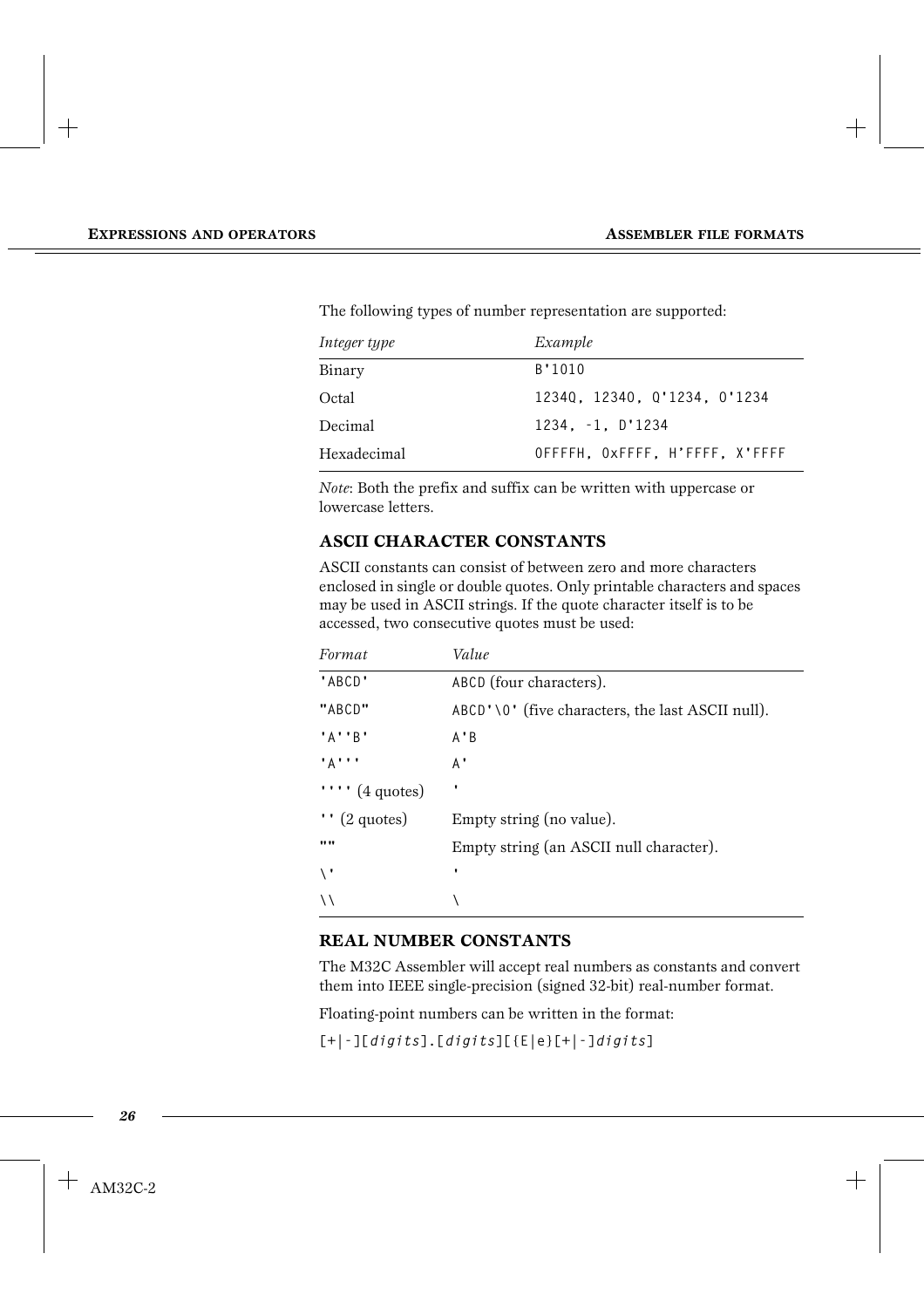Some valid examples are as follows:

| Format      | Value                     |
|-------------|---------------------------|
| 10.23       | $1.023 \times 10^{1}$     |
| 1.23456E-24 | $1.23456 \times 10^{-24}$ |
| 1.0E3       | $1.0 \times 10^3$         |

Spaces and tabs are not allowed in real constants.

*Note*: Floating-point numbers will not give meaningful results when used in expressions.

# <span id="page-32-0"></span>**PREDEFINED SYMBOLS**

The M32C Assembler defines a set of symbols for use in assembler source files. The symbols provide information about the current assembly, allowing you to test them in preprocessor directives or include them in the assembled code.

| Symbol          | Value                                                                                                                                                  |
|-----------------|--------------------------------------------------------------------------------------------------------------------------------------------------------|
| $\_$ DATE $\_$  | Current date in Mmm dd yyyy format (string).                                                                                                           |
| FILE            | Current source filename (string).                                                                                                                      |
| IAR SYSTEMS ASM | IAR assembler identifier (number).                                                                                                                     |
| LINE            | Current source line number (number).                                                                                                                   |
| TID             | Target identity, consisting of two bytes<br>(number). The low byte is the target identity,<br>which is 48 for the AM32C. The high byte is<br>not used. |
| TIME            | Current time in hh:mm: ss format (string).                                                                                                             |
| $-VER$ __       | Version number in integer format; for<br>example, version 4.17 is returned as 417<br>(number).                                                         |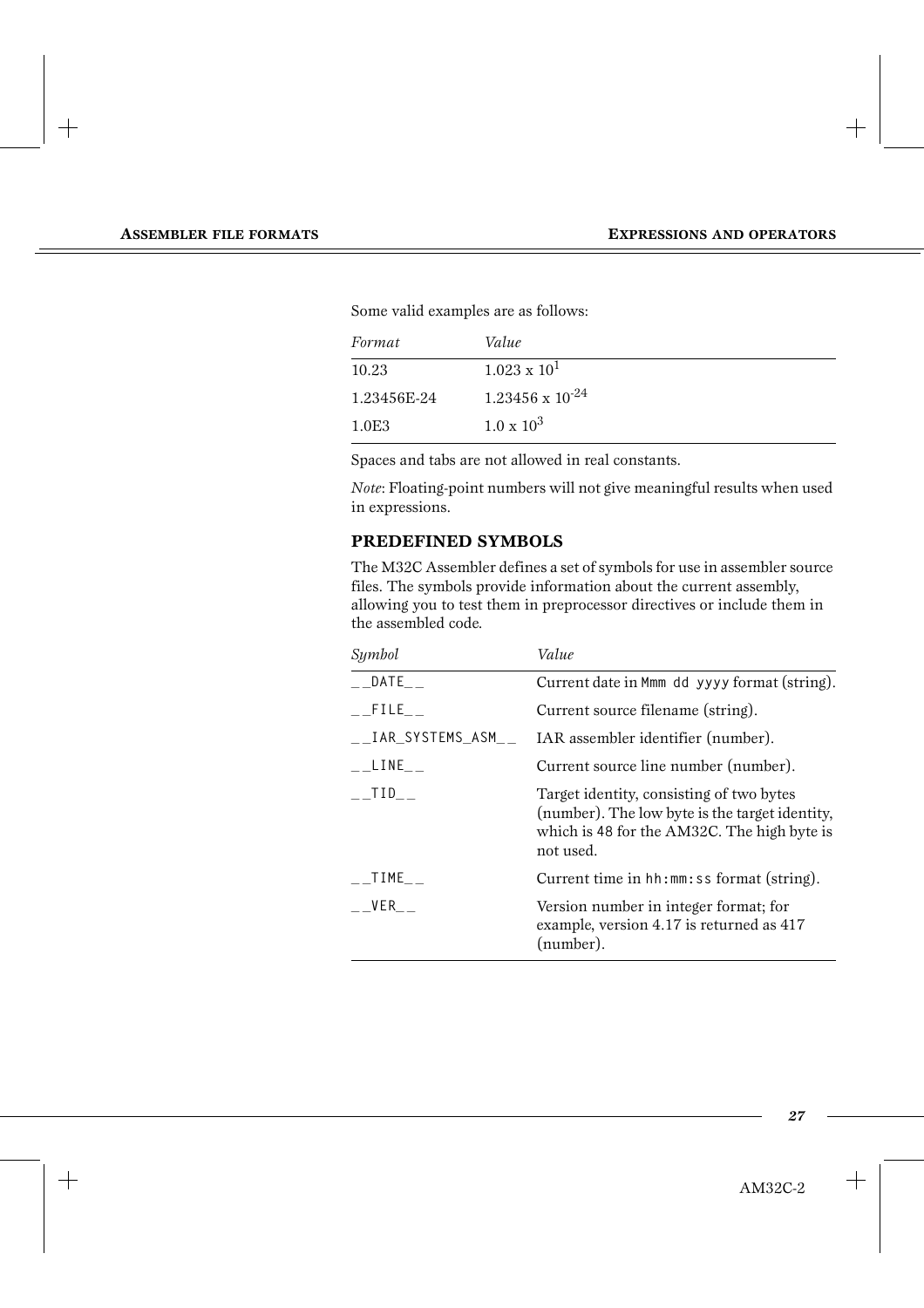#### **Including symbol values in code**

To include a symbol value in the code, you use the symbol in one of the data-definition directives.

For example, to include the time and date of assembly as a string for the program to display:

| timdat DC8 |          | $\_$ TIME $\_$ ,",", $\_$ DATE $\_$ ,0 |                           |  |  |
|------------|----------|----------------------------------------|---------------------------|--|--|
|            | $\cdots$ |                                        |                           |  |  |
|            |          | MOV.L timdat.AO                        | : load address of string  |  |  |
|            |          | JSR printstring                        | ; routine to print string |  |  |

#### **Testing symbols for conditional assembly**

To test a symbol at assembly time, you use one of the conditional assembly directives.

For example, if you have assembler source files intended for use with different assemblers, you may want to test that the code is appropriate for a specific assembler. You could do this using the **\_ \_IAR\_SYSTEMS\_ASM\_ \_** symbol as follows:

**#ifdef \_ \_IAR\_SYSTEMS\_ASM\_ \_ ... #else ... #endif**

<span id="page-33-0"></span>

| <b>REGISTER SYMBOLS</b> | The following table shows the existing predefined register symbols: |
|-------------------------|---------------------------------------------------------------------|
|-------------------------|---------------------------------------------------------------------|

| Name               | Description                                    |
|--------------------|------------------------------------------------|
| ROL, ROH, R1L, R1H | 8-bit byte register (part of word<br>register) |
| RO, R1, R2, R3     | 16-bit (word) register                         |
| R2RO, R3R1         | 32-bit (long) register pair                    |
| R1R2R0             | 48-bit register group                          |
| A0, A1             | 24-bit address register                        |
| SP, ISP, USP       | 24-bit stack pointer register                  |
| SB, FB             | 24-bit base register                           |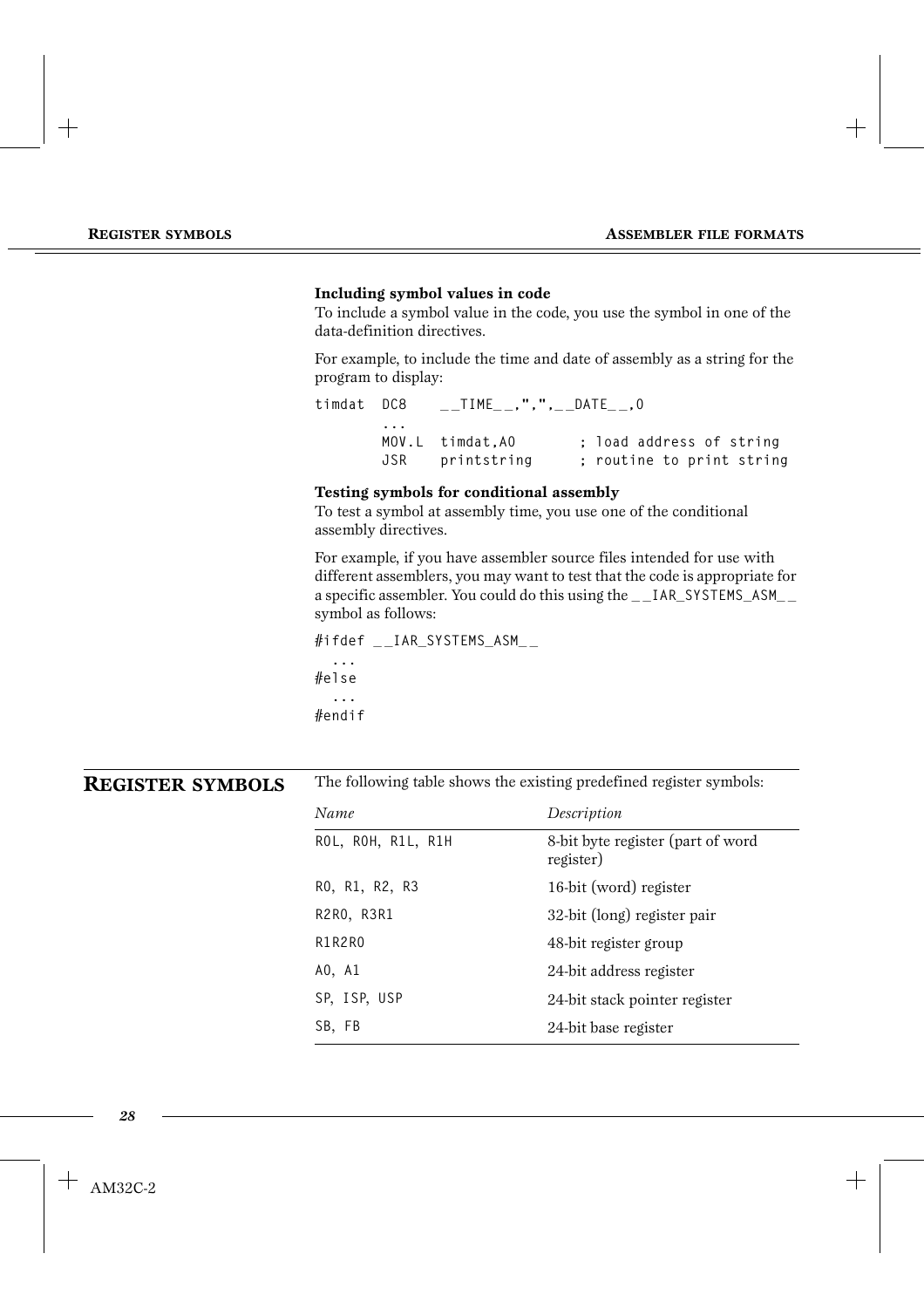| Name                                         | Description                                               |
|----------------------------------------------|-----------------------------------------------------------|
| FLG                                          | Status flag register                                      |
| INTB                                         | Interrupt-table base register                             |
| SVP, VCT, SVF                                | High-speed interrupt registers                            |
| $DMDx$ , DCT $x$<br>DRCx, DMAX<br>DSAx, DRAx | DMAC-related registers, x signifies<br>the channel number |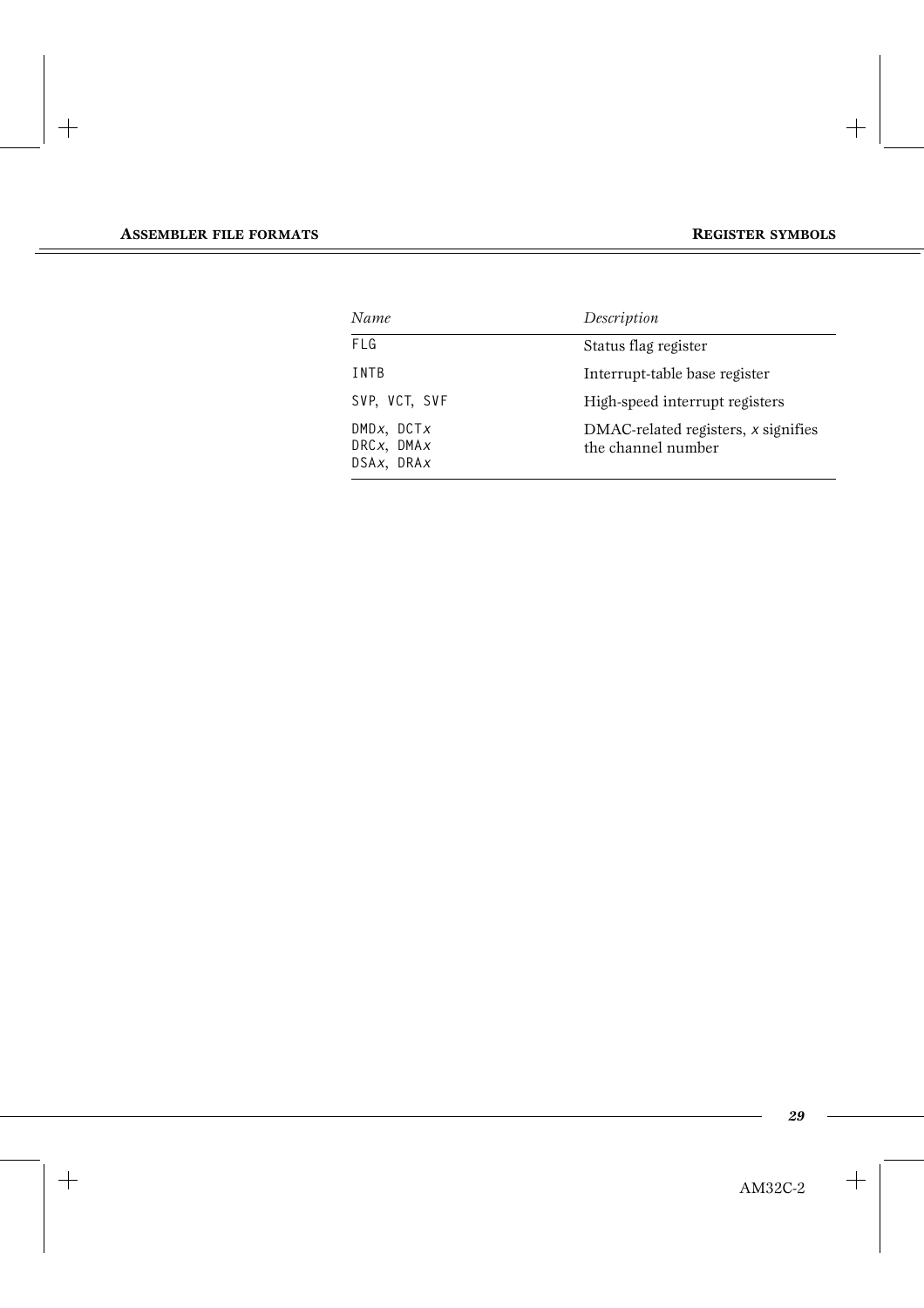<span id="page-35-0"></span>

|                       | #                                       |                                      |                  |                                                    | #      |
|-----------------------|-----------------------------------------|--------------------------------------|------------------|----------------------------------------------------|--------|
|                       | #                                       | IAR Systems M32C Assembler VX.x      |                  | dd/mmm/yyyy<br>hh:mm:ss                            | #      |
| Header                | #                                       |                                      |                  |                                                    | #      |
|                       | #<br>Source file<br>= filename.asm<br># |                                      |                  |                                                    |        |
|                       | #                                       | List file                            | - filename.lst   |                                                    | #      |
|                       | #                                       | Object file                          | $=$ filename.r48 |                                                    | #      |
|                       | #                                       | Command line = $filename.asm -L -ws$ |                  |                                                    | #<br># |
|                       | #<br>#                                  |                                      |                  | Copyright 1999 IAR Systems. All rights reserved. # |        |
|                       |                                         |                                      |                  |                                                    |        |
|                       |                                         |                                      |                  |                                                    |        |
|                       | 1                                       | 000000                               |                  | ; Example of an assembler file with macro          |        |
|                       | $\overline{c}$                          | 000000                               |                  |                                                    |        |
|                       | 8                                       | 000000                               |                  |                                                    |        |
| Assembler listing     | 9                                       | 000000                               |                  | .EXTERN result1, result2                           |        |
|                       | 10                                      | 000000                               | main:            |                                                    |        |
|                       | 11                                      | 000000 B96B                          |                  | MOV.W<br>result1,R3                                |        |
|                       | 12                                      | 000005                               | xch              | result2, R3                                        |        |
|                       | 12.1                                    | 000005 C78E                          |                  | PUSH.W<br>result2                                  |        |
|                       | 12.2                                    | 00000A C79B                          |                  | MOV.W<br>R3, result2                               |        |
| Macro-generated lines | 12.3                                    | 00000F B96F                          |                  | POP.W<br>R <sub>3</sub>                            |        |
|                       | 12.4                                    | 000011                               |                  | .ENDM                                              |        |
|                       | 13                                      | 000011 DF                            | <b>RTS</b>       |                                                    |        |
|                       | 14                                      | 000012                               | .END             |                                                    |        |
|                       |                                         |                                      |                  |                                                    |        |
|                       | #                                       | CRC:314A                             | #                |                                                    |        |
|                       | #                                       | Errors:<br>$\Omega$                  | #                |                                                    |        |
|                       |                                         |                                      |                  |                                                    |        |
| CRC                   | #<br>#                                  | Warnings: 0<br>Bytes: 18             | #<br>#           |                                                    |        |

 $\overline{\phantom{0}}$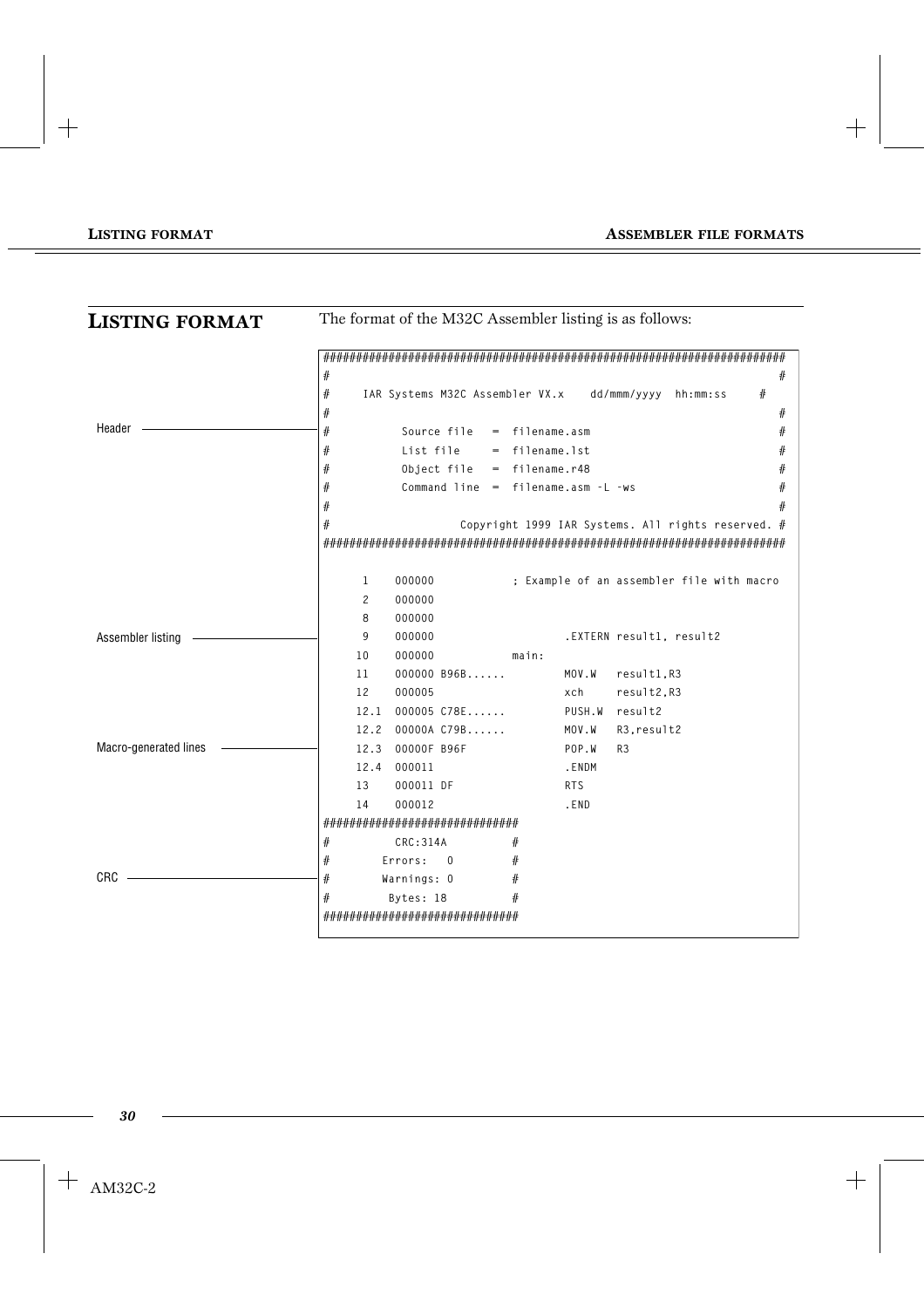The assembly list contains the following fields of information:

- The line number in the source file. Lines generated by macros will, if listed, have a **.** (period) in the source line number field.
- ◆ The address field shows the location in memory, which can be absolute or relative depending on the type of segment. The notation is hexadecimal.
- ◆ The data field shows the data generated by the source line. The notation is hexadecimal. Unsolved values are represented by ..... (periods) in the list file, where two periods signify one byte. These unsolved values will be solved during the linking process.
- The assembler source line.

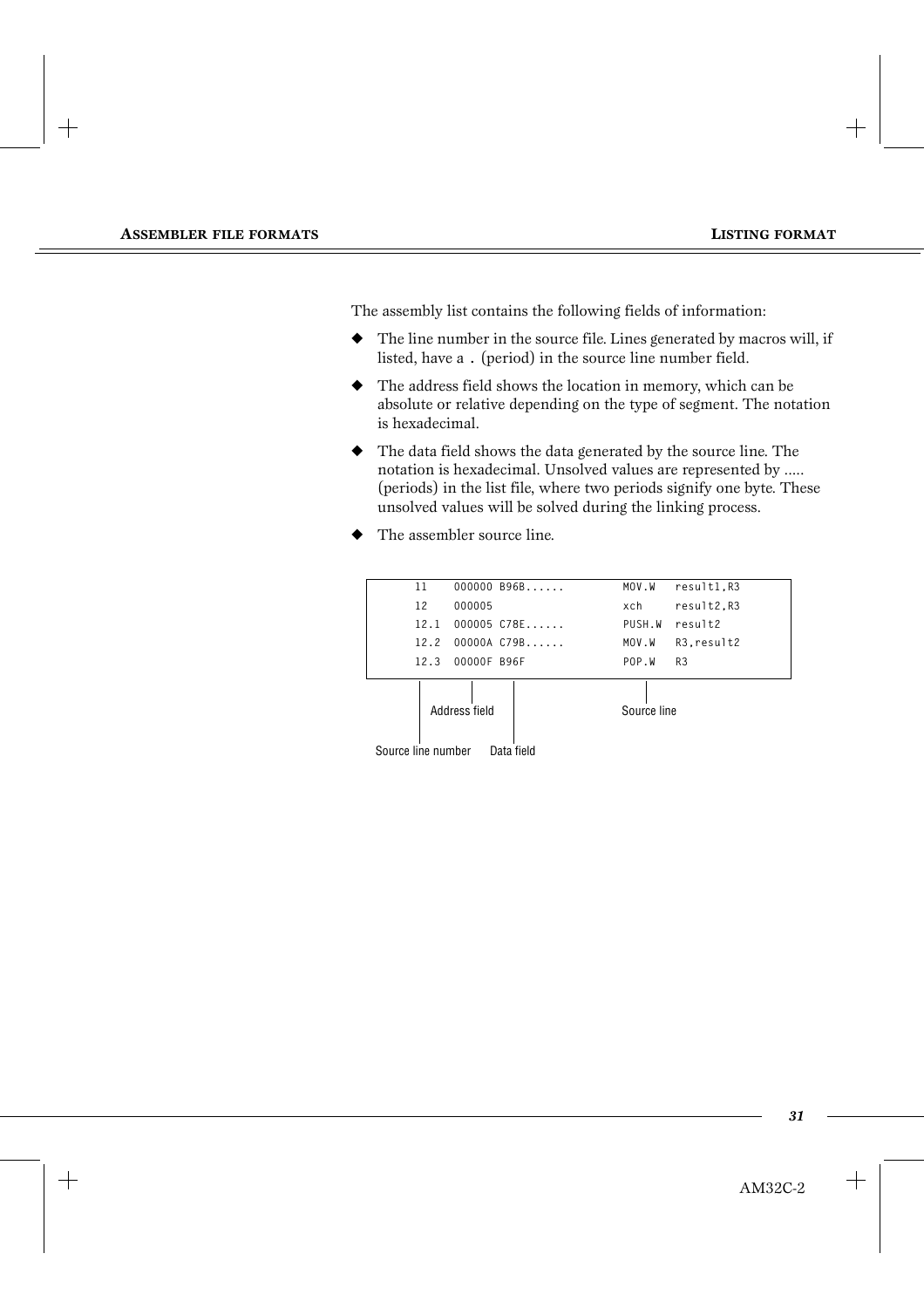#### **SYMBOL AND CROSS-REFERENCE TABLE**

If the **LSTXRF+** directive has been included, or the option **Include cross reference** ( $-x$ ) has been specified, a symbol and cross-reference table of the following type will be produced:

| Segments | Segment                | Type                     |      | Mode                                                                         |                              |                           |
|----------|------------------------|--------------------------|------|------------------------------------------------------------------------------|------------------------------|---------------------------|
|          | CODE                   | UNTYPED                  |      | REL                                                                          |                              |                           |
| Symbols  | Label                  | Mode                     | Type |                                                                              | Segment                      | Value/Offset              |
|          | A<br>B<br>begin<br>num | ABS<br>ABS<br>REL<br>ABS |      | CONST PUB UNTYP.<br>CONST PUB UNTYP.<br>CONST PUB UNTYP.<br>CONST PUB UNTYP. | ASEG<br>ASEG<br>CODE<br>ASEG | 18<br>1 <sup>C</sup><br>0 |

The following information is provided for each symbol in the table:

| Information  | Description                                                                                                      |
|--------------|------------------------------------------------------------------------------------------------------------------|
| Label        | The label's user-defined name.                                                                                   |
| Mode         | ABS (Absolute), or REL (Relative).                                                                               |
| Type         | The label's type.                                                                                                |
| Segment      | The name of the segment this label is defined relative to.                                                       |
| Value/Offset | The value (address) of the label within the current<br>module, relative to the beginning of the current segment. |

**OUTPUT FORMATS** The relocatable and absolute output is in the same format for all IAR assemblers, because object code is always intended for processing with the IAR XLINK Linker.

> In absolute formats the output from XLINK is, however, normally compatible with the chip vendor's debugger programs (monitors), as well as with PROM programmers and stand-alone emulators from independent sources.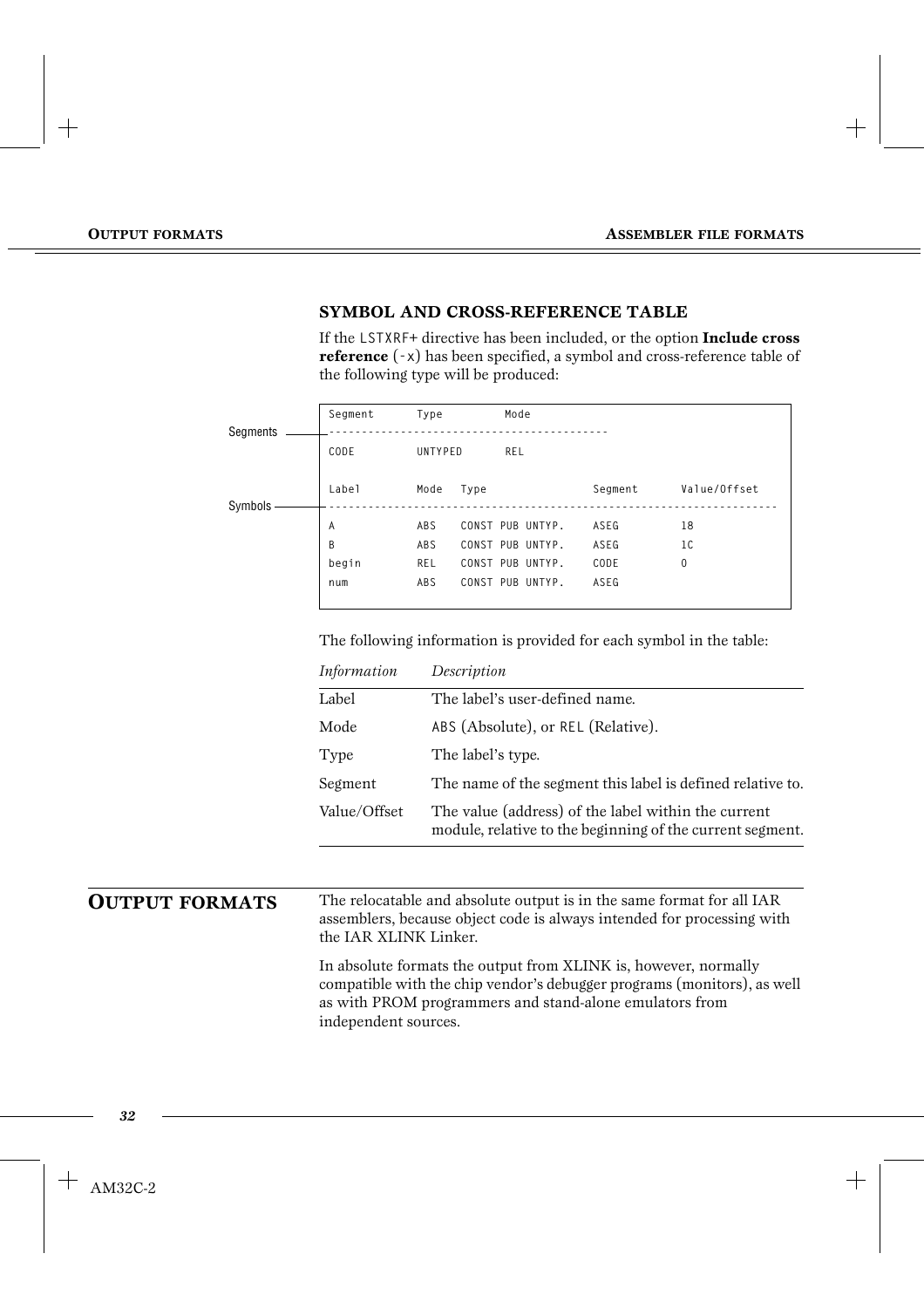# **ASSEMBLER OPERATORS**

This chapter first describes the precedence of the assembler operators, and then summarizes the operators, classified according to their precedence. Finally, this chapter provides complete reference information about each operator, presented in alphabetical order.

# **PRECEDENCE OF OPERATORS**

Each operator has a precedence number assigned to it that determines the order in which the operator and its operands are evaluated. The precedence numbers range from 1 (the highest precedence, i.e. first evaluated) to 7 (the lowest precedence, i.e. last evaluated).

The following rules determine how expressions are evaluated:

- The highest precedence (lowest number) operators are evaluated first, then the second highest precedence operators, and so on until the lowest precedence operators are evaluated.
- Operators of equal precedence are evaluated from left to right in the expression.
- ◆ Parentheses ( and ) can be used to group operators and operands and to control the order in which the expressions are evaluated. For example, the following expression evaluates to 1:

**7/(1+(2\*3))**

The following tables give a summary of the operators, in order of priority. Synonyms, where available, are shown in brackets after the operator name.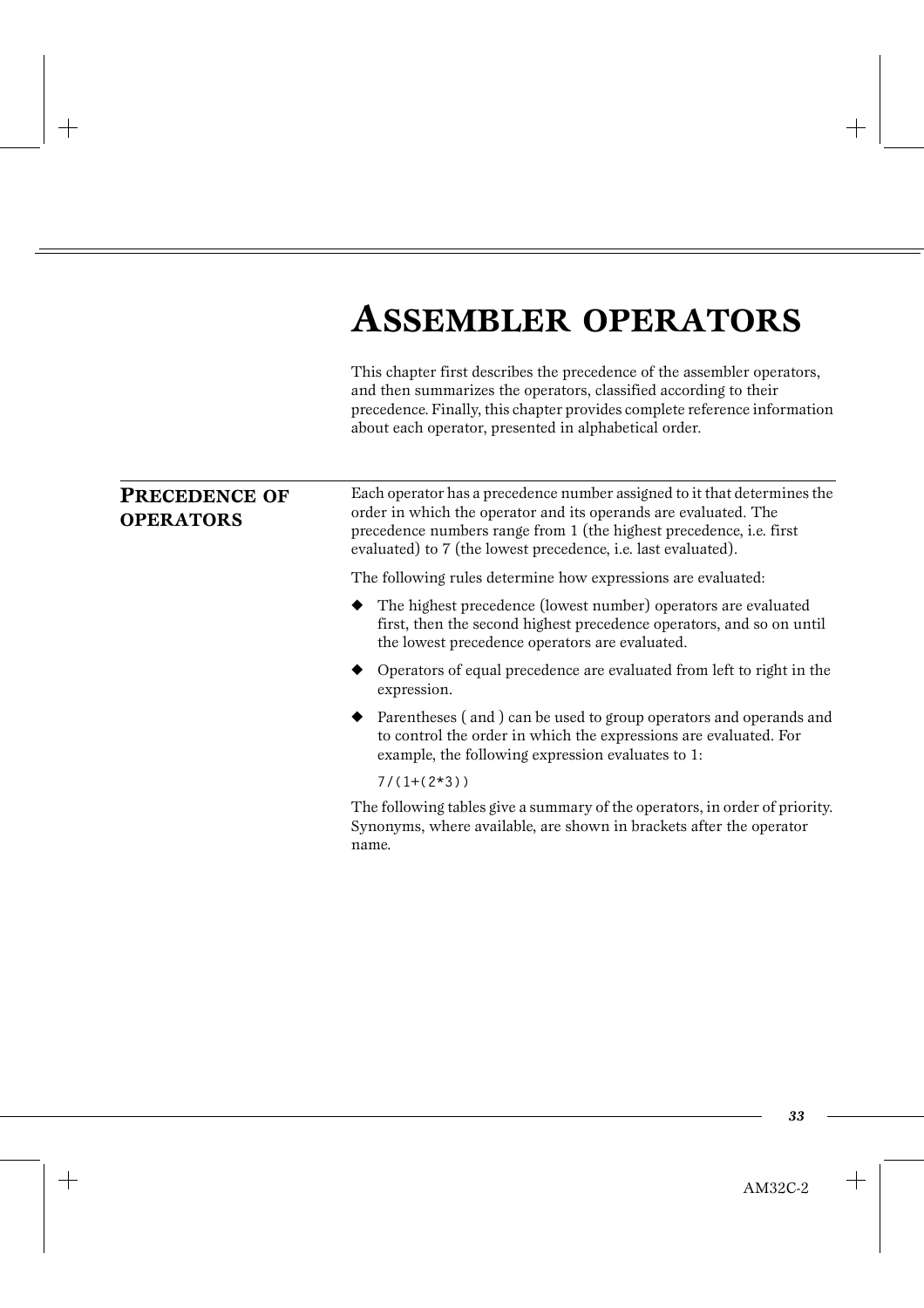| <b>SUMMARY OF</b> | <b>UNARY OPERATORS - 1</b>               |                    |  |  |
|-------------------|------------------------------------------|--------------------|--|--|
| <b>ASSEMBLER</b>  | $\ddot{}$                                | Unary plus.        |  |  |
| <b>OPERATORS</b>  | $\qquad \qquad -$                        | Unary minus.       |  |  |
|                   | NOT (!)                                  | Logical NOT.       |  |  |
|                   | LOW                                      | Low byte.          |  |  |
|                   | HIGH                                     | High byte.         |  |  |
|                   | BYTE1                                    | First byte.        |  |  |
|                   | BYTE2                                    | Second byte.       |  |  |
|                   | BYTE3                                    | Third byte.        |  |  |
|                   | BYTE4                                    | Fourth byte.       |  |  |
|                   | LWRD                                     | Low word.          |  |  |
|                   | HWRD                                     | High word.         |  |  |
|                   | DATE                                     | Current date/time. |  |  |
|                   | SFB                                      | Segment begin.     |  |  |
|                   | <b>SFE</b>                               | Segment end.       |  |  |
|                   | SIZEOF                                   | Segment size.      |  |  |
|                   | BINNOT $(\sim)$                          | Bitwise NOT.       |  |  |
|                   | MULTIPLICATIVE ARITHMETIC OPERATORS - 2  |                    |  |  |
|                   | $\star$                                  | Multiplication.    |  |  |
|                   | $\prime$                                 | Division.          |  |  |
|                   | MOD(%)                                   | Modulo.            |  |  |
|                   | <b>ADDITIVE ARITHMETIC OPERATORS - 3</b> |                    |  |  |
|                   | $\begin{array}{c} + \end{array}$         | Addition.          |  |  |
|                   |                                          | Subtraction.       |  |  |
|                   |                                          |                    |  |  |

 $\overline{\phantom{0}}$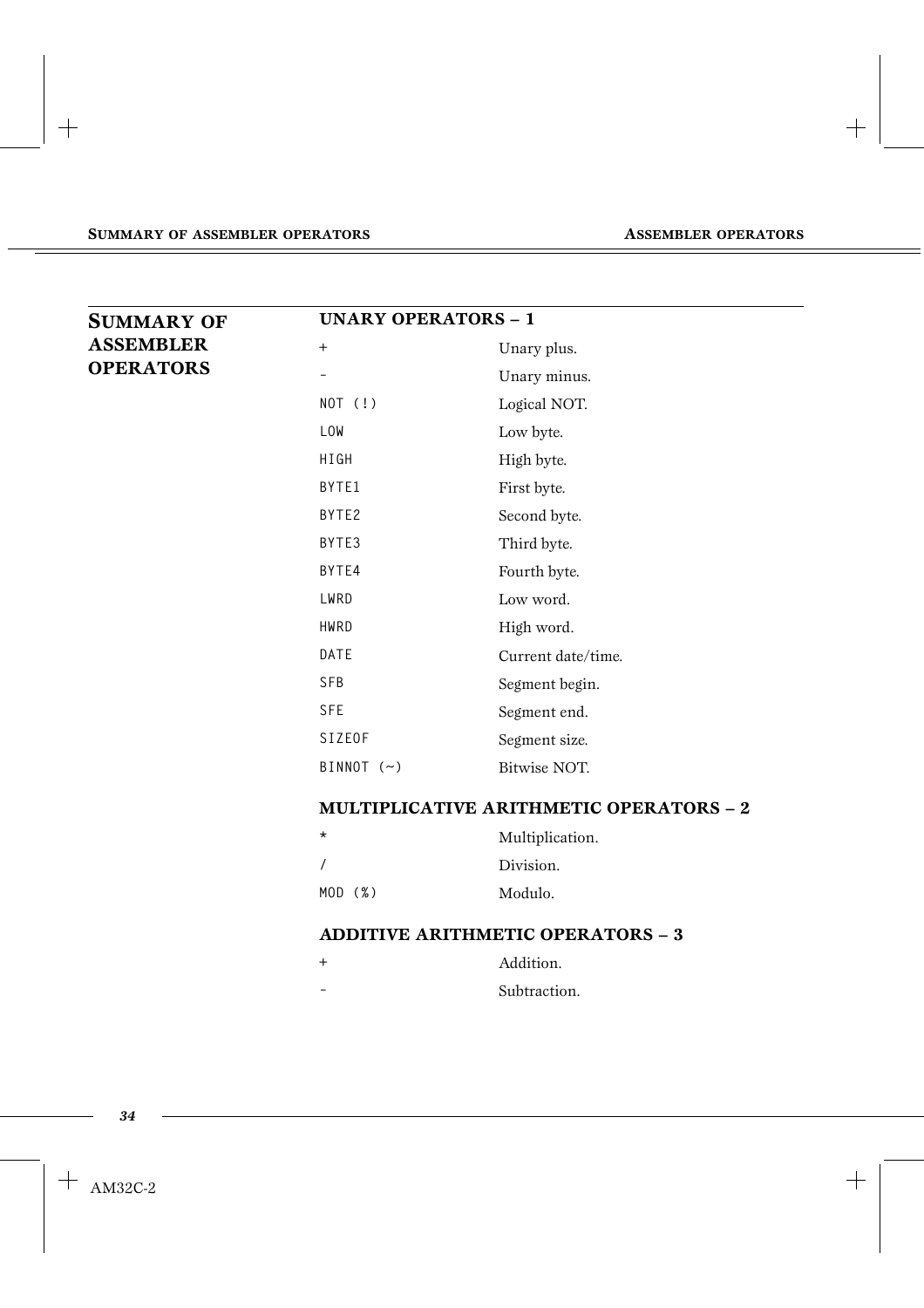### **SHIFT OPERATORS – 4**

| $SHR$ $(\gg)$ | Logical shift right. |
|---------------|----------------------|
| SHL (<<)      | Logical shift left.  |

#### **AND OPERATORS – 5**

| AND (&&)   | Logical AND. |
|------------|--------------|
| BINAND (&) | Bitwise AND. |

### **OR OPERATORS – 6**

| OR (  )    | Logical OR.           |
|------------|-----------------------|
| XOR        | Logical exclusive OR. |
| BINOR ( )  | Bitwise OR.           |
| BINXOR (^) | Bitwise exclusive OR. |

### **COMPARISON OPERATORS – 7**

| $EQ (=$ , $==)$            | Equal.                 |
|----------------------------|------------------------|
| NE $(\langle \rangle, !=)$ | Not equal.             |
| GT(>)                      | Greater than.          |
| $LT$ $(\langle )$          | Less than.             |
| UGT                        | Unsigned greater than. |
| ULT                        | Unsigned less than.    |
| $GE$ (>=)                  | Greater than or equal. |
| $LE$ $(\leq)$              | Less than or equal.    |

The following sections give full descriptions of each assembler operator.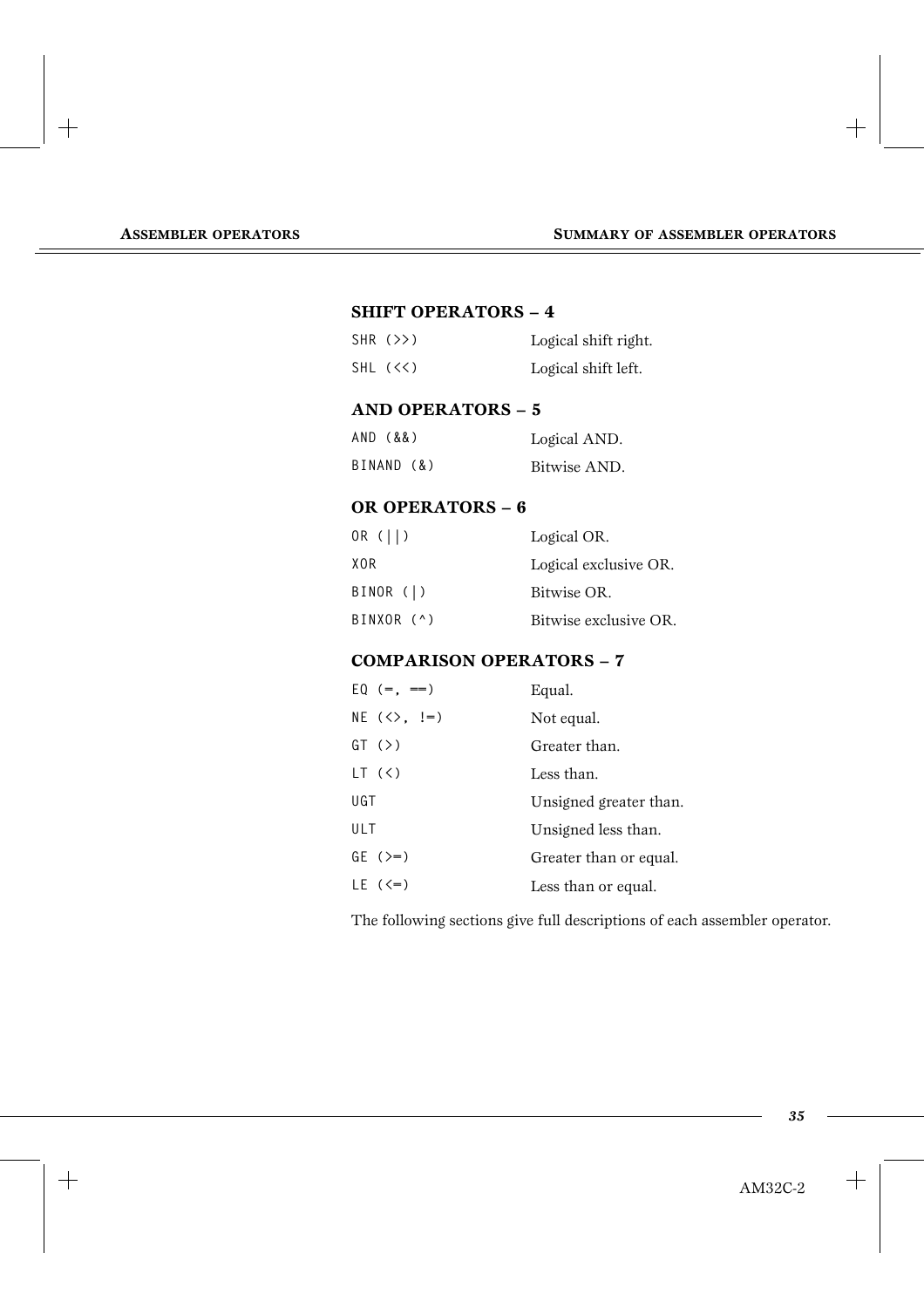**\*** Multiplication (2).

#### **DESCRIPTION**

\* produces the product of its two operands. The operands are taken as signed 32-bit integers and the result is also a signed 32-bit integer.

#### **EXAMPLES**

 $2*2 \rightarrow 4$ **-2\*2** → **-4**

### **+** Unary plus (1).

#### **DESCRIPTION**

Unary plus operator.

#### **EXAMPLES**

**+3** → **3**  $3*+2 \rightarrow 6$ 

**+** Addition (3).

#### **DESCRIPTION**

The + addition operator produces the sum of the two operands which surround it. The operands are taken as signed 32-bit integers and the result is also a signed 32-bit integer.

#### **EXAMPLES**

```
92+19 → 111
-2+2 → 0
-2+-2 → -4
```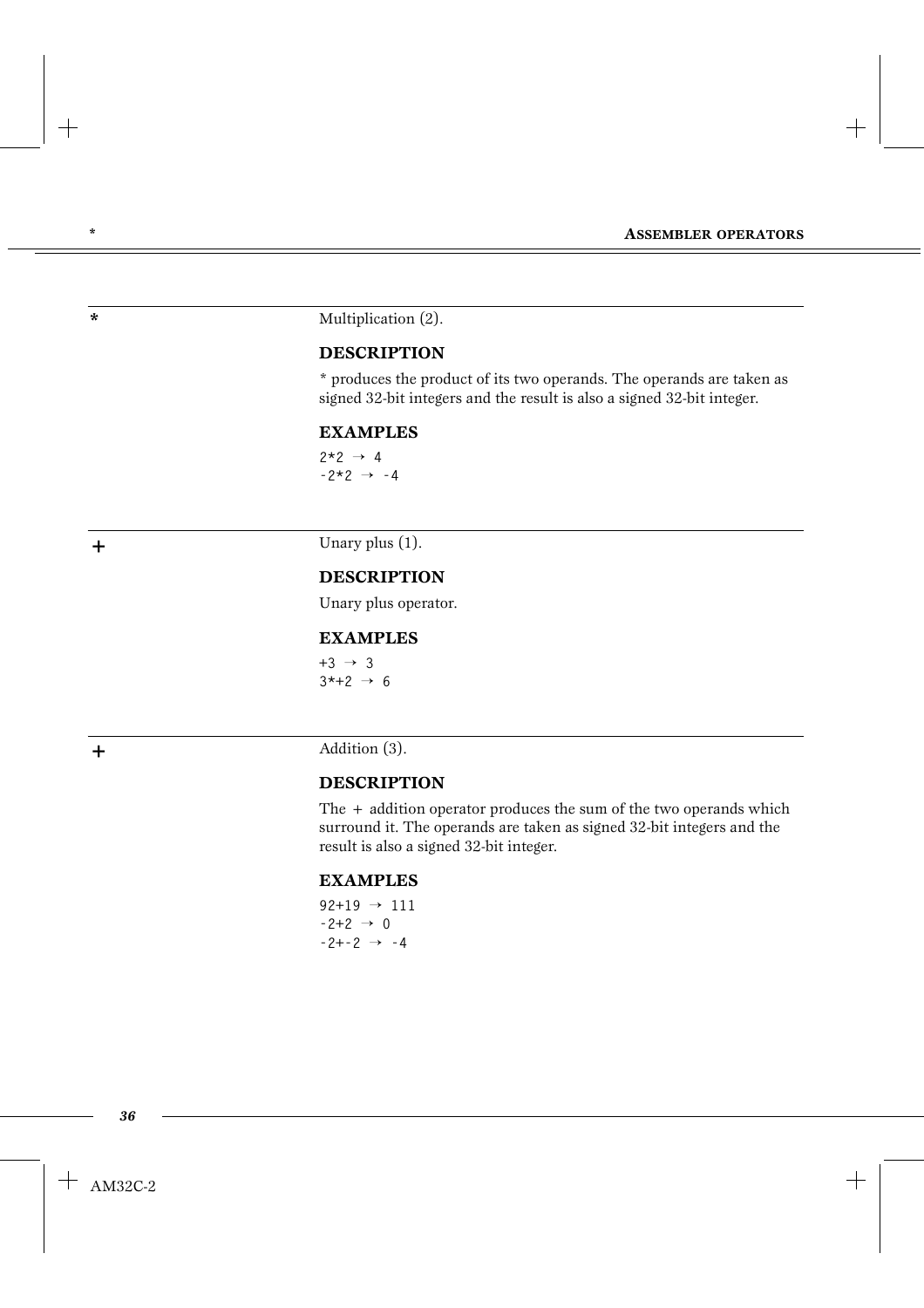#### **–** Unary minus (1).

#### **DESCRIPTION**

The unary minus operator performs arithmetic negation on its operand.

The operand is interpreted as a 32-bit signed integer and the result of the operator is the two's complement negation of that integer.

**–** Subtraction (3).

#### **DESCRIPTION**

The subtraction operator produces the difference when the right operand is taken away from the left operand. The operands are taken as signed 32-bit integers and the result is also signed 32-bit integer.

#### **EXAMPLES**

**92-19** → **73 -2-2** → **-4 -2--2** → **0**

**/** Division (2).

#### **DESCRIPTION**

**/** produces the integer quotient of the left operand divided by the right operator. The operands are taken as signed 32-bit integers and the result is also a signed 32-bit integer.

#### **EXAMPLES**

 $9/2 \rightarrow 4$  $-12/3 \rightarrow -4$ **9/2\*6** → **24**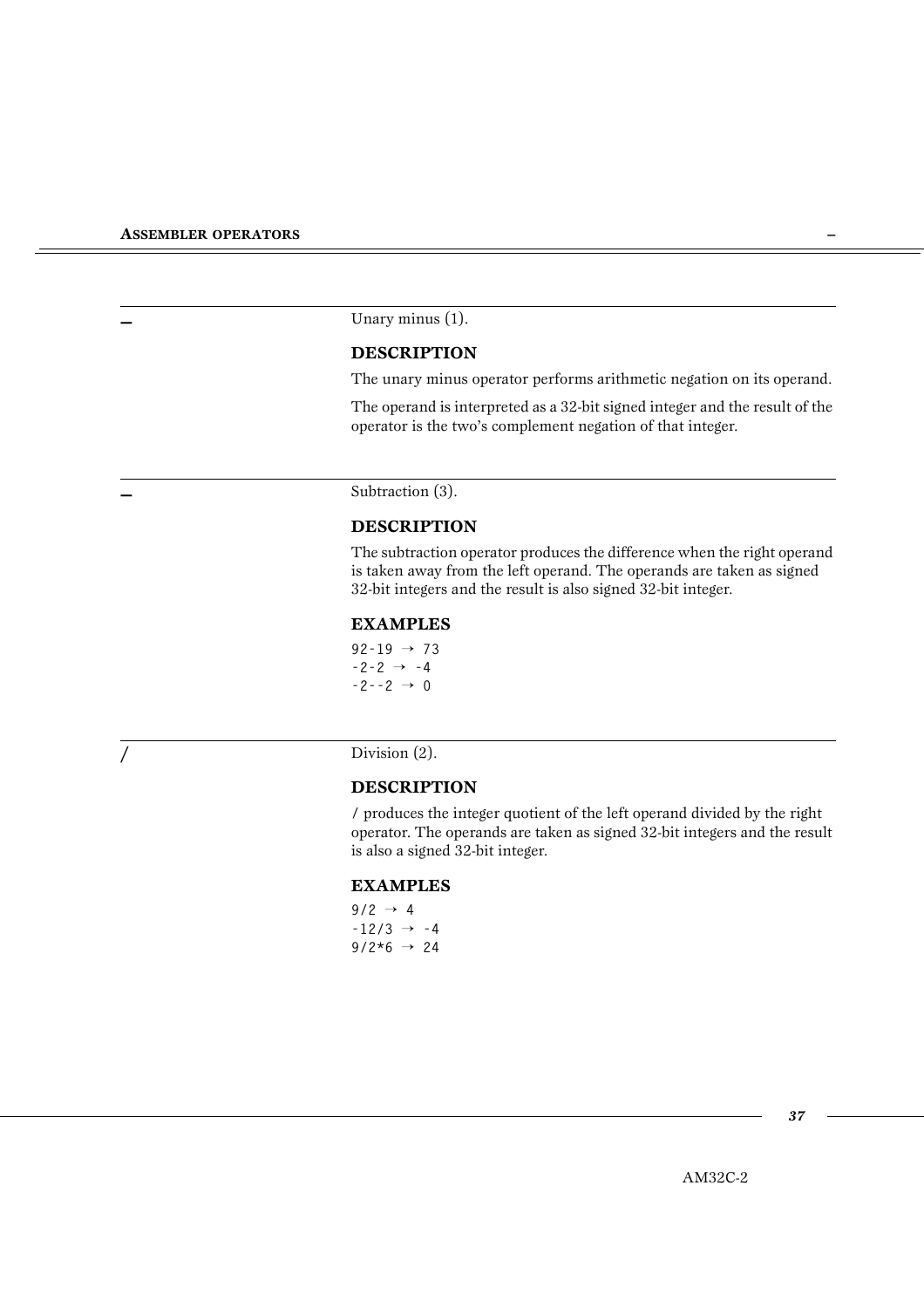# **AND (&&)** Logical AND (5).

#### **DESCRIPTION**

Use **AND** to perform logical AND between its two integer operands. If both operands are non-zero the result is 1; otherwise it is zero.

#### **EXAMPLES**

**B'1010 AND B'0011** → **1 B'1010 AND B'0101** → **1 B'1010 AND B'0000** → **0**

# **BINAND**( $\&$ ) Bitwise AND (5).

#### **DESCRIPTION**

Use **BINAND** to perform bitwise AND between the integer operands.

#### **EXAMPLES**

**B'1010 BINAND B'0011** → **B'0010 B'1010 BINAND B'0101** → **B'0000 B'1010 BINAND B'0000** → **B'0OOO**

**BINNOT**  $(\sim)$  Bitwise NOT (1).

#### **DESCRIPTION**

Use **BINNOT** to perform bitwise NOT on its operand.

### **EXAMPLE**

**BINNOT B'1010** → **B'11111111111111111111111111110101**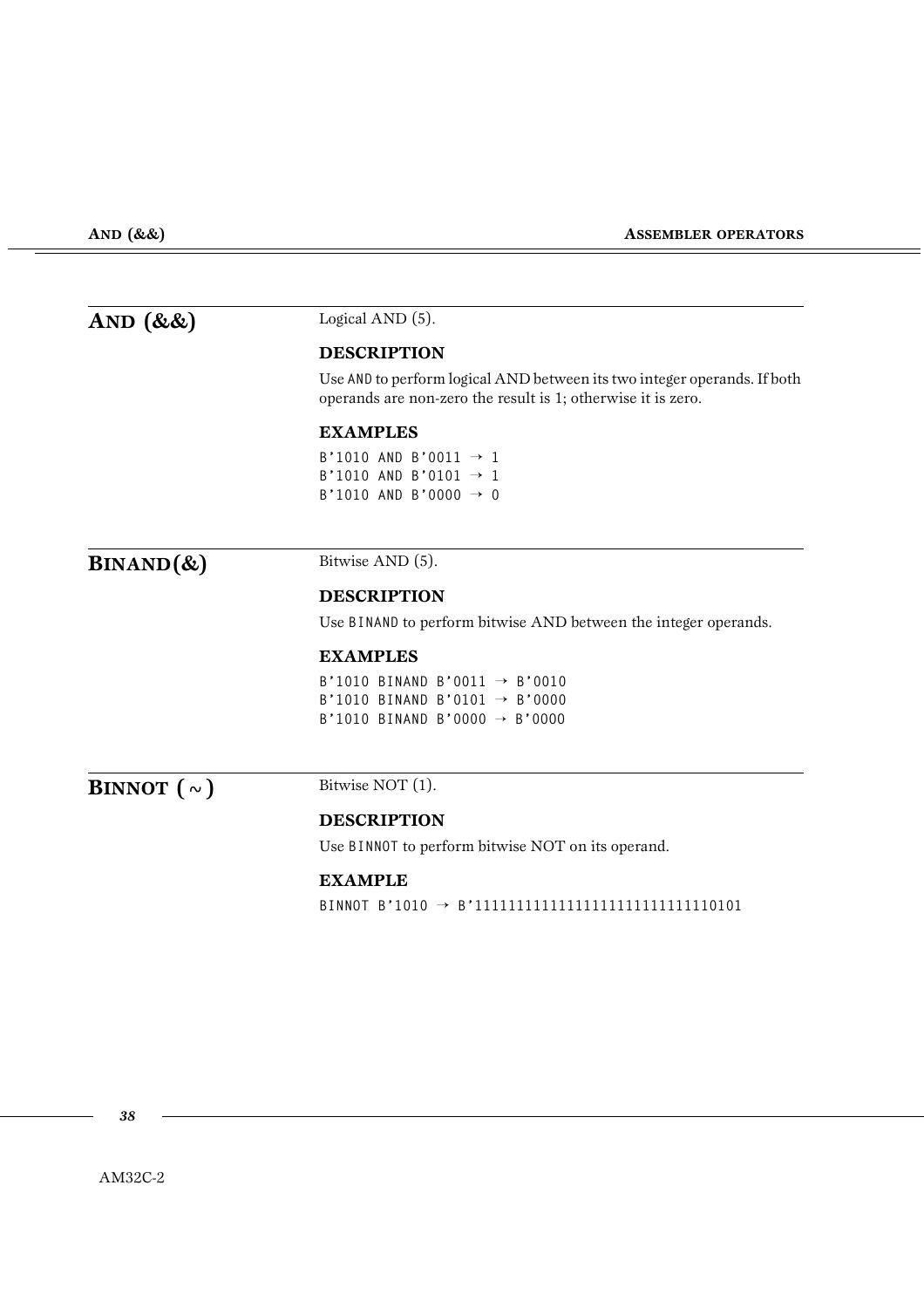# **BINOR (|)** Bitwise OR (6).

#### **DESCRIPTION**

Use **BINOR** to perform bitwise OR on its operands.

#### **EXAMPLES**

**B'1010 BINOR B'0101** → **B'1111 B'1010 BINOR B'0000** → **B'1010**

**BINXOR** (^) Bitwise exclusive OR (6).

#### **DESCRIPTION**

Use **BINXOR** to perform bitwise XOR on its operands.

#### **EXAMPLES**

**B'1010 BINXOR B'0101** → **B'1111 B'1010 BINXOR B'0011** → **B'1001**

### **BYTE1** First byte (1).

#### **DESCRIPTION**

**BYTE1** takes a single operand, which is interpreted as an unsigned, 32-bit integer value. The result is the unsigned, 8-bit integer value of the lower order byte of the operand.

#### **EXAMPLE**

**BYTE1 0xABCD** → **0xCD**

**BYTE2** Second byte (1).

#### **DESCRIPTION**

**BYTE2** takes a single operand, which is interpreted as an unsigned, 32-bit integer value. The result is the middle-low byte (bits 15 to 8) of the operand.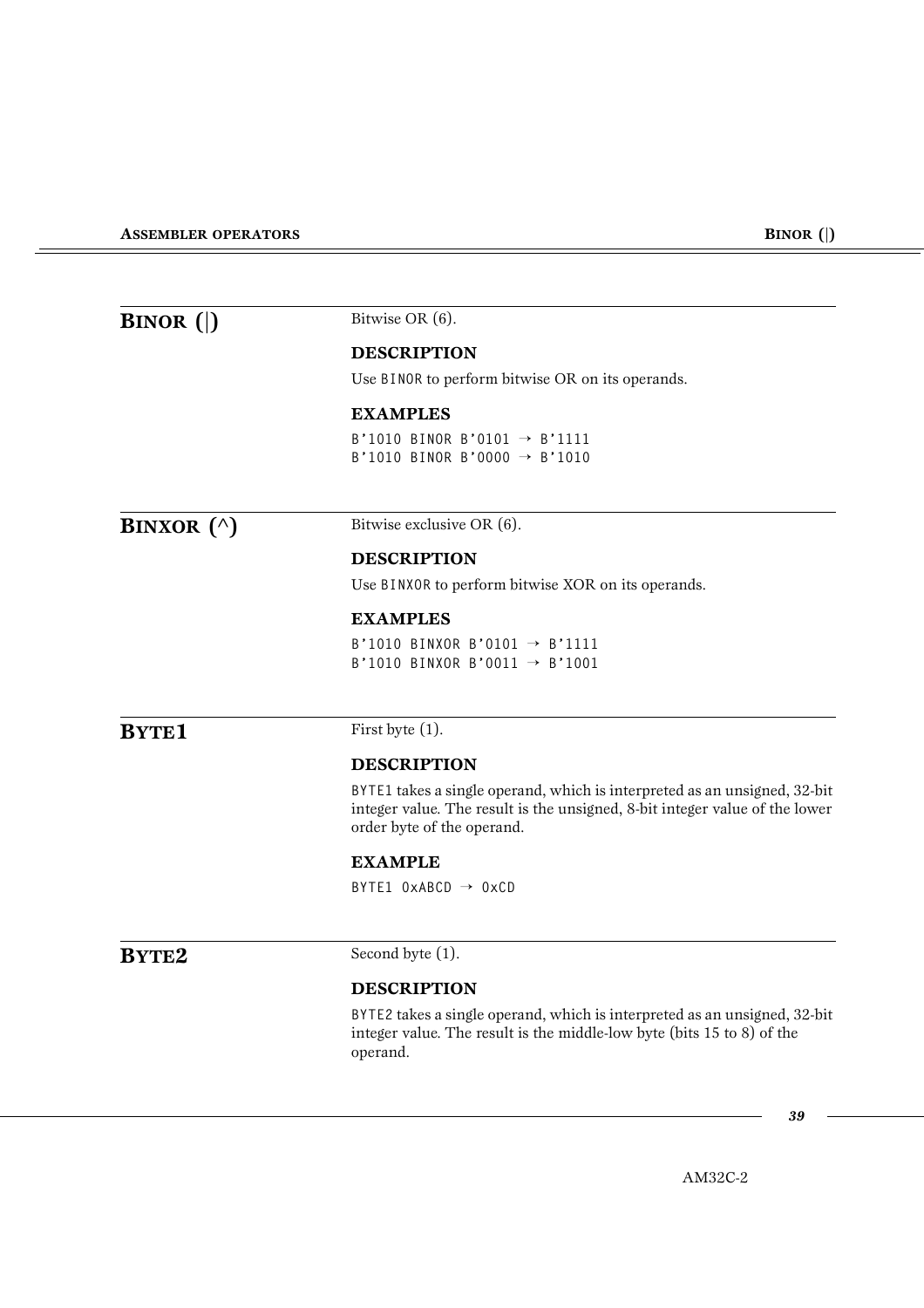#### **EXAMPLE**

**BYTE2 0x12345678** → **0x56**

### **BYTE3** Third byte (1).

#### **DESCRIPTION**

**BYTE3** takes a single operand, which is interpreted as an unsigned, 32-bit integer value. The result is the middle-high byte (bits 23 to 16) of the operand.

#### **EXAMPLE**

**BYTE3 0x12345678** → **0x34**

**BYTE4** Fourth byte (1).

#### **DESCRIPTION**

**BYTE4** takes a single operand, which is interpreted as an unsigned, 32-bit integer value. The result is the middle-high byte (bits 23 to 16) of the operand.

#### **EXAMPLE**

**BYTE4 0x12345678** → **0x12**

**DATE** Current date/time (1).

#### **DESCRIPTION**

Use the **DATE** operator to specify when the current assembly began.

The **DATE** operator takes an absolute argument (expression) and returns:

- DATE 1 Current second (0–59).
- DATE 2 Current minute  $(0-59)$ .
- DATE 3 Current hour (0–23).
- DATE 4 Current day (1–31).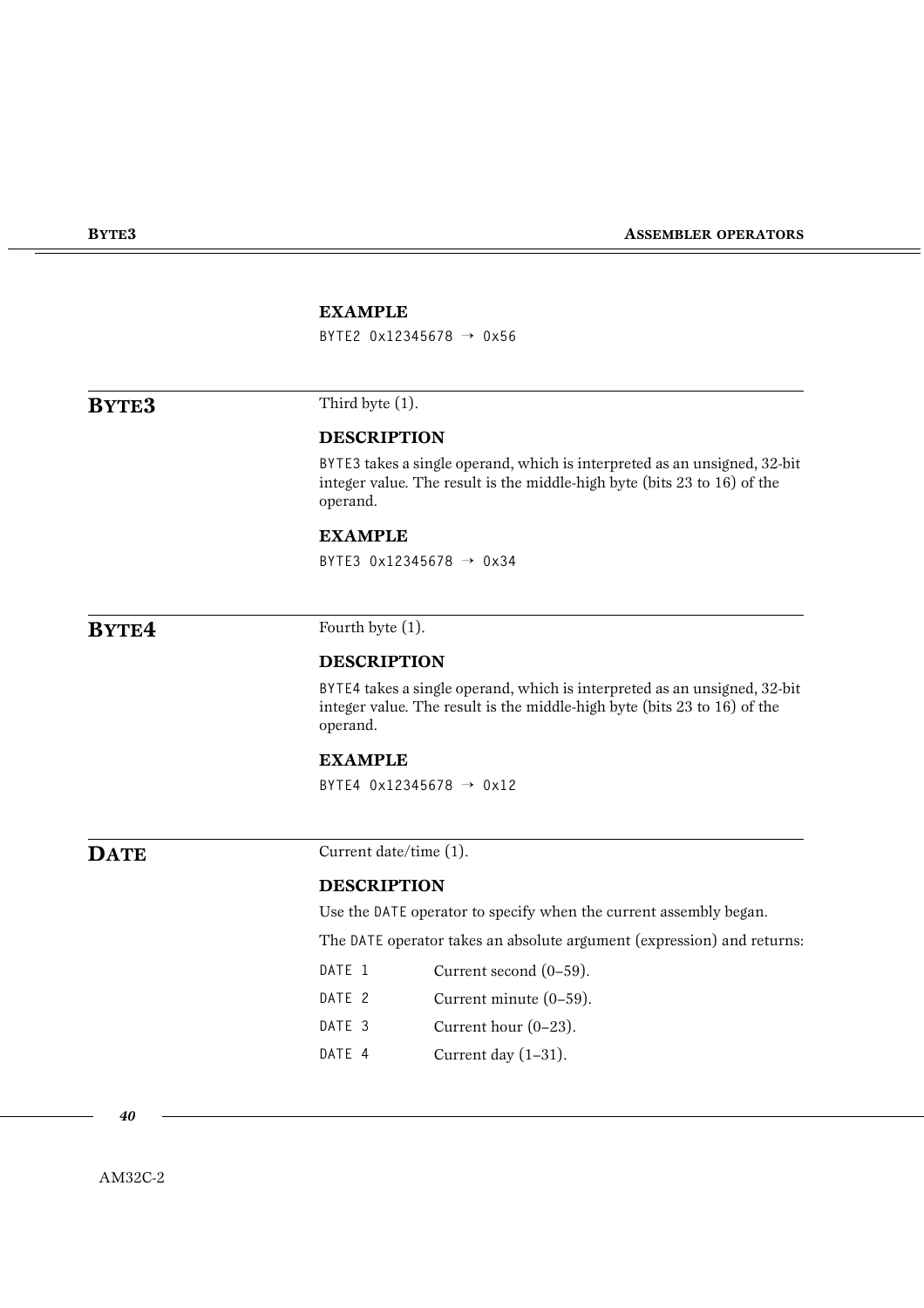| DATE 5 | Current month $(1-12)$ .                         |
|--------|--------------------------------------------------|
| DATE 6 | Current year MOD 100 (1998 $\rightarrow$ 98,     |
|        | $2000 \rightarrow 00$ , $2002 \rightarrow 02$ ). |

#### **EXAMPLE**

To assemble the date of assembly:

**today: DC8 DATE 5, DATE 4, DATE 3**

$$
EQ = - = 1
$$

**EQ (=, ==)** Equal (7).

#### **DESCRIPTION**

**EQ** evaluates to 1 (true) if its two operands are identical in value, or to 0 (false) if its two operands are not identical in value.

#### **EXAMPLES**

1 EQ 2  $\rightarrow$  0 2 EQ 2  $\rightarrow$  1 **'ABC' EQ 'ABCD'** → **0**

 $GE(>=)$  Greater than or equal (7).

#### **DESCRIPTION**

**GE** evaluates to 1 (true) if the left operand is equal to or has a higher numeric value than the right operand.

#### **EXAMPLES**

1 GE  $2 \to 0$ 2 GE  $1 \to 1$ 1 GE  $1 \to 1$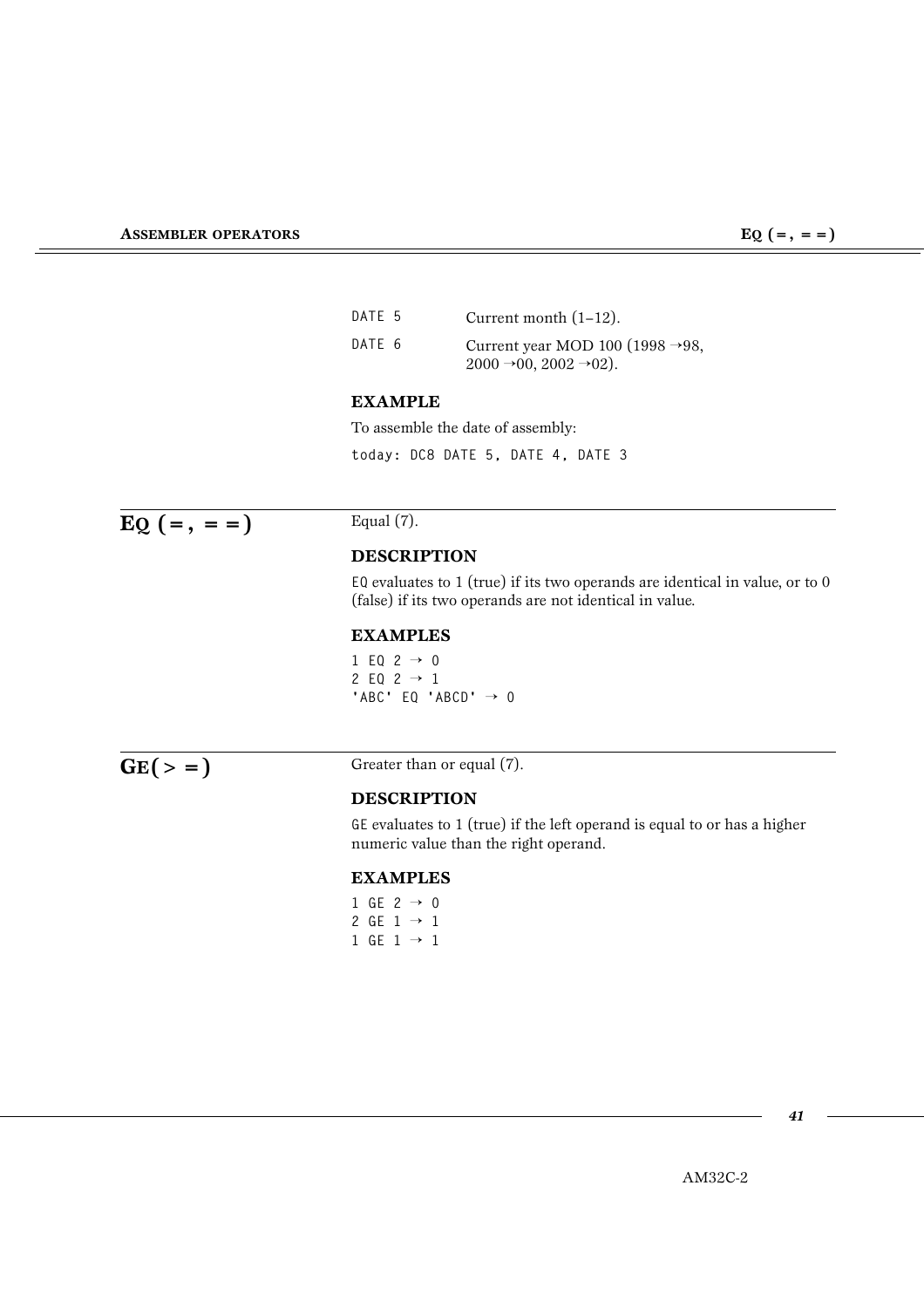**GT** (>) Greater than (7).

#### **DESCRIPTION**

**GT** evaluates to 1 (true) if the left operand has a higher numeric value than the right operand.

#### **EXAMPLES**

 $-1$  GT  $1 \to 0$ **2 GT 1** → **1**  $1 \, 6T \, 1 \rightarrow 0$ 

### **HIGH** Second byte (1).

#### **DESCRIPTION**

**HIGH** takes a single operand to its right which is interpreted as an unsigned, 16-bit integer value. The result is the unsigned 8-bit integer value of the higher order byte of the operand.

#### **EXAMPLE**

**HIGH 0xABCD** → **0xAB**

**HWRD** (MSW) High word (1).

#### **DESCRIPTION**

**HWRD** takes a single operand, which is interpreted as an unsigned, 32-bit integer value. The result is the high word (bits 31 to 16) of the operand.

#### **EXAMPLE**

**HWRD 0x12345678** → **0x1234**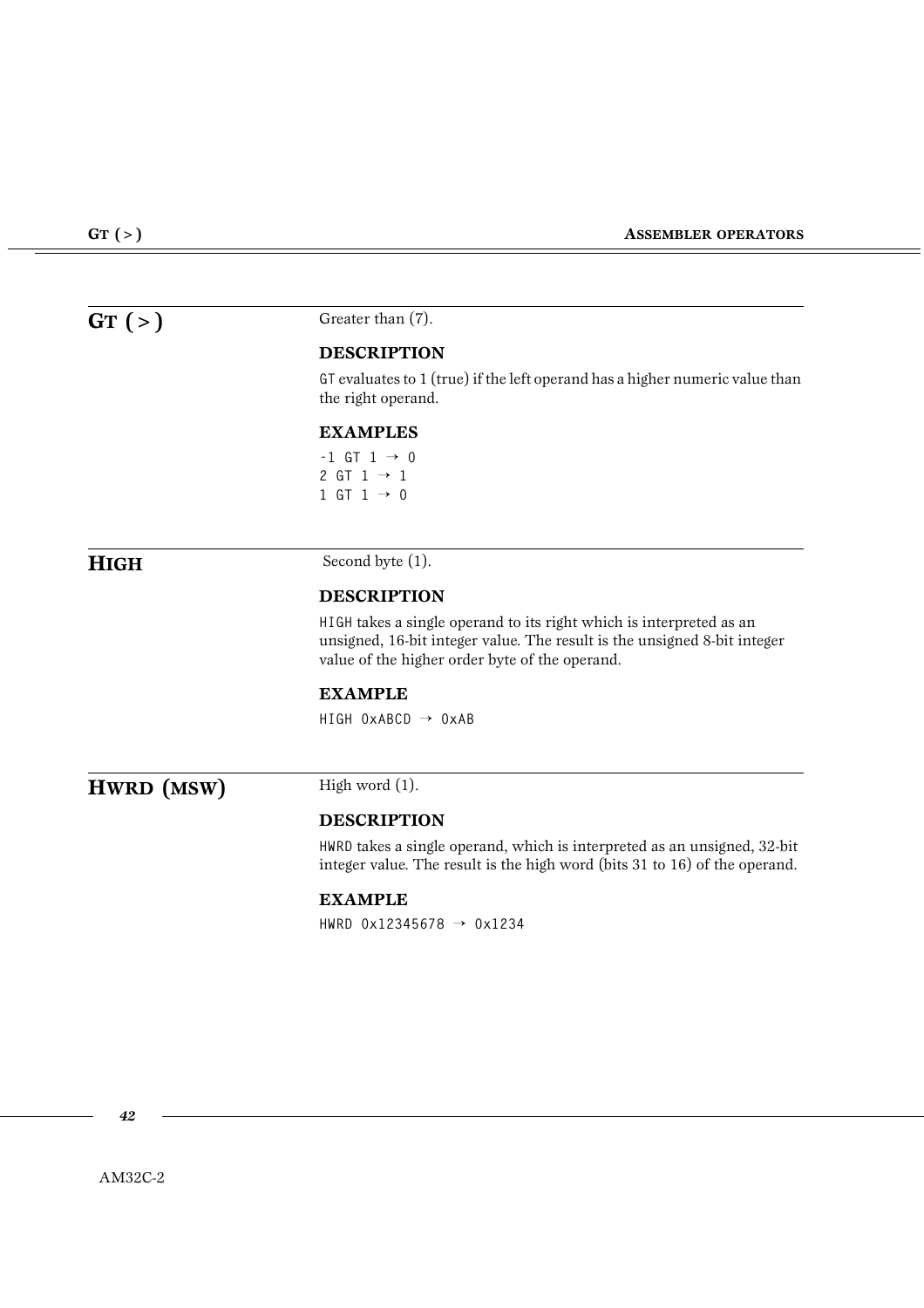**LE**  $(< =)$  Less than or equal (7).

#### **DESCRIPTION**

**LE** evaluates to 1 (true) if the left operand has a lower or equal numeric value to the right operand.

#### **EXAMPLES**

**1 LE 2** → **1 2 LE 1** → **0 1 LE 1** → **1**

### **LOW** Low byte (1).

#### **DESCRIPTION**

**LOW** takes a single operand, which is interpreted as an unsigned, 32-bit integer value. The result is the unsigned, 8-bit integer value of the lower order byte of the operand.

#### **EXAMPLE**

**LOW 0xABCD** → **0xCD**

**LT** (<) Less than (7).

#### **DESCRIPTION**

**LT** evaluates to 1 (true) if the left operand has a lower numeric value than the right operand.

#### **EXAMPLES**

**-1 LT 2** → **1 2 LT 1** → **0 2 LT 2** → **0**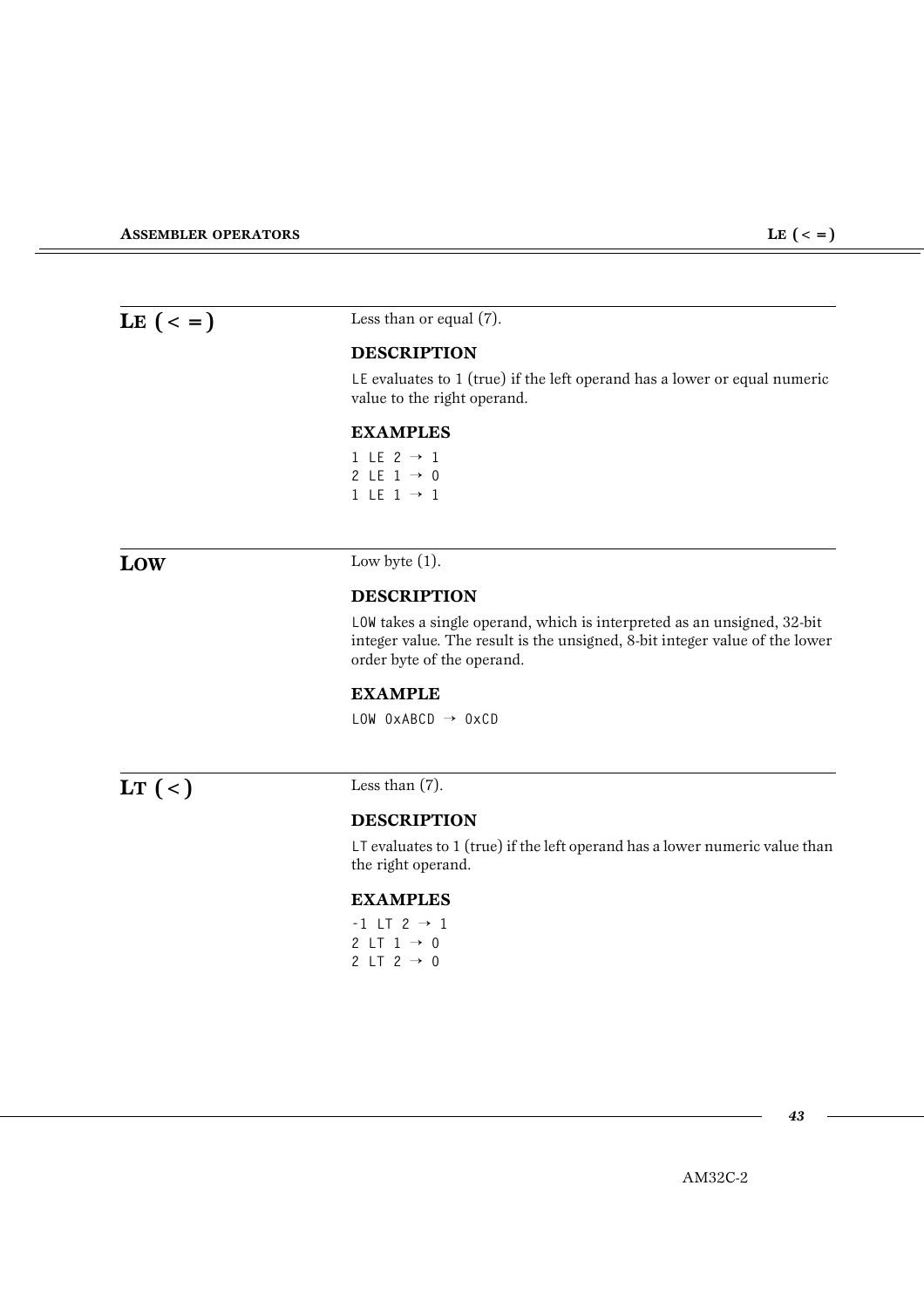# **LWRD (LSW)** Low word (1). **DESCRIPTION LWRD** takes a single operand, which is interpreted as an unsigned, 32-bit integer value. The result is the low word (bits 15 to 0) of the operand. **EXAMPLE LWRD 0x12345678** → **0x5678 MOD**  $(\%)$  Modulo (2). **DESCRIPTION**

**MOD** produces the remainder from the integer division of the left operand by the right operand. The operands are taken as signed 32-bit integers and the result is also a signed, 32-bit integer.

**X MOD Y** is equivalent to **X-Y\*(X/Y)** using integer division.

### **EXAMPLES**

**2 MOD 2** → **0** 12 MOD  $7 \rightarrow 5$ **3 MOD 2** → **1**

**NE**  $(< >, ! =)$  Not equal (7).

#### **DESCRIPTION**

**NE** evaluates to 0 (false) if its two operands are identical in value or to 1 (true) if its two operands are not identical in value.

#### **EXAMPLES**

1 NE  $2 \to 1$ **2 NE 2** → **0 'A' NE 'B'** → **1**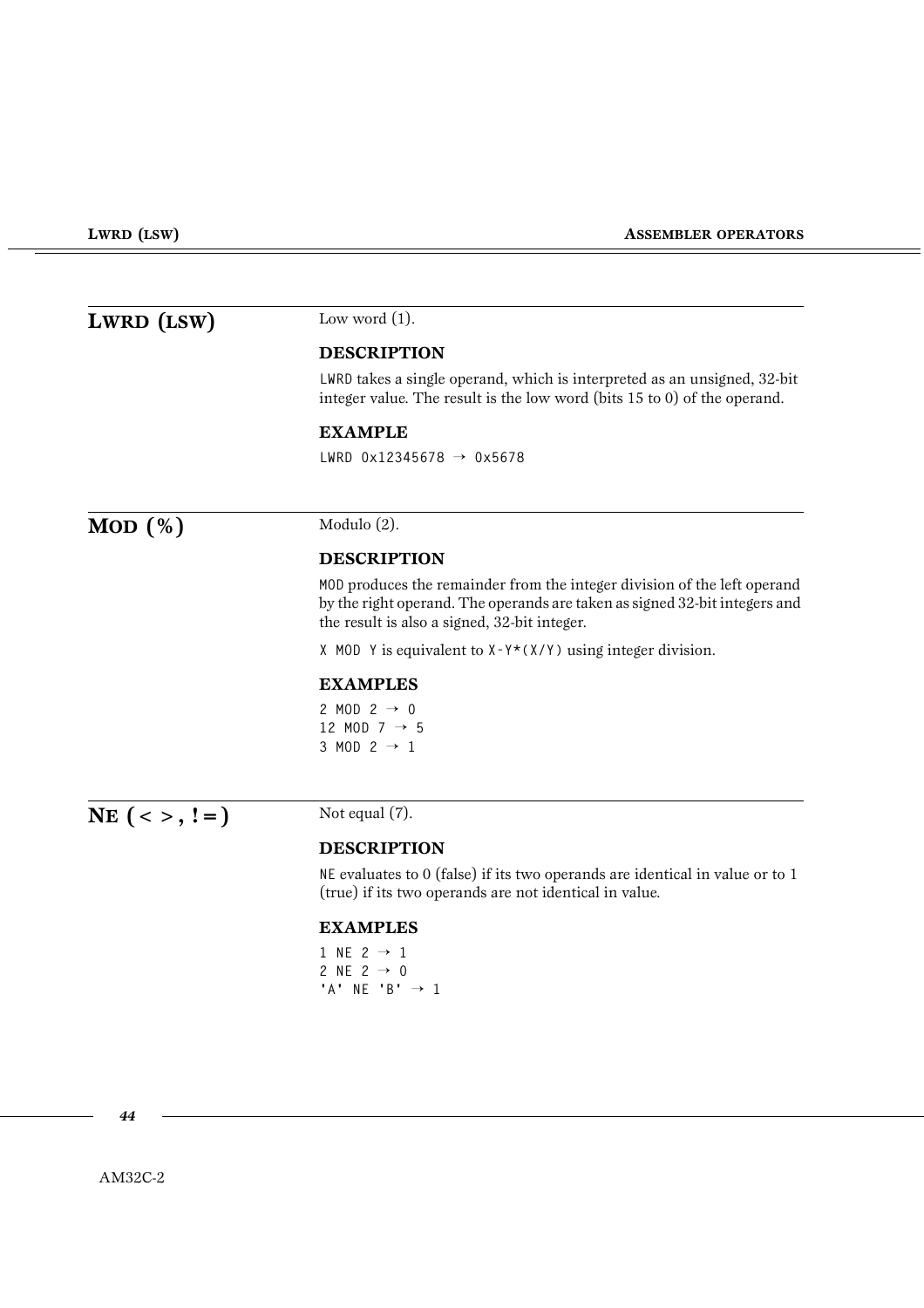**NOT** (!) Logical NOT (1).

#### **DESCRIPTION**

Use **NOT** to negate a logical argument.

#### **EXAMPLES**

**NOT B'0101** → **0 NOT B'0000** → **1**

**OR** (||) Logical OR (6).

#### **DESCRIPTION**

Use **OR** to perform a logical OR between two integer operands.

### **EXAMPLES**

**B'1010 OR B'0000** → **1 B'0000 OR B'0000** → **0**

### **SFB** Segment begin (1).

#### **SYNTAX**

**SFB(***segment* **[{+ | -}** *offset***])**

#### **PARAMETERS**

| segment | The name of a relocatable segment, which<br>must be defined before SFB is used.                         |
|---------|---------------------------------------------------------------------------------------------------------|
| offset  | An optional offset from the start address. The<br>parentheses are optional if <i>offset</i> is omitted. |

#### **DESCRIPTION**

**SFB** accepts a single operand to its right. The operand must be the name of a relocatable segment. The operator evaluates to the absolute address of the first byte of that segment. This evaluation takes place at linking time.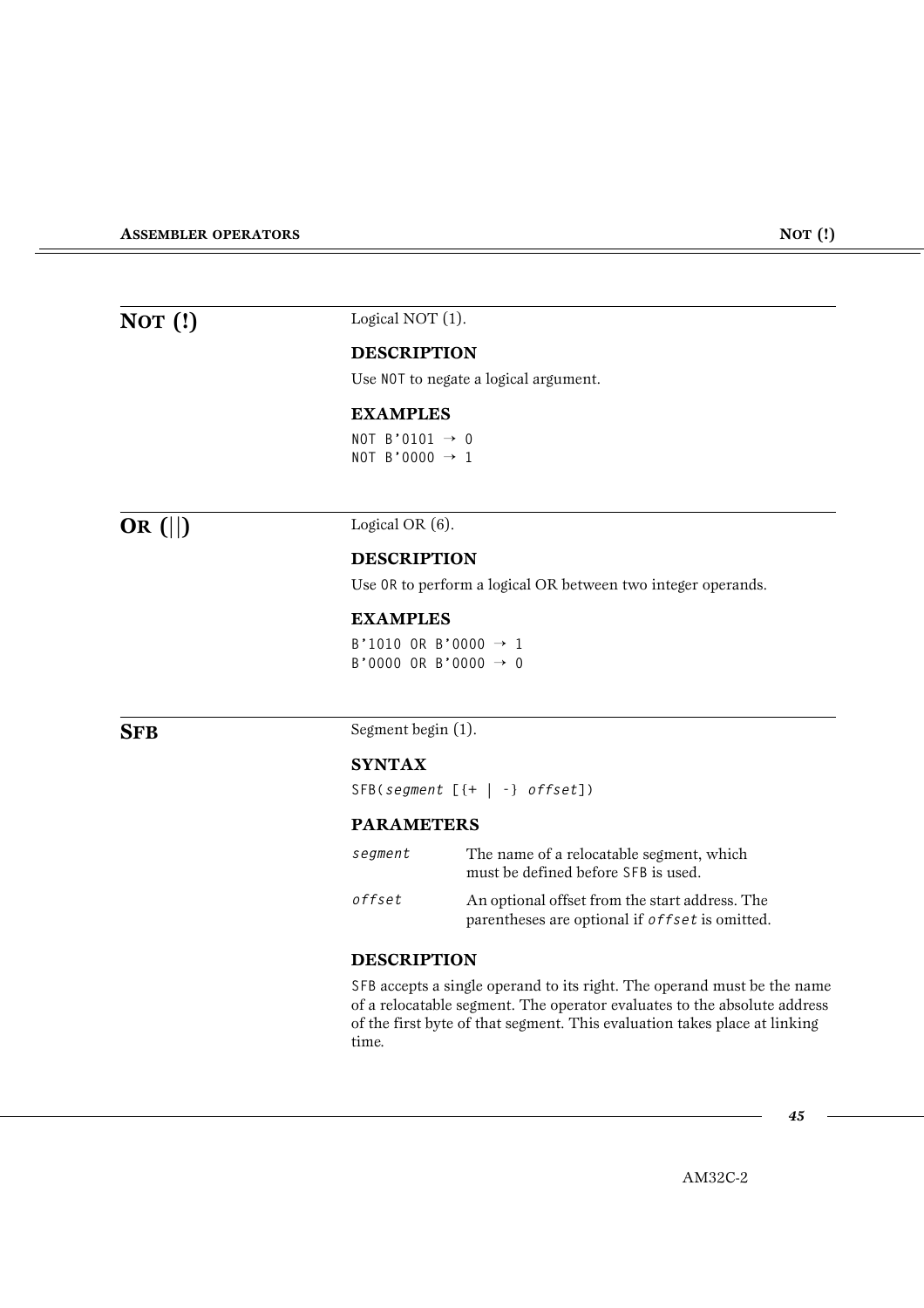#### **EXAMPLES**

 **NAME demo RSEG CODE start DC16 SFB(CODE)**

Even if the above code is linked with many other modules, **start** will still be set to the address of the first byte of the segment.

**SFE** Segment end (1).

### **SYNTAX**

**SFE (***segment* **[{+ | -}** *offset***])**

#### **PARAMETERS**

| segment | The name of a relocatable segment, which<br>must be defined before SFE is used.                         |
|---------|---------------------------------------------------------------------------------------------------------|
| offset  | An optional offset from the start address. The<br>parentheses are optional if <i>offset</i> is omitted. |

#### **DESCRIPTION**

**SFE** accepts a single operand to its right. The operand must be the name of a relocatable segment. The operator evaluates to the segment start address plus the segment size. This evaluation takes place at linking time.

#### **EXAMPLES**

| NAME demo |                     |
|-----------|---------------------|
|           | RSEG CODE           |
|           | end: DC16 SFE(CODE) |

Even if the above code is linked with many other modules, **end** will still be set to the address of the last byte of the segment.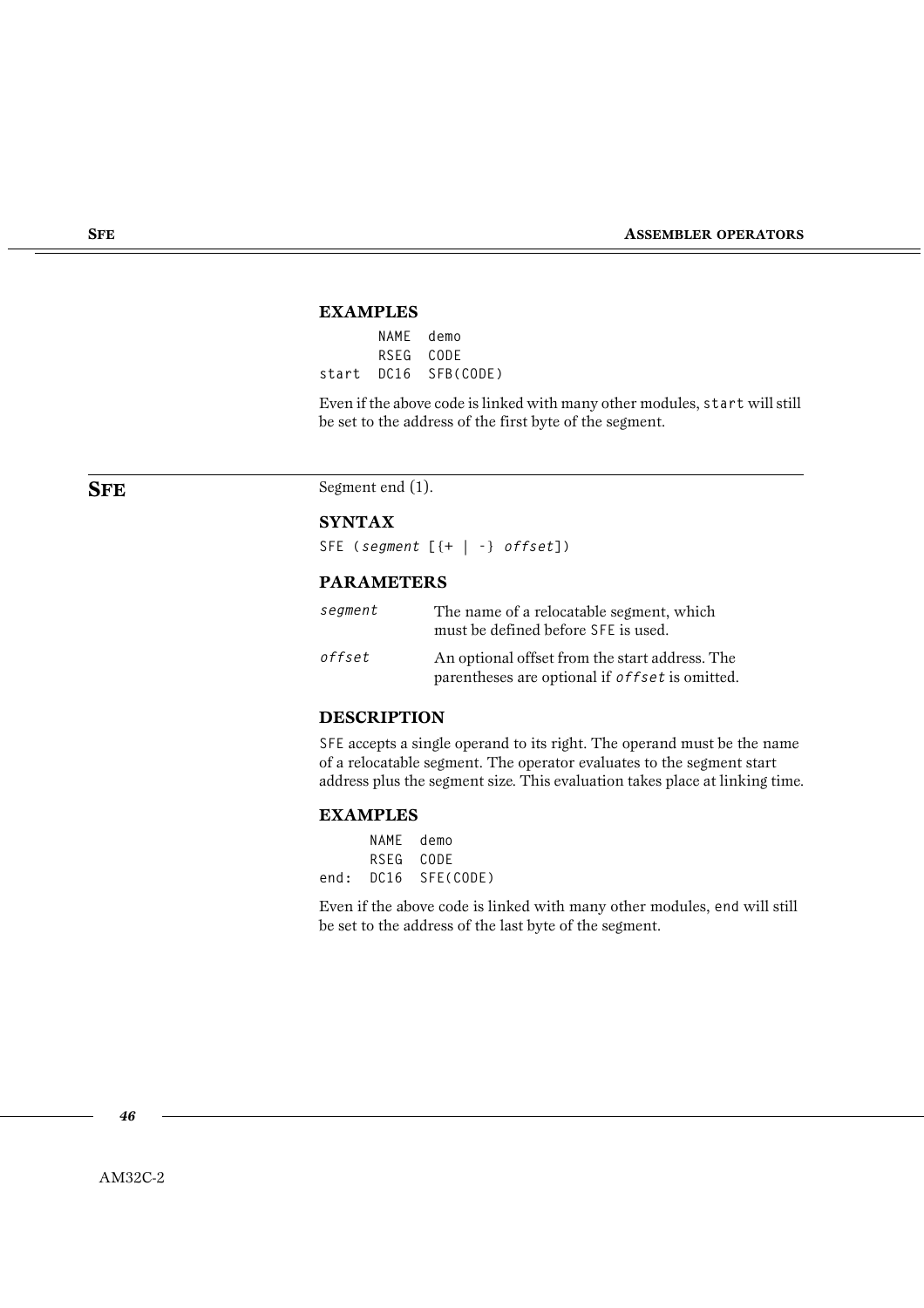# **SHL**  $(<)$  Logical shift left  $(4)$ .

#### **DESCRIPTION**

Use **SHL** to shift the left operand, which is always treated as **unsigned**, to the left. The number of bits to shift is specified by the right operand, interpreted as an integer value between 0 and 32.

#### **EXAMPLES**

**B'00011100 SHL 3** → **B'11100000 B'00000111111111111 SHL 5** → **B'11111111111100000 14 SHL 1** → **28**

**SHR**  $(>)$  **Logical shift right (4).** 

#### **DESCRIPTION**

Use **SHR** to shift the left operand, which is always treated as **unsigned**, to the right. The number of bits to shift is specified by the right operand, interpreted as an integer value between 0 and 32.

#### **EXAMPLES**

**B'01110000 SHR 3** → **B'00001110 B'1111111111111111 SHR 20** → **0** 14 SHR  $1 \rightarrow 7$ 

**SIZEOF** Segment size (1).

#### **SYNTAX**

**SIZEOF** *segment*

#### **PARAMETERS**

*segment* The name of a relocatable segment, which must be defined before **SIZEOF** is used.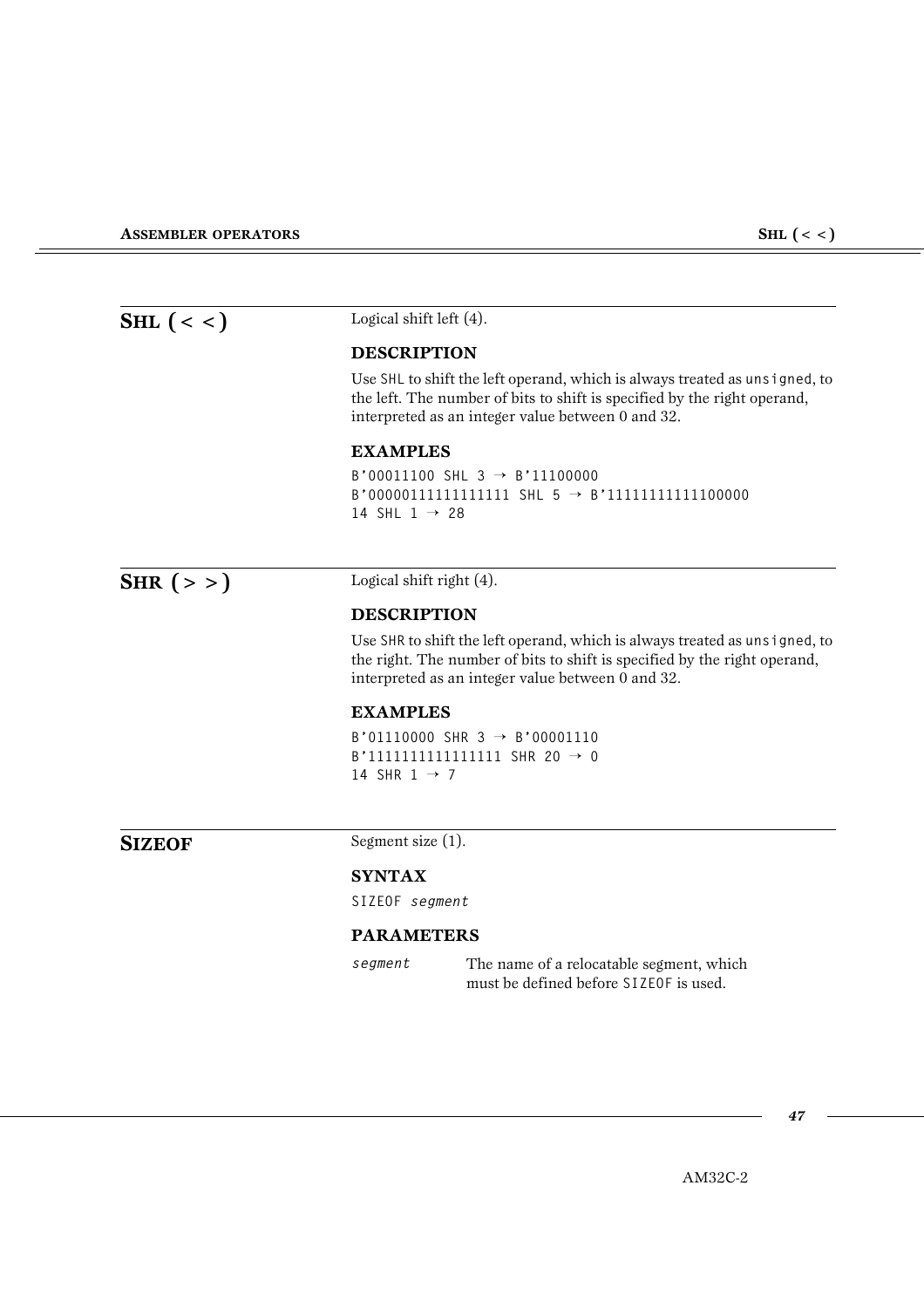#### **DESCRIPTION**

**SIZEOF** generates **SFE-SFB** for its argument, which should be the name of a relocatable segment; i.e. it calculates the size in bytes of a segment. This is done when modules are linked together.

#### **EXAMPLES**

|            | NAMF | demo        |  |
|------------|------|-------------|--|
|            | RSEG | CODE        |  |
| size: DC16 |      | SIZEOF CODE |  |

sets **size** to the size of segment **CODE**.

**UGT** Unsigned greater than (7).

#### **DESCRIPTION**

**UGT** evaluates to 1 (true) if the left operand has a larger absolute value than the right operand.

#### **EXAMPLES**

 $2 \text{ HGT } 1 \rightarrow 1$  $-1$  UGT  $1 \rightarrow 1$ 

**ULT** Unsigned less than (7).

#### **DESCRIPTION**

**ULT** evaluates to 1 (true) if the left operand has a smaller absolute value than the right operand.

#### **EXAMPLES**

1 ULT  $2 \to 1$  $-1$  ULT 2  $\rightarrow$  0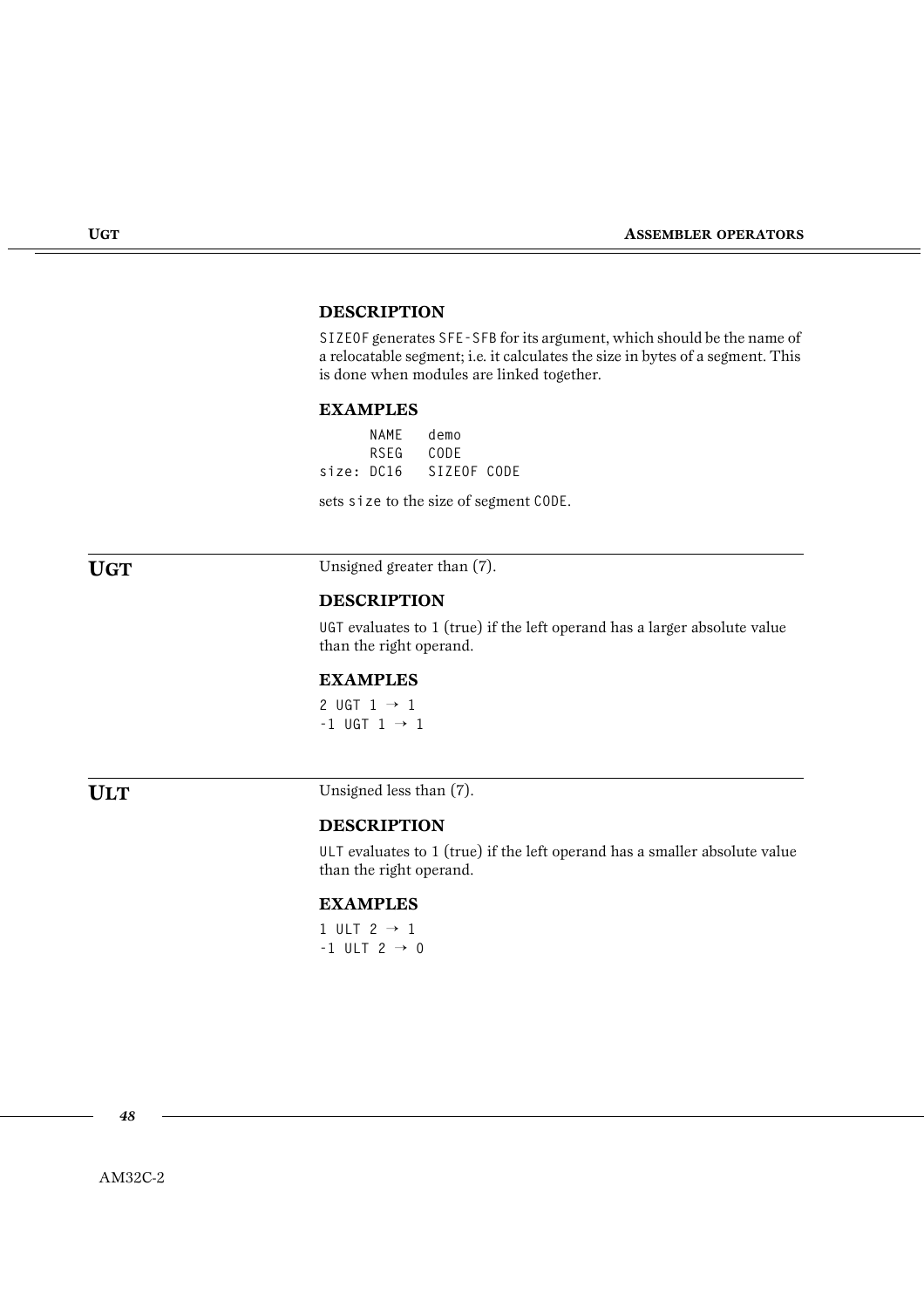**XOR** Logical exclusive OR (6).

### **DESCRIPTION**

Use **XOR** to perform logical XOR on its two operands.

### **EXAMPLES**

**B'0101 XOR B'1010** → **0 B'0101 XOR B'0000** → **1**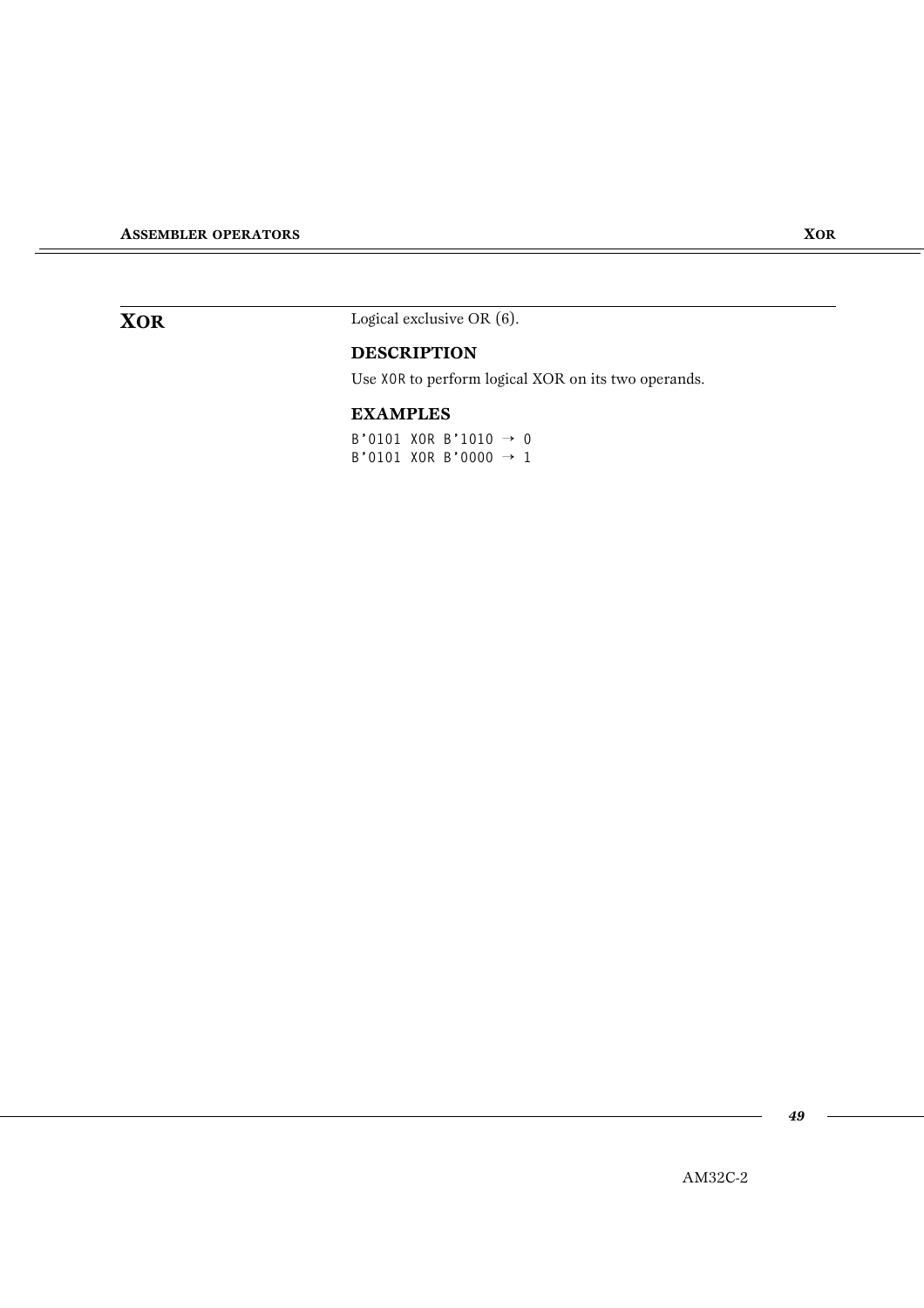L,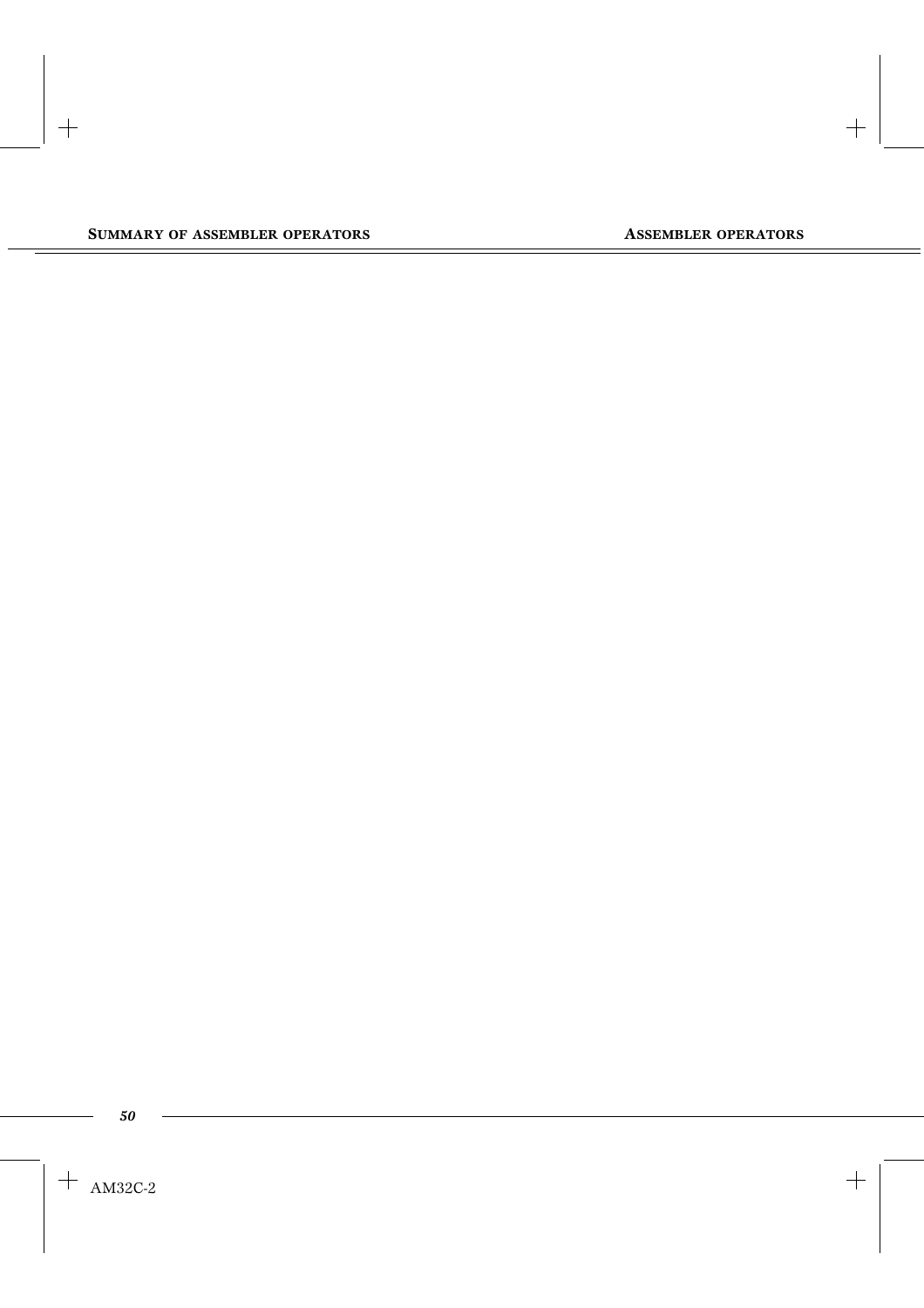# **ASSEMBLER DIRECTIVES**

This chapter gives an alphabetical summary of the assembler directives. It then describes the syntax conventions and provides complete reference information for each category of directives:

- ◆ *[Module control directives](#page-63-0)*, page 58
- ◆ *[Symbol control directives](#page-66-0)*, page 61
- ◆ *[Segment control directives](#page-68-0)*, page 63
- ◆ *[Value assignment directives](#page-73-0)*, page 68
- ◆ *[Conditional assembly directives](#page-77-0)*, page 72
- ◆ *[Macro processing directives](#page-78-0)*, page 73
- ◆ *[Listing control directives](#page-85-0)*, page 80
- ◆ *[C-style preprocessor directives](#page-91-0)*, page 86
- ◆ *[Data definition or allocation directives](#page-96-0)*, page 91
- ◆ *[Assembler control directives](#page-98-0)*, page 93.

## **SUMMARY OF DIRECTIVES**

The following table gives a summary of all the assembler directives.

| Directive | Description                                           | <b>Section</b>          |
|-----------|-------------------------------------------------------|-------------------------|
| #define   | Assigns a value to a label.                           | C-style<br>preprocessor |
| #elif     | Introduces a new condition in<br>an #if…#endif block. | C-style<br>preprocessor |
| #else     | Assembles instructions if a<br>condition is false.    | C-style<br>preprocessor |
| #endif    | Ends a #if, #ifdef, or<br>$#$ i fndef block.          | C-style<br>preprocessor |
| #error    | Generates an error.                                   | C-style<br>preprocessor |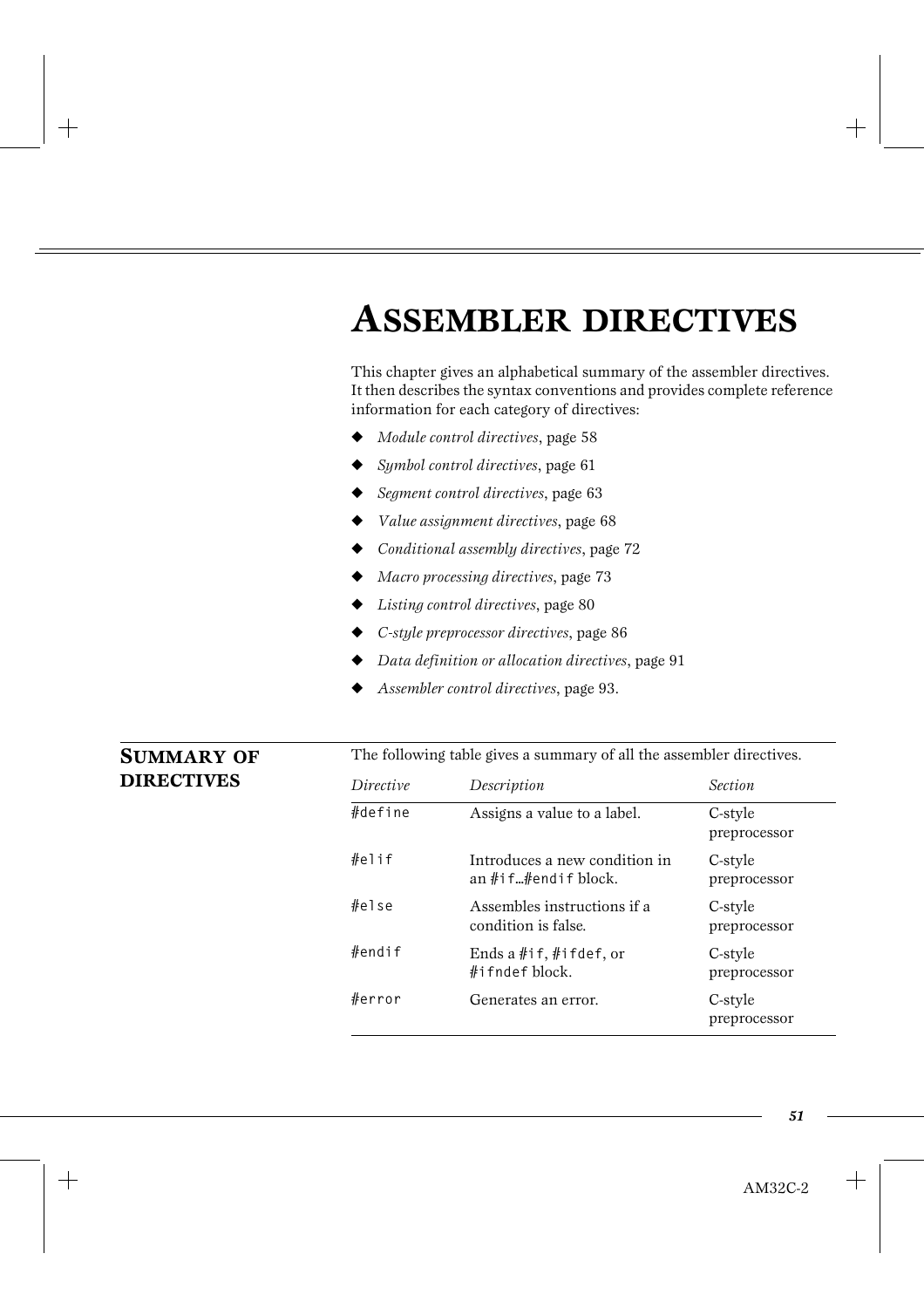| Directive     | Description                                                    | <b>Section</b>                                 |
|---------------|----------------------------------------------------------------|------------------------------------------------|
| $#$ if        | Assembles instructions if a<br>condition is true.              | C-style<br>preprocessor                        |
| $#$ ifdef     | Assembles instructions if a<br>symbol is defined.              | C-style<br>preprocessor                        |
| $\#$ ifndef   | Assembles instructions if a<br>symbol is undefined.            | C-style<br>preprocessor                        |
| #include      | Includes a file.                                               | C-style<br>preprocessor                        |
| #message      | Generates a message on<br>standard output.                     | C-style<br>preprocessor                        |
| #undef        | Undefines a label.                                             | C-style<br>preprocessor                        |
| \$            | Includes a file.                                               | Assembler control                              |
| /*comment*/   | C-style comment delimiter.                                     | Assembler control                              |
| $\frac{1}{2}$ | $C++$ style comment delimiter.                                 | Assembler control                              |
|               | Assigns a permanent value<br>local to a module.                | Value assignment                               |
| .ADDR         | Generates 24-bit triple byte<br>constants.                     | Data definition or<br>allocation<br>directives |
| .ALIAS        | Assigns a permanent value<br>local to a module.                | Value assignment                               |
| .ALIGN        | Aligns the location counter<br>by inserting zero-filled bytes. | Segment control                                |
| .ALIGNRAM     | Aligns the program counter.                                    | Segment control                                |
| .ASEG         | Begins an absolute segment.                                    | Segment control                                |
| .ASSIGN       | Assigns a temporary value.                                     | Value assignment                               |
| .BLKA         | Allocates space for 24-bit triple<br>byte constants.           | Data definition or<br>allocation<br>directives |

 $\overline{\phantom{a}}$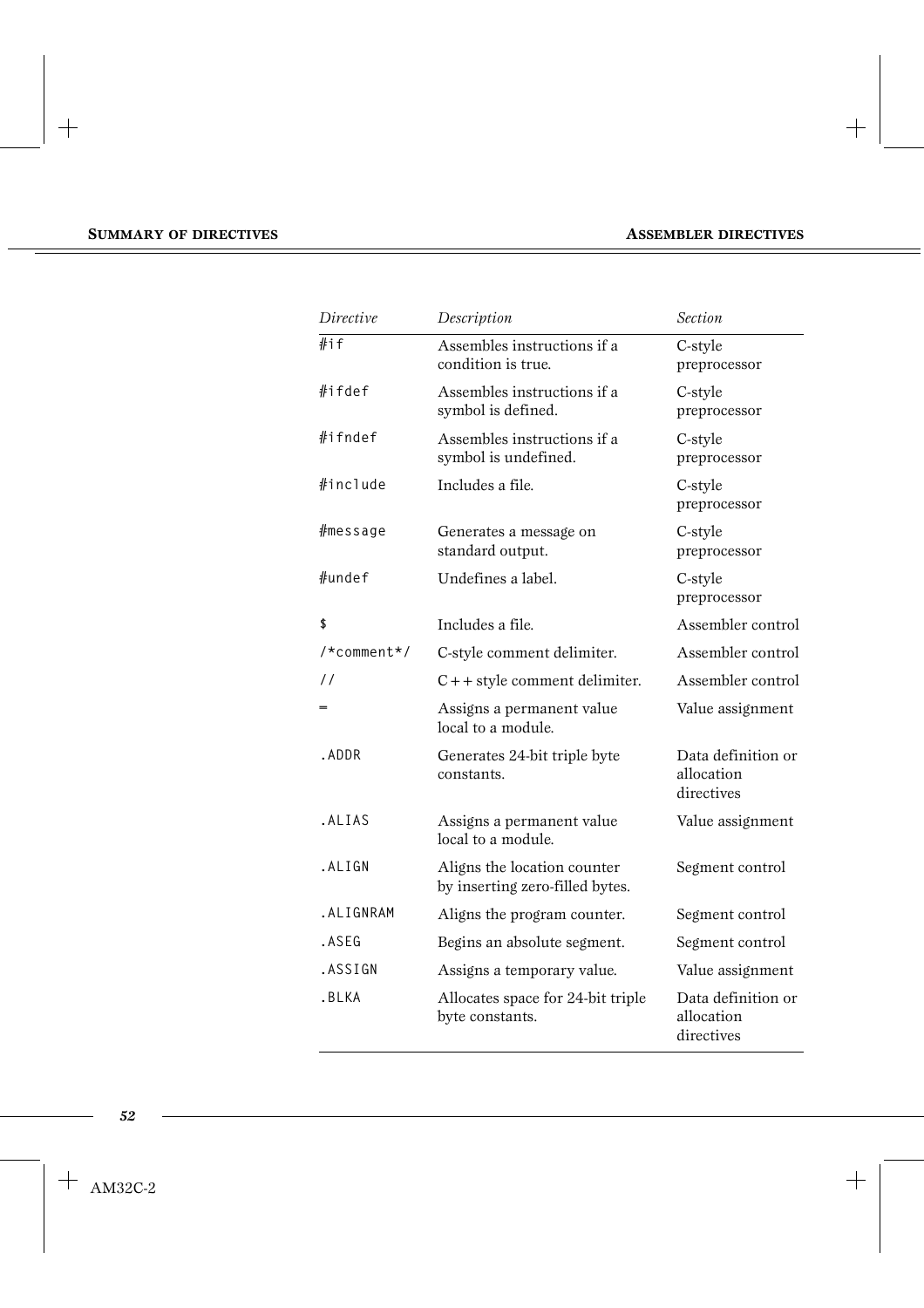| Directive       | Description                                                        | Section                                        |
|-----------------|--------------------------------------------------------------------|------------------------------------------------|
| .BLKB           | Allocates space for 8-bit bytes.                                   | Data definition or<br>allocation<br>directives |
| .BLKF           | Reserves memory space without<br>initializing for float (32 bits). | Data definition or<br>allocation<br>directives |
| .BLKL           | Allocates space for 32-bit<br>double word constants.               | Data definition or<br>allocation<br>directives |
| .BLKW           | Allocates space for 16-bit words.                                  | Data definition or<br>allocation<br>directives |
| .BYTE           | Generates 8-bit byte constants.                                    | Data definition or<br>allocation<br>directives |
| .CASEOFF        | Disables case sensitivity.                                         | Assembler control                              |
| .CASEON         | Enables case sensitivity.                                          | Assembler control                              |
| .COL            | Sets the number of columns<br>per page.                            | Listing control                                |
| .COMMON         | Begins a common segment.                                           | Segment control                                |
| DC <sub>8</sub> | Generates 8-bit byte constants.                                    | Data definition or<br>allocation               |
| DC16            | Generates 16-bit word constants.                                   | Data definition or<br>allocation               |
| DC 24           | Generates 24-bit triple byte<br>constants.                         | Data definition or<br>allocation               |
| DC32            | Generates 32-bit double word<br>constants.                         | Data definition or<br>allocation               |
| .DEFINE         | Defines a file-wide value.                                         | Value assignment                               |
| DS8             | Allocates space for 8-bit bytes.                                   | Data definition or<br>allocation               |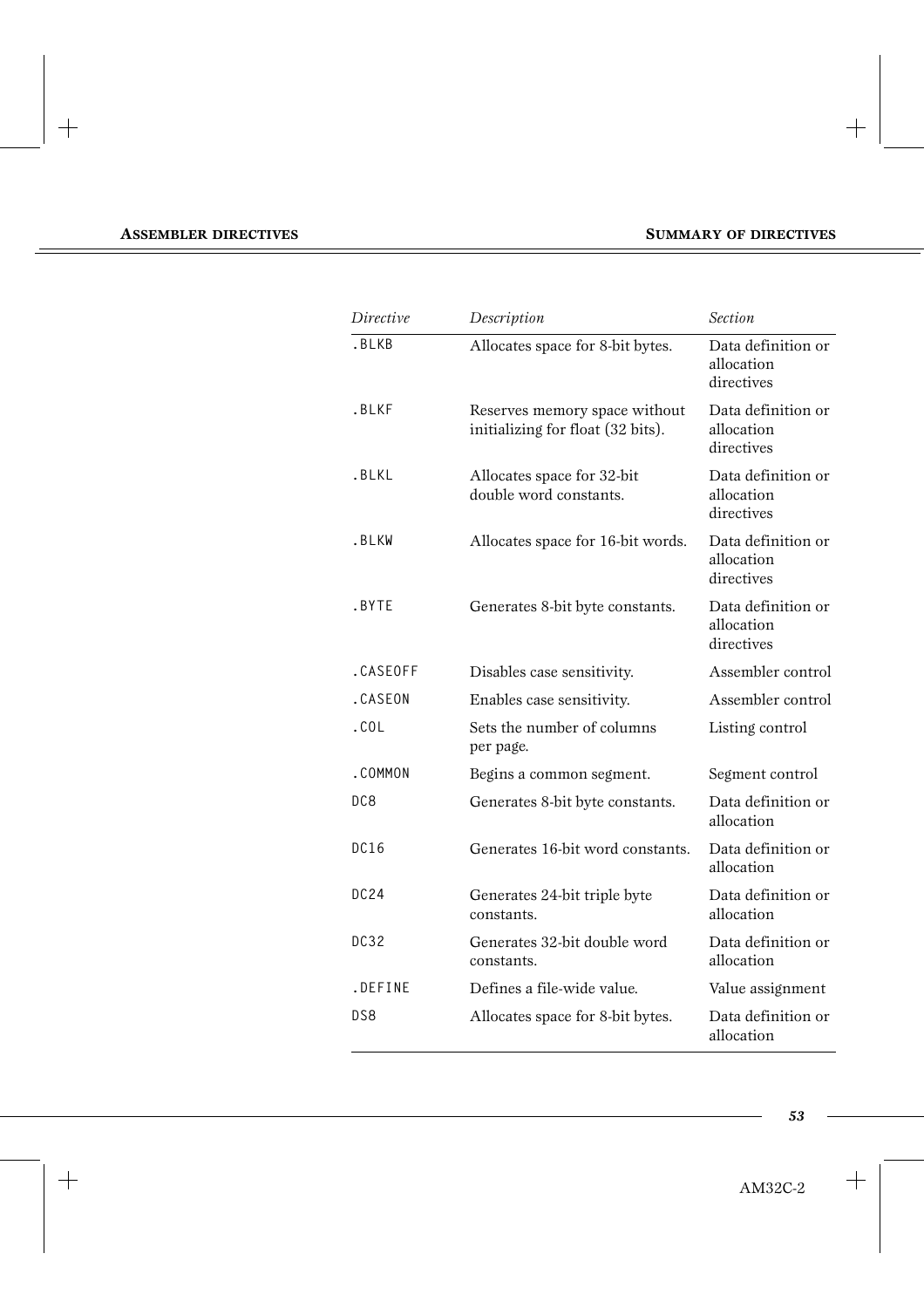| Directive   | Description                                              | <b>Section</b>                   |
|-------------|----------------------------------------------------------|----------------------------------|
| <b>DS16</b> | Allocates space for 16-bit words.                        | Data definition or<br>allocation |
| DS24        | Allocates space for 24-bit triple<br>byte constants.     | Data definition or<br>allocation |
| DS32        | Allocates space for 32-bit<br>double word constants.     | Data definition or<br>allocation |
| .ELSE       | Assembles instructions if a<br>condition is false.       | Conditional<br>assembly          |
| .ELSEIF     | Specifies a new condition in an<br>. IF  . ENDIF block.  | Conditional<br>assembly          |
| .END        | Terminates the assembly of the<br>last module in a file. | Module control                   |
| .ENDIF      | Ends an . IF block.                                      | Conditional<br>assembly          |
| .ENDM       | Ends a macro definition.                                 | Macro processing                 |
| .ENDMOD     | Terminates the assembly of the<br>current module.        | Module control                   |
| .ENDR       | Ends a repeat structure.                                 | Macro processing                 |
| .EOU        | Assigns a permanent value<br>local to a module.          | Value assignment                 |
| .EVEN       | Aligns the program counter to<br>an even address.        | Segment control                  |
| .EXITM      | Exits prematurely from a macro.                          | Macro processing                 |
| .EXPORT     | Exports symbols to other<br>modules.                     | Symbol control<br>directives     |
| .EXTERN     | Imports an external symbol.                              | Symbol control                   |
| .FLOAT      | Initializes float (32-bit) constants.                    | Data definition or<br>allocation |
| $I$ F       | Assembles instructions if a<br>condition is true.        | Conditional<br>assembly          |

 $\overline{\phantom{0}}$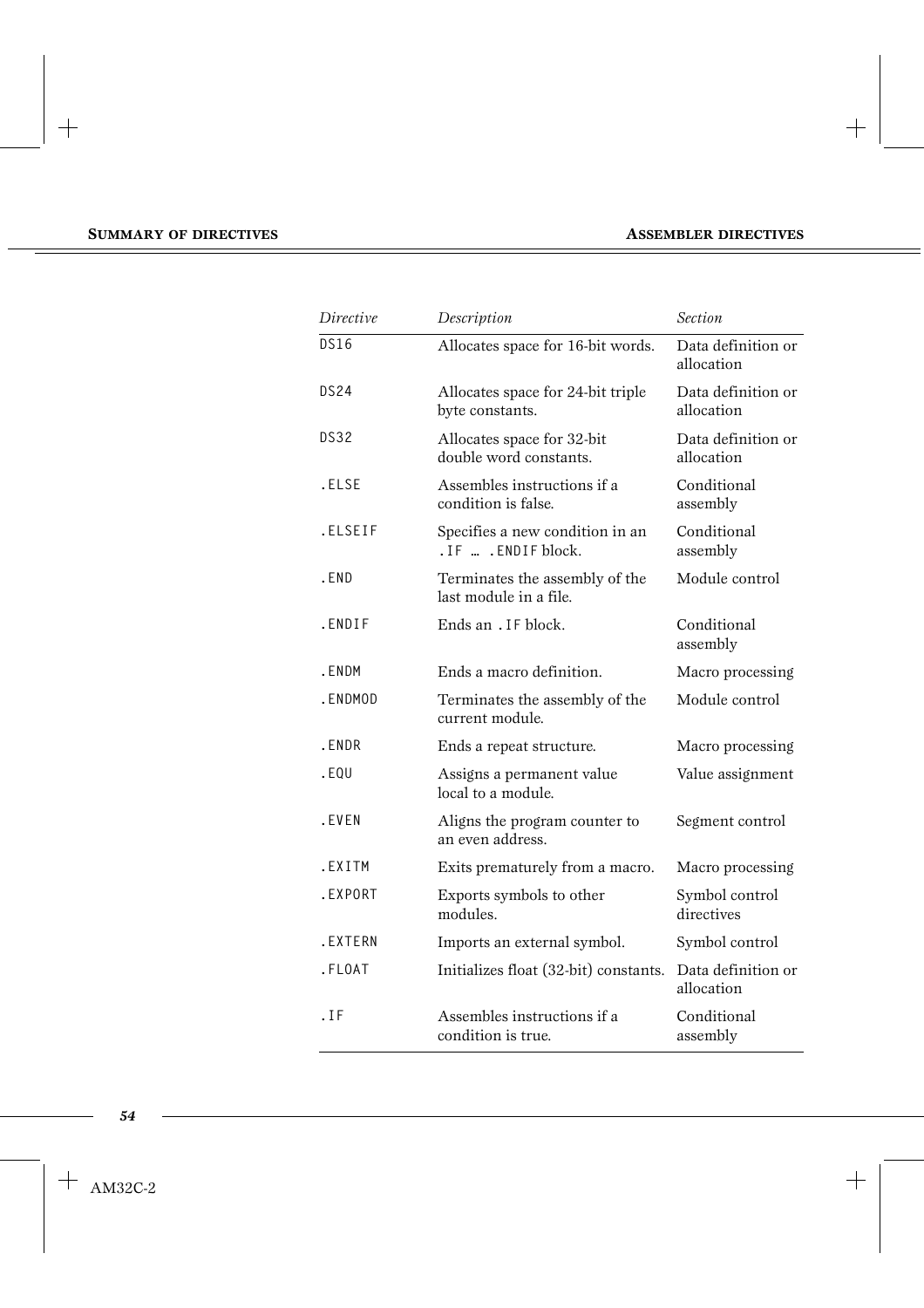| Directive | Description                                                      | <b>Section</b>                                 |
|-----------|------------------------------------------------------------------|------------------------------------------------|
| IFC       | Assembles instructions if two<br>strings are equal.              | Conditional<br>assembly                        |
| .IFNC     | Assembles instructions if two<br>strings are not equal.          | Conditional<br>assembly                        |
| .IMPORT   | Initializes float (32-bit) constants.                            | Symbol control<br>directives                   |
| .LIBRARY  | Begins a library module.                                         | Module control                                 |
| .LIMIT    | Checks a value against limits.                                   | Value assignment                               |
| .LOCAL    | Creates symbols local to a<br>macro.                             | Macro processing                               |
| .LSTCND   | Controls conditional<br>assembly listing.                        | Listing control                                |
| .LSTCOD   | Controls multi-line code listing.                                | Listing control                                |
| .LSTEXP   | Controls the listing of macro<br>generated lines.                | Listing control                                |
| .LSTMAC   | Controls the listing of macro<br>definitions.                    | Listing control                                |
| LSTOUT.   | Controls assembly-listing output.                                | Listing control                                |
| .LSTPAG   | Controls the formatting of<br>output into pages.                 | Listing control                                |
| .LSTREP   | Controls the listing of lines<br>generated by repeat directives. | Listing control                                |
| .LSTXRF   | Generates a cross-reference<br>table.                            | Listing control                                |
| .LWORD    | Generates 32-bit double word<br>constants.                       | Data definition or<br>allocation<br>directives |
| .MACRO    | Defines a macro.                                                 | Macro processing                               |
| .MODULE   | Begins a library module.                                         | Module control                                 |
| .NAME     | Begins a program module.                                         | Module control                                 |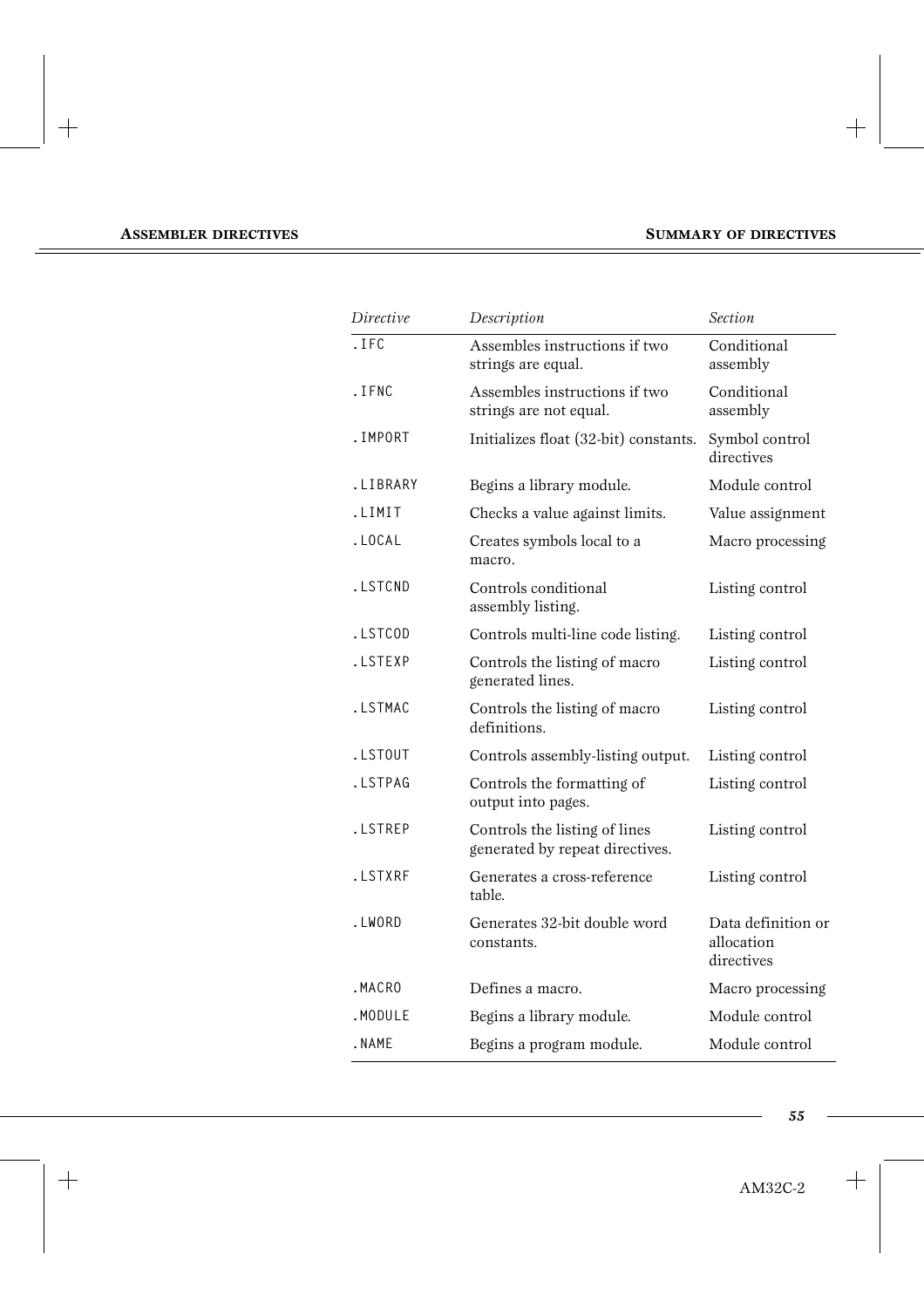| Directive        | Description                                                           | Section                        |
|------------------|-----------------------------------------------------------------------|--------------------------------|
| .0 <sub>DD</sub> | Aligns the program counter to<br>an odd address.                      | Segment control<br>directives  |
| .ORG             | Sets the location counter.                                            | Segment control                |
| .PAGE            | Generates a new page.                                                 | Listing control                |
| .PAGSIZ          | Sets the number of lines per<br>page.                                 | Listing control                |
| .PROGRAM         | Begins a program module.                                              | Module control                 |
| .PUBLIC          | Exports symbols to other<br>modules.                                  | Symbol control                 |
| .PUBWEAK         | Exports symbols to other<br>modules; multiple definitions<br>allowed. | Symbol control<br>directives   |
| .RADIX           | Sets the default base.                                                | Assembler control              |
| .REPT            | Assembles instructions a<br>specified number of times.                | Macro processing               |
| .REPTC           | Repeats and substitutes<br>characters.                                | Macro processing               |
| .REPTI           | Repeats and substitutes strings.                                      | Macro processing               |
| .REQUIRE         | Marks a symbol as required.                                           | Symbol control                 |
| .RSEG            | Begins a relocatable segment.                                         | Segment control                |
| .RTMODEL         | Declares run-time model<br>attributes.                                | Module control                 |
| .SET             | Assigns a temporary value.                                            | Value assignment               |
| .SFRTYPE         | Specifies SFR attributes.                                             | Value assignment<br>directives |
| sfr              | Creates byte-access SFR labels.                                       | Value assignment<br>directives |
| sfrp             | Creates word-access SFR labels.                                       | Value assignment<br>directives |
| .STACK           | Begins a stack segment.                                               | Segment control                |

 $\overline{\phantom{0}}$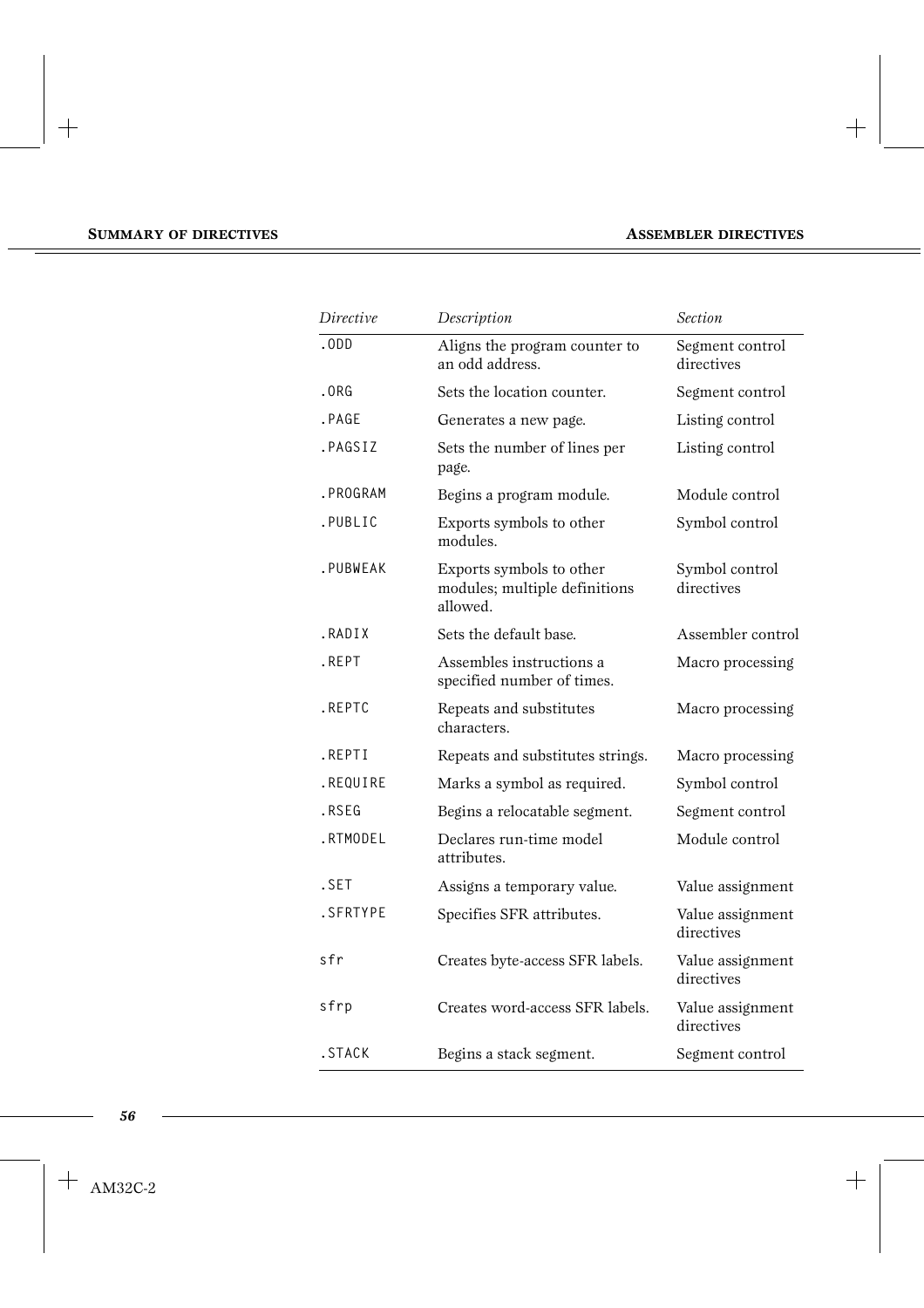| Directive | Description                      | <b>Section</b>                                 |
|-----------|----------------------------------|------------------------------------------------|
| .VAR      | Assigns a temporary value.       | Value assignment                               |
| .WORD     | Generates 16-bit word constants. | Data definition or<br>allocation<br>directives |

| <b>SYNTAX</b>      | In the syntax definitions the following conventions are used:                                                                                                                                        |
|--------------------|------------------------------------------------------------------------------------------------------------------------------------------------------------------------------------------------------|
| <b>CONVENTIONS</b> | Parameters, representing what you would type, are shown in italics. So,<br>for example, in:                                                                                                          |
|                    | $.0RG$ $expr$                                                                                                                                                                                        |
|                    | expr represents an arbitrary expression.                                                                                                                                                             |
|                    | Optional parameters are shown in square brackets. So, for example, in:                                                                                                                               |
|                    | $.$ END [ $expr$ ]                                                                                                                                                                                   |
|                    | the <i>expr</i> parameter is optional. An ellipsis indicates that the previous<br>item can be repeated an arbitrary number of times. For example:                                                    |
|                    | .LOCAL symbol [, symbol]                                                                                                                                                                             |
|                    | indicates that . LOCAL can be followed by one or more symbols, separated<br>by commas.                                                                                                               |
|                    | Alternatives are enclosed in { and } brackets, separated by a vertical bar,<br>for example:                                                                                                          |
|                    | $.LSTOUT+   -$                                                                                                                                                                                       |
|                    | indicates that the directive must be followed by either $+$ or $-$ .                                                                                                                                 |
|                    | <b>LABELS AND COMMENTS</b>                                                                                                                                                                           |
|                    | Where a label must precede a directive, this is indicated in the syntax, as<br>in:                                                                                                                   |
|                    | label .SET expr                                                                                                                                                                                      |
|                    | An optional label, which will assume the value and type of the current<br>program location counter (PLC) can precede all directives. For clarity, this<br>is not included in each syntax definition. |

÷,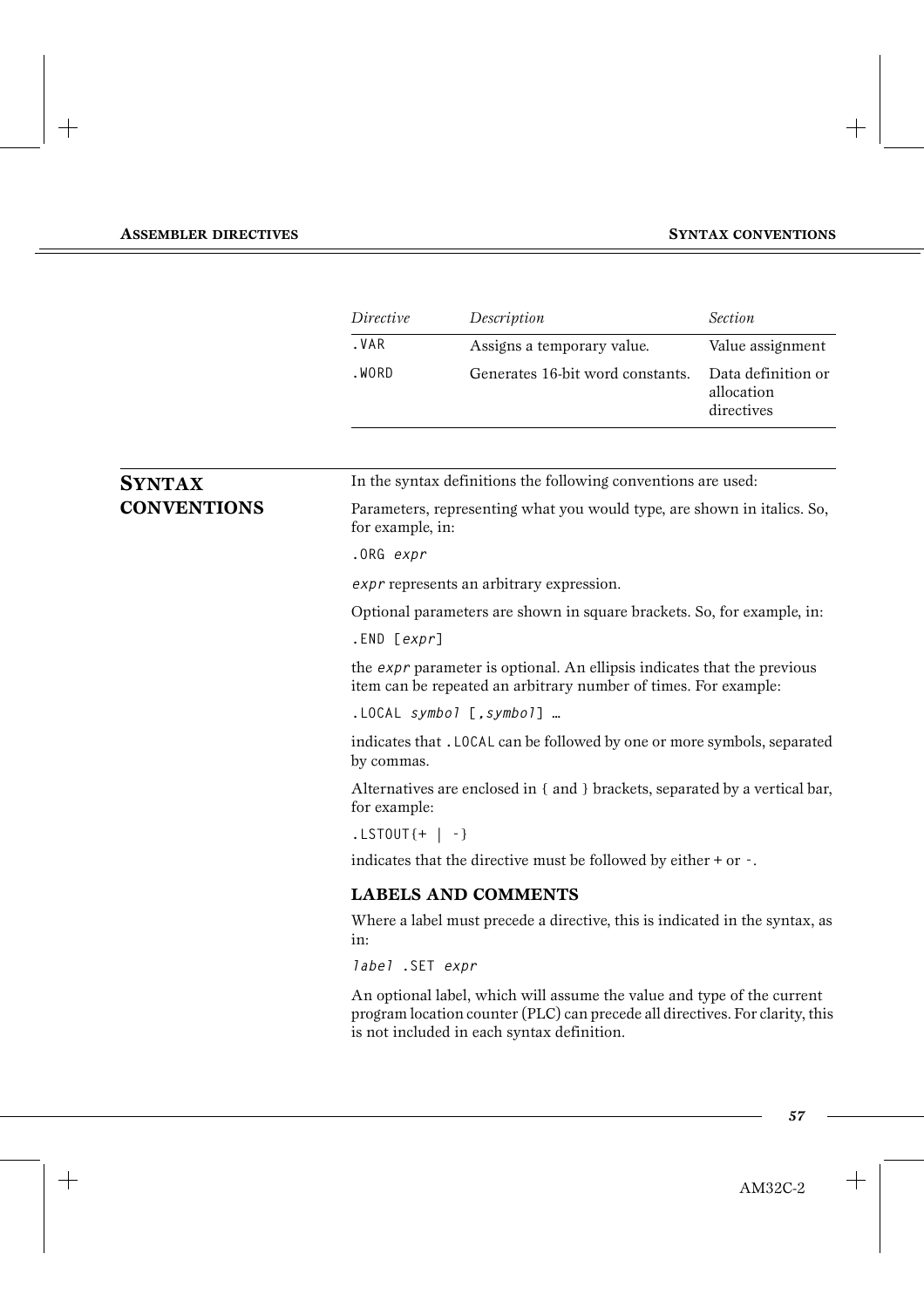In addition, unless explicitly specified, all directives can be followed by a comment, preceded by **;** (semicolon).

### **PARAMETERS**

The following table shows the correct form of the most commonly used types of parameter:

| Parameter | What it consists of                                            |
|-----------|----------------------------------------------------------------|
| symbol    | An assembler symbol.                                           |
| label     | A symbolic label.                                              |
| expr      | An expression; see <i>Expressions and operators</i> , page 22. |
|           |                                                                |

The following sections give full descriptions of each category of directives.

## <span id="page-63-0"></span>**MODULE CONTROL DIRECTIVES**

Module control directives are used to mark the beginning and end of source program modules, and to assign names and types to them.

| Directive          | Description                                              |
|--------------------|----------------------------------------------------------|
| .NAME (.PROGRAM)   | Begins a program module.                                 |
| .MODULE (.LIBRARY) | Begins a library module.                                 |
| .ENDMOD            | Terminates the assembly of the current<br>module.        |
| .END               | Terminates the assembly of the last module in<br>a file. |
| .RTMODEL           | Declares run-time model attributes.                      |

### **SYNTAX**

**.NAME** *symbol* **[(***expr***)] .MODULE** *symbol* **[(***expr***)] .ENDMOD [***label***] .END [***label***] .RTMODEL** *key***,** *value*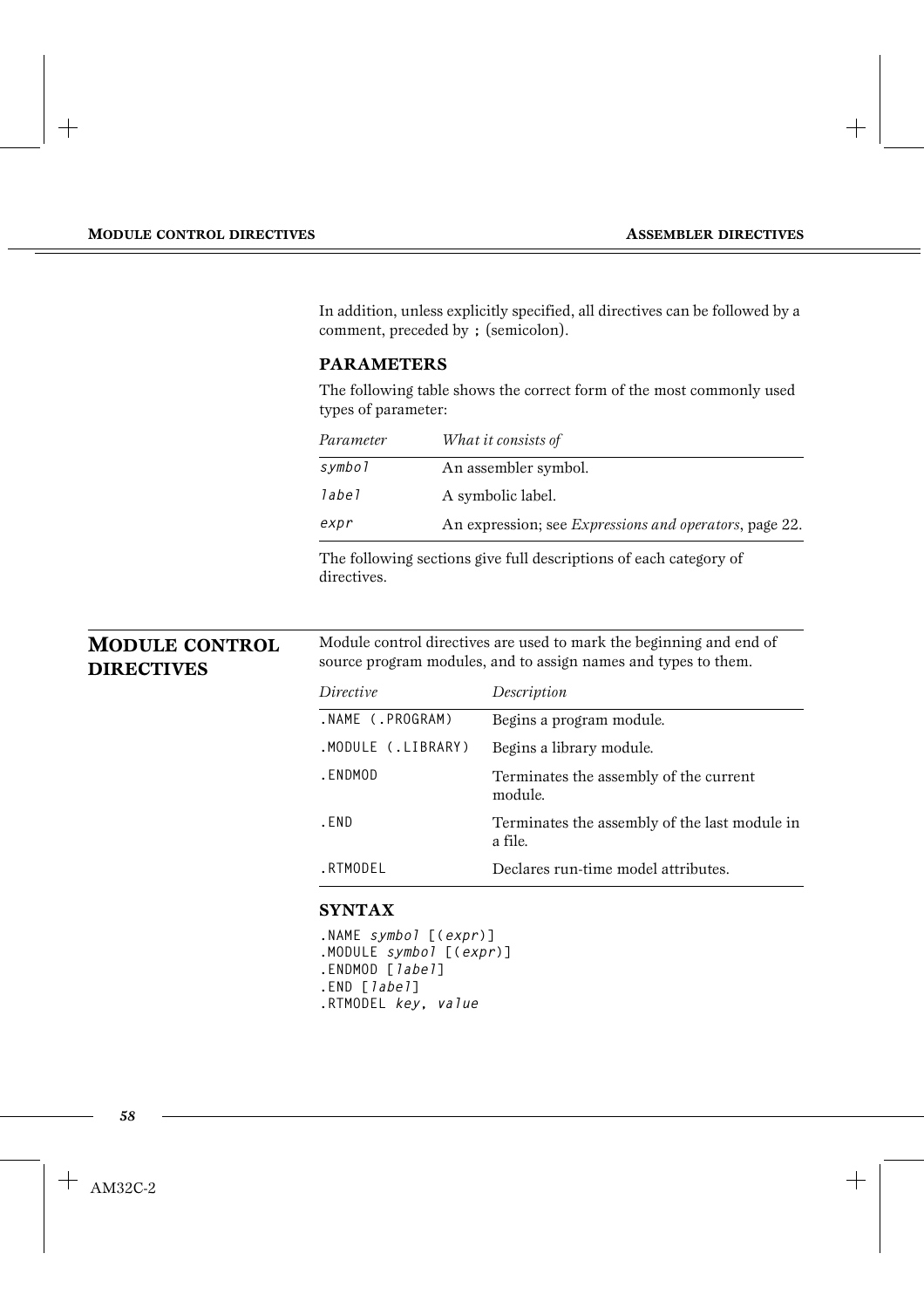#### **PARAMETERS**

| symbol | Name assigned to module, used by XLIB when<br>referencing the module.                                                                     |
|--------|-------------------------------------------------------------------------------------------------------------------------------------------|
| expr   | Optional expression $(0-255)$ used by the IAR C<br>Compiler to encode programming language, memory<br>model, and processor configuration. |
| label  | An expression or label that can be resolved at<br>assembly time. It is output in the object code as a<br>program entry address.           |
| key    | A text string specifying the key.                                                                                                         |
| value  | A text string specifying the value.                                                                                                       |

#### **DESCRIPTION**

#### **Beginning a program module**

Use **.NAME** to begin a program module, and to assign a name for future reference by the IAR XLINK Linker™ and the IAR XLIB Librarian™.

Program modules are unconditionally linked by XLINK, even if other modules do not reference them.

#### **Beginning a library module**

Use **.MODULE** to create libraries containing lots of small modules—like run-time systems for high-level languages—where each module also often represents a single routine. With the multi-module facility, you can significantly reduce the number of source and object files needed.

Library modules are only copied into the linked code if other modules reference a public symbol in the module.

#### **Terminating a module**

Use **.ENDMOD** to define the end of a module.

#### **Terminating the last module**

Use **.END** to indicate the end of the source file. Any lines after the **.END**  directive are ignored.

Program entries must be either relocatable or absolute, and will show up in XLINK load maps, as well as in some of the hexadecimal absolute output formats. Program entries must not be externally defined.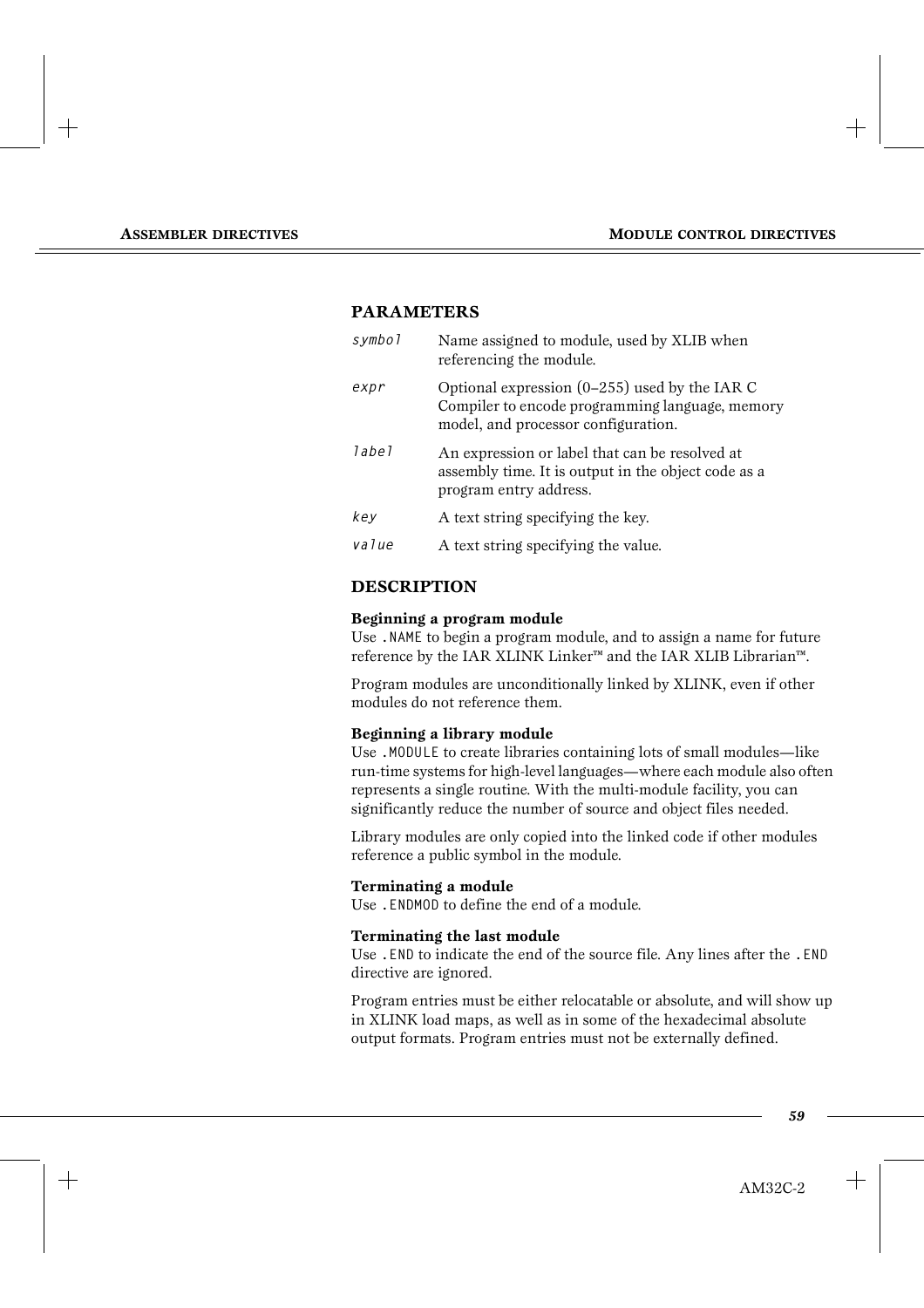The following rules apply when assembling multi-module files:

- ◆ At the beginning of a new module, all user symbols are deleted (except for those created by **.DEFINE**, **#define**, or **.MACRO**) the location counters are cleared, and the mode is set to absolute.
- ◆ Listing control directives remain in effect throughout the assembly.

*Note*: **.END** must always be used in the *last* module, and there must not be any source lines (except for comments and listing control directives) between an **.ENDMOD** and a **.MODULE** directive.

If the **.NAME** or **.MODULE** directive is missing, the module will be assigned the name of the source file and the attribute **program**.

#### **Declaring run-time model attributes**

Use **.RTMODEL** to enforce compatibility between modules.

All modules that are linked together and that are defining the same run-time attribute key, must have the same value for the corresponding key value, or the special value **\*** (asterisk).

Using the special value \* is equivalent to not defining the attribute at all. It can, however, be useful to state explicitly that the module can handle any run-time model.

Each module can have several run-time model definitions.

*Note*: The compiler run-time model attributes start with double underscore. In order to avoid confusion, this style must not be used in the user-defined assembler attributes.

If you are writing assembler routines for use with C code, and you want to control compatibility between modules, refer to the chapter *Assembly Language Interface* in the *M32C IAR C/C++ Compiler Reference Guide.* 

#### **EXAMPLES**

The following example defines three modules where:

- ◆ **MOD** 1 and **MOD** 2 *cannot* be linked together since they have different values for run-time model **"foo"**.
- ◆ MOD 1 and MOD 3 *can* be linked together since they have the same definition of run-time model "bar" and no conflict in the definition of **"foo"**.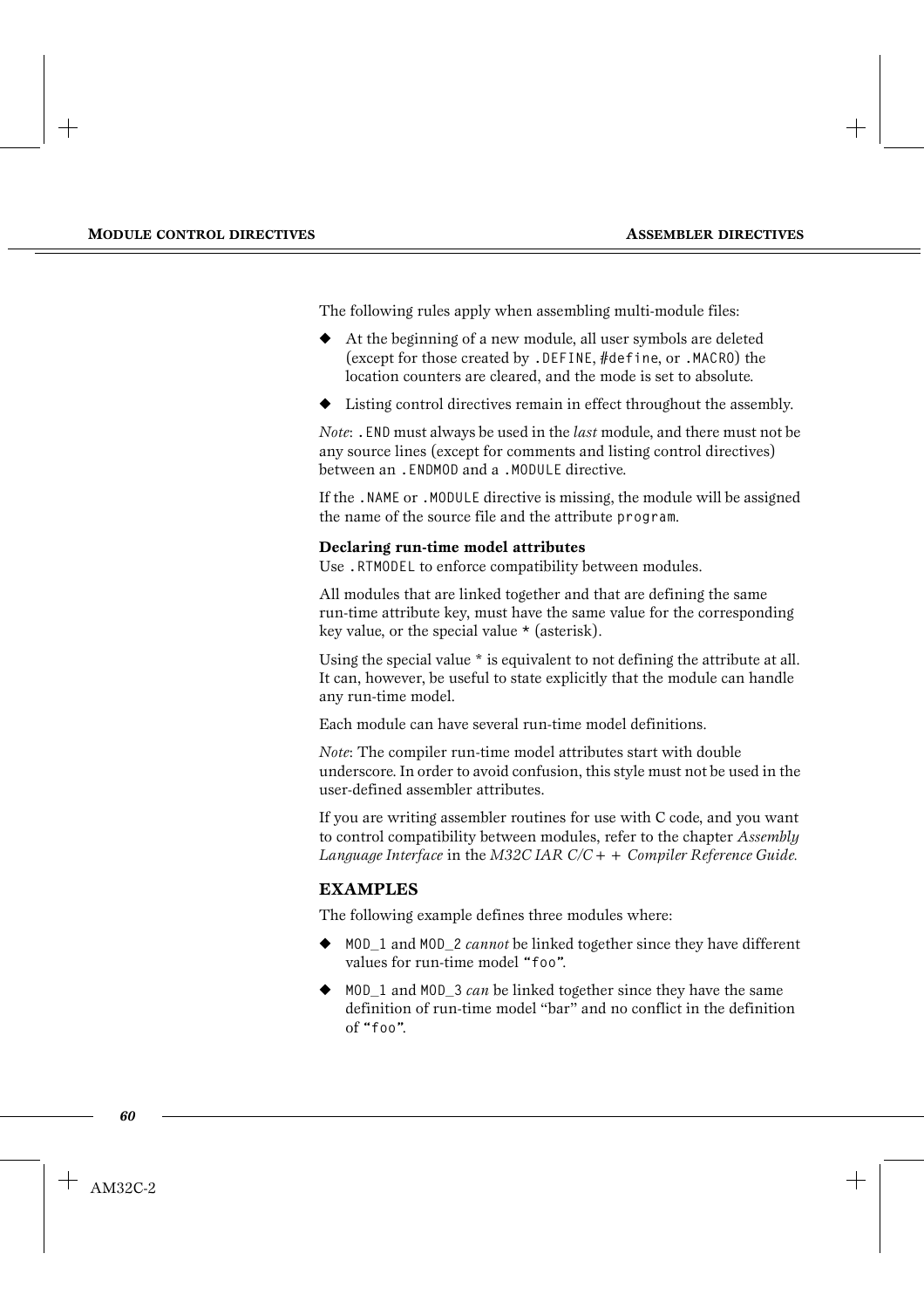◆ **MOD\_2** and **MOD\_3** *can* be linked together since they have no run-time model conflicts. The value **"\*"** matches any run-time model value.

```
.MODULE MOD_1
   .RTMODEL "foo", "1"
   .RTMODEL "bar", "XXX"
   ...
.ENDMOD
.MODULE MOD_2
             "foo", "2"
   .RTMODEL "bar", "*"
   ...
.ENDMOD
.MODULE MOD_3
   .RTMODEL "bar", "XXX"
   ...
.END
```
<span id="page-66-0"></span>

| <b>SYMBOL CONTROL</b> | These directives control how symbols are shared between modules. |                                                                    |
|-----------------------|------------------------------------------------------------------|--------------------------------------------------------------------|
| <b>DIRECTIVES</b>     | Directive                                                        | Description                                                        |
|                       | .PUBLIC (.EXPORT)                                                | Exports symbols to other modules.                                  |
|                       | .PUBWEAK                                                         | Exports symbols to other modules; multiple<br>definitions allowed. |
|                       | .EXTERN (.IMPORT)                                                | Imports an external symbol.                                        |
|                       | .REQUIRE                                                         | Marks a symbol as required.                                        |
|                       | SYNTAX                                                           |                                                                    |

#### **.PUBLIC** *symbol* **[***,symbol***] … .PUBWEAK** *symbol* **[***,symbol***] … .EXTERN** *symbol* **[***,symbol***] … .REQUIRE** *symbol*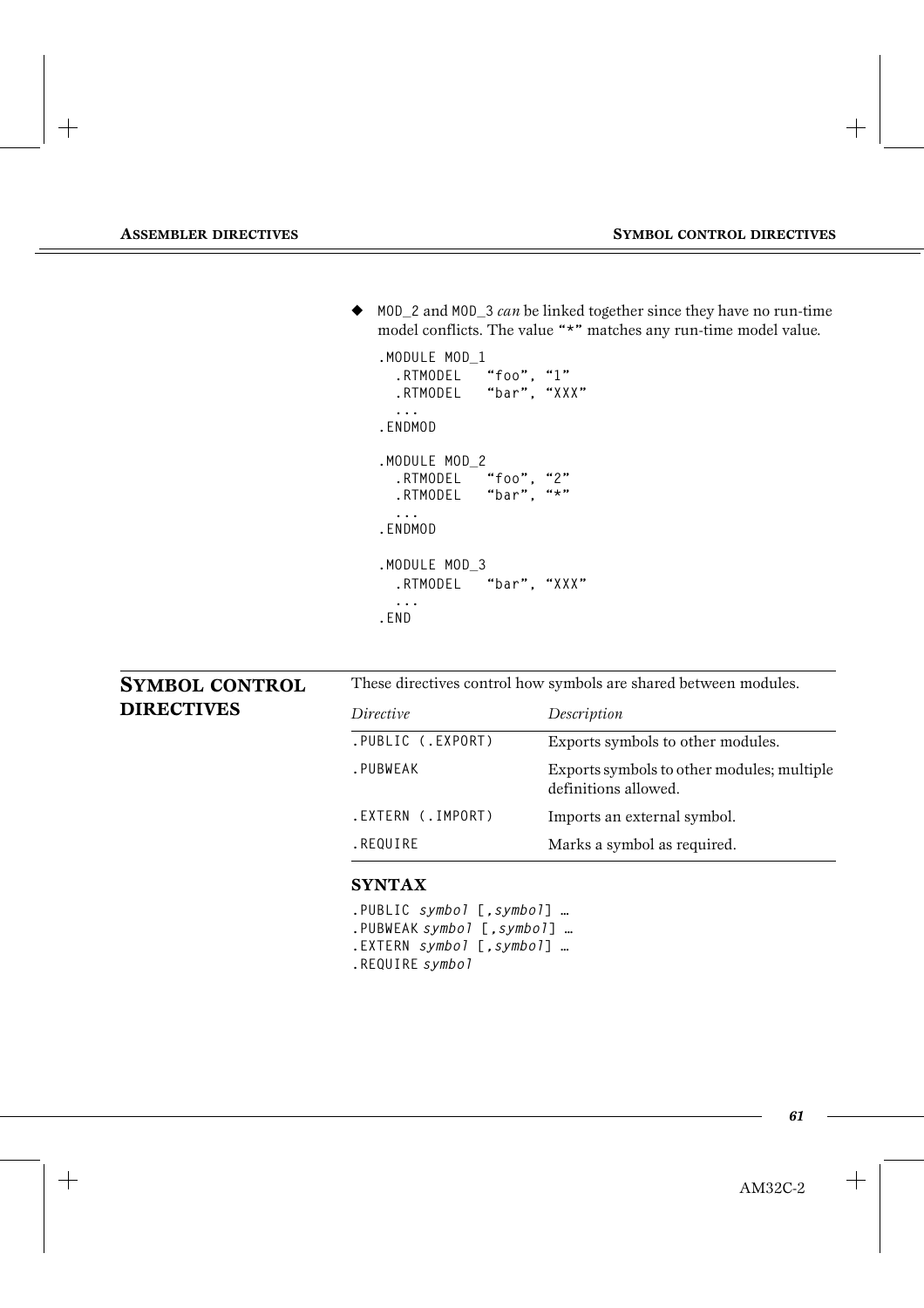#### **PARAMETERS**

*symbol* Symbol to be imported or exported.

#### **DESCRIPTION**

#### **Exporting symbols to other modules**

Use **.PUBLIC** to make one or more symbols available to other modules. The symbols declared as **.PUBLIC** can only be assigned values by using them as labels. **.PUBLIC** declared symbols can be relocated or absolute, and can also be used in expressions (with the same rules as for other symbols).

The **.PUBLIC** directive always exports full 32-bit values, which makes it feasible to use global 32-bit constants also in assemblers for 8-bit and 16-bit processors. With the **LOW**, **HIGH**, **>>**, and **<<** operators, any part of such a constant can be loaded in an 8-bit or 16-bit register or word.

There are no restrictions on the number of **.PUBLIC** declared symbols in a module.

**.PUBWEAK** is similar to **.PUBLIC** except that it allows the same symbol to be declared several times. Only one of those declarations will be picked by the linker. All declarations of the symbol must be equivalent.

#### **Importing symbols**

Use **.EXTERN** to import an untyped external symbol.

The **.REQUIRE** directive marks a symbol as referenced. This is useful if the segment part containing the symbol must be loaded for the code containing the reference to work, but the dependence is not otherwise evident.

#### **EXAMPLES**

The following example defines a subroutine to print an error message, and exports the entry address **err** so that it can be called from other modules. It defines **print** as an external routine; the address will be resolved at link time.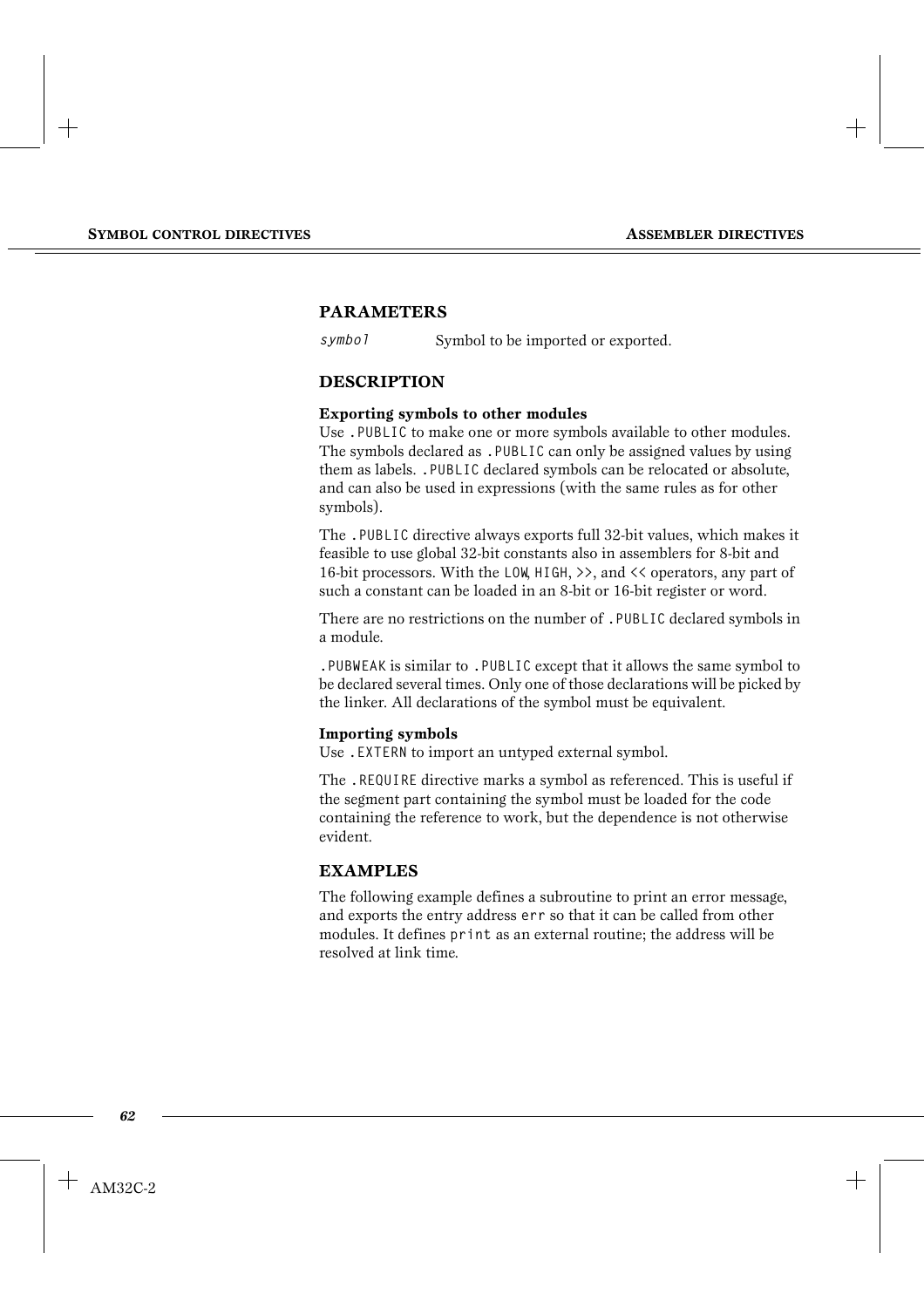|               | .NAME<br>.EXTERN<br>.PUBLIC        | error<br>print<br>err              |
|---------------|------------------------------------|------------------------------------|
| errstr<br>err | DC8<br>PUSH.L<br>JSR<br><b>RTS</b> | "** Error **",0<br>errstr<br>print |
|               | .END                               |                                    |

<span id="page-68-0"></span>**SEGMENT CONTROL DIRECTIVES**

The segment directives control how code and data are generated.

| Directive  | Description                                                    |  |  |
|------------|----------------------------------------------------------------|--|--|
| .ASEG      | Begins an absolute segment.                                    |  |  |
| .RSEG      | Begins a relocatable segment.                                  |  |  |
| .STACK     | Begins a stack segment.                                        |  |  |
| .COMMON    | Begins a common segment.                                       |  |  |
| .0RG       | Sets the location counter.                                     |  |  |
| .ALIGN     | Aligns the location counter by inserting zero-filled<br>bytes. |  |  |
| . ALIGNRAM | Aligns the program counter without inserting bytes.            |  |  |
| .EVEN      | Aligns the program counter to an even address.                 |  |  |
| .0DD       | Aligns the program counter to an odd address.                  |  |  |

#### **SYNTAX**

```
.ASEG [start [(align)]]
.RSEG segment [:type] [flag] [(align)]
.RSEG segment [:type], address
.STACK segment [:type] [(align)]
.COMMON segment [:type] [(align)]
.ORG expr
.ALIGN align [,value]
.ALIGNRAM align [,value]
.EVEN [value]
.ODD [value]
```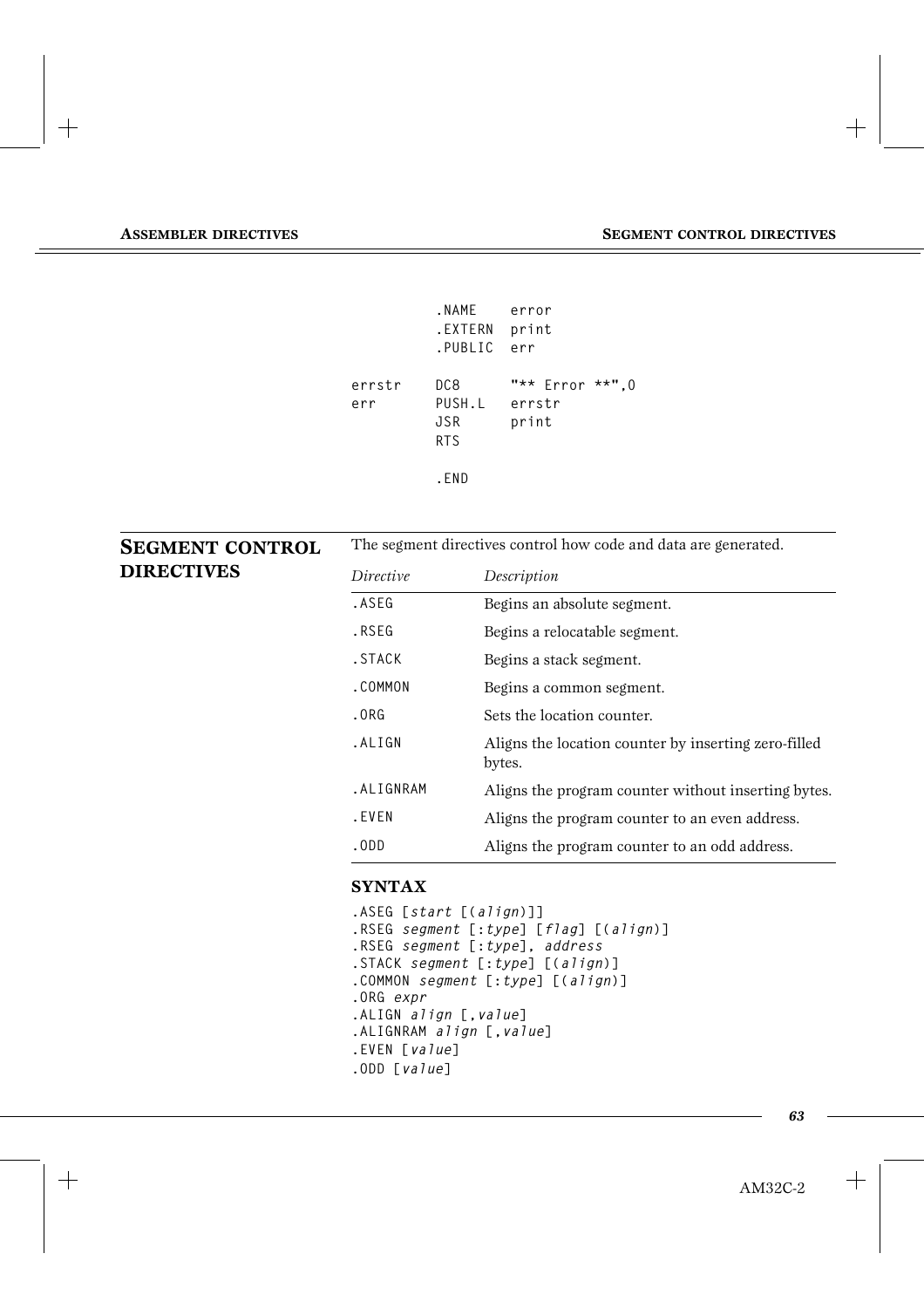#### **PARAMETERS**

| start   | A start address that has the same effect as using an .0RG<br>directive at the beginning of the absolute segment.                                                                                                                                                                       |  |  |
|---------|----------------------------------------------------------------------------------------------------------------------------------------------------------------------------------------------------------------------------------------------------------------------------------------|--|--|
| segment | The name of the segment.                                                                                                                                                                                                                                                               |  |  |
| type    | The memory type; one of:<br>UNTYPED (the default), CODE, or DATA.<br>In addition, the following types are provided for<br>compatibility with the M32C IAR C Compiler:<br>NEAR, NEARDATA, NEARCONST, NEARCODE<br>FAR, FARDATA, FARCONST, FARCODE<br>HUGE, HUGEDATA, HUGECONST, HUGECODE |  |  |
| flag    | NOROOT<br>This segment part may be discarded by the linker if no<br>symbols in this segment part are referred to. Normally all<br>segment parts except startup code and interrupt vectors<br>should set this flag.                                                                     |  |  |
|         | <b>REORDER</b><br>Allows the linker to reorder segment parts. For a given<br>segment, all segment parts must specify the same state<br>for this flag.                                                                                                                                  |  |  |
|         | <b>SORT</b><br>The linker will sort the segment parts in decreasing<br>alignment order. For a given segment, all segment parts<br>must specify the same state for this flag.                                                                                                           |  |  |
| address | Address where this segment part will be placed.                                                                                                                                                                                                                                        |  |  |
| expr    | Address to set the location counter to.                                                                                                                                                                                                                                                |  |  |
| align   | Exponent of the value to which the address should be<br>aligned, in the range 0 to 30. For example, align 1<br>results in word alignment 2.                                                                                                                                            |  |  |
| value   | Byte value used for padding, default is zero.                                                                                                                                                                                                                                          |  |  |

### **DESCRIPTION**

#### **Beginning an absolute segment**

Use **.ASEG** to set the absolute mode of assembly, which is the default at the beginning of a module.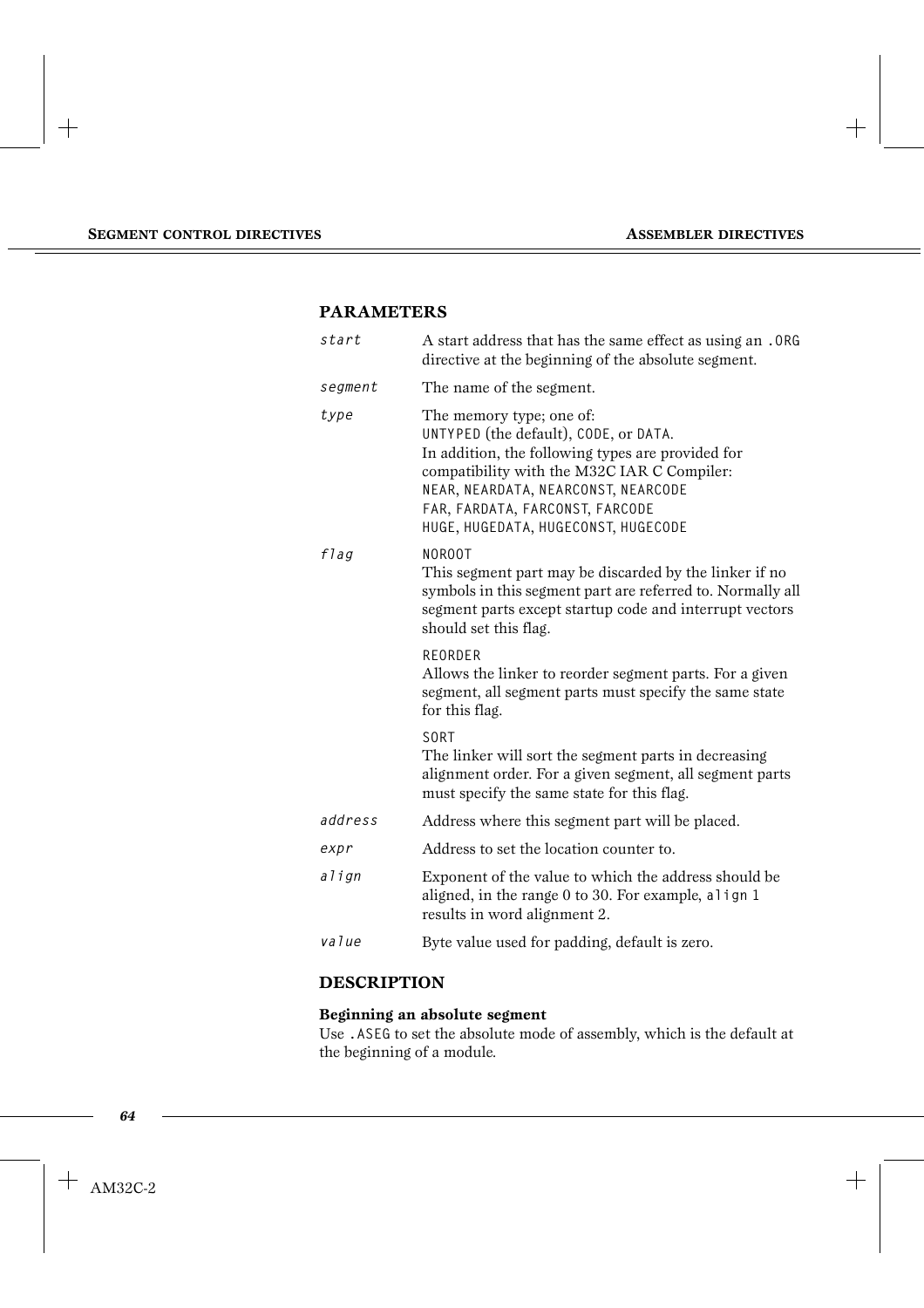If the parameter is omitted, the start address of the first segment is 0, and subsequent segments continue after the last address of the previous segment.

#### **Beginning a relocatable segment**

Use **.RSEG** to set the current mode of the assembly to relocatable assembly mode. The assembler maintains separate location counters (initially set to zero) for all segments, which makes it possible to switch segments and mode anytime without the need to save the current segment location counter.

Up to 65536 unique, relocatable segments may be defined in a single module.

#### **Beginning a stack segment**

Use **.STACK** to allocate code or data allocated from high to low addresses (in contrast with the **.RSEG** directive that causes low-to-high allocation).

*Note*: The contents of the segment are not generated in reverse order.

#### **Beginning a common segment**

Use **.COMMON** to place data in memory at the same location as **.COMMON** segments from other modules that have the same name. In other words, all **.COMMON** segments of the same name will start at the same location in memory and overlay each other.

Obviously, the **.COMMON** segment type should not be used for overlaid executable code. A typical application would be when you want a number of different routines to share a reusable, common area of memory for data.

It can be practical to have the interrupt vector table in a **.COMMON** segment, thereby allowing access from several routines.

The final size of the **.COMMON** segment is determined by the size of largest occurrence of this segment. The location in memory is determined by the XLINK **-Z** command; see the *IAR Linker and Library Tools Reference Guide.*

#### **Setting the location counter**

Use **.ORG** to set the location counter of the current segment to the value of an expression. The optional label will assume the value and type of the new location counter.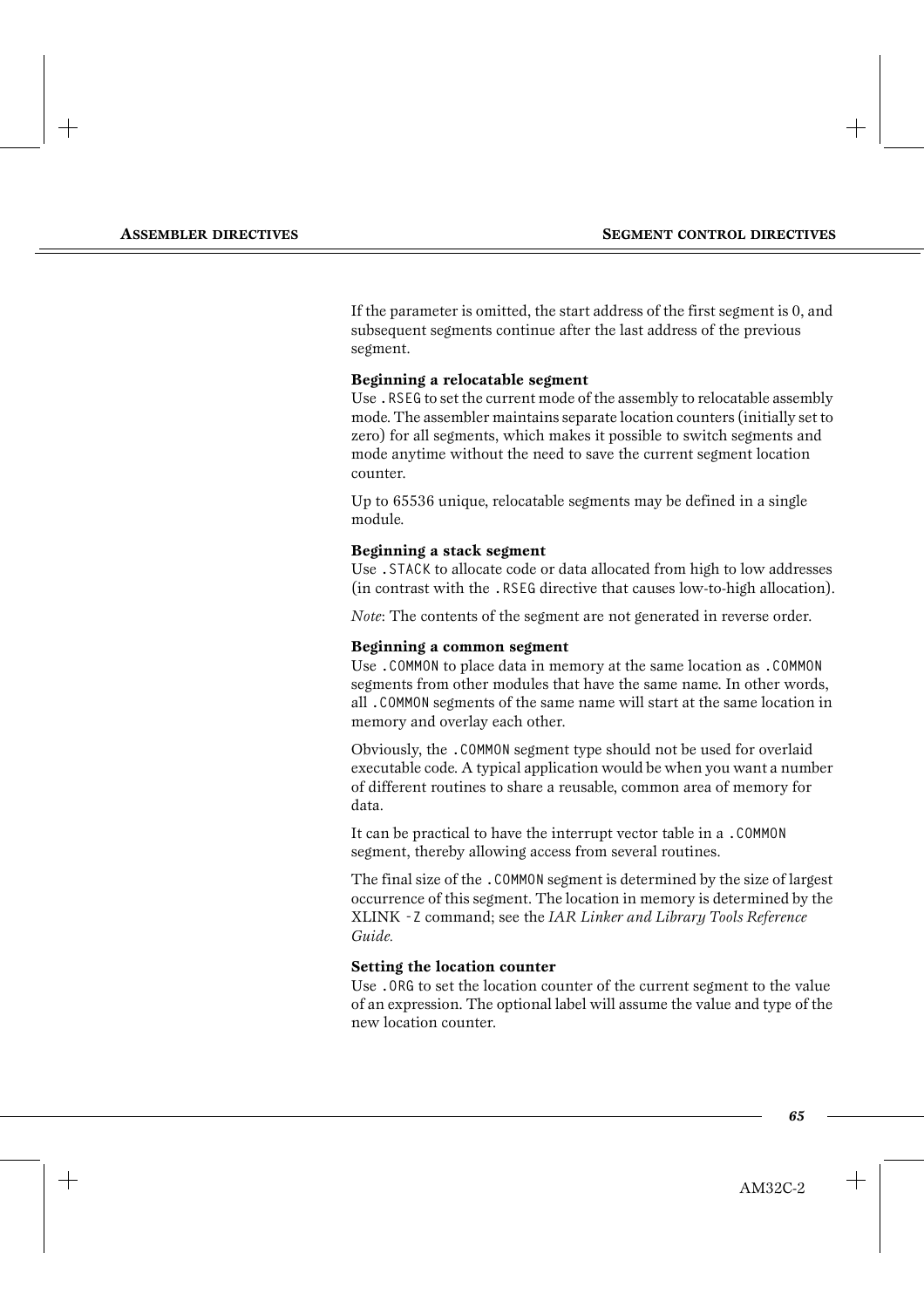The result of the expression must be of the same type as the current segment, that is, it is not valid to use **.ORG 10** during **.RSEG**, since the expression is absolute; instead use **.ORG \$+10**. The expression must not contain any forward or external references.

All location counters are set to zero at the beginning of an assembly module.

#### **Aligning a segment**

Use **.ALIGN** to align the location counter to a specified address boundary. The expression gives the power of two to which the program counter should be aligned.

The directive **.ALIGN** aligns by inserting zero/filled bytes. The **.EVEN** directive aligns the program counter to an even address (which is equivalent to **.ALIGN 1**) and the **.ODD** directive aligns the program counter to an odd address.

Use **.ALIGNRAM** to align the location counter to a specified address boundary. The expression gives the power of two to which the program counter should be aligned. **.ALIGNRAM** aligns by incrementing the data; no data is generated.

#### **EXAMPLES**

#### **Beginning an absolute segment**

The following example uses an absolute segment to initialize the reset vector to point to the **main** label, which could indicate the start of a program.

| .EXTERN main |      | ; 'main' is a public label       |
|--------------|------|----------------------------------|
| .ASEG        |      |                                  |
| . ORG        |      | OxFFFFFC : reset vector location |
| DC32         | main | ; initialize the reset vector    |
| .ENDMOD      |      |                                  |

#### **Beginning a relocatable segment**

In the following example the data following the first **.RSEG** directive is placed in a relocatable segment called **table**; the **.ORG** directive is used to create a gap of six bytes in the table.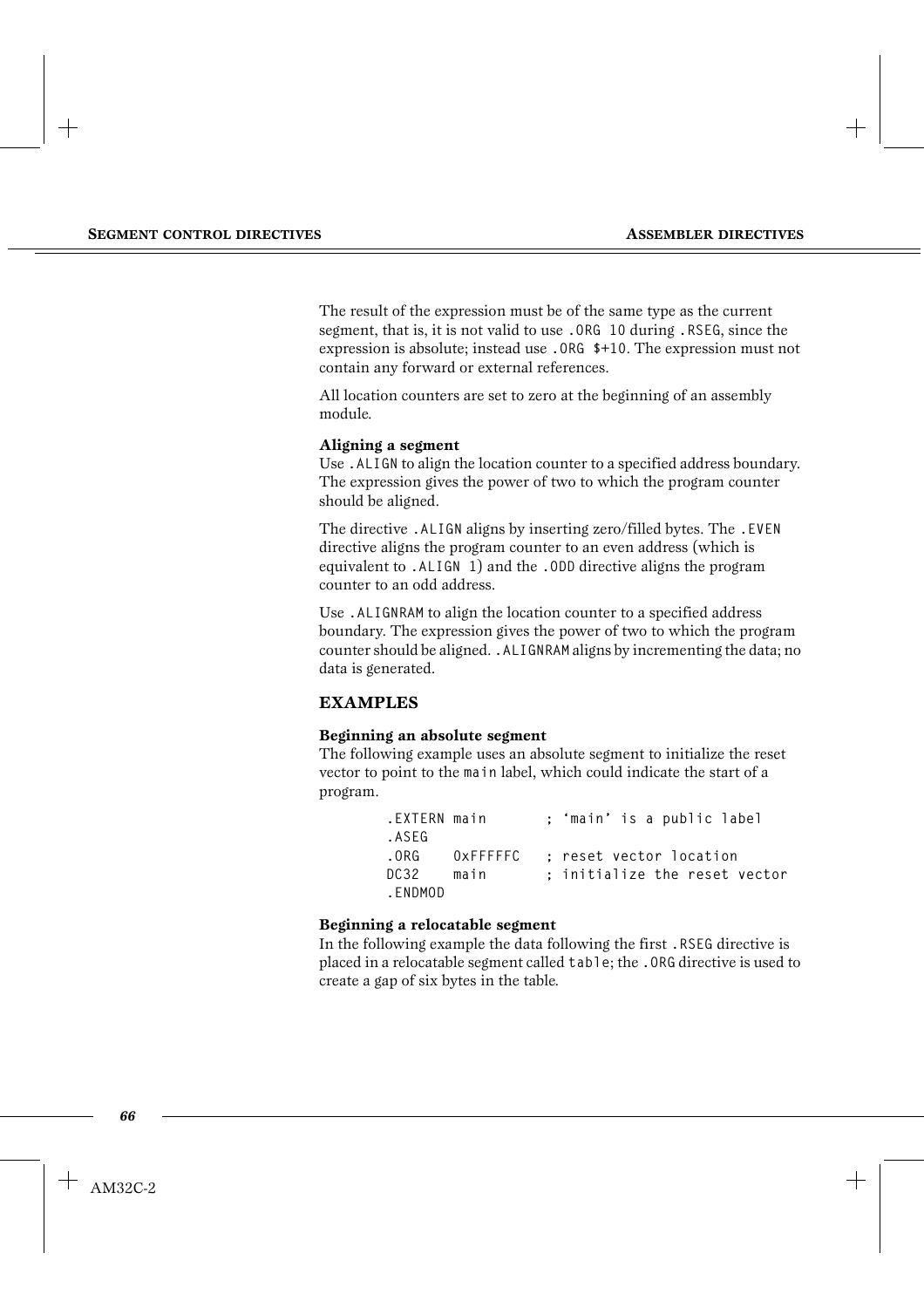The code following the second **.RSEG** directive is placed in a relocatable segment called **code**:

 **.EXTERN divrtn, mulrtn .RSEG table DC16 divrtn, mulrtn .ORG \$+6 DC16 subrtn .RSEG code subrtn: MOV.W R2,R0 SUB.W R3,R0**

## **Beginning a stack segment**

The following example defines two 100-byte stacks in a relocatable segment called **rpnstack**:

|       | .STACK | rpnstack |
|-------|--------|----------|
| parms | DS8    | 100      |
| opers | DS8    | 100      |
|       | .END   |          |

The data is allocated from high to low addresses.

## **Beginning a common segment**

The following example defines two common segments containing variables:

|       | .NAME   | common1 |
|-------|---------|---------|
|       | .COMMON | data    |
| count | DS32    | 1       |
|       | .ENDMOD |         |
|       | .NAME   | common2 |
|       | .COMMON | data    |
| up    | DS8     | 1       |
|       | .ORG    | $$+2$   |
| down  | DS8     | 1       |
|       | . END   |         |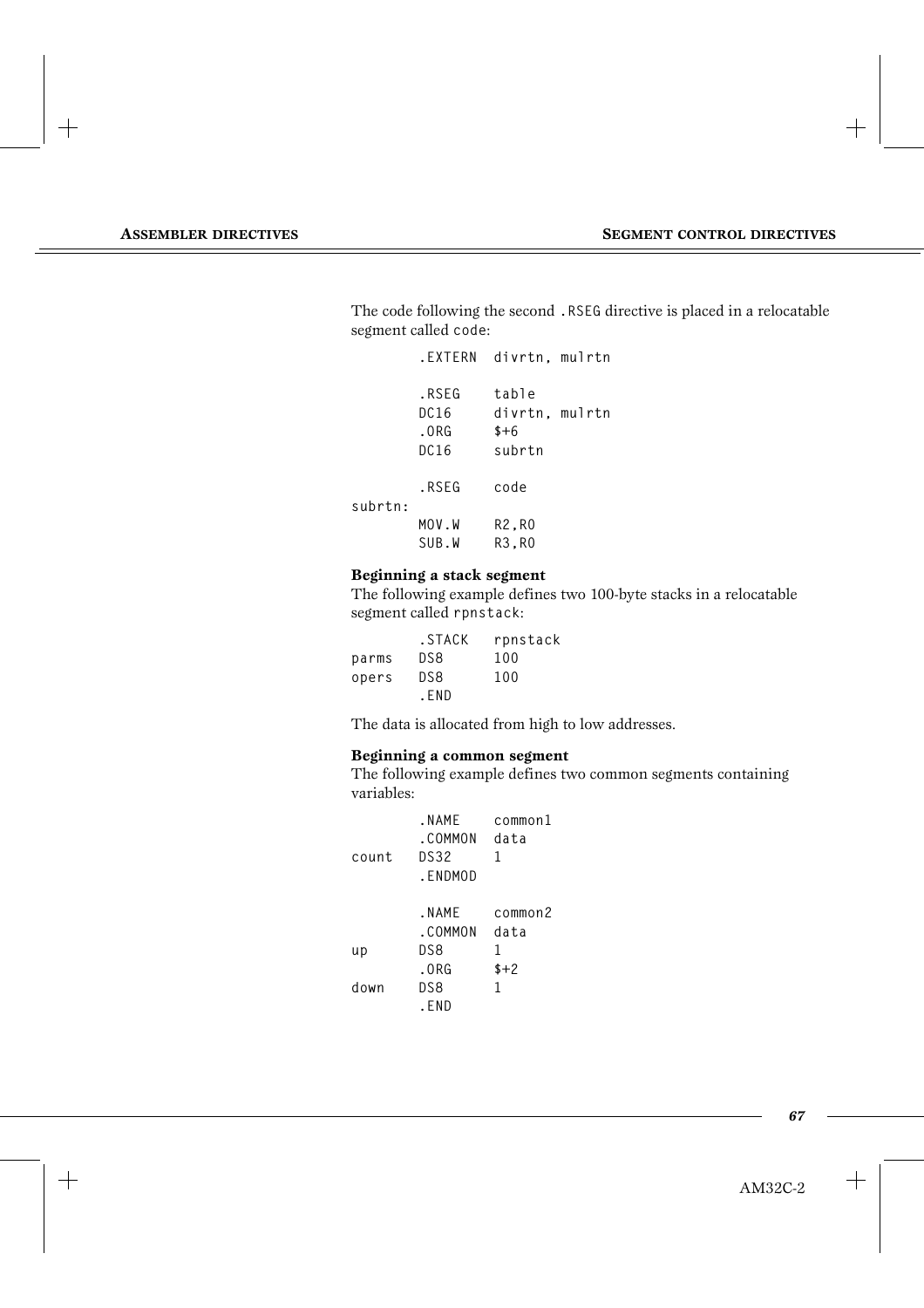Because the common segments have the same name, **data**, the variables **up** and **down** refer to the same locations in memory as the first and last bytes of the 4-byte variable **count**.

| <b>VALUE ASSIGNMENT</b> | These directives are used to assign values to symbols. |                                                 |  |
|-------------------------|--------------------------------------------------------|-------------------------------------------------|--|
| <b>DIRECTIVES</b>       | Directive                                              | Description                                     |  |
|                         |                                                        | .SET (.VAR, .ASSIGN) Assigns a temporary value. |  |
|                         | $EQU$ (.ALIAS, =)                                      | Assigns a permanent value local to a module.    |  |
|                         | .DEFINE                                                | Defines a file-wide value.                      |  |
|                         | .LIMIT                                                 | Checks a value against limits.                  |  |
|                         | .SFRTYPE                                               | Specifies SFR attributes.                       |  |
|                         | sfr                                                    | Creates byte-access SFR labels.                 |  |
|                         | sfrp                                                   | Creates word-access SFR labels.                 |  |
|                         | const                                                  | Makes a value read-only.                        |  |

## **SYNTAX**

| label .SET expr                                                   |
|-------------------------------------------------------------------|
| <i>label</i> .EQU <i>expr</i>                                     |
| $label = expr$                                                    |
| label .DEFINE expr                                                |
| .LIMIT expr, min, max, message                                    |
| .SFRTYPE register attribute $\lceil$ , attribute $\rceil$ = value |
| [const] sfr register = value                                      |
| [const] sfrp register = value                                     |
| const <i>value</i>                                                |

## **PARAMETERS**

| label       | Symbol to be defined.                                                   |
|-------------|-------------------------------------------------------------------------|
| expr        | Value assigned to symbol.                                               |
| min.<br>max | The minimum and maximum values allowed for<br>label.                    |
| message     | A text message that will be printed when the symbol<br>is out of range. |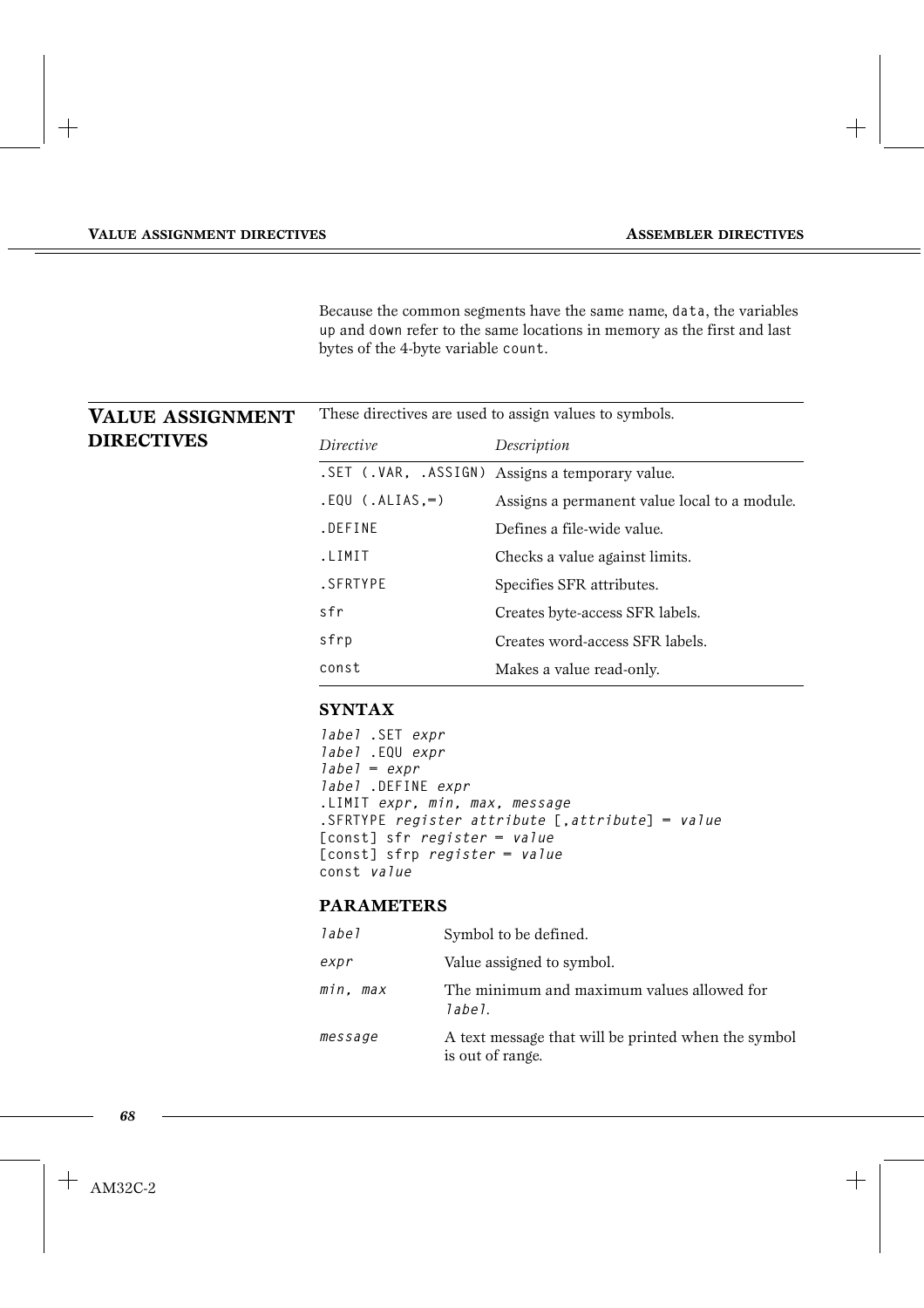| register  | A user-defined identifier.                                           |                                     |  |
|-----------|----------------------------------------------------------------------|-------------------------------------|--|
| attribute | One or more of the following:<br>READ<br>You can read from this SFR. |                                     |  |
|           | WRITE                                                                | You can write to this SFR.          |  |
|           | BYTE                                                                 | The SFR must be accessed as a byte. |  |
|           | WORD                                                                 | The SFR must be accessed as a word. |  |
| value     | The SFR value.                                                       |                                     |  |

**DESCRIPTION**

## **Defining a temporary value**

Use **.SET** to define a symbol that may be redefined, such as for use with macro variables. Symbols defined with **.SET** cannot be declared **.PUBLIC**.

## **Defining a permanent local value**

Use **.EQU** or **=** to assign a value to a symbol.

The symbol is only valid in the module in which it was defined, but can be made available to other modules with a **.PUBLIC** directive.

Use **.EXTERN** to import symbols from other modules.

#### **Defining a permanent global value**

Use **.DEFINE** to define symbols that should be known to all modules in the source file.

A symbol which has been given a value with **.DEFINE** can be made available to modules in other files with the **.PUBLIC** directive. Symbols defined with **.DEFINE** cannot be redefined within the same file.

### **Checking symbol values**

Use **.LIMIT** to check that expressions lie within a specified range. If the expression is assigned a value outside the range, an error message will appear.

- *min*, *max* The minimum and maximum values allowed for *label*.
- *message* A text message that will be printed when the symbol is out of range.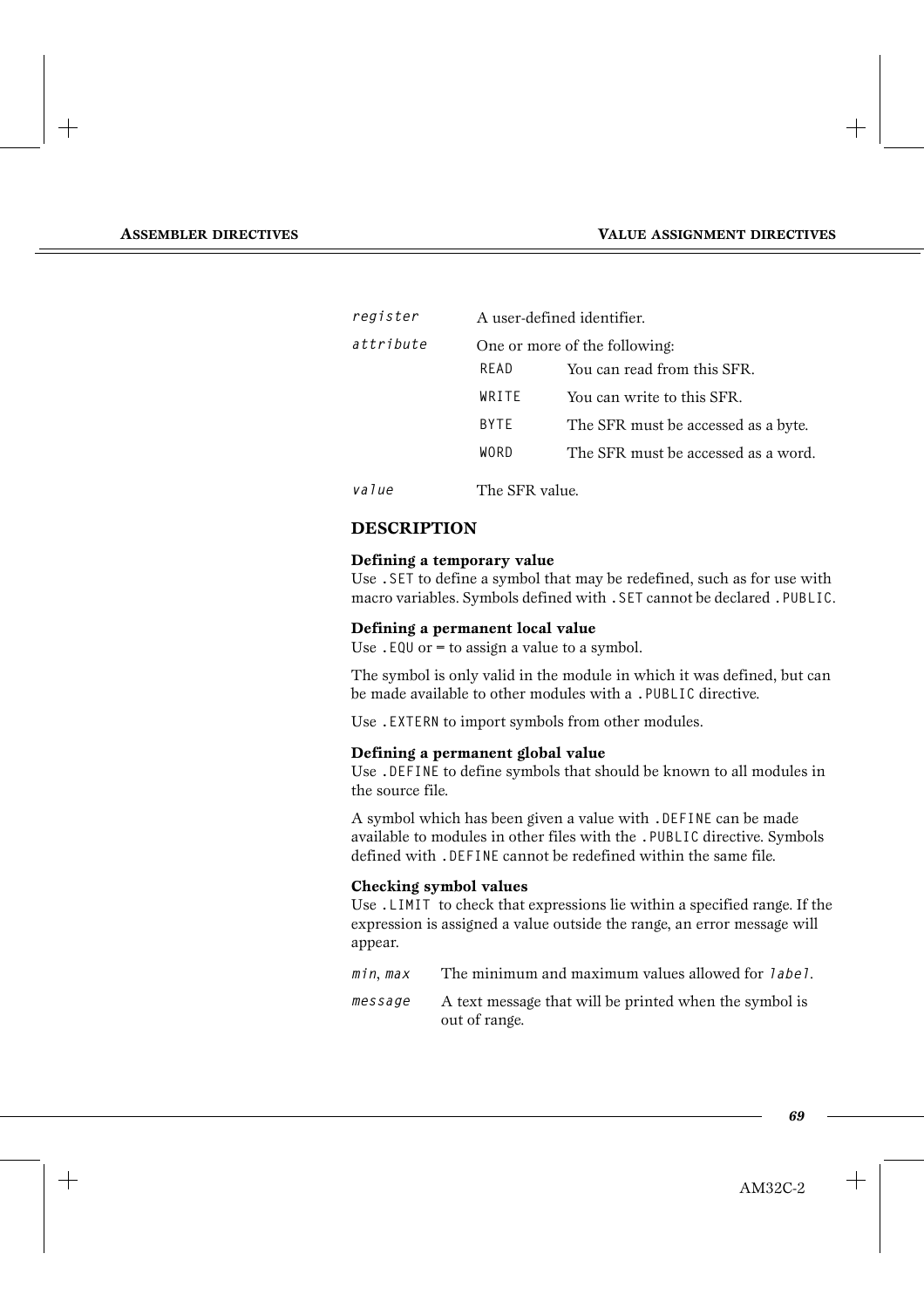The check will occur as soon as the expression is resolved, which will be during linking if the expression contains external references. The *min* and *max* expressions cannot involve references to forward or external labels, i.e. they must be resolved when encountered.

## **Defining special function registers**

Use **sfr** to create special function register labels with attributes **READ**, **WRITE**, and **BYTE** turned on. Use **sfrp** to create special function register labels with attributes **READ**, **WRITE**, and **WORD** turned on. Use **.SFRTYPE** to create special function register labels with specified attributes.

Prefix the directive with **const** to disable the **WRITE** attribute assigned to the SFR. You will then get an error or warning when trying to write to the SFR.

## **EXAMPLES**

#### **Redefining a symbol**

The following example uses **.SET** to redefine the symbol **cons** in a **REP** loop to generate a table of the first 8 powers of 3:

|      | .NAME<br>cons .SET                                              | table<br>1                      |                |              |       |
|------|-----------------------------------------------------------------|---------------------------------|----------------|--------------|-------|
| cons | repeat .MACRO times<br>$SET$ cons $\star$ 3.<br>.ENDIF<br>.ENDM | $IF$ times $>1$<br>REPT times-1 |                |              |       |
| main | repeat<br>.END                                                  | 4                               |                |              |       |
|      | It generates the following code:                                |                                 |                |              |       |
| 127  | 000000                                                          |                                 |                | .NAME        | table |
| 128  | 000001                                                          | cons                            | .SET           | $\mathbf{1}$ |       |
| 129  | 000000                                                          |                                 |                |              |       |
| 136  | 000000                                                          |                                 |                |              |       |
| 137  | 000000                                                          |                                 | main: repeat 4 |              |       |
|      | 137.1 000003                                                    | cons                            | .SET           | $cons*3$     |       |
|      | 137.2 000000                                                    |                                 |                | $I$ $F$      | 4 > 1 |
| 137  | 000000                                                          |                                 |                | repeat 4-1   |       |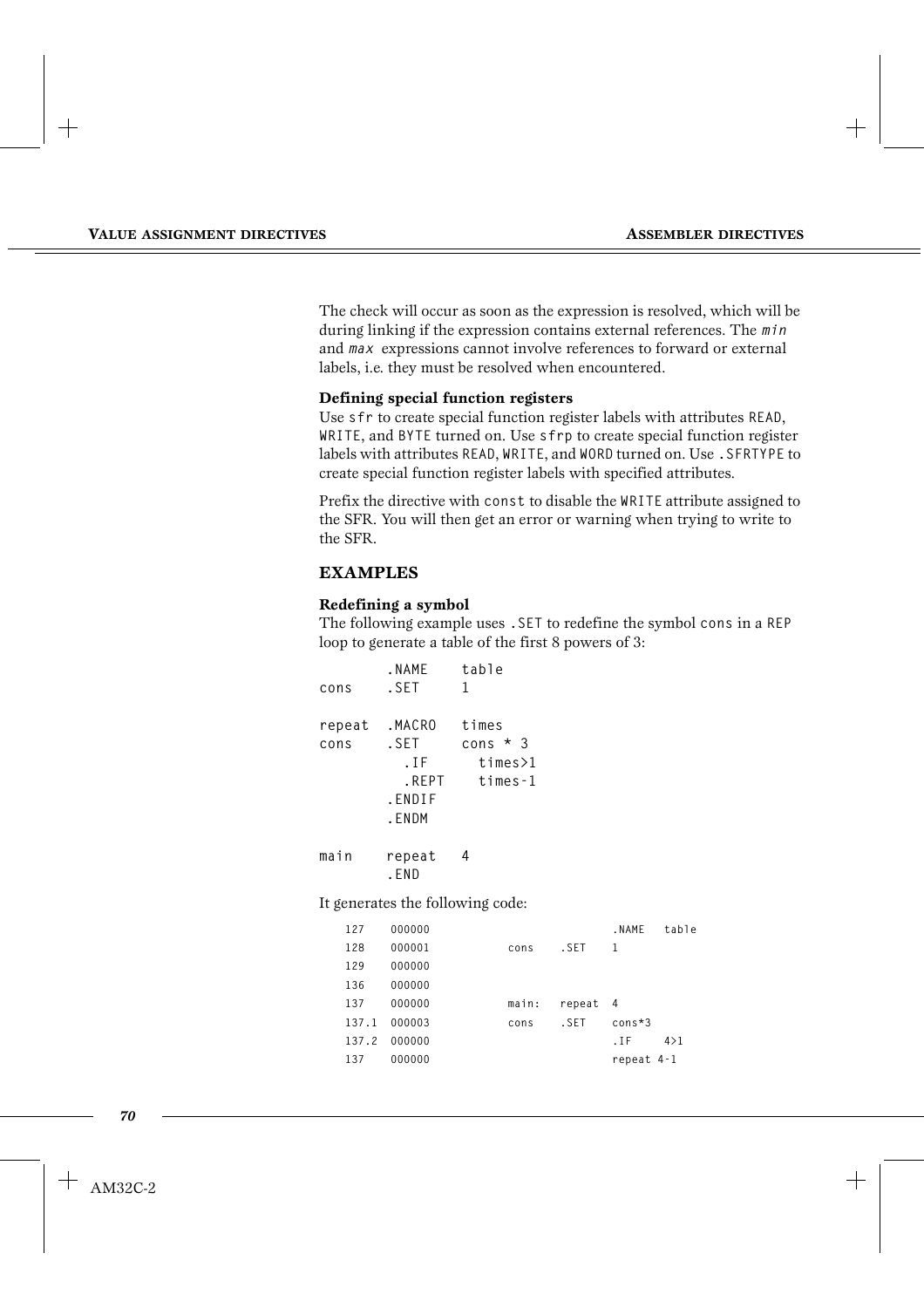| 137.1 | 000009        | cons | .SET | $const*3$      |                            |
|-------|---------------|------|------|----------------|----------------------------|
|       | 137.2 000000  |      |      | $I = 4-1>1$    |                            |
| 137   | 000000        |      |      | repeat $4-1-1$ |                            |
|       | 137.1 00001B  | cons | .SET | $cons*3$       |                            |
|       | 137.2 000000  |      |      |                | $I = 4 - 1 - 1 > 1$        |
| 137   | 000000        |      |      |                | repeat $4-1-1-1$           |
|       | 137.1 000051  | cons | .SET | $cons*3$       |                            |
|       | 137.2 000000  |      |      |                | $I = 4 - 1 - 1 - 1$        |
|       | 137.3 000000  |      |      |                | repeat $4 - 1 - 1 - 1 - 1$ |
|       | 137.4 000000  |      |      | .ENDIF         |                            |
|       | 137.5 000000  |      |      | .ENDM          |                            |
| 137.6 | 000000        |      |      | .ENDIF         |                            |
|       | 137.7 000000  |      |      | .ENDM          |                            |
|       | 137.8 000000  |      |      | .ENDIF         |                            |
|       | 137.9 000000  |      |      | .ENDM          |                            |
|       | 137.10 000000 |      |      | .ENDIF         |                            |
|       | 137.11 000000 |      |      | .ENDM          |                            |
| 138   | 000000        |      |      | .ENDMOD        |                            |

## **Using local and global symbols**

In the following example the symbol **value** defined in module **add1** is local to that module; a distinct symbol of the same name is defined in module **add2**. The **.DEFINE** directive is used to declare **locn** for use anywhere in the file:

|       | .NAME      | add1      |
|-------|------------|-----------|
| locn  | .DEFINE    | 0x100     |
| value | .EOU       | 77        |
|       | MOV.W      | locn.RO   |
|       | ADD.W      | #value.RO |
|       | <b>RTS</b> |           |
|       | .FNDMOD    |           |
|       |            |           |
|       | .NAMF      | add2      |
|       |            |           |
| value | .EOU       | 88        |
|       | MOV.W      | locn.RO   |
|       | ADD.W      | #value.RO |
|       | <b>RTS</b> |           |
|       | . FND      |           |

The symbol **locn** defined in module **add1** is also available to module **add2**.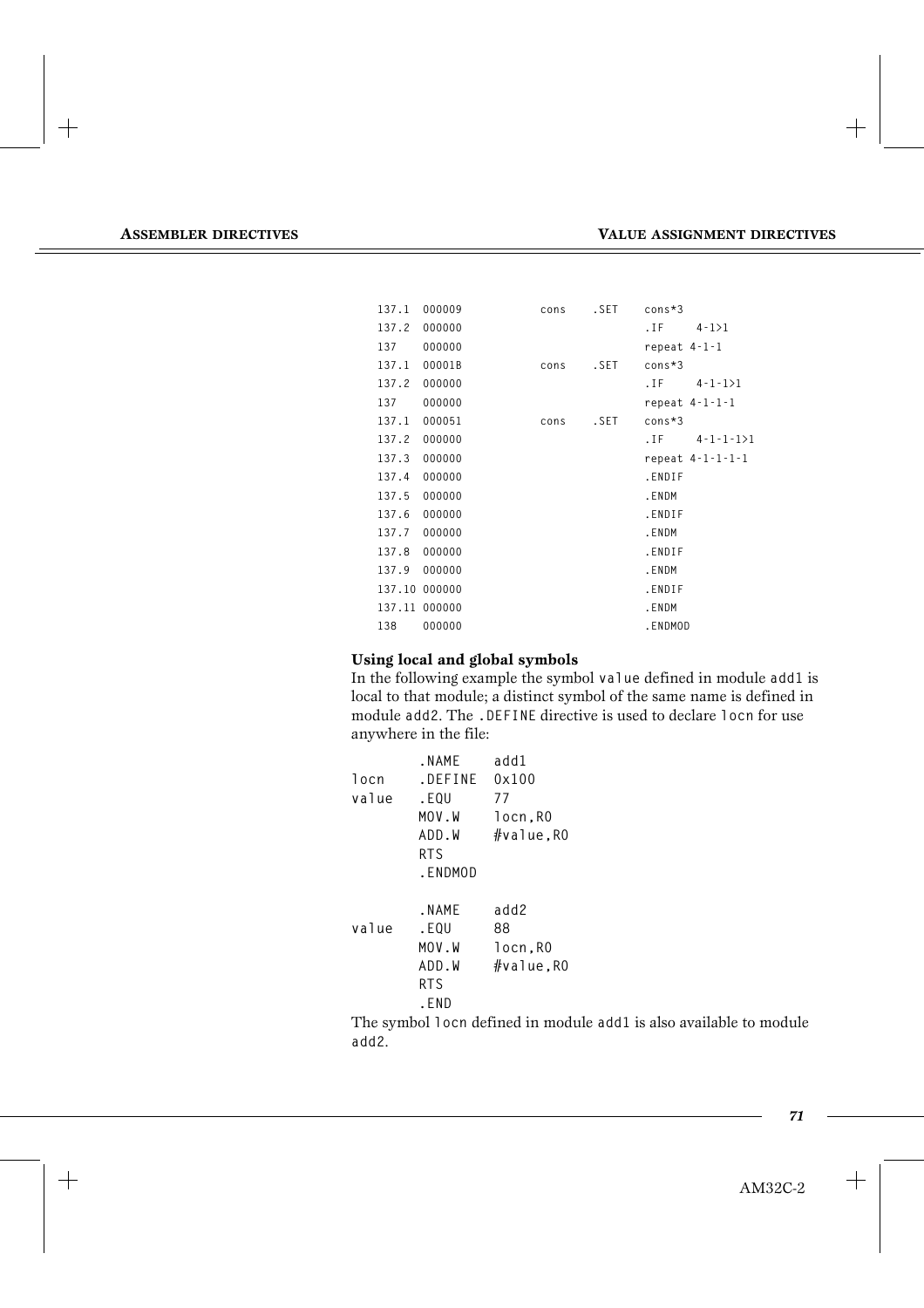# **CONDITIONAL ASSEMBLY DIRECTIVES**

These directives provide logical control over the selective assembly of source code.

| Directive | Description                                       |
|-----------|---------------------------------------------------|
| $I$ F     | Assembles instructions if a condition is true.    |
| .ELSE     | Assembles instructions if a condition is false.   |
| .ELSEIF   | Specifies a new condition in an . IF ENDIF block. |
| .FNDIF    | Ends an . IF block.                               |

## **SYNTAX**

**.IF** *condition* **.ELSE .ELSEIF .ENDIF**

## **PARAMETERS**

| condition | One of the following:                 |                                                                                                                        |  |  |
|-----------|---------------------------------------|------------------------------------------------------------------------------------------------------------------------|--|--|
|           | An absolute expression                | The expression must not<br>contain forward or external<br>references, and any non-zero<br>value is considered as true. |  |  |
|           | $string1 = string2$                   | The condition is true if<br>string1 and string2 have<br>the same length and contents.                                  |  |  |
|           | $string1$ $\leftrightarrow$ $string2$ | The condition is true if<br>string1 and string2 have<br>different length or contents.                                  |  |  |

## **DESCRIPTION**

Use the **.IF**, **.ELSE**, and **.ENDIF** directives to control the assembly process at assembly time. If the condition following the **.IF** directive is not true, the subsequent instructions will not generate any code (i.e. it will not be assembled or syntax checked) until an **.ELSE** or **.ENDIF** directive is found. Conditional assembler directives may be used anywhere in an assembly, but have their greatest use in conjunction with macro processing.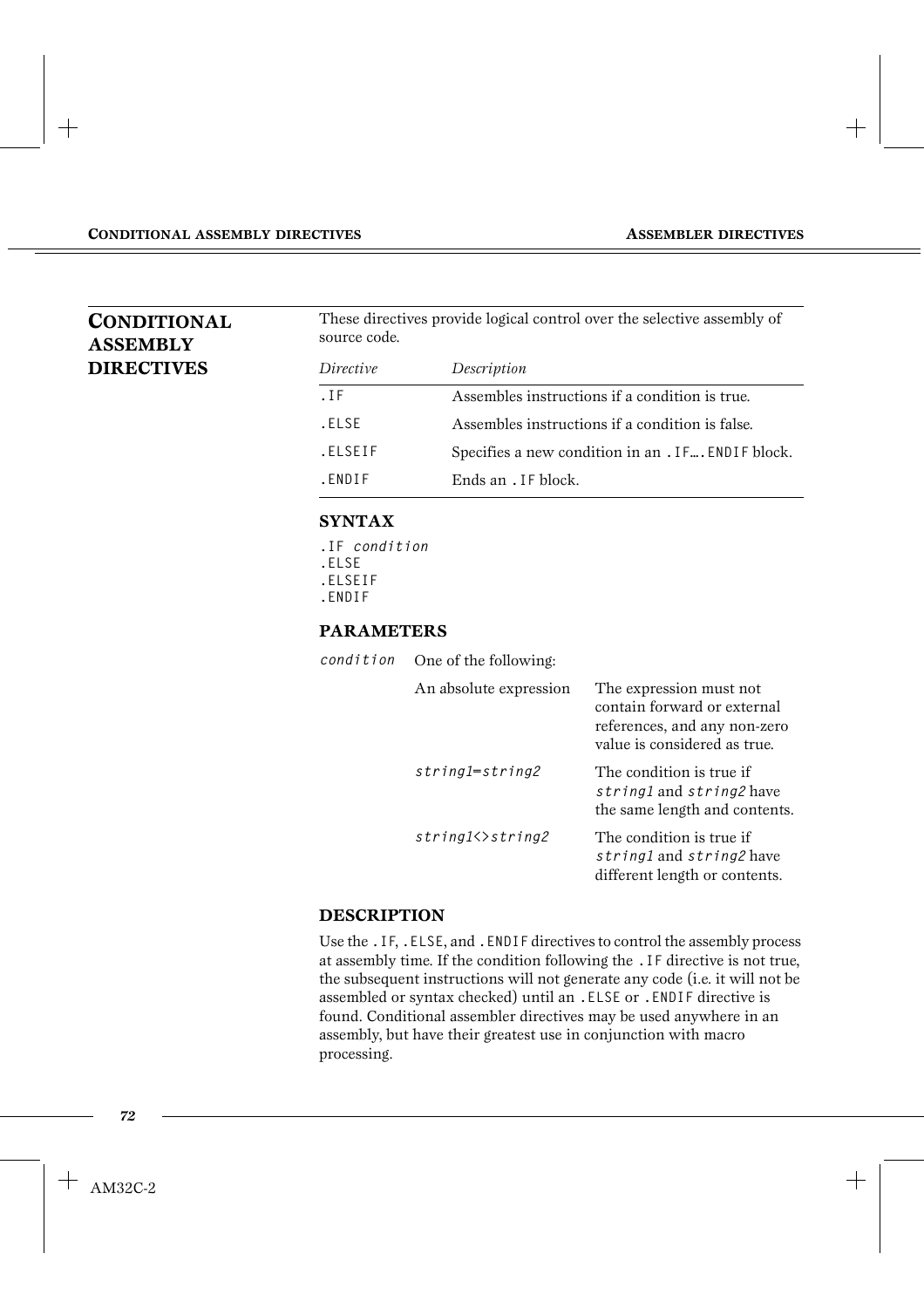All assembler directives (except **.END**) as well as the inclusion of files may be disabled by the conditional directives. Each **.IF** directive must be terminated by an **.ENDIF** directive. The **.ELSE** directive is optional, and if used, it must be inside an **.IF … .ENDIF** block.

**.IF … .ENDIF** and **.IF … .ELSE … .ENDIF** blocks may be nested to any level.

## **EXAMPLES**

The following macro adds a byte constant to any location. The **a** should be tied to the byte constant and the **c** should be tied to the location:

**addd .MACRO a,c .IF a=1 INC.B c .ELSE ADD.B #a,c .ENDIF .ENDM**

If the argument to the macro is **1** it generates an **INC** instruction to save instruction cycles; otherwise it generates an **ADD** instruction. It could be tested with the following program:

| addd main: |  |  |
|------------|--|--|
|            |  |  |

| MOV.B      | #17, R0L |
|------------|----------|
| addd       | 2.ROL    |
| MOV.B      | #22,ROL  |
| addd       | 1.ROL    |
| <b>RTS</b> |          |
| .END       |          |
|            |          |

| <b>MACRO PROCESSING</b> |           | These directives allow user macros to be defined. |  |  |
|-------------------------|-----------|---------------------------------------------------|--|--|
| <b>DIRECTIVES</b>       | Directive | Description                                       |  |  |
|                         | .MACRO    | Defines a macro.                                  |  |  |
|                         | .ENDM     | Ends a macro definition.                          |  |  |
|                         | .EXITM    | Exits prematurely from a macro.                   |  |  |
|                         | .LOCAL    | Creates symbols local to a macro.                 |  |  |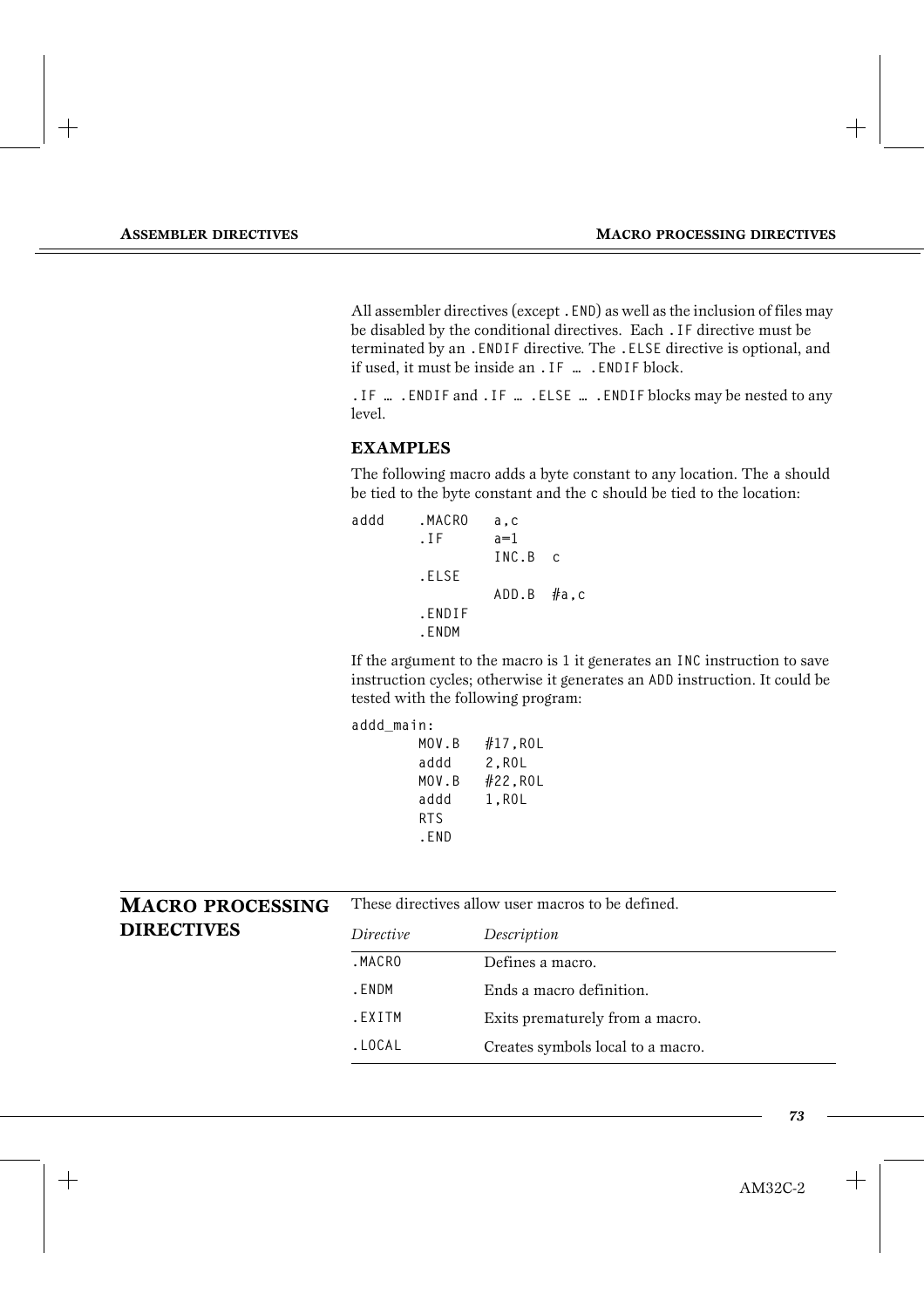| Directive | Description                                         |
|-----------|-----------------------------------------------------|
| .REPT     | Assembles instructions a specified number of times. |
| .REPTC    | Repeats and substitutes characters.                 |
| .REPTI    | Repeats and substitutes strings.                    |
| .ENDR     | Ends a repeat structure.                            |

## **SYNTAX**

```
name .MACRO [argument] …
.ENDM
.EXITM
.LOCAL symbol [,symbol] …
.REPT expr
.REPTC formal,actual
.REPTI formal,actual [,actual] …
.ENDR
```
## **PARAMETERS**

| name     | The name of the macro.                                                                           |
|----------|--------------------------------------------------------------------------------------------------|
| argument | A symbolic argument name.                                                                        |
| symbol   | Symbol to be local to the macro.                                                                 |
| expr     | An expression.                                                                                   |
| formal   | Argument into which each character of actual<br>(.REPTC) or each actual (.REPTI) is substituted. |
| actual   | String to be substituted.                                                                        |

## **DESCRIPTION**

A macro is a user-defined symbol that represents a block of one or more assembler source line. Once you have defined a macro you can use it in your program like an assembler directive or assembler mnemonic.

When the assembler encounters a macro, it looks up the macro's definition, and inserts the lines that the macro represents as if they were included in the source file at that position.

Although macros effectively perform simple text substitution, you can control what they substitute by supplying parameters to them.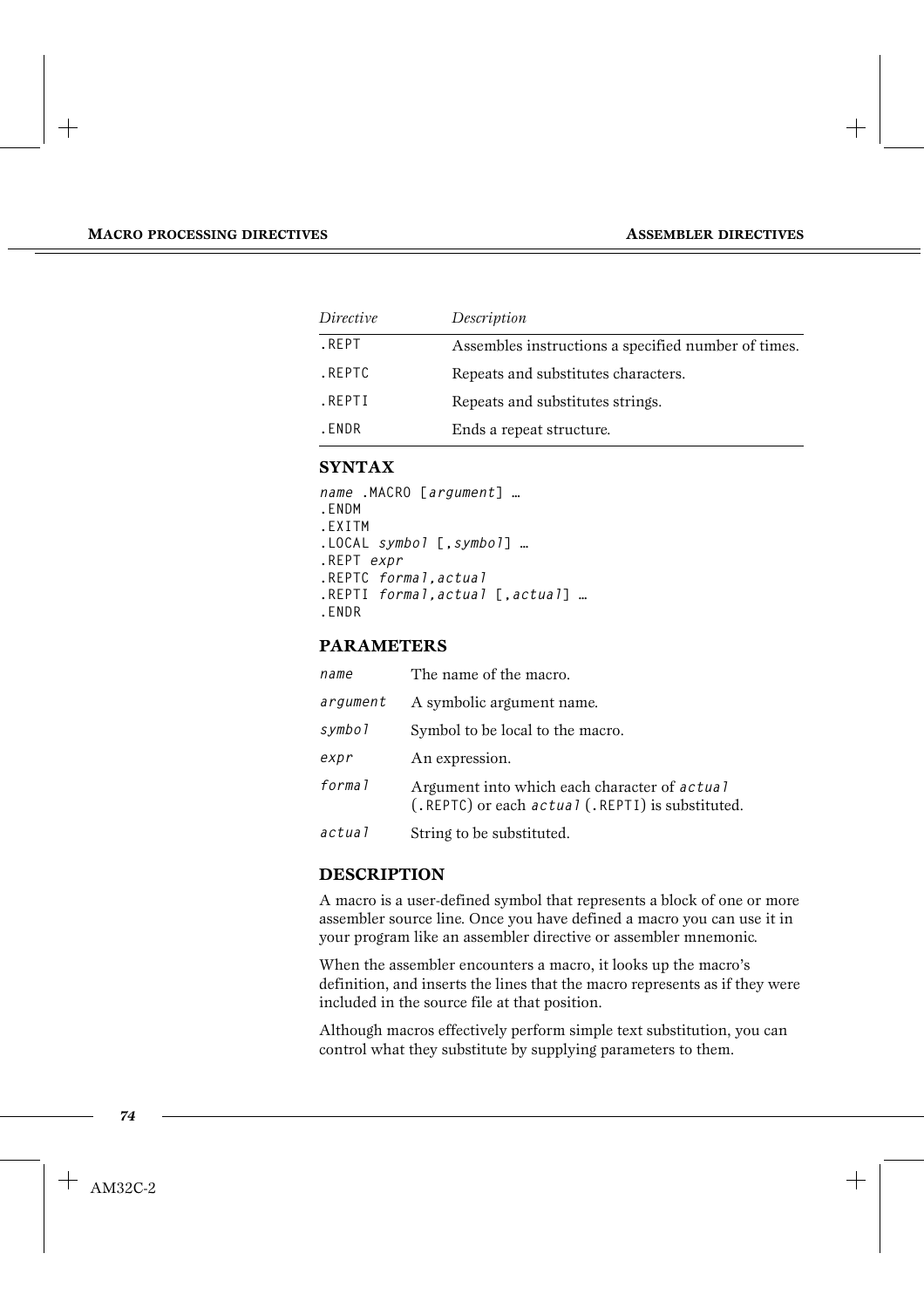## **Defining a macro**

You define a macro with the statement:

*macroname* **.MACRO [***arg***] [***arg***] …**

Here *macroname* is the name you are going to use for the macro, and *arg* is an argument for values that you want to pass to the macro when it is expanded.

For example, you could define a macro **ERROR** as follows:

**errmac .MACRO text JSR abort DC8 text,0 .ENDM**

This uses a parameter text to set up an error message for a routine abort. You would call the macro with a statement such as:

 **errmac 'Disk not ready'**

The assembler will expand this to:

 **JSR abort DC8 'Disk not ready',0**

If you omit a list of one or more arguments, the arguments you supply when calling the macro are called **\1** to **\9** and **\A** to **\Z**.

The previous example could therefore be written as follows:

**errmac .MACRO JSR abort DC8 \1,0 .ENDM**

Use the **.EXITM** directive to generate a premature exit from a macro.

**EXITM** is not allowed inside **.REPT … .ENDR, .REPTC … .ENDR,** or **.REPTI … .ENDR** blocks.

Use **.LOCAL** to create symbols local to a macro. The **.LOCAL** directive must be used before the symbol is used.

Each time that a macro is expanded, new instances of local symbols are created by the **.LOCAL** directive. Therefore, it is legal to use local symbols in recursive macros.

*Note*: It is illegal to *redefine* a macro.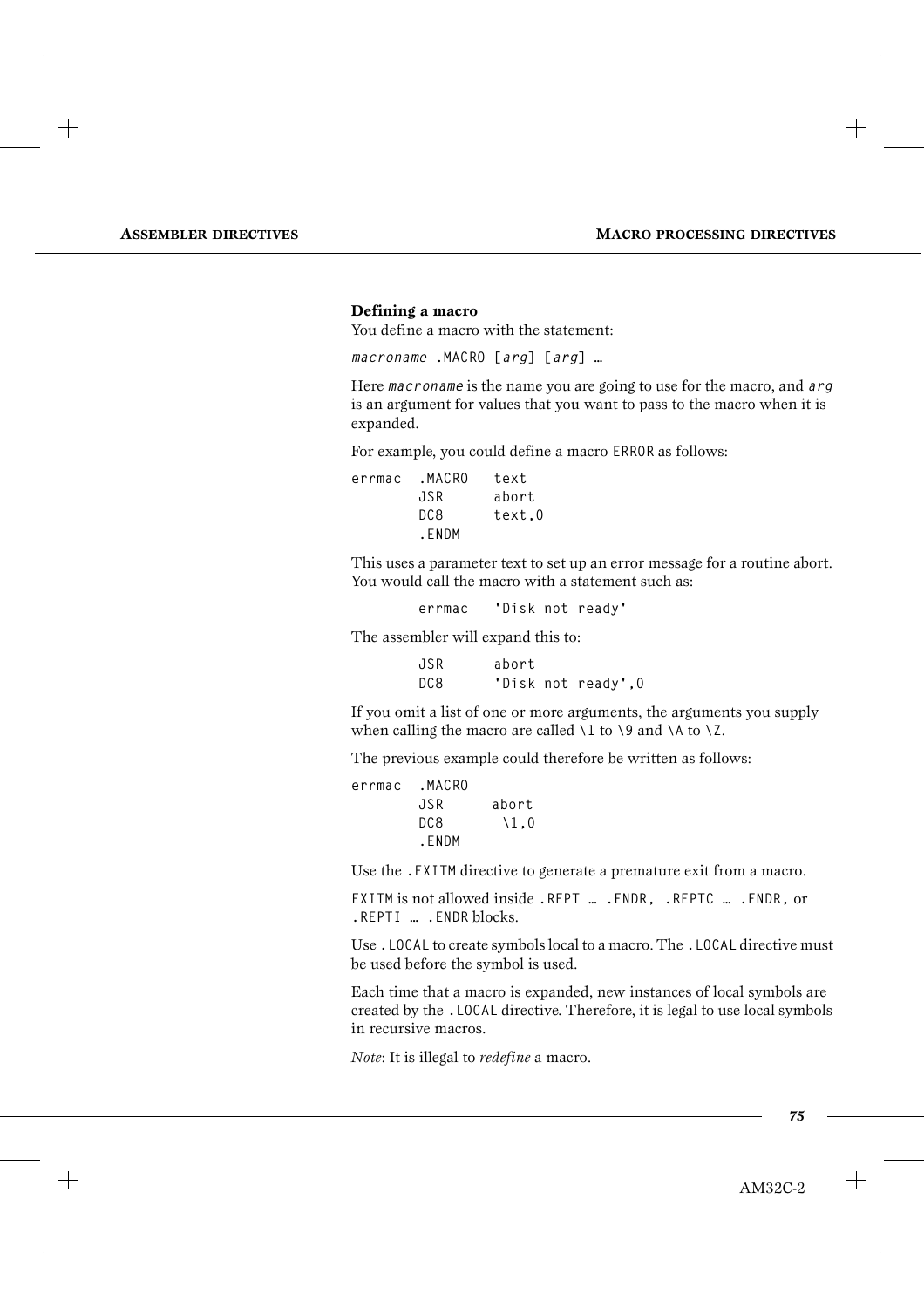## **Passing special characters**

Macro arguments that include commas or white space can be forced to be interpreted as one argument by using the matching macro quote characters in the macro call.

For example:

| macld | .MACRO | two_op |
|-------|--------|--------|
|       | MOV.W  | two_op |
|       | .ENDM  |        |

It could be called using:

**macld\_main: macld <#1,R0> .END**

You can redefine the macro quote characters with the **-M** command line option; see *-M*[, page 12.](#page-17-0)

## **Predefined macro symbols**

The symbol **\_args** is set to the number of arguments passed to the macro.

## **How macros are processed**

There are three distinct phases in the macro process:

- ◆ The assembler performs scanning and saving of macro definitions. The text between **.MACRO** and **.ENDM** is saved but not syntax-checked. Include-file references **\$***file* are recorded and will be included during macro *expansion*.
- ◆ A macro call forces the assembler to invoke the macro processor (expander) which switches (if not already in a macro) the assembler input stream from a source file to the output from the macro expander (which takes its input from the requested macro definition).

The macro expander has no knowledge of assembler symbols since it only deals with text substitutions at source level. Before a line from the called macro definition is handed over to the assembler, the expander scans the line for all occurrences of symbolic macro arguments, and replaces them with their expansion arguments.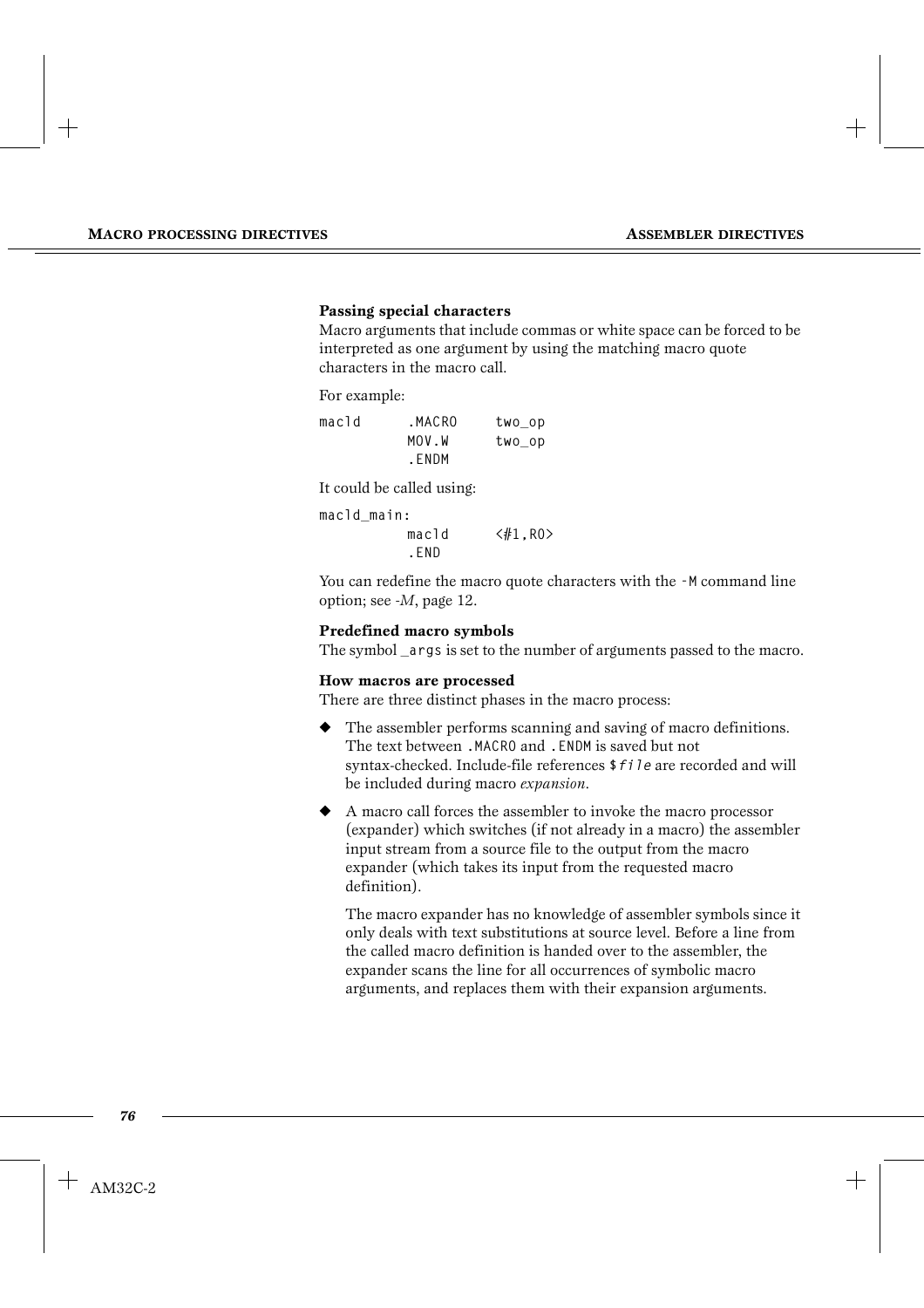The expanded line is then processed as any other assembler source line. The input stream to the assembler will continue to be the output from the macro processor, until all lines of the current macro definition have been read.

#### **Repeating statements**

Use the **.REPT … .ENDR** structure to assemble the same block of instructions a number of times. If *expr* evaluates to 0 nothing will be generated.

Use **.REPTC** to assemble a block of instructions once for each character in a string. If the string contains a comma it should be enclosed in quotation marks.

Use **.REPTI** to assemble a block of instructions once for each string in a series of strings. Strings containing commas should be enclosed in quotation marks.

## **EXAMPLES**

This section gives examples of the different ways in which macros can make assembler programming easier.

## **Coding in-line for efficiency**

In time-critical code it is often desirable to code routines in-line to avoid the overhead of a subroutine call and return. Macros provide a convenient way of doing this.

The following subroutine outputs bytes from a buffer to a port:

| sfr                                     | NAME play.<br>IO_port=0x3E0                                            |                                                                                              |          |
|-----------------------------------------|------------------------------------------------------------------------|----------------------------------------------------------------------------------------------|----------|
| buffer                                  | .RSEG<br>DC8                                                           | data<br>512                                                                                  | //buffer |
| $p$ $\exists$ $a$ $y$ $\colon$<br>loop: | .RSEG<br>MOV.W<br>MOV.B<br>INC.W<br>CMP.W<br>JNE<br><b>RTS</b><br>.END | code<br>#buffer.A0<br>$[A0]$ , $I0$ _port<br>A <sub>0</sub><br>$#$ buffer $+512$ .AO<br>loop |          |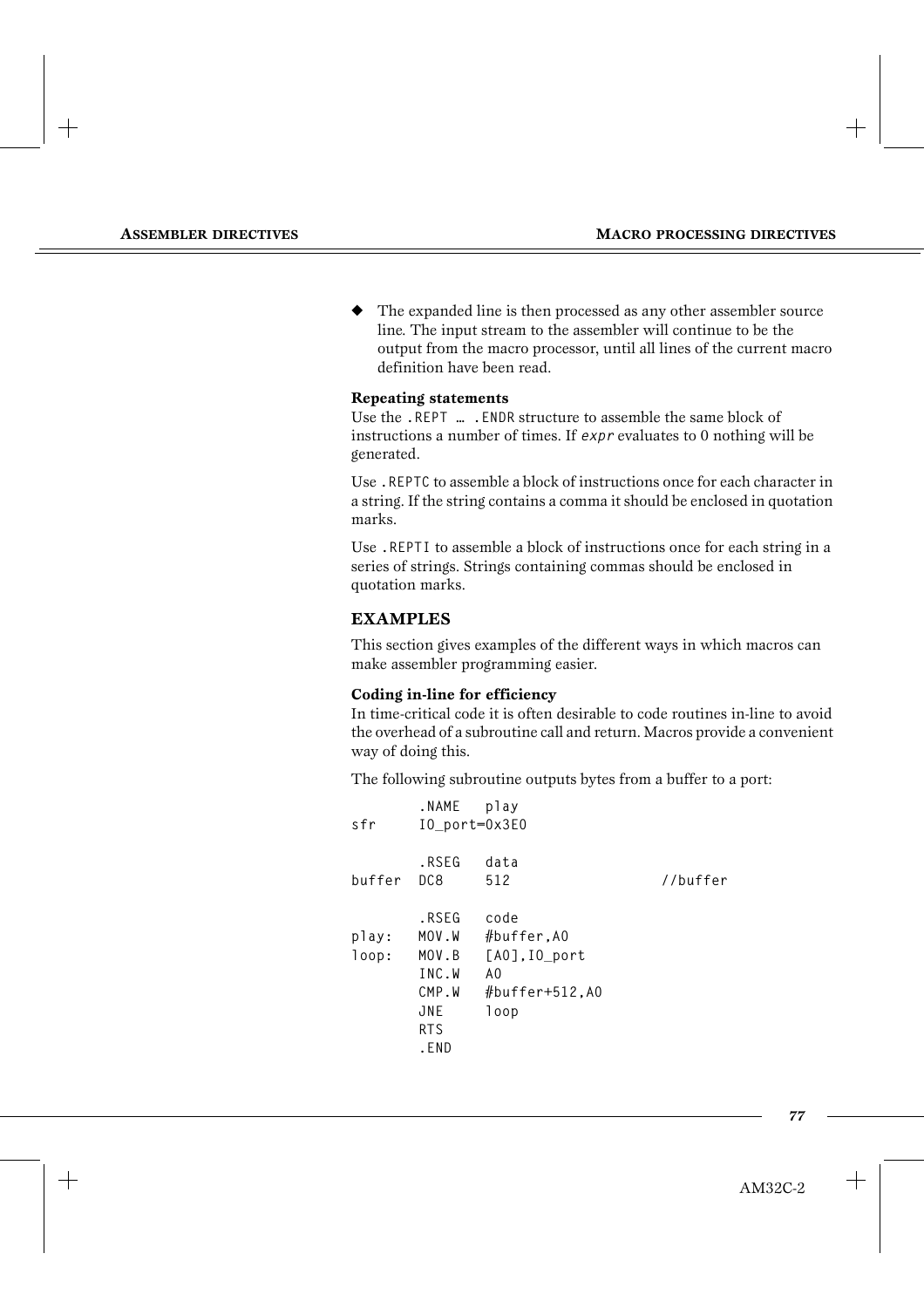The main program calls this routine as follows:

 **JSR play**

For efficiency we can recode this as the following macro, which takes the buffer as a parameter:

|          | .NAME         | play                  |
|----------|---------------|-----------------------|
| sfr      | IO_port=0x3E0 |                       |
|          |               |                       |
|          | .RSEG         | data                  |
| buffer   | DC8           | 512                   |
|          | .RSEG         | code                  |
| $p$ lay: | MOV.W         | #buffer.A0            |
| loop:    | MOV.B         | [AO].IO PORT          |
|          | INC.W         | A <sub>0</sub>        |
|          | CMP.W         | $#$ buffer $+512$ .AO |
|          | JNE           | loop                  |
|          | <b>RTS</b>    |                       |
|          | .ENDMOD       |                       |
|          | FND           |                       |

Notice the use of the **.LOCAL** directive to make the label **loop** local to the macro; otherwise an error will be generated if the macro is used twice, as the **loop** label will already exist.

To use in-line code the main program is then simply altered to:

 **play buffer**

## **Using .REPTC and .REPTI**

The following example assembles a series of calls to a subroutine **plot** to plot each character in a string:

```
 .NAME retc1
       .EXTERN plotc
banner .REPTC chr, "Welcome"
       MOV.B #'chr',R0L
       JSR plotc
        .ENDR
        .ENDM
```
This produces the following code:

| 238 | 000000 | NAME retc1    |  |
|-----|--------|---------------|--|
| 239 | 000000 | .EXTERN plotc |  |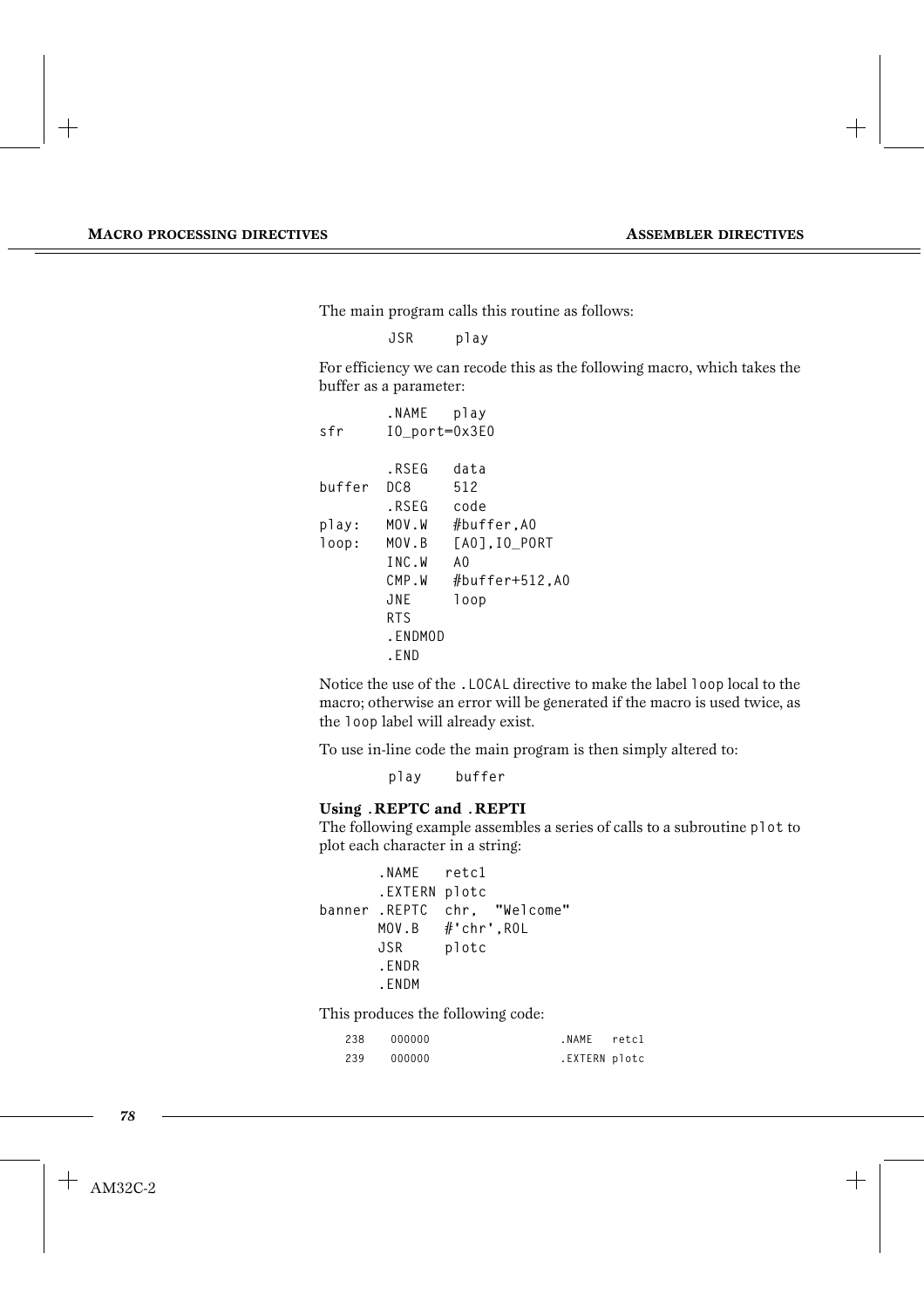| 240   | 000000             |                   |         | banner .REPTC chr. "Welcome" |  |
|-------|--------------------|-------------------|---------|------------------------------|--|
| 241   | 000000             |                   |         | $MOV.B$ #'chr', ROL          |  |
| 242   | 000000             |                   | JSR     | plotc                        |  |
| 243   | 000000             |                   | .ENDR   |                              |  |
|       | 243.1 000000 0457  |                   |         | $MOV.B$ $#V$ $ROL$           |  |
| 243.2 |                    | $000002$ $CD$     | JSR     | plotc                        |  |
| 243.3 | 000006 0465        |                   |         | $MOV.B$ #'e', ROL            |  |
|       |                    | 243.4 000008 CD   | JSR     | plotc                        |  |
|       | 243.5 00000C 046C  |                   | MOV.B   | #'1',ROL                     |  |
|       |                    | 243.6 00000E CD   | JSR     | plotc                        |  |
|       | 243.7 000012 0463  |                   | MOV.B   | ∦'c',ROL                     |  |
|       |                    | $243.8$ 000014 CD | JSR     | plotc                        |  |
|       | 243.9 000018 046F  |                   | MOV.B   | #'o',ROL                     |  |
|       |                    | 243.10 00001A CD  | JSR     | plotc                        |  |
|       | 243.11 00001E 046D |                   | MOV.B   | ∦'m',ROL                     |  |
|       |                    | 243.12 000020 CD  | JSR     | plotc                        |  |
|       | 243.13 000024 0465 |                   |         | $MOV.B$ #'e', ROL            |  |
|       |                    | 243.14 000026 CD  | JSR     | plotc                        |  |
|       | 244 00002A         |                   | .ENDMOD |                              |  |

 $\overline{\phantom{0}}$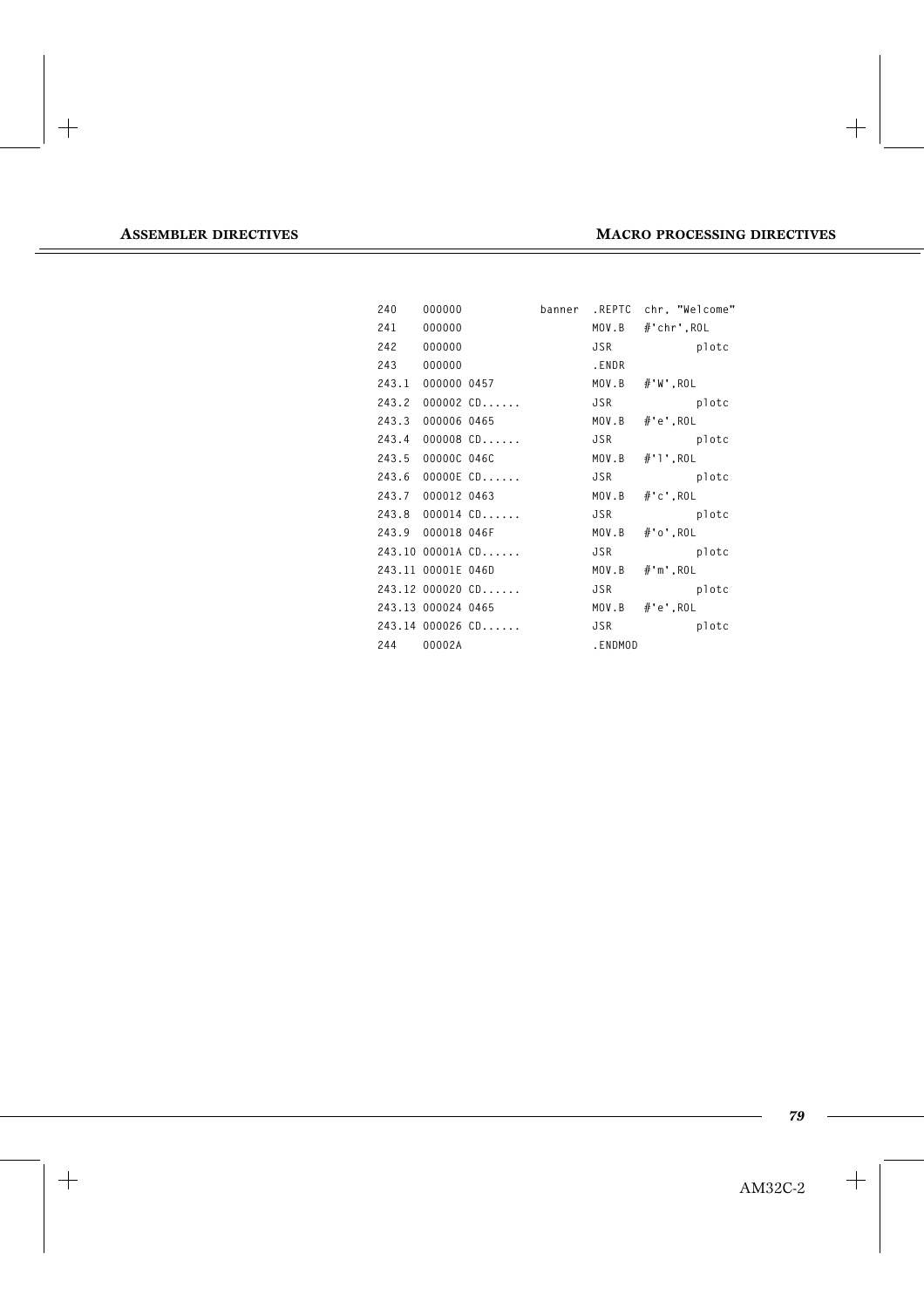The following example uses **.REPTI** to clear a number of memory locations:

| NAME retc2.                       |                                                                 |
|-----------------------------------|-----------------------------------------------------------------|
| $MOV.W$ #0.adds<br>.ENDR<br>.ENDM | .EXTERN base, count, init<br>banner .REPTI adds.base.count.init |
|                                   |                                                                 |

This produces the following code:

| 250   | 000000 |               |        | . NAME  | retc2                     |
|-------|--------|---------------|--------|---------|---------------------------|
| 251   | 000000 |               |        |         | .EXTERN base, count, init |
| 252   | 000000 |               | banner | .REPTI  | adds.base.count.init      |
| 253   | 000000 |               |        | MOV.W   | #0.adds                   |
| 254   | 000000 |               |        | .ENDR   |                           |
| 254.1 |        | 000000 F7A0   |        | MOV.W   | #0.base                   |
| 254.2 |        | $000005$ F7A0 |        | MOV.W   | #0.count                  |
| 254.3 |        | 00000A F7A0   |        | MOV.W   | $#0.$ init                |
| 255   | 00000F |               |        | .ENDMOD |                           |
|       |        |               |        |         |                           |

| <b>LISTING CONTROL</b> |           | These directives provide control over the assembler listing.  |
|------------------------|-----------|---------------------------------------------------------------|
| <b>DIRECTIVES</b>      | Directive | Description                                                   |
|                        | .LSTCND   | Controls conditional assembly listing.                        |
|                        | .LSTCOD   | Controls multi-line code listing.                             |
|                        | .LSTEXP   | Controls the listing of macro generated lines.                |
|                        | .LSTMAC   | Controls the listing of macro definitions.                    |
|                        | .LSTOUT   | Controls assembly-listing output.                             |
|                        | .LSTPAG   | Controls the formatting of output into pages.                 |
|                        | .LSTREP   | Controls the listing of lines generated by repeat directives. |
|                        | .LSTXRF   | Generates a cross-reference table.                            |
|                        | .PAGSIZ   | Sets the number of lines per page.                            |
|                        | .COL      | Sets the number of columns per page.                          |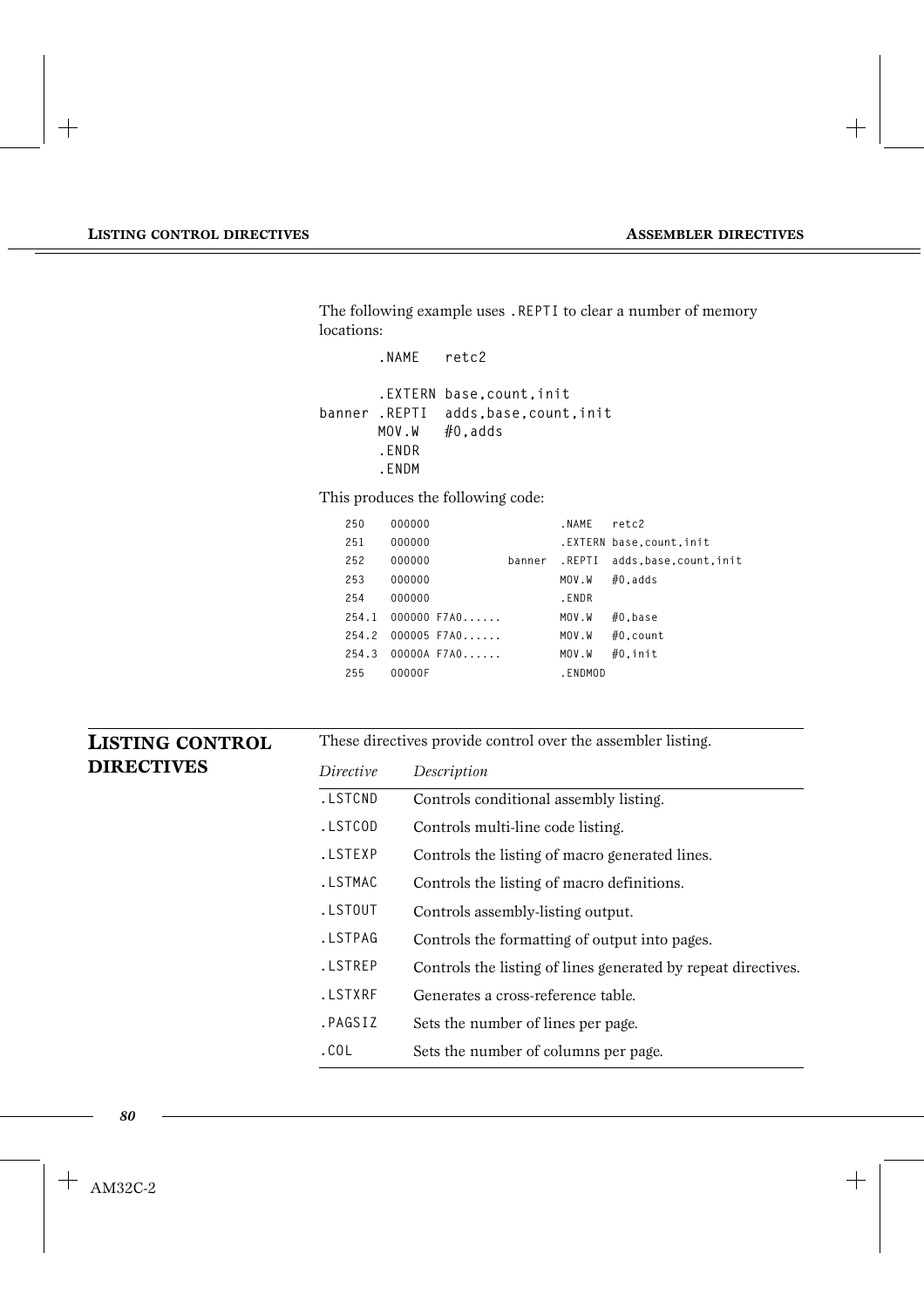| Directive         | Description           |
|-------------------|-----------------------|
| .PAGE             | Generates a new page. |
| <b>SYNTAX</b>     |                       |
| $.LSTCND{+   -}$  |                       |
| $.LSTCOD+   -$ }  |                       |
| $.LSTEXP{+   -}$  |                       |
| $.LSTMAC{+}$   -} |                       |
| $.LSTOUT+   -$    |                       |
| $.LSTPAG{+   -}$  |                       |
| $.LSTREP{+   -}$  |                       |
| $.LSTXRF+   -$ }  |                       |
| .COL columns      |                       |
| PAGSIZ lines      |                       |
| .PAGE             |                       |

## **PARAMETERS**

| columns | An absolute expression in the range 80 to 132,<br>default is 80. |
|---------|------------------------------------------------------------------|
| lines   | An absolute expression in the range 10 to 150,<br>default is 44. |

## **DESCRIPTION**

## **Turning the listing on or off**

Use **.LSTOUT-** to disable all list output except error messages. This directive overrides all other list control directives.

The default is **.LSTOUT+**, which lists the output (if a list file was specified).

## **Listing conditional code and strings**

Use **.LSTCND+** to force the assembler to list source code only for the parts of the assembly that are not disabled by previous conditional **.IF** statements, **.ELSE**, or **.END**.

The default setting is **.LSTCND-**, which lists all source lines.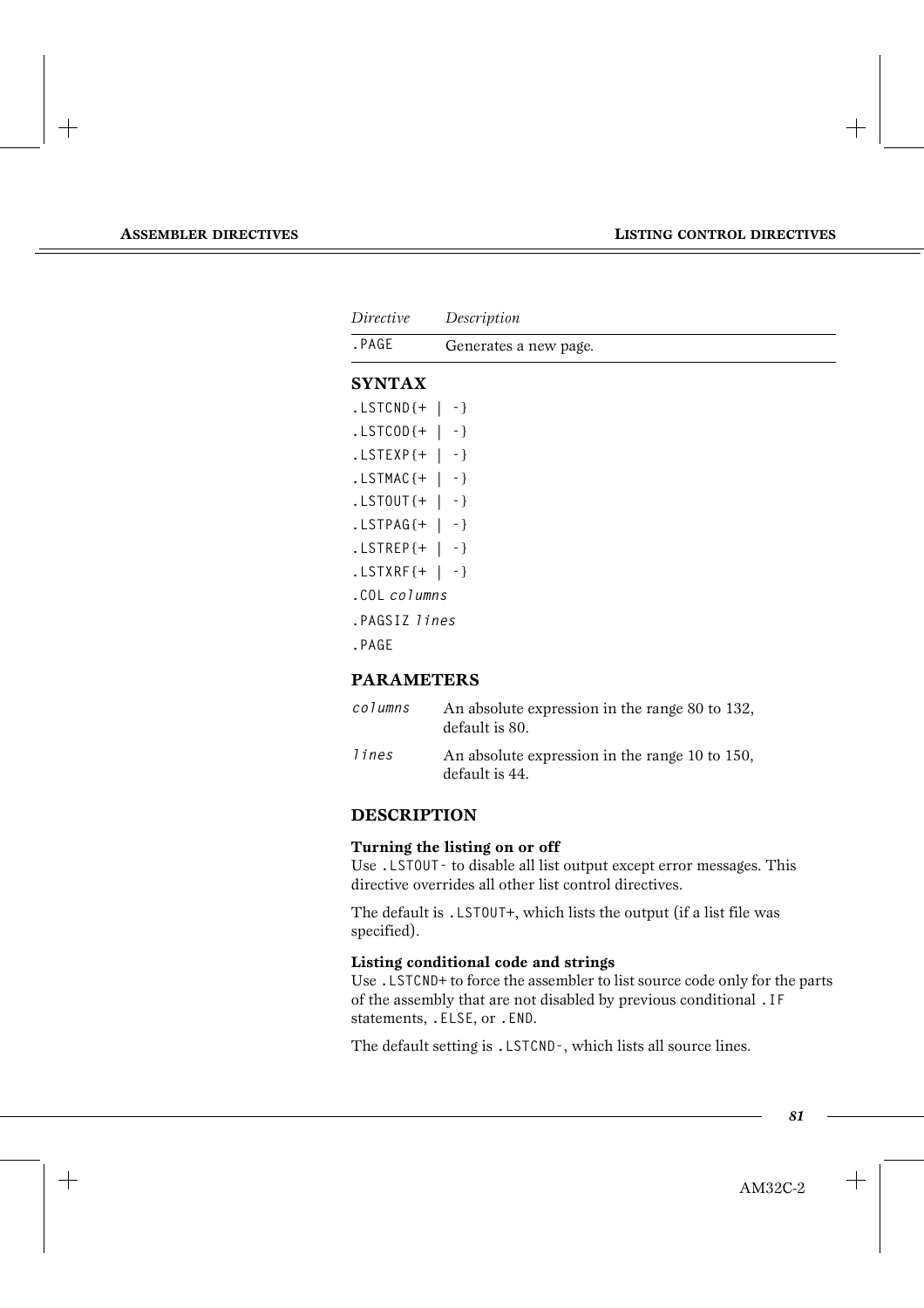Use **.LSTCOD+** to list more than one line of code for a source line, if needed; i.e. long ASCII strings will produce several lines of output. Code generation is *not* affected.

The default setting is **.LSTCOD-**, which restricts the listing of output code to just the first line of code for a source line.

## **Controlling the listing of macros**

Use **.LSTEXP-** to disable the listing of macro-generated lines. The default is **.LSTEXP+**, which lists all macro-generated lines.

Use **.LSTMAC+** to list macro definitions. The default is **.LSTMAC-**, which disables the listing of macro definitions.

#### **Controlling the listing of generated lines**

Use **.LSTREP-** to turn off the listing of lines generated by the directives **.REPT**, **.REPTC**, and **.REPTI**.

The default is **.LSTREP+**, which lists the generated lines.

#### **Generating a cross-reference table**

Use **.LSTXRF+** to generate a cross-reference table at the end of the assembly list for the current module. The table shows values and line numbers, and the type of the symbol.

The default is **.LSTXRF-**, which does not give a cross-reference table.

#### **Formatting listed output**

Use **.COL** to set the number of columns per page of the assembly list. The default number of columns is 80.

Use **.PAGSIZ** to set the number of printed lines per page of the assembly list. The default number of lines per page is 44.

Use **.LSTPAG+** to format the assembly output list into pages.

The default is **.LSTPAG-**, which gives a continuous listing.

Use **.PAGE** to generate a new page in the assembly listing if paging is active.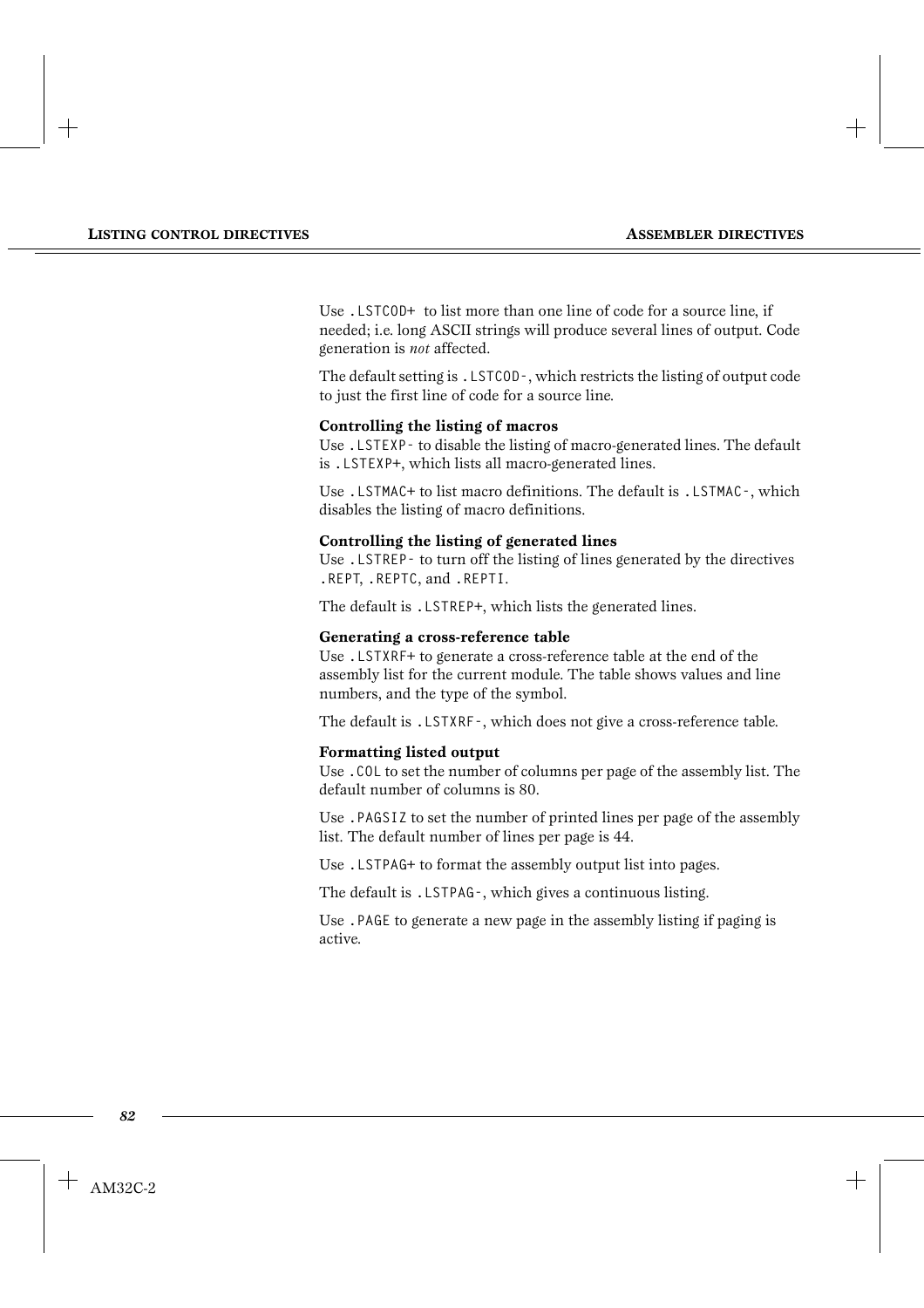## **EXAMPLES**

## **Turning the listing on or off**

To disable the listing of a debugged section of program:

 **.NAME lstcndtst .LSTOUT- ; Debugged section, needs no listing .LSTOUT+ ; Not yet debugged**

## **Listing conditional code and strings**

The following example shows how **.LSTCND+** hides a call to a subroutine that is disabled by an **.IF** directive:

| debug<br>begin1: | .NAMF<br>.EXTERN<br>.RSEG<br>.SET | lstcndtst<br>print<br>prom<br>0 |       |
|------------------|-----------------------------------|---------------------------------|-------|
|                  | . I F                             | debug                           |       |
|                  |                                   | .JSR                            | print |
|                  | .FNDIF                            |                                 |       |
|                  | $.1$ STCND+                       |                                 |       |
| begin2           |                                   |                                 |       |
|                  | . I F                             | debug                           |       |
|                  |                                   | .JSR                            | print |
|                  | .ENDIF                            |                                 |       |
|                  | . FND                             |                                 |       |

This will generate the following listing:

| 269 | 000000 |            | . NAME   | lstcndtst  |       |
|-----|--------|------------|----------|------------|-------|
| 270 | 000000 |            | .EXTERN  | print      |       |
| 271 | 000000 |            | .RSEG    | prom       |       |
| 272 | 000000 | debug      | .SET     | 0          |       |
| 273 | 000000 | begin 1: 1 |          |            |       |
| 274 | 000000 |            | $I$ $F$  | debug      |       |
| 275 | 000000 |            |          | <b>JSR</b> | print |
| 276 | 000000 |            | .ENDIF   |            |       |
| 277 | 000000 |            | .LSTCND+ |            |       |
| 278 | 000000 | begin2:    |          |            |       |
| 279 | 000000 |            | $I$ F    | debug      |       |
| 281 | 000000 |            | .ENDIF   |            |       |
|     |        |            |          |            |       |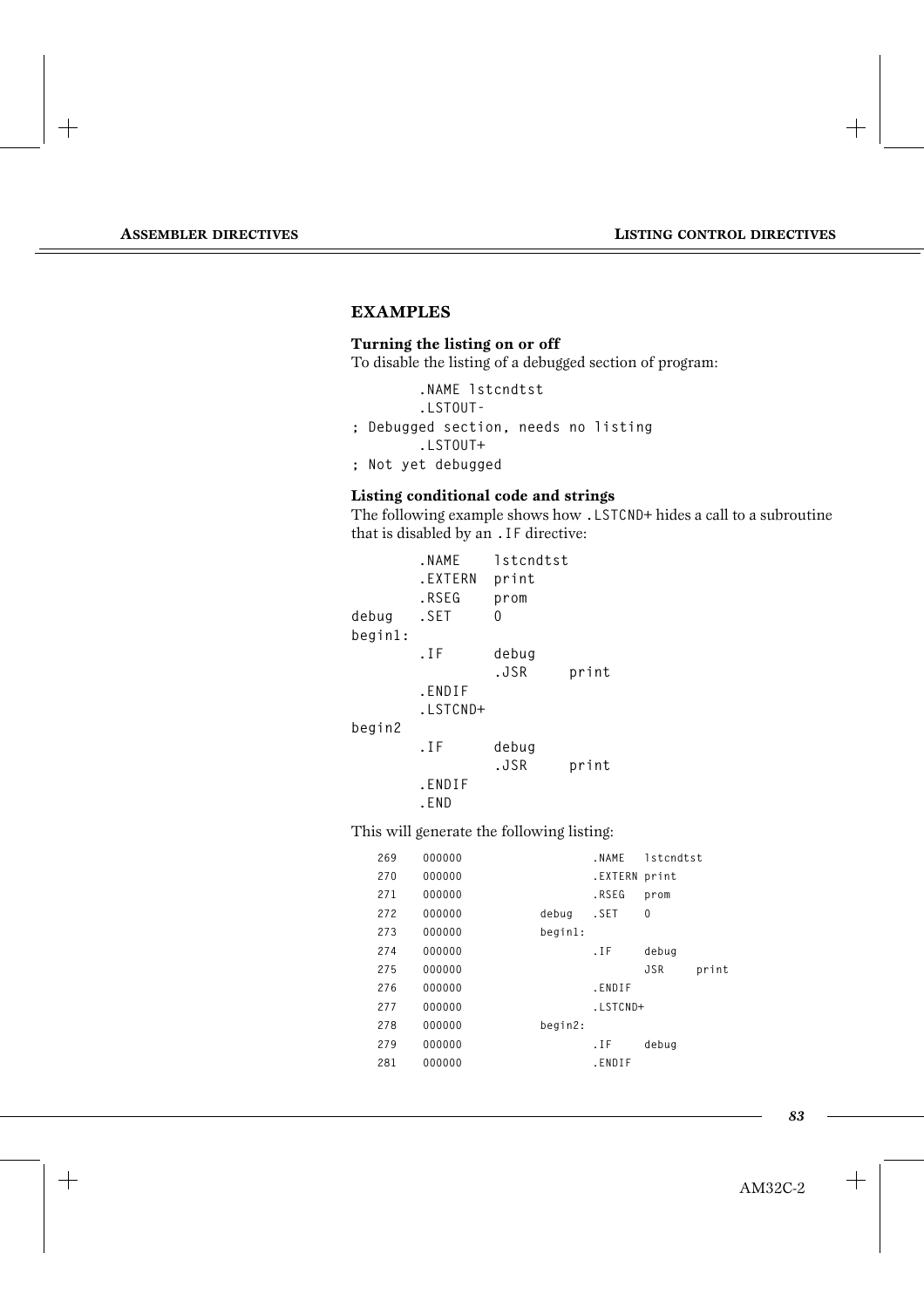**282 000000 .ENDMOD**

The following example shows the effect of **.LSTCOD-** on the code generated by a **DC8** directive:

 **.NAME lstcodtbl table1 DC8 1,2,3,4,5,6 .LSTCODtable2 DC8 1,2,3,4,5,6 .END**

This will produce the following output:

| 286 | 000000 |                          | . NAMF     | lstcodtbl   |
|-----|--------|--------------------------|------------|-------------|
| 287 | 000000 |                          | $.LSTCOD+$ |             |
| 288 |        | 000000 0102030405 table1 | DC8        | 1.2.3.4.5.6 |
|     |        | 06                       |            |             |
| 289 | 000006 |                          | $.LSTCOD-$ |             |
| 290 |        | 000006 0102030405*table2 | DC8        | 1.2.3.4.5.6 |
| 291 | 000000 |                          | .ENDMOD    |             |

## **Controlling the listing of macros**

The following example shows the effect of **.LSTMAC** and **.LSTEXP**:

| dec2   | .MACRO     | arg<br>DEC.B<br>DEC.B<br>.ENDM | arg<br>arg |
|--------|------------|--------------------------------|------------|
|        | .LSTMAC+   |                                |            |
| inc2   | .MACRO     | arg                            |            |
|        |            | .INC.B                         | arg        |
|        |            | .INC.B                         | arg        |
|        |            | .ENDM                          |            |
| begin: | .EXTERN    | memlock                        |            |
|        | dec2       | memlock                        |            |
|        | .LSTEXP-   |                                |            |
|        | inc2       | memlock                        |            |
|        | <b>RTS</b> |                                |            |
|        | .END       |                                |            |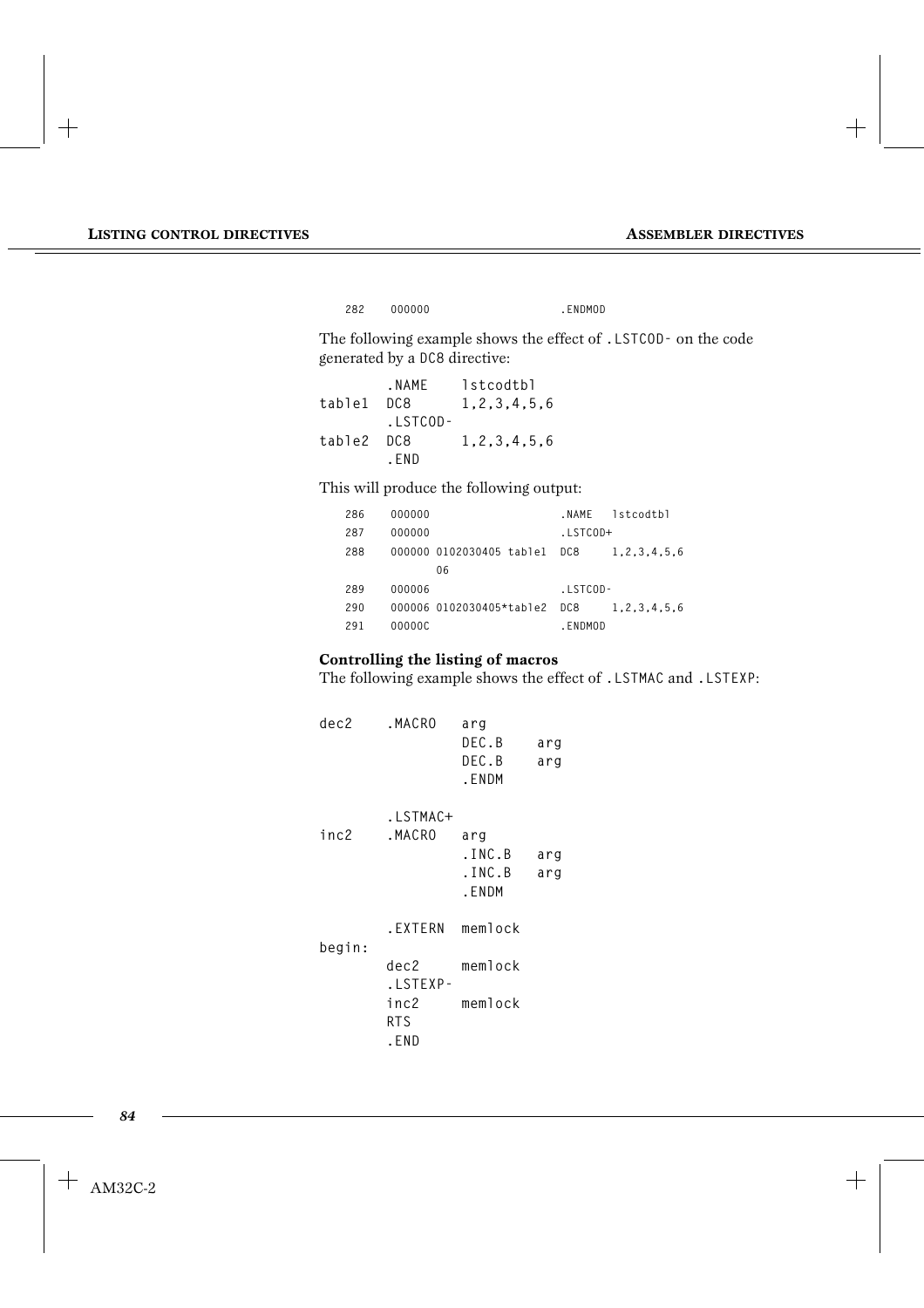| 296   | 000000    |                   |        | .MODULE EX_9 |                 |         |
|-------|-----------|-------------------|--------|--------------|-----------------|---------|
| 297   | 000000    |                   |        |              |                 |         |
| 302   | 000000    |                   |        |              |                 |         |
| 303   | 000000    |                   |        | .LSTMAC+     |                 |         |
| 304   | 000000    |                   | inc2   | .MACRO       | arg             |         |
| 305   | 000000    |                   |        |              | INC.B           | arg     |
| 306   | 000000    |                   |        |              | INC.B           | arg     |
| 307   | 000000    |                   |        |              | .ENDM           |         |
| 308   | 000000    |                   |        |              |                 |         |
| 309   | 000000    |                   |        |              | .EXTERN memlock |         |
| 310   | 000000    |                   | begin: |              |                 |         |
| 311   | 000000    |                   |        | dec2         | memlock         |         |
|       |           | 311.1 000000 B68E |        |              | DEC.B           | memlock |
| 311.2 |           | 000005 B68E       |        |              | DEC.B           | memlock |
| 311.3 | 00000A    |                   |        |              | .ENDM           |         |
| 312   | 00000A    |                   |        | .LSTEXP-     |                 |         |
| 313   | 00000A    |                   |        | inc2         | $m$ emlock      |         |
| 314   | 000014 DF |                   |        | <b>RTS</b>   |                 |         |
| 315   | 000015    |                   |        | .ENDMOD      |                 |         |

This will produce the following output:

## **Formatting listed output**

The following example formats the output into pages of 66 lines each with 132 columns. The **.LSTPAG** directive organizes the listing into pages, starting each module on a new page. The **.PAGE** directive inserts additional page breaks.

```
 .PAGSIZ 66 ; Page size
        .COL 132
        .LSTPAG+
        …
        .ENDMOD
        .MODULE
        …
        .PAGE
 …
```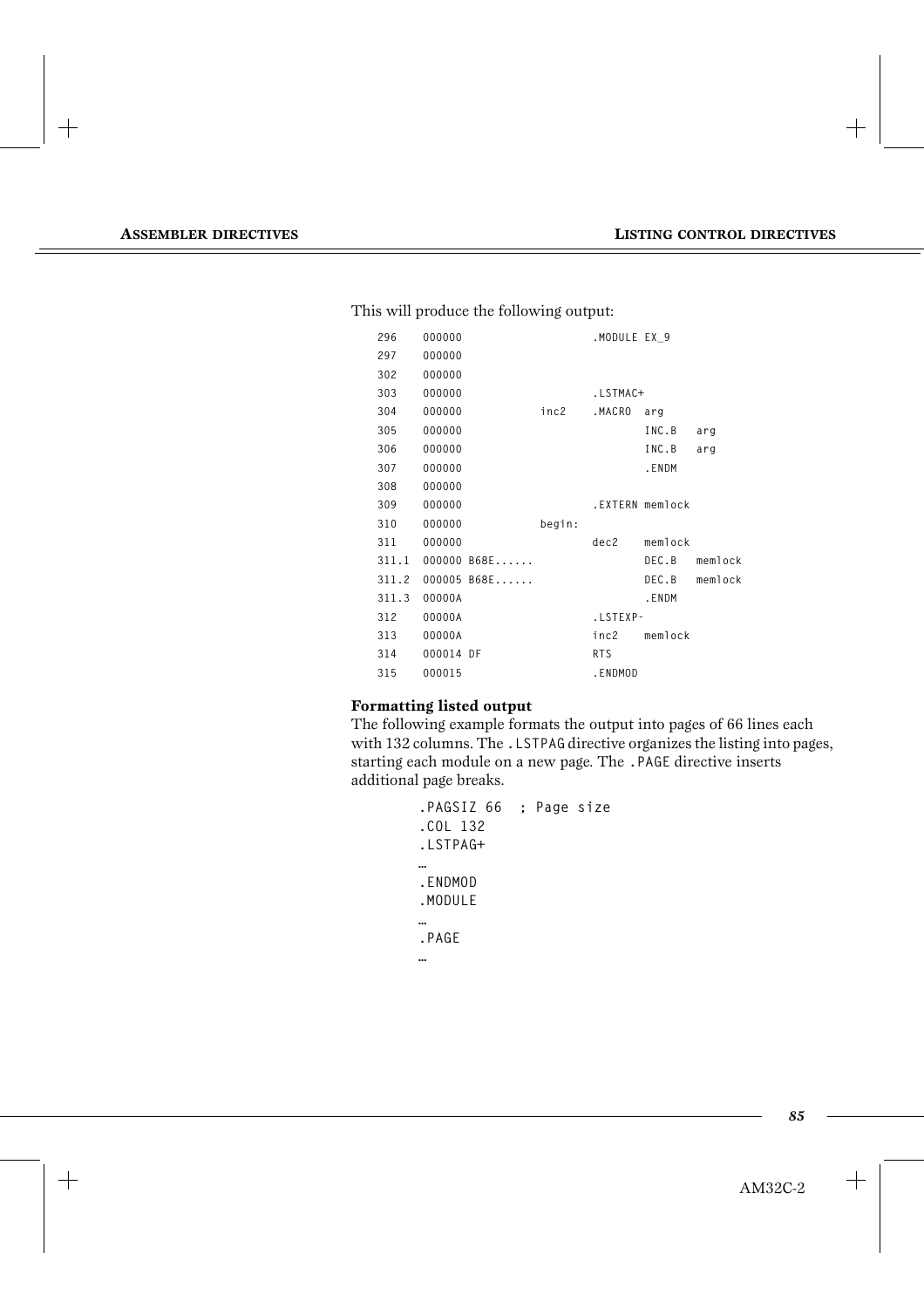# **C-STYLE PREPROCESSOR DIRECTIVES**

|               | The following C-language preprocessor directives are available: |
|---------------|-----------------------------------------------------------------|
| Directive     | Description                                                     |
| #define       | Assigns a value to a label.                                     |
| #undef        | Undefines a label.                                              |
| ∦∤if          | Assembles instructions if a condition is true.                  |
| #ifdef        | Assembles instructions if a symbol is defined.                  |
| #ifndef       | Assembles instructions if a symbol is undefined.                |
| #elif         | Introduces a new condition in a $\#$ if $\#$ endif block.       |
| #else         | Assembles instructions if a condition is false.                 |
| #endif        | Ends a $#$ if, $#$ ifdef, or $#$ ifndef block.                  |
| #include      | Includes a file.                                                |
| #message      | Generates a message on standard output.                         |
| #error        | Generates an error.                                             |
| /*comment*/   | C-style comment delimiter.                                      |
| $\frac{1}{2}$ | $C++$ style comment delimiter.                                  |

## **SYNTAX**

```
#define label text
#undef label
#if condition
#ifdef label
#ifndef label
#elif condition
#else
#endif
#include {"filename" | <filename>}
#error "message"
#message "message"
/*comment*/
//comment
```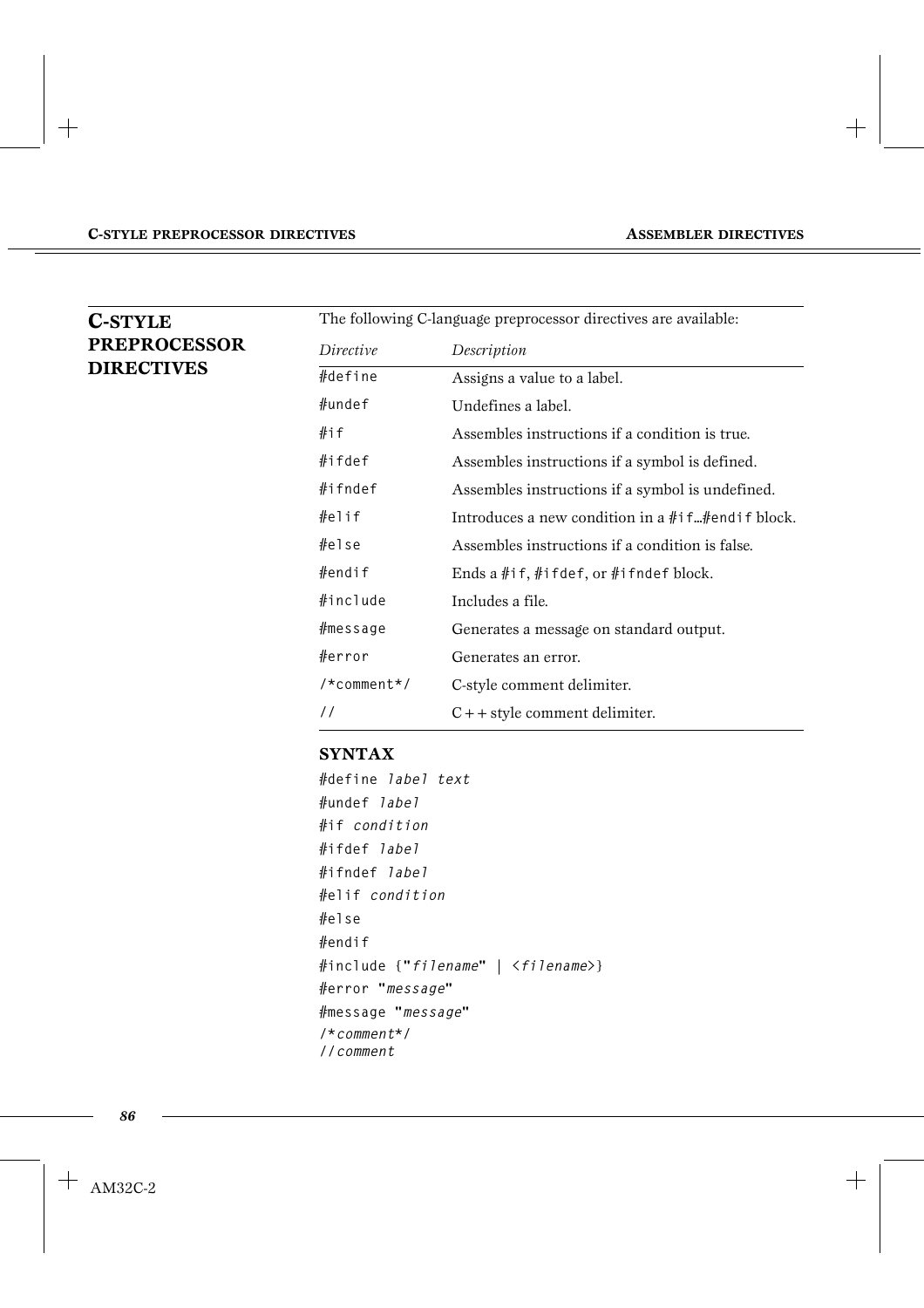## **PARAMETERS**

| label     | Symbol to be defined, undefined,<br>or tested. |                                                                                                                              |
|-----------|------------------------------------------------|------------------------------------------------------------------------------------------------------------------------------|
| text      | Value to be assigned.                          |                                                                                                                              |
| condition | One of the following:                          |                                                                                                                              |
|           | An absolute expression                         | The expression must<br>not<br>contain forward or<br>external references, and<br>any non-zero value is<br>considered as true. |
|           | string1=string                                 | The condition is true if<br>string1 and string2<br>have the same length<br>and contents.                                     |
|           | $string1 \leftrightarrow string2$              | The condition is true if<br>string1 and string2<br>have different length or<br>contents.                                     |
| filename  | Name of file to be included.                   |                                                                                                                              |
| message   | Text to be displayed.                          |                                                                                                                              |

## **DESCRIPTION**

It is important to avoid mixing the assembler language with the C-style preprocessor directives. Conceptually, they are different languages and mixing them may lead to unexpected behavior since an assembler directive is not necessarily accepted as a part of the C language.

The following example illustrates some problems that may occur when assembler comments are used in the C-style preprocessor.

| #define five $5$ ; comment                  |  |
|---------------------------------------------|--|
| MOV.W five+addr.RO<br>: syntax error!       |  |
| ; expanded to "MOV.W 5 ; comment+addr, RO"  |  |
| MOV.W RO, five+addr<br>: incorrect code!    |  |
| : expanded to "MOV.W $RO.5$ : comment+addr" |  |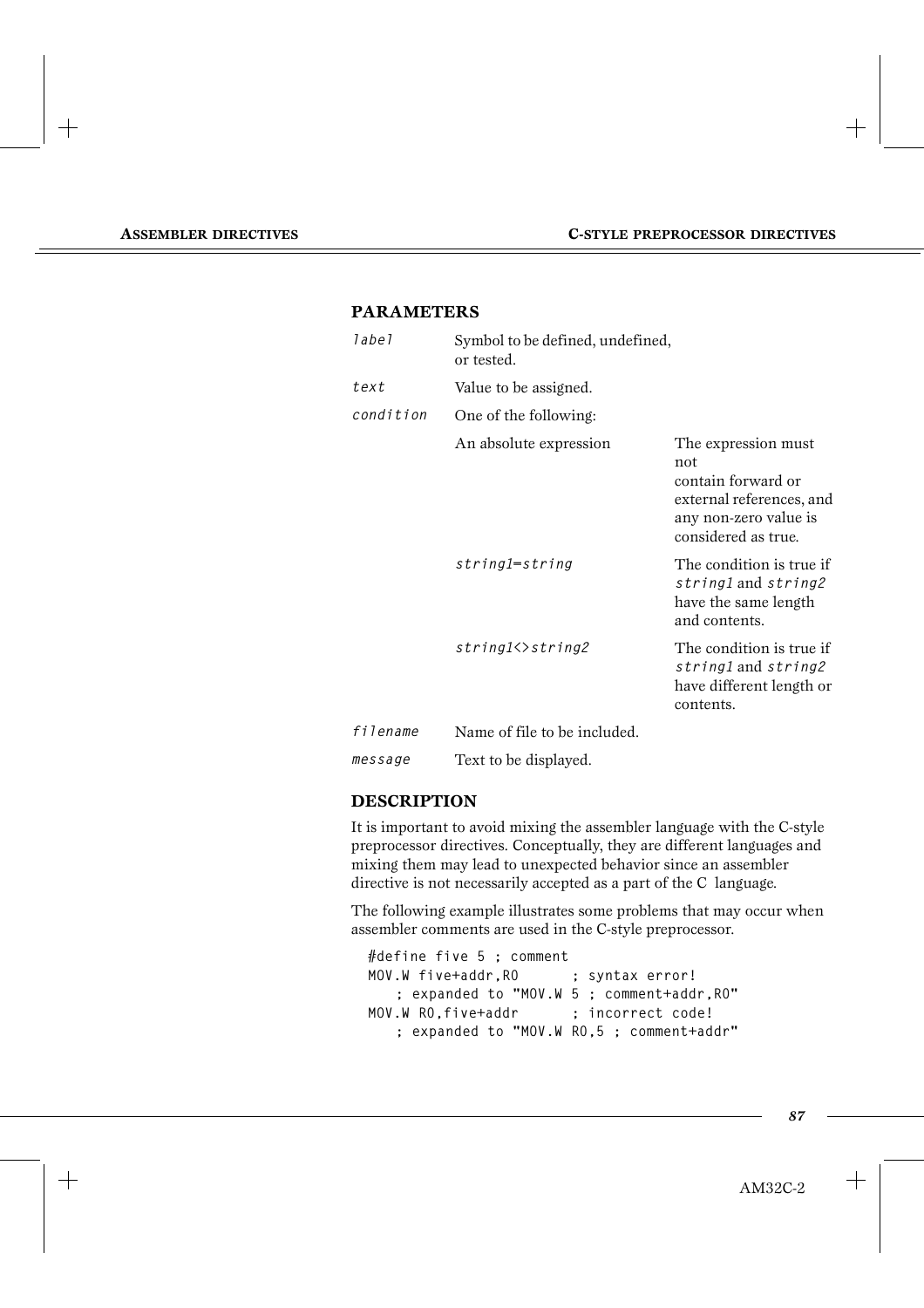## **Defining and undefining labels**

Use **#define** to define a temporary label.

**#define** *label value*

is similar to:

*label* **VAR** *value*

Use **#undef** to undefine a label; the effect is as if it had not been defined.

## **Conditional directives**

Use the **#if … #else … #endif** directives to control the assembly process at assembly time. If the condition following the **#if** directive is not true, the subsequent instructions will not generate any code (i.e. it will not be assembled or syntax checked) until a **#endif** or **#else** directive is found.

All assembler directives (except for **.END**), and file inclusion, may be disabled by the conditional directives. Each **#if** directive must be terminated by a **#endif** directive. The **#else** directive is optional, and if used, it must be inside a **#if … #endif** block.

**#if … #endif** and **#if … #else … #endif** blocks may be nested to any level.

Use **#ifdef** to assemble instructions up to the next **#else** or **#endif** directive only if a symbol is defined.

Use **#ifndef** to assemble instructions up to the next **#else** or **#endif** directive only if a symbol is undefined.

#### **Including source files**

Use **#include** to insert the contents of a file into the source file at a specified point.

**#include** *filename* searches the following directories in the specified order:

- **1** The source file directory.
- **2** The directories specified by the **-I** option, or options.
- **3** The current directory.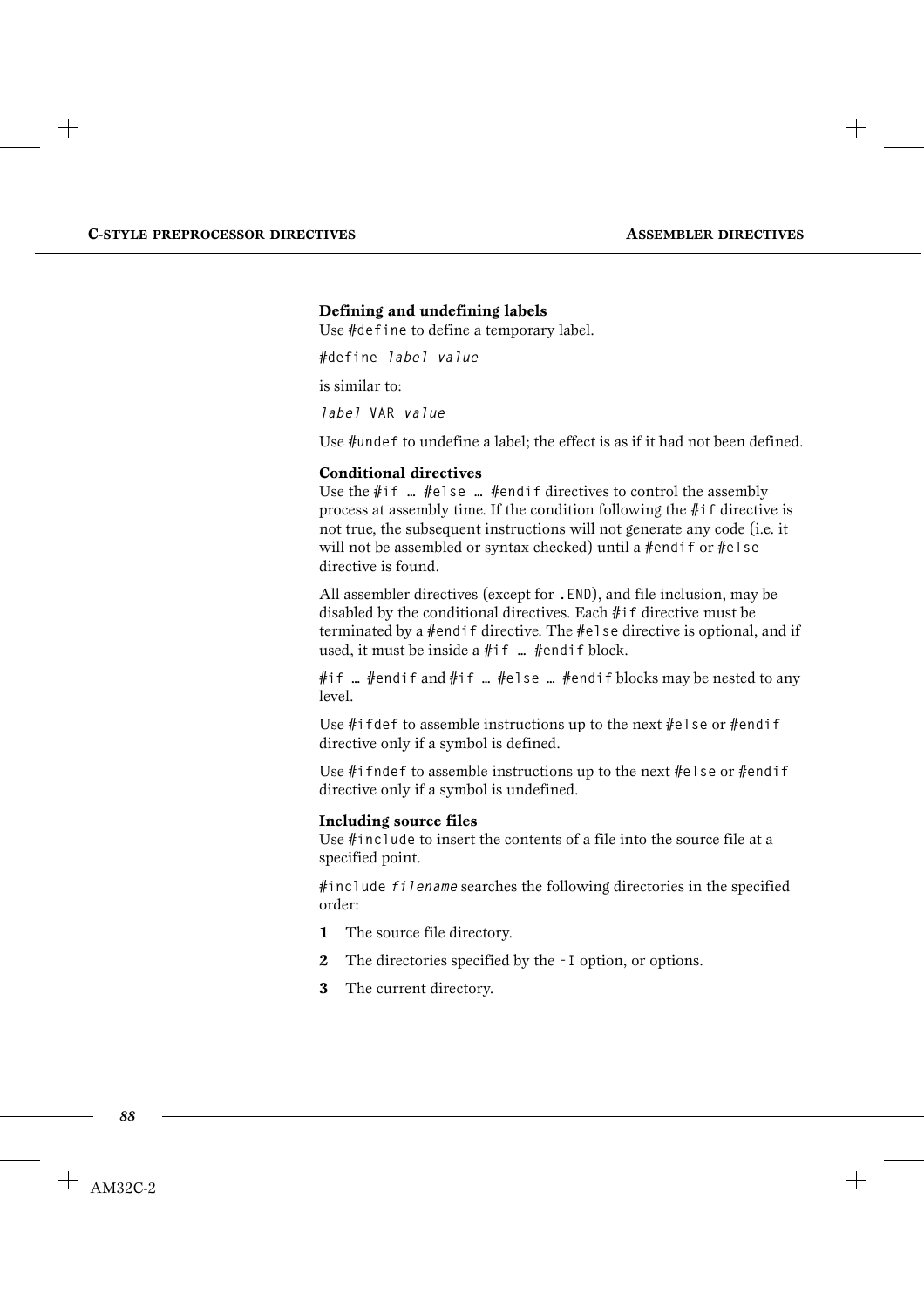**#include <***filename***>** searches the following directories in the specified order:

- **1** The directories specified by the **-I** option, or options.
- **2** The current directory.

#### **Displaying errors**

Use **#error** to force the assembler to generate an error, such as in a user-defined test.

#### **Defining comments**

Use  $\prime$ \* ... \*/ to comment sections of the assembler listing.

Use **//** to mark the rest of the line as comment.

The following example shows how **/\* … \*/** can be used for a multi-line comment:

```
/*
Program to read serial input.
Version 2: 11.1.99
Author: mjp
*/
```
## **EXAMPLES**

#### **Using conditional directives**

The following example defines a label **adjust**, and then uses the conditional directive **#ifdef** to use the value if it is defined. If it is not defined **#error** displays an error:

|                           | .NAME<br>.EXTERN | ifdef<br>input, output |
|---------------------------|------------------|------------------------|
| #define adjust            |                  | 10                     |
| main                      | MOV.W<br>MOV.W   | input.AO<br>[AO].RO    |
| #ifdef                    | adjust<br>ADD.W  | adjust.RO              |
| ∦else<br>#error<br>∦endif |                  | "'adjust' not defined" |
|                           |                  |                        |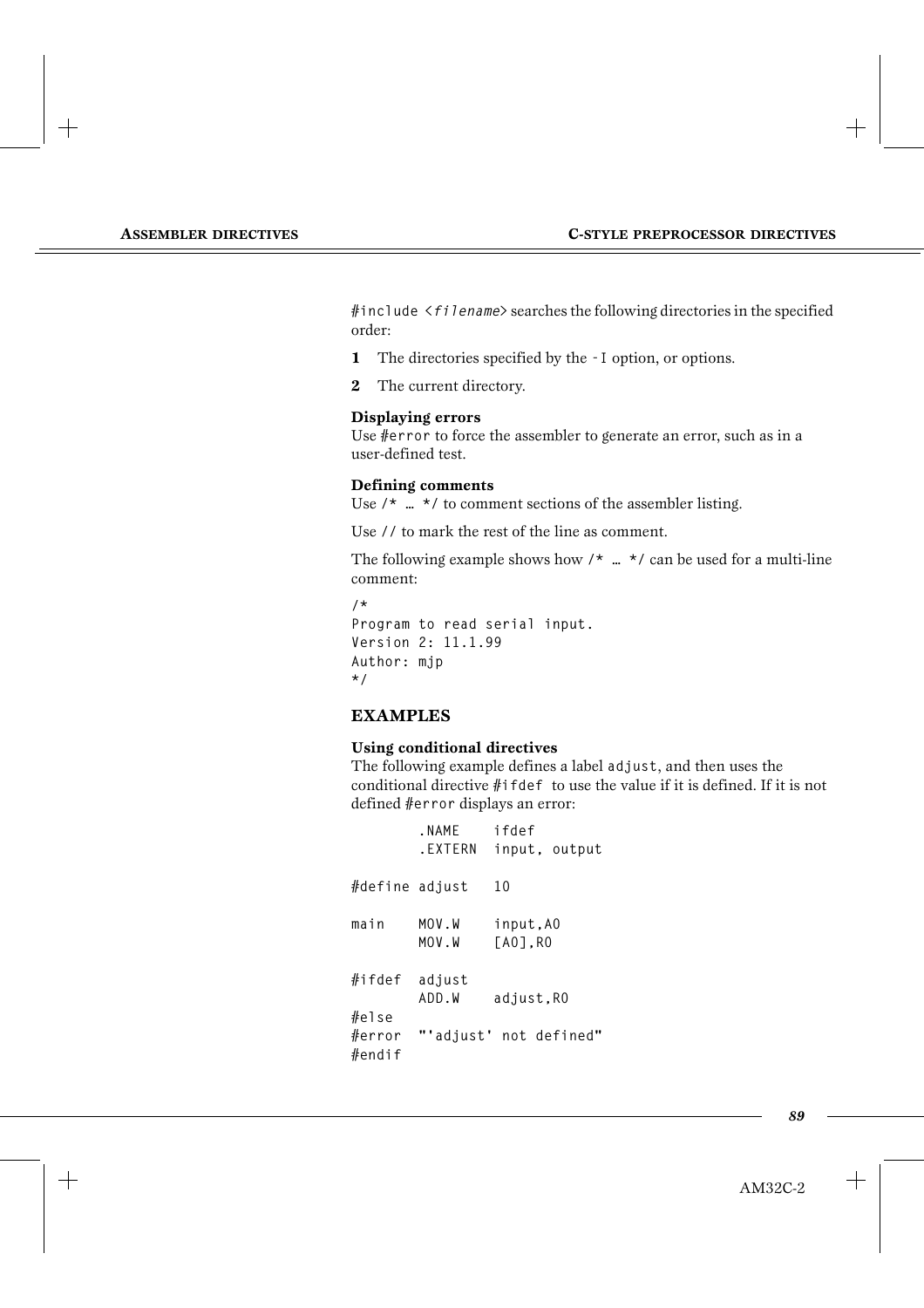```
#undef adjust
        MOV.W [A0],R0
         RTS
         .END
```
## **Including a source file**

The following example uses **#include** to include a file defining macros into the source file. For example, the following macros could be defined in **xchmacro.s48**:

| xch b | .MACRO | a,b |
|-------|--------|-----|
|       | PUSH.B | a   |
|       | MOV.B  | b,a |
|       | POP.B  | b   |
|       | .ENDM  |     |
| xch w | .MACRO | a,b |
|       | PUSH.W | a   |
|       | MOV.W  | b,a |
|       | POP.W  | h   |
|       | .END   |     |

The macro definitions can then be included, using **#include**, as in the following example:

```
 .NAME include1
         .EXTERN result1,result2
#include "xchmacro.s48"
```
**inc\_main:**

|      | xch_w result1, result2 |  |
|------|------------------------|--|
|      | xch b result1, result2 |  |
|      | xch w result1. result2 |  |
| .END |                        |  |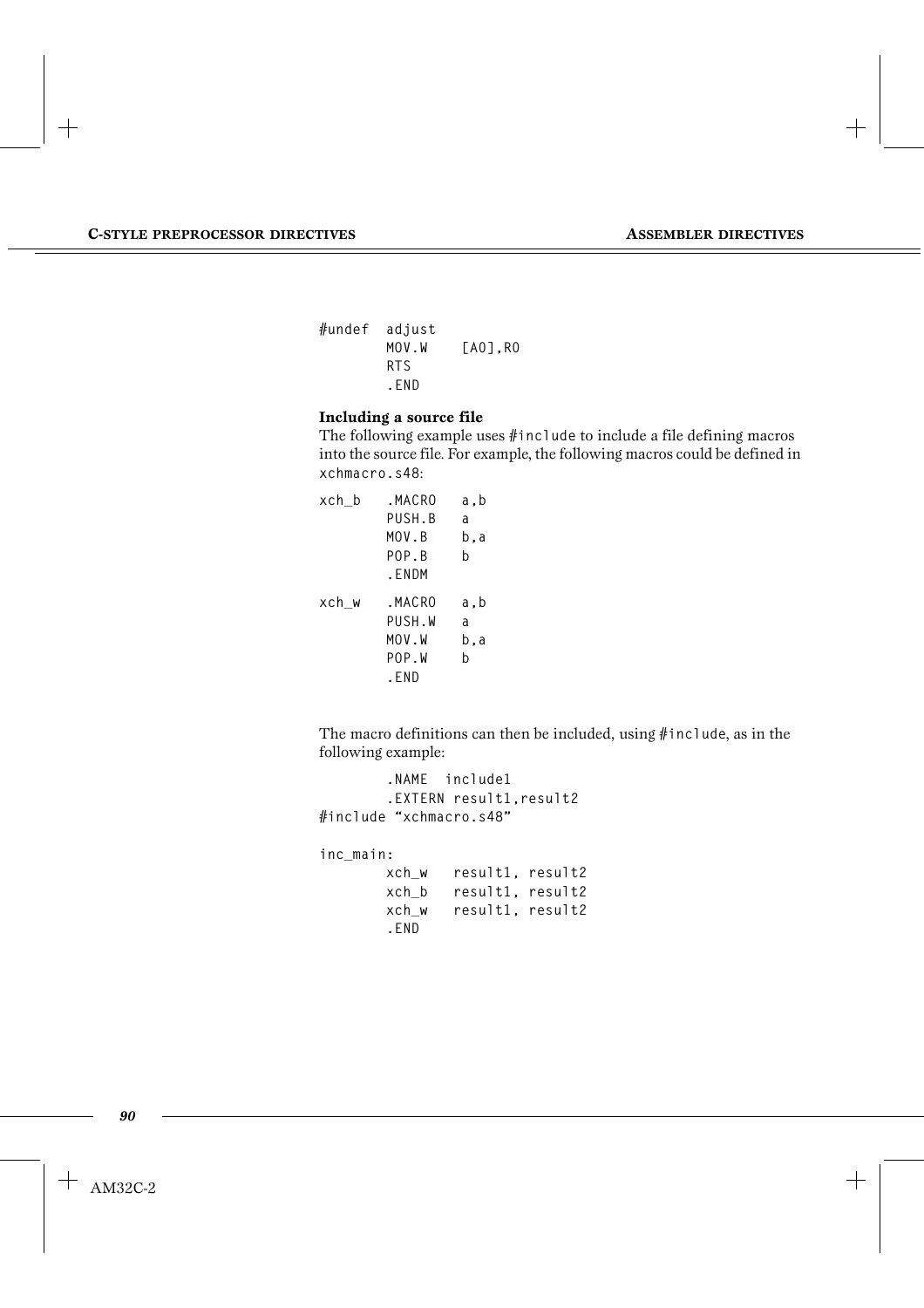# **DATA DEFINITION OR ALLOCATION DIRECTIVES**

| These directives define temporary values or reserve memory. |                                                                   |  |
|-------------------------------------------------------------|-------------------------------------------------------------------|--|
| Directive                                                   | Description                                                       |  |
| DC8 (.BYTE)                                                 | Generates 8-bit byte constants.                                   |  |
| DC16 (.WORD)                                                | Generates 16-bit word constants.                                  |  |
| $DC24$ $(ADDR)$                                             | Generates 24-bit 3-byte constants.                                |  |
| DC32 (.LWORD)                                               | Generates 32-bit double word constants.                           |  |
| DS8 (.BLKB)                                                 | Allocates space for 8-bit bytes.                                  |  |
| DS16 (.BLKW)                                                | Allocates space for 16-bit words.                                 |  |
| DS24 (.BLKA)                                                | Allocates space for 24-bit 3-byte constants.                      |  |
| DS32 (.BLKL)                                                | Allocates space for 32-bit double word constants.                 |  |
| .BLKF                                                       | Reserves memory space for float (32-bit) without<br>initializing. |  |
| .FLOAT                                                      | Initializes float (32-bit) constants.                             |  |

## **SYNTAX**

**DC8** *expr* **[,***expr***] ... DC16** *expr* **[,***expr***] ... DC24** *expr* **[,***expr***] ... DC32** *expr* **[,***expr***] ... DS8** *expr* **[,***expr***] ... DS16** *expr* **[,***expr***] ... DS24** *expr* **[,***expr***] ... DS32** *expr* **[,***expr***] ... .BLKF** *expr* **[,***expr***] ... .FLOAT** *expr* **[,***expr***] ...**

## **PARAMETERS**

*expr* A valid absolute, relocatable, or external expression, or an ASCII string. ASCII strings will be zero filled to a multiple of the size. Double-quoted strings will be zero-terminated.

## **DESCRIPTION**

Use **DS8**, **DS16**, **DS24**, **DS32**, and **.BLKF** to allocate space. The memory contents are not initialized in any way.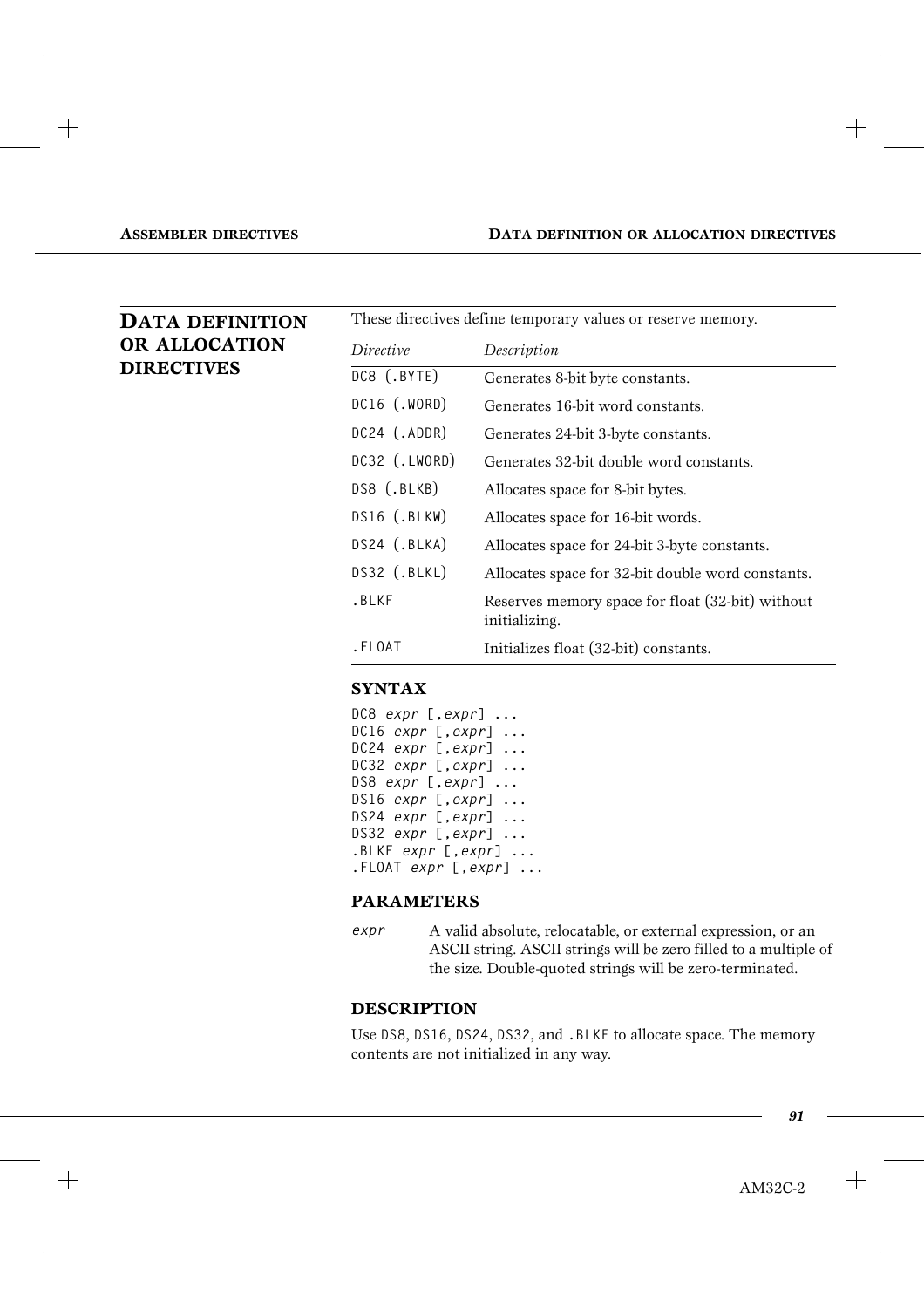Use **DC8**, **DC16**, **DC24**, **DC32**, and **.FLOAT** to initialize and reserve memory space.

## **EXAMPLES**

#### **Generating lookup table**

The following example generates a lookup table of addresses to routines:

|                        | .NAME              | table |                           |  |
|------------------------|--------------------|-------|---------------------------|--|
| table<br>addsubr ADD.W | DC16<br><b>RTS</b> | RO.R1 | addsubr, subsubr, clrsubr |  |
| subsubr SUB.W          | <b>RTS</b>         | RO.R1 |                           |  |
| clrsubr MOV.W          | <b>RTS</b>         | #0,R0 |                           |  |
|                        |                    |       |                           |  |

 **.END**

## **Defining strings**

To define a string:

**mymess DC8 'Please enter your name'**

To define a string which includes a trailing zero:

**myCstr DC8 "This is a string."**

To include a single quote in a string, enter it twice; for example:

**errmess DC8 'Don''t understand!'**

#### **Reserving space**

To reserve space for ten bytes:

**table DS8 0xA**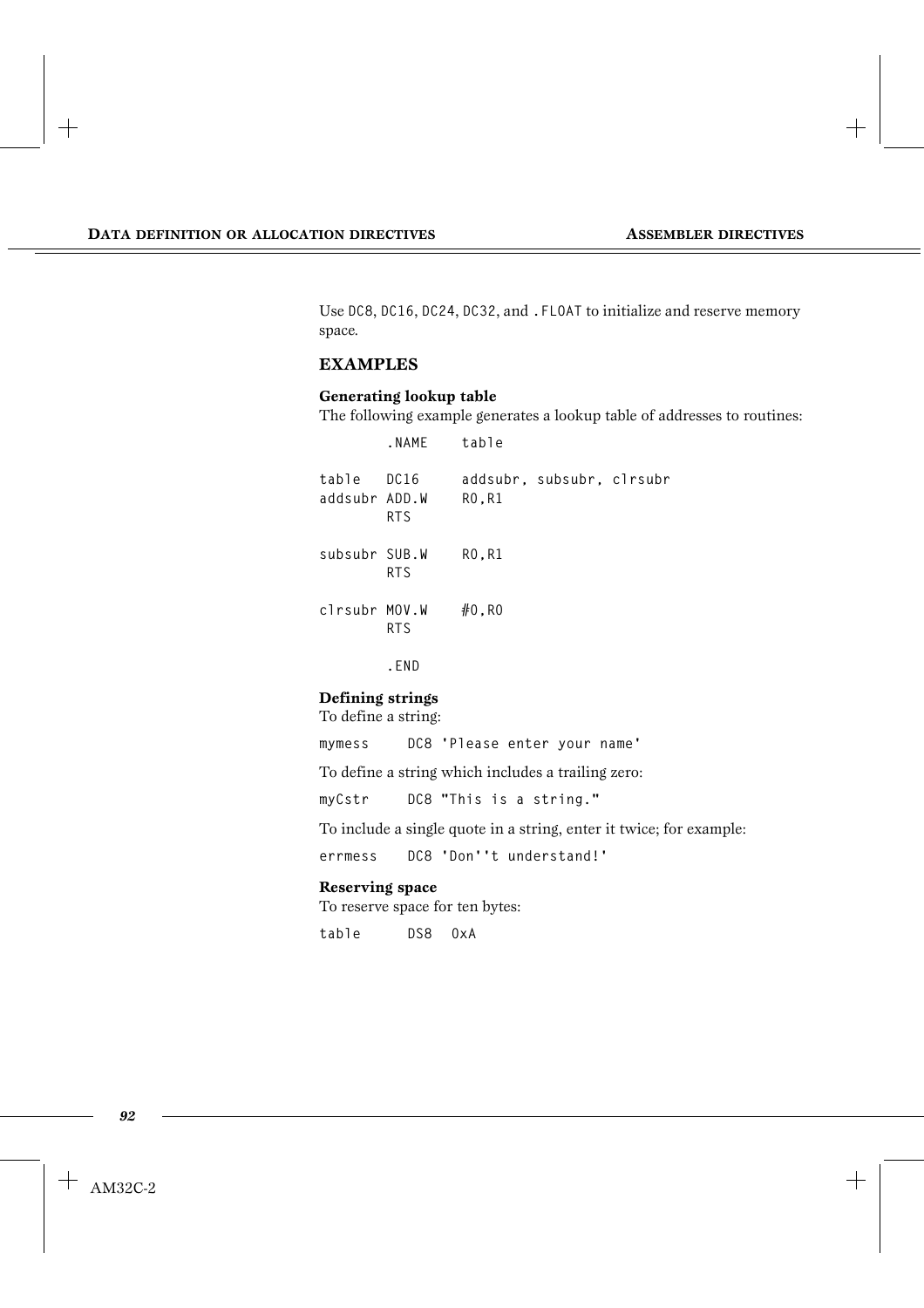# **ASSEMBLER CONTROL DIRECTIVES**

These directives provide control over the operation of the assembler.

| Directive | Description                |
|-----------|----------------------------|
| \$        | Includes a file.           |
| .RADIX    | Sets the default base.     |
| .CASEON   | Enables case sensitivity.  |
| .CASEOFF  | Disables case sensitivity. |

## **SYNTAX**

**\$***filename* **.RADIX** *expr* **.CASEON .CASEOFF**

## **PARAMETERS**

*filename* Name of file to be included. The **\$** character must be the first character on the line.

*expr* Default base; default 10 (decimal).

## **DESCRIPTION**

Use **\$** to insert the contents of a file into the source file at a specified point.

Use **.RADIX** to set the default base for use in conversion of constants from ASCII source to the internal binary format.

To reset the base from 16 to 10, *expr* must be written in hexadecimal format, for example:

**.RADIX 0x0A**

## **Controlling case sensitivity**

Use **.CASEON** or **.CASEOFF** to turn on or off case sensitivity for user-defined symbols. By default case sensitivity is off.

When **.CASEOFF** is active all symbols are stored in upper case, and all symbols used by XLINK should be written in upper case in the XLINK definition file.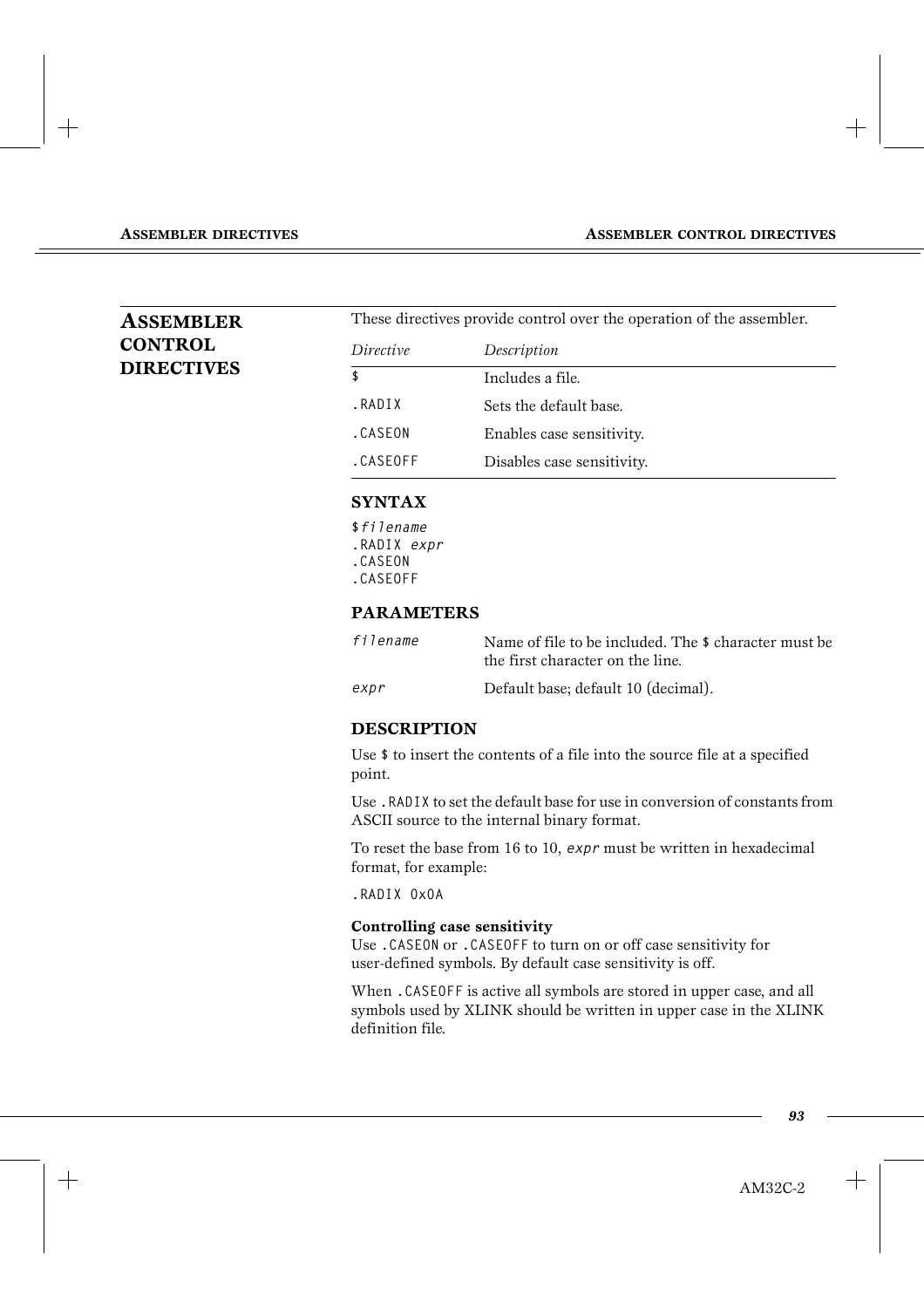## **EXAMPLES**

## **Including a source file**

The following example uses **\$** to include a file defining macros into the source file. For example, the following macros could be defined in **macros.s48**:

**xch .MACRO add1,add2 PUSH.B add1 MOV.B add1,add2 POP.B add2 .ENDM**

The macro definitions can be included with a **\$** directive, as in:

```
 .NAME include
; Standard macro definitions
$macros.s48
; Program
         .EXTERN var1,var2
main exch var1, var2
         RTS
         .END
```
## **Changing the base**

To set the default base to 16:

 **.RADIX 16D MOV.W #12,A0**

The immediate argument will then be interpreted as **H'12**.

#### **Controlling case sensitivity**

When **.CASEOFF** is set, **label** and **LABEL** are identical in the following example:

**label NOP ; stored as "LABEL" JMP LABEL**

The following will generate a duplicate label error:

**label NOP LABEL NOP ; Error: "LABEL" already defined .END**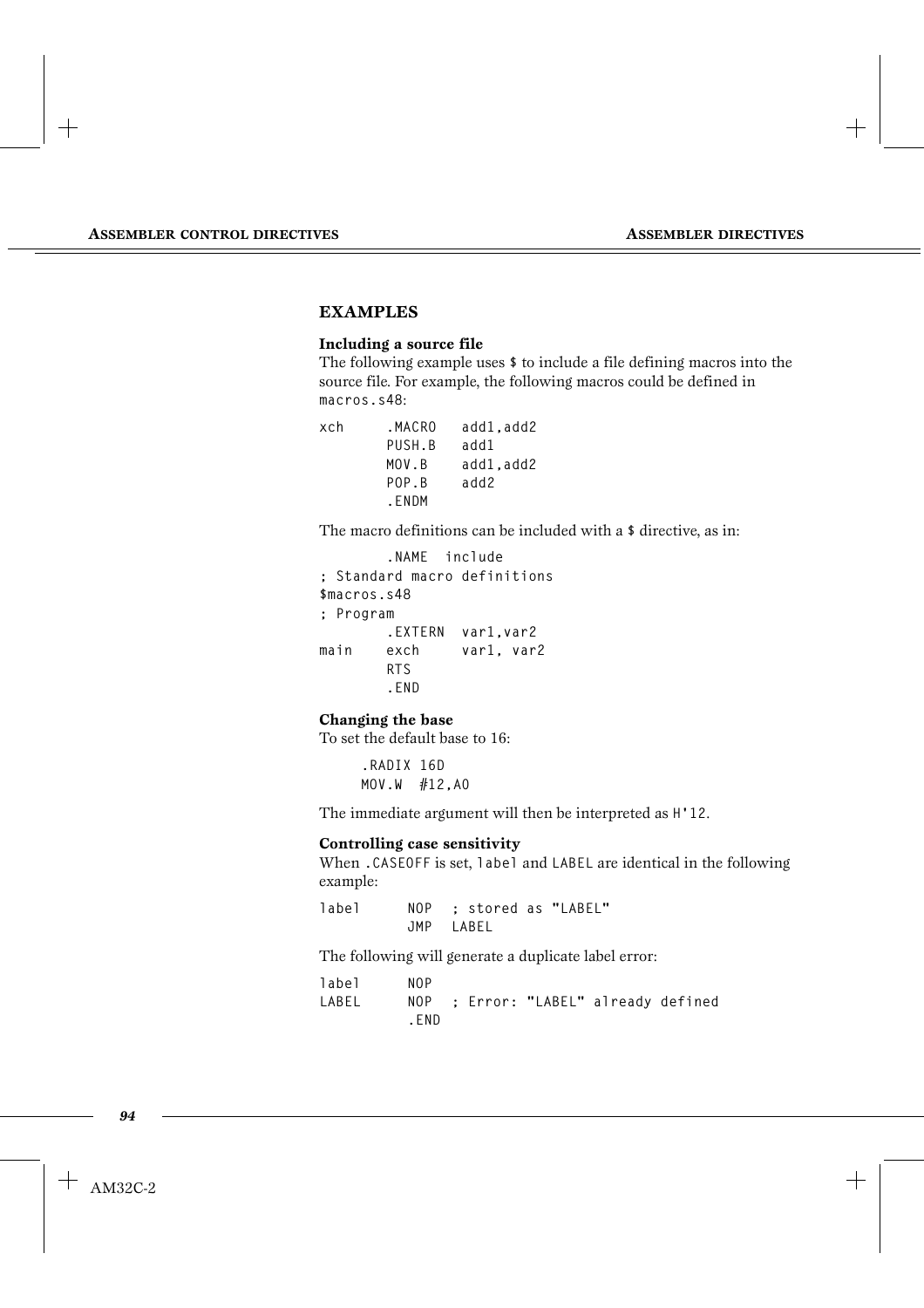# **ASSEMBLER DIAGNOSTICS**

This chapter lists the error and warning messages for the M32C Assembler.

**INTRODUCTION** Error messages are displayed on the screen, as well as printed in the optional list file. All errors are issued as complete, self-explanatory messages. The error message consists of the erroneous source line, with a pointer to the faulty spot, followed by the source line number and diagnostics. If include files are used, error messages will be preceded by the source line number and name of *current* file:  **ADS B,C -----------^ "subfile.h",4 Error[40]: bad instruction** The error messages produced by the assembler fall into the following categories: ◆ [Command line error messages.](#page-100-0) ◆ [Assembly warning messages.](#page-101-0) ◆ [Assembly error messages](#page-100-1). [Assembly fatal error messages](#page-101-1). [Memory overflow messages.](#page-101-2) [Assembler internal error messages.](#page-101-3) **COMMAND LINE ERROR MESSAGES** Command line errors occur when the assembler is invoked with incorrect parameters. The most common situation is when a file cannot be opened, or with duplicate, mis-spelled, or missing command line switches. **ASSEMBLY ERROR MESSAGES**

> <span id="page-100-1"></span><span id="page-100-0"></span>Assembly error messages are produced when the assembler has found a construct which violates the language rules. These are listed in the section *[Error messages](#page-102-0)*, page 97.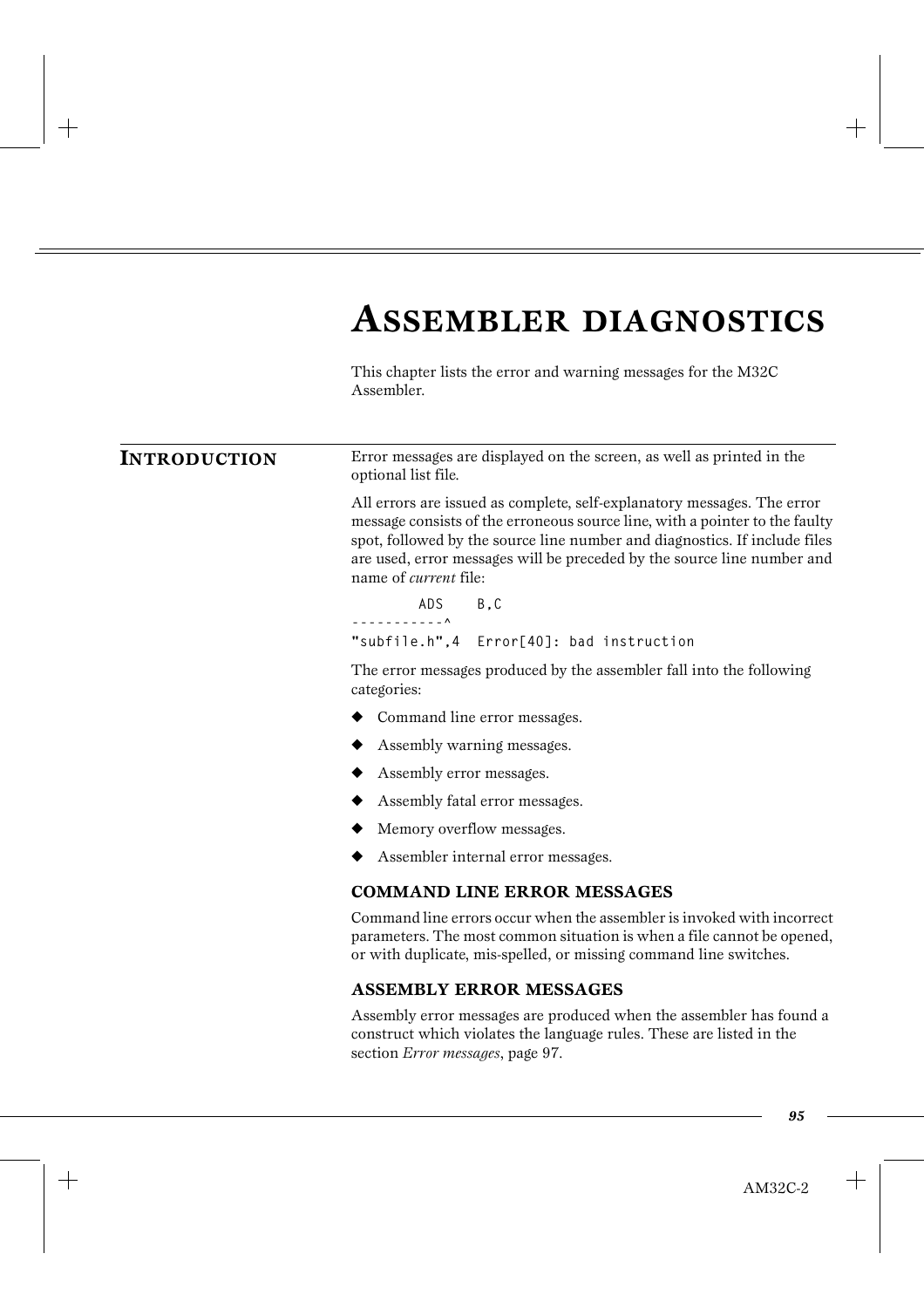## <span id="page-101-0"></span>**ASSEMBLY WARNING MESSAGES**

Assembly warning messages are produced when the assembler has found a construct which is probably the result of a programming error or omission. These are listed in the section *[Warning messages](#page-112-0)*, page 107.

## <span id="page-101-1"></span>**ASSEMBLY FATAL ERROR MESSAGES**

Assembly fatal error messages are produced when the assembler has found a user error so severe that further processing is not considered meaningful. After the diagnostic message has been issued the assembly is immediately terminated. The fatal error messages are identified as **Fatal** in the error messages list.

## <span id="page-101-2"></span>**MEMORY OVERFLOW MESSAGES**

The assembler is a memory-based program that, in the case of a system with a small primary memory or in the case of very large source files, may run out of memory. This is identified by the special message:

**\* \* \* ASSEMBLER OUT OF MEMORY \* \* \* Dynamic memory used:** *nnnnnn* **bytes**

If such a situation occurs, the solution is either to add system memory or to split source files into smaller modules.

## <span id="page-101-3"></span>**ASSEMBLER INTERNAL ERROR MESSAGES**

During assembly a number of internal consistency checks are performed and if any of these checks fail, the assembler will terminate after giving a short description of the problem. Such errors should normally not occur and should be reported to your software distributor or to IAR Technical Support. Please include information enough to reproduce the problem. This would typically include:

- ◆ The exact internal error message text.
- ◆ The source file of the program that generated the internal error.
- ◆ A list of the options that were used when the internal error occurred.
- ◆ Version number of the M32C IAR Assembler.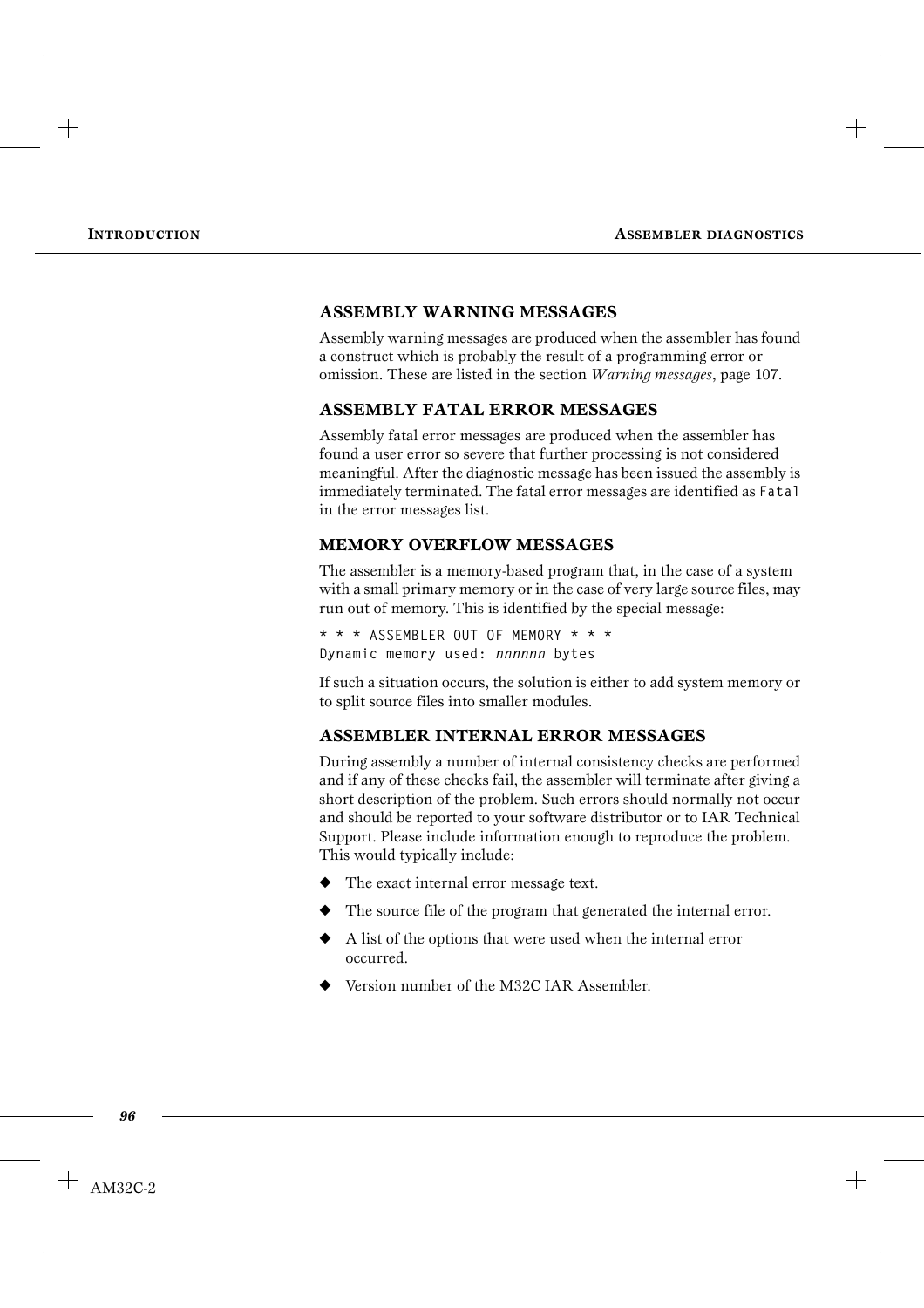<span id="page-102-0"></span>

| <b>ERROR MESSAGES</b> | <b>GENERAL</b>   |                                                                                                                                                                                   |  |
|-----------------------|------------------|-----------------------------------------------------------------------------------------------------------------------------------------------------------------------------------|--|
|                       |                  | The following section lists the general error messages.                                                                                                                           |  |
|                       | $\bf{0}$         | Invalid syntax                                                                                                                                                                    |  |
|                       |                  | The assembler could not decode the expression.                                                                                                                                    |  |
|                       | 1                | Too deep #include nesting (max. is 10)                                                                                                                                            |  |
|                       |                  | Fatal. The assembler limit for nesting of #include files was<br>exceeded. A recursive #include could be the reason.                                                               |  |
|                       | $\boldsymbol{2}$ | Failed to open #include file < name >                                                                                                                                             |  |
|                       |                  | Fatal. Could not open a $#$ include file. The file does not exist in the<br>specified directories. Check the - I prefixes.                                                        |  |
|                       | 3                | Invalid #include file name                                                                                                                                                        |  |
|                       |                  | Fatal. A #include file name must be written <file> or "file".</file>                                                                                                              |  |
|                       | 4                | Unexpected end of file encounted                                                                                                                                                  |  |
|                       |                  | Fatal. End of file encountered within a conditional assembly, the<br>repeat directive, or during macro expansion. A probable cause is the<br>missing end of conditional assembly. |  |
|                       | 5                | Too long source line (max. is 2048 characters) truncated                                                                                                                          |  |
|                       |                  | The source line length exceeds the assembler limit.                                                                                                                               |  |
|                       | 6                | <b>Bad constant</b>                                                                                                                                                               |  |
|                       |                  | A character that is not a legal digit was encountered.                                                                                                                            |  |
|                       | 7                | Hexadecimal constant without digits                                                                                                                                               |  |
|                       |                  | The prefix 0x or 0X of a hexadecimal constant found without any                                                                                                                   |  |

hexadecimal digits following.

*97*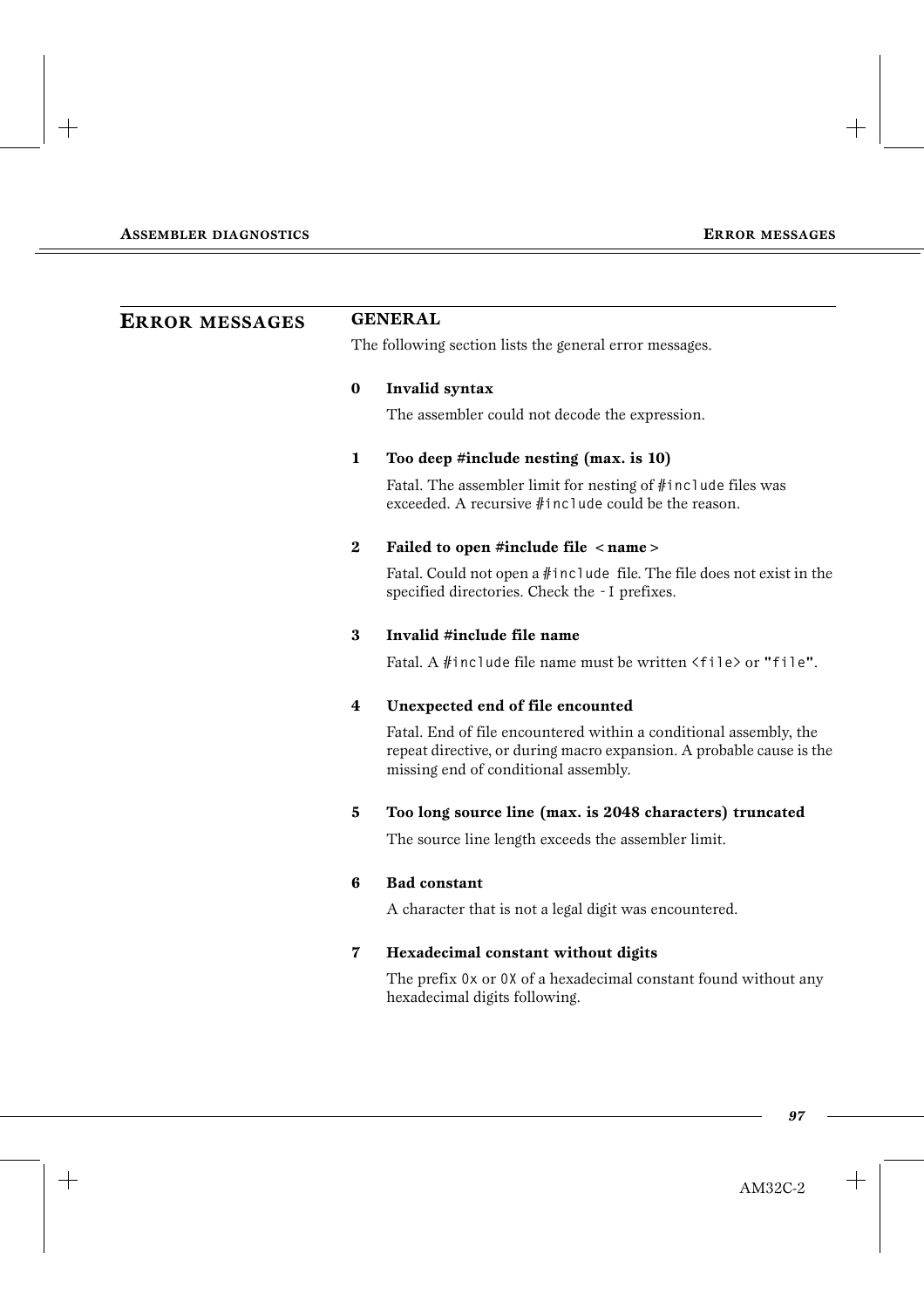#### **8 Invalid floating point constant**

A too large floating-point constant or invalid syntax of floating-point constant was encountered.

## **9 Too many errors encountered (>100).**

The maximum number of errors can be set using the command line option -E; see *-E*[, page 9.](#page-14-0)

#### **10 Space or tab expected**

## **11 Too deep block nesting (max is 50)**

The preprocessor directives are nested too deeply.

## **12 String too long (max is 2045)**

The assembler string length limit was exceeded.

#### **13 Missing delimiter in literal or character constant**

No closing delimiter **'** or **"** was found in character or literal constant.

#### **14 Missing #endif**

A **#if**, **#ifdef**, or **#ifndef** was found but had no matching **#endif**.

## **15 Invalid character encountered:** *char***; ignored**

#### **16 Identifier expected**

A name of a label or symbol was expected.

#### **17 ')' expected**

# **18 No such pre-processor command:** *command*

**#** was followed by an unknown identifier.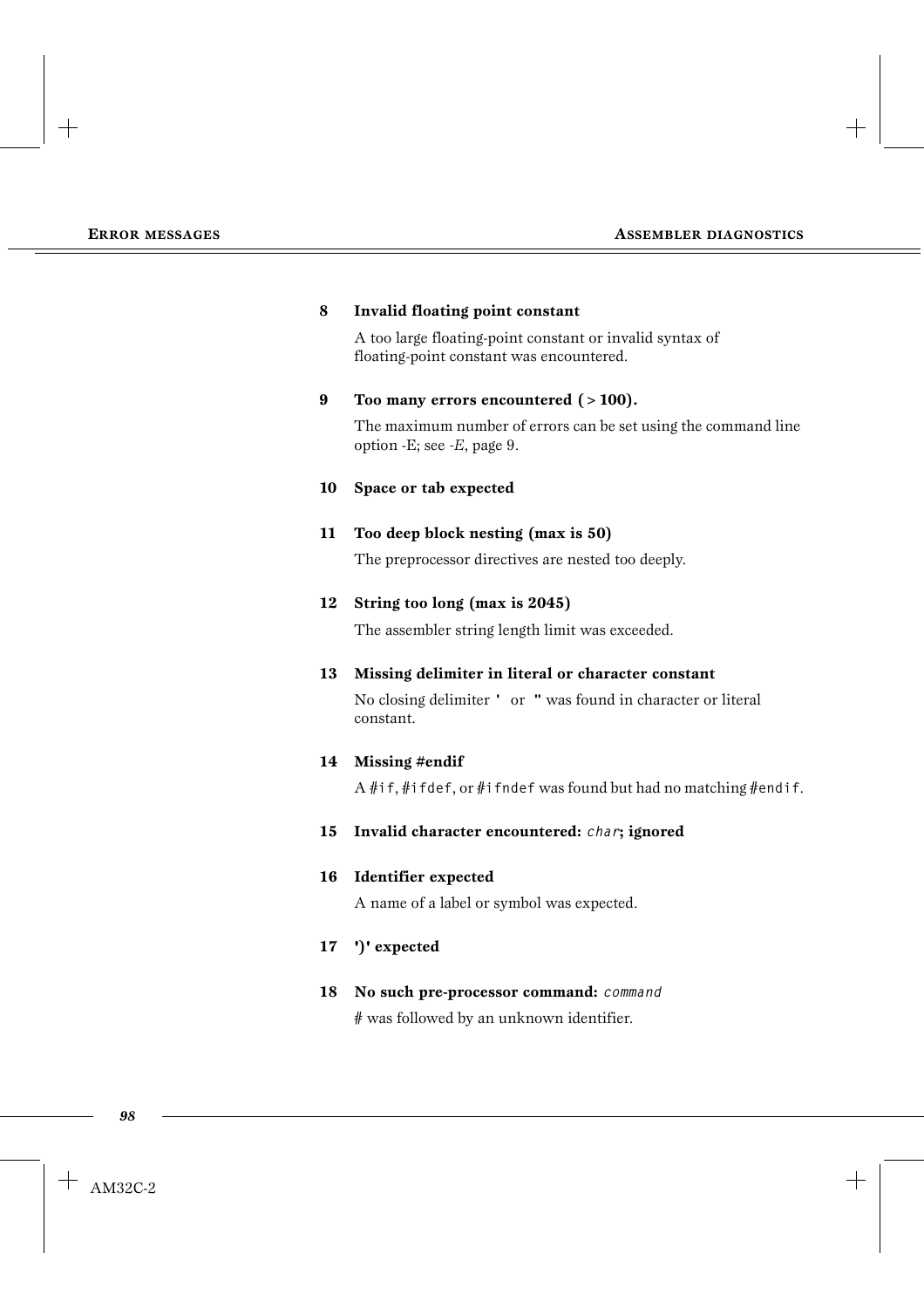| 19 | Unexpected token found in pre-processor line                                        |
|----|-------------------------------------------------------------------------------------|
|    | The preprocessor line was not empty after the argument part was<br>read.            |
| 20 | Argument to #define too long (max is 2048)                                          |
| 21 | Too many formal parameters for #define (max is 37)                                  |
| 22 | Macro parameter parameter redefined                                                 |
|    | A #define symbol's formal parameter was repeated.                                   |
| 23 | ',' or ')' expected                                                                 |
| 24 | Unmatched #else, #endif or #elif                                                    |
|    | Fatal. Missing $#$ if, $#$ ifdef, or $#$ ifndef.                                    |
| 25 | #error $\le$ error $>$ .                                                            |
|    | Printout via the #error directive.                                                  |
| 26 | '('expected                                                                         |
| 27 | Too many active macro parameters (max is 256)                                       |
|    | Fatal. Preprocessor limit exceeded.                                                 |
| 28 | Too many nested parameterized macros (max is 50)                                    |
|    | Fatal. Preprocessor limit exceeded.                                                 |
| 29 | Too deep macro nesting (max is 100)                                                 |
|    | Fatal. Preprocessor limit exceeded.                                                 |
| 30 | Actual macro parameter too long (max is 512)                                        |
|    | A single macro (in #define) argument may not exceed the length of<br>a source line. |

## *99*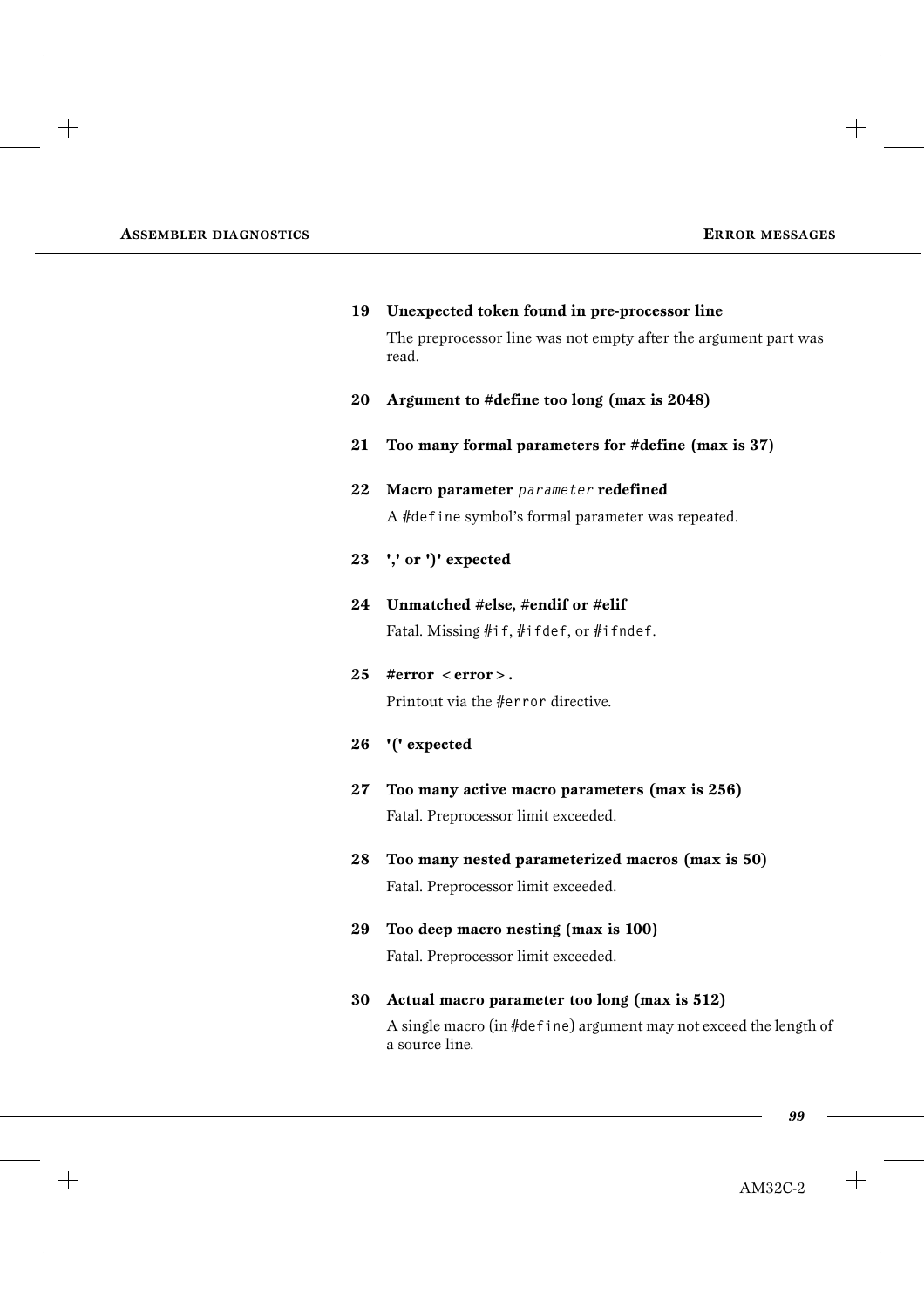#### **31 Macro <macro> called with too many parameters**

The number of parameters used was greater than the number in the macro declaration.

### **32 Macro <macro> called with too few parameters**

The number of parameters used was less than the number in the macro declaration (**#define**).

## **33 Too many MACRO arguments**

The number of assembler macros exceeds 32.

#### **34 May not be redefined**

Assembler macros may not be redefined.

#### **35 No name on macro**

An assembler macro definition without a label was encountered.

#### **36 Illegal formal parameter in macro**

A parameter that was not an identifier was found.

## **37 ENDM or EXITM not in macro**

An **ENDM** directive or **EXITM** directive encountered outside a macro.

#### **38 '>' expected but found end-of-line**

 $A \lt \text{was found but no matching } >$ .

## **39 END before start of module**

The end-of-module directive has no matching **MODULE** directive.

## **40 Bad instruction**

The mnemonic/directive does not exist.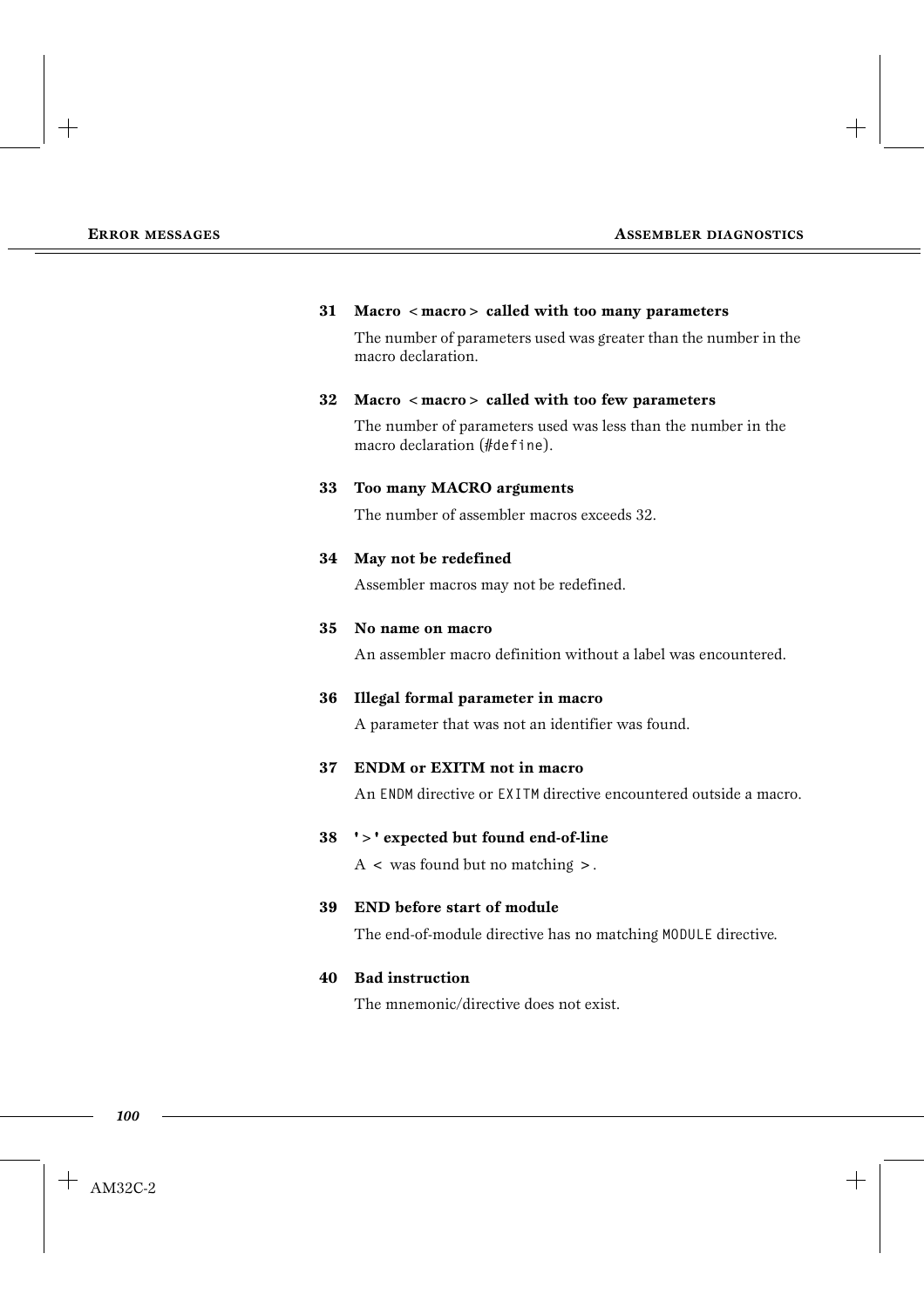## **41 Bad label**

Labels must begin with **A–Z**, **a–z**, **\_**, or **?**. The succeeding characters must be **A–Z**, **a–z**, **0–9**, **\_**, or **?**. Labels cannot have the same name as a predefined symbol.

#### **42 Duplicate label**

The label has already appeared in the label field or has been declared as **EXTERN**.

#### **43 Illegal effective address**

The addressing mode (operands) is not allowed for this mnemonic.

## **44 ',' expected**

A comma was expected but not found.

#### **45 Name duplicated**

The name of **RSEG**, **STACK**, or **COMMON** segments is already used but for something else.

## **46 Segment type expected**

In **RSEG**, **STACK**, or **COMMON** directive **:** was found but the segment type that should follow was not valid.

## **47 Segment name expected**

The **RSEG**, **STACK**, and **COMMON** directives need a name.

## **48 Value out of range** *range*

The value exceeds its limits.

#### **49 Alignment already set**

**RSEG**, **STACK**, and **COMMON** segment do not allow alignment to be set more than once. Use **ALIGN**, **EVEN**, or **ODD** instead.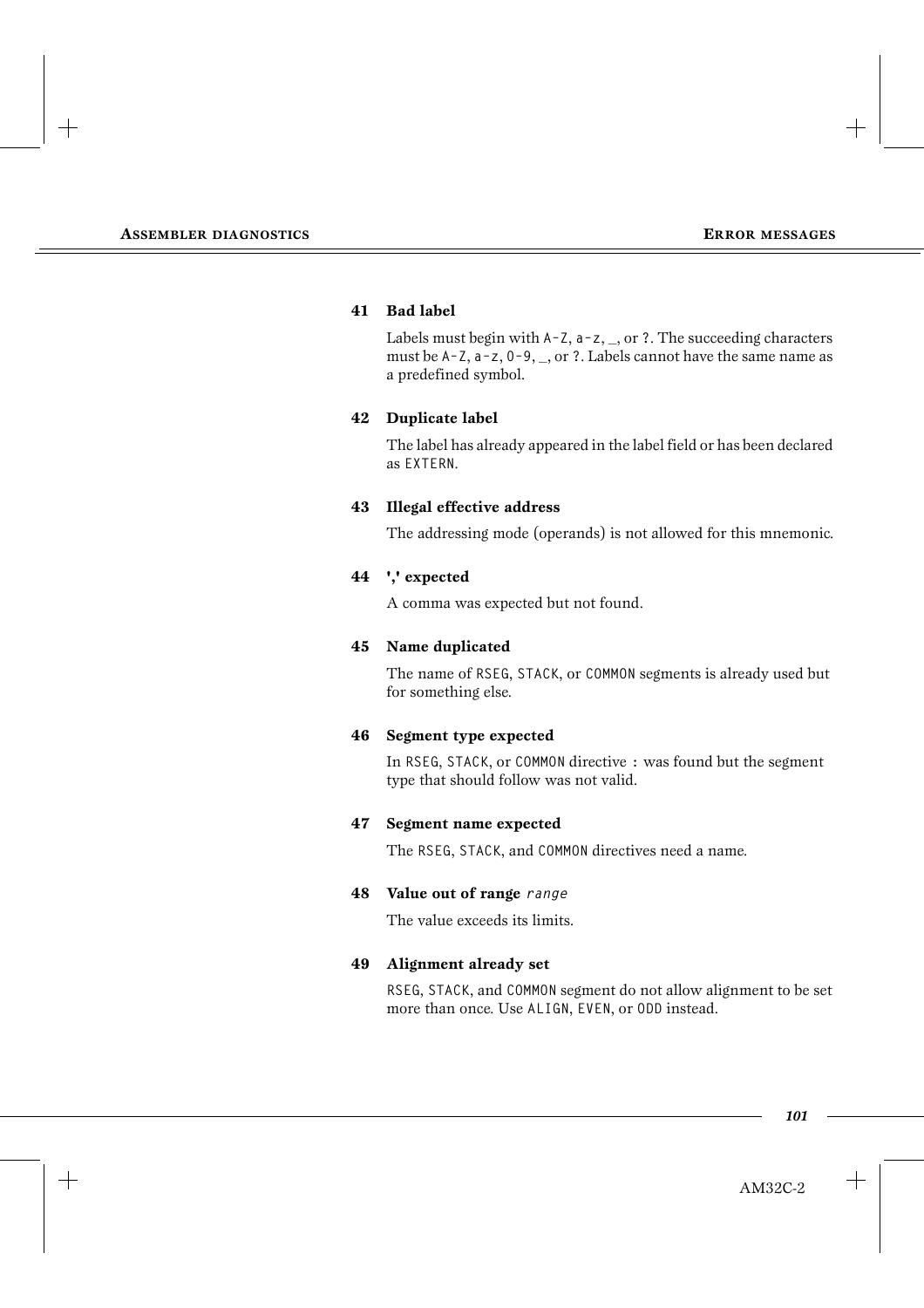#### **50 Undefined symbol:** *symbol*

The symbol did not appear in label field or in an **EXTERN** or **sfr** declaration.

## **51 Can't be both PUBLIC and EXTERN**

Symbols can be declared as either **PUBLIC** or **EXTERN**.

#### **52 EXTERN not allowed**

Reference to **EXTERN** symbols is not allowed in this context.

#### **53 Expression must be absolute**

The expression cannot involve relocatable or external symbols.

#### **54 Expression can not be forward**

The assembler must be able to solve the expression the first time this expression is encountered.

## **55 Illegal size**

The maximum size for expressions is 32 bits.

## **56 Too many digits**

The value exceeds the size of the destination.

#### **57 Unbalanced conditional assembly directives**

Missing conditional assembly **IF** or **ENDIF**.

## **58 ELSE without IF**

Missing conditional assembly **IF**.

## **59 ENDIF without IF**

Missing conditional assembly **IF**.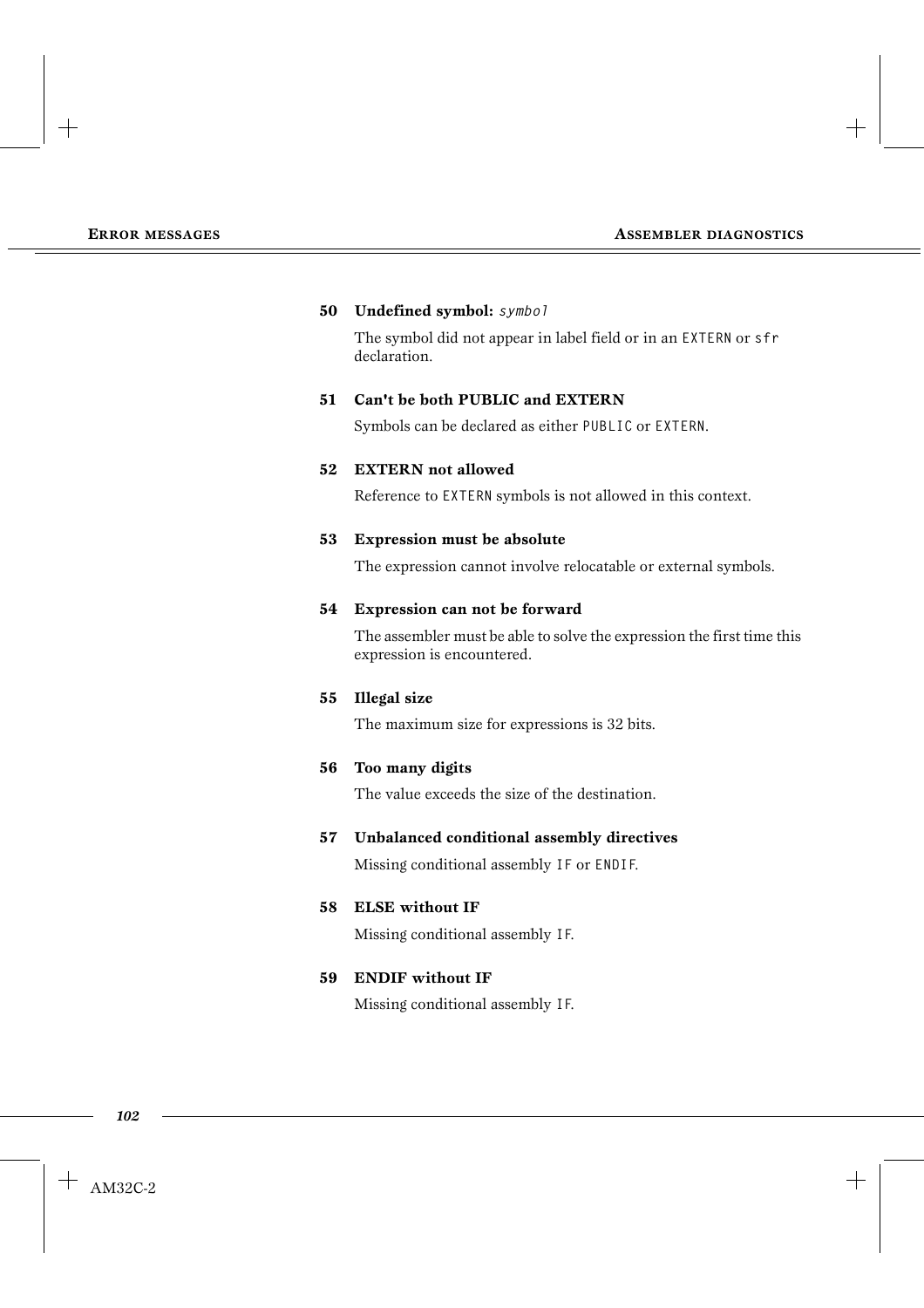### **60 Unbalanced structured assembly directives**

Missing structured assembly **IF** or **ENDIF**.

#### **61 '+' or '-' expected**

A plus or minus sign is missing.

### **62 Illegal operation on extern or public symbol**

An illegal operation has been used on a public or external symbol; eg **SET**.

#### **63 Illegal operation on non-constant label**

It is illegal to make a non-constant symbol **PUBLIC** or **EXTERN**.

#### **64 Extern or unsolved expression**

The expression must be solved at assembly time, i.e. not include external references.

#### **65 '=' expected**

Equals sign was missing.

# **66 Segment too long (max is** *max***)**

The length of **ASEG**, **RSEG**, **STACK**, or **COMMON** segments is larger than the addressable length.

# **67 Public did not appear in label field**

A symbol was declared **PUBLIC** but no label with the same name was found in the source file.

#### **68 End of block-repeat without start**

The repeat directive **REPT** was not found although the **ENDR** directive was.

# **69 Segment must be relocatable**

The operation is not allowed on **ASEG**.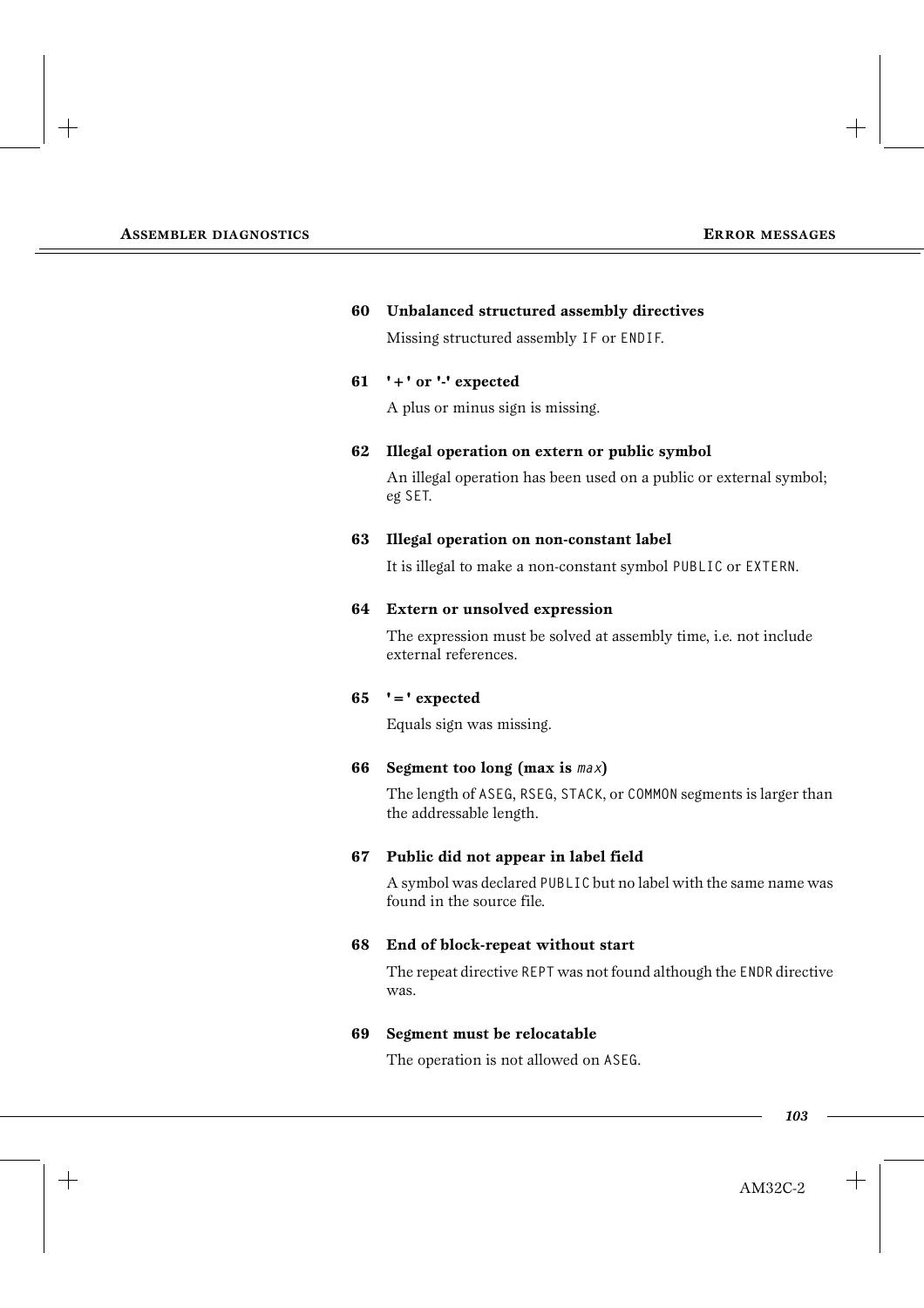# **70 Limit exceeded:** *error text***, value is:** *value* **(decimal)**

The value exceeded the limits set with the **LIMIT** directive. The error text is set by the user in the **LIMIT** directive.

# **71 Symbol** *symbol* **has already been declared EXTERN**

An attempt to redeclare an **EXTERN** as **EXTERN** was made.

# **72 Symbol** *symbol* **has already been declared PUBLIC**

An attempt to redeclare a **PUBLIC** as **PUBLIC** was made.

# **73 End-of-module missing**

A **PROGRAM** or **MODULE** directive was encountered before **ENDMOD** was found.

# **74 Expression must yield non-negative result**

The expression was evaluated to a negative number, whereas a positive number was required.

## **75 Repeat directive unbalanced**

This error is caused by a **REPT** directive without a matching **ENDR**, or a an **ENDR** directive without a matching **REPT**.

## **76 End of repeat directive is missing**

A **REPT** directive without a closing **ENDR** was encountered.

### **77 LOCALs not allowed in this context, (***symbol***)**

Local symbols must be declared within macro definitions.

#### **78 End of macro expected**

An assembler macro is being defined but there was no end-of-macro.

### **79 End of repeat expected**

One of the repeat directives is active, but there was no end-of-repeat found.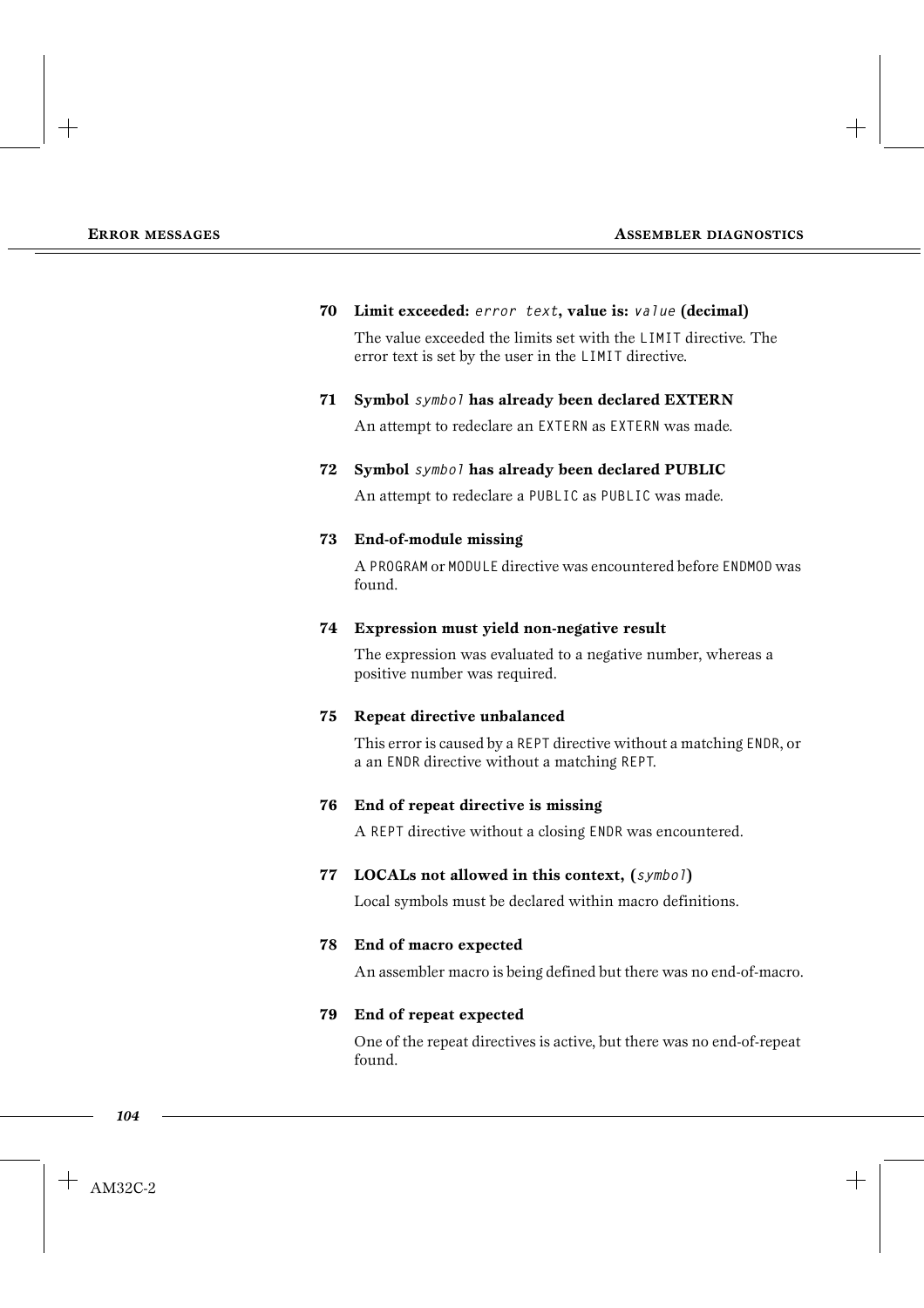### **80 End of conditional assembly expected**

Conditional assembly is active but there was no end of if.

### **81 End of structured assembly expected**

One of the directives for structured assembly is active but has no matching **END**.

### **82 Misplaced end of structured assembly**

A directive that terminates one of the structured assembly directives was found but no matching **START** directive is active.

# **83 Error in SFR attribute definition**

The **SFRTYPE** directive was used with unknown attributes.

## **84 Illegal symbol type in symbol**

The symbol cannot be used in this context since it has the wrong type.

### **85 Wrong number of arguments**

Expected a different number of arguments.

# **86 Number expected**

Characters other than digits were encountered.

### **87 Label must be public or extern**

The label must be declared with **PUBLIC** or **EXTERN**.

# **88 Label not defined with DEFFN**

The label has to be defined via **DEFFN** before used in this context.

### **89 Sorry DEMO version, bytecount exceeded (***max bytes***)**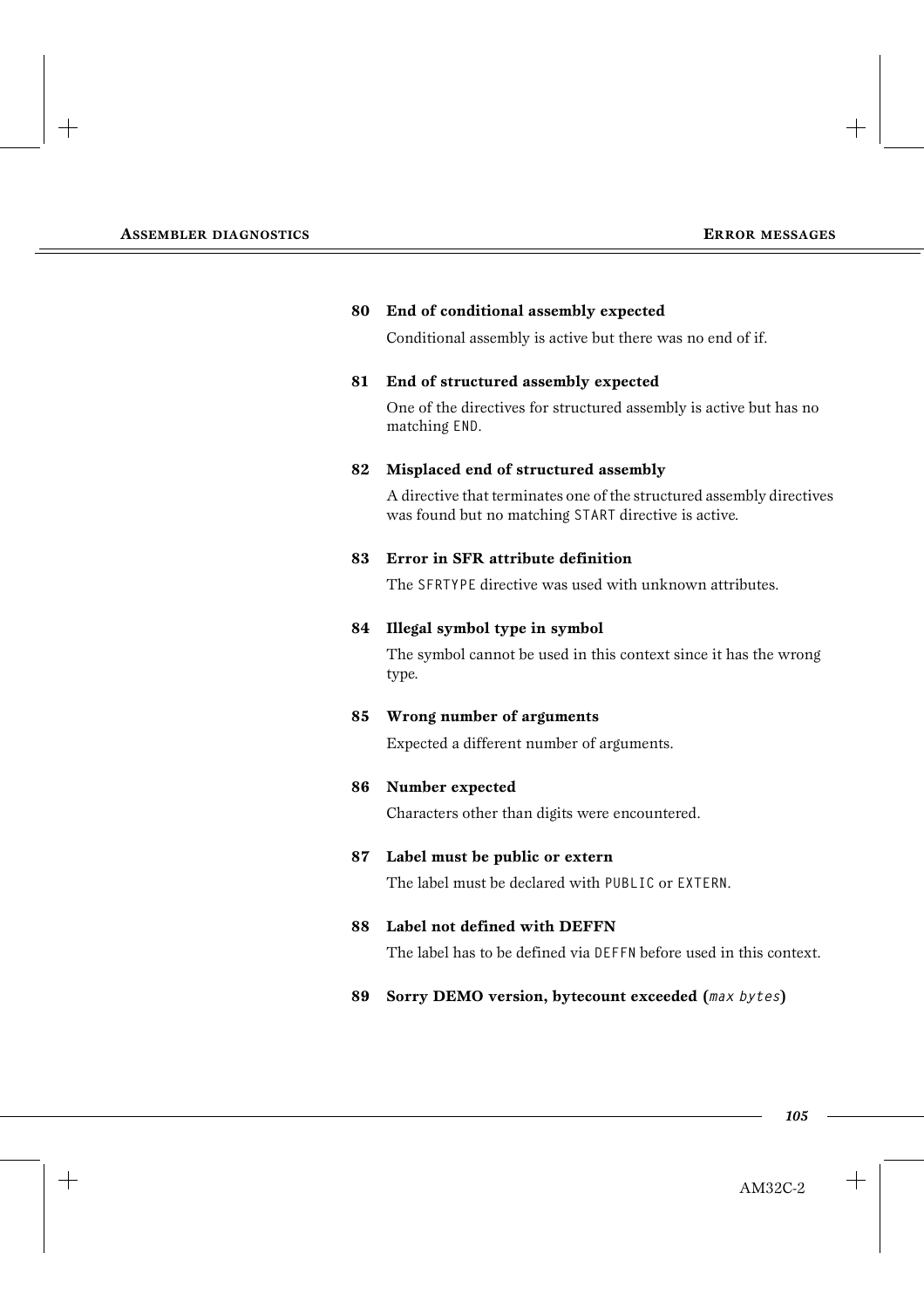|    | 90 Different parts of ASEG have overlapping code                              |
|----|-------------------------------------------------------------------------------|
| 91 | Internal error                                                                |
|    | 92 Empty macro stack overflow                                                 |
|    | 93 Macro stack overflow                                                       |
|    | 94 Attempt to access out-of-stack value                                       |
|    | 95 Invalid macro operator                                                     |
|    | 96 No such macro argument                                                     |
|    | 97 Sorry Lite version, bytecount exceeded (max bytes)                         |
|    | 98 Option - re cannot handle code in include files, use -r or - rn<br>instead |
|    | 99 #include within macro not supported                                        |
|    | 100 Duplicate segment definitions                                             |
|    | $\alpha$ , the state of the state $\alpha$<br>$\sim$ $\sim$ $\sim$            |

Segment redefinition with different attributes; for example, an **RSEG** segment cannot be used as a **COMMON** segment.

# **M32C-SPECIFIC ERROR MESSAGES**

In addition to the general errors, the M32C assembler may generate the following errors:

- **400 Branch too long**
- **401 Too many operands**
- **402 :8 or :16 expected**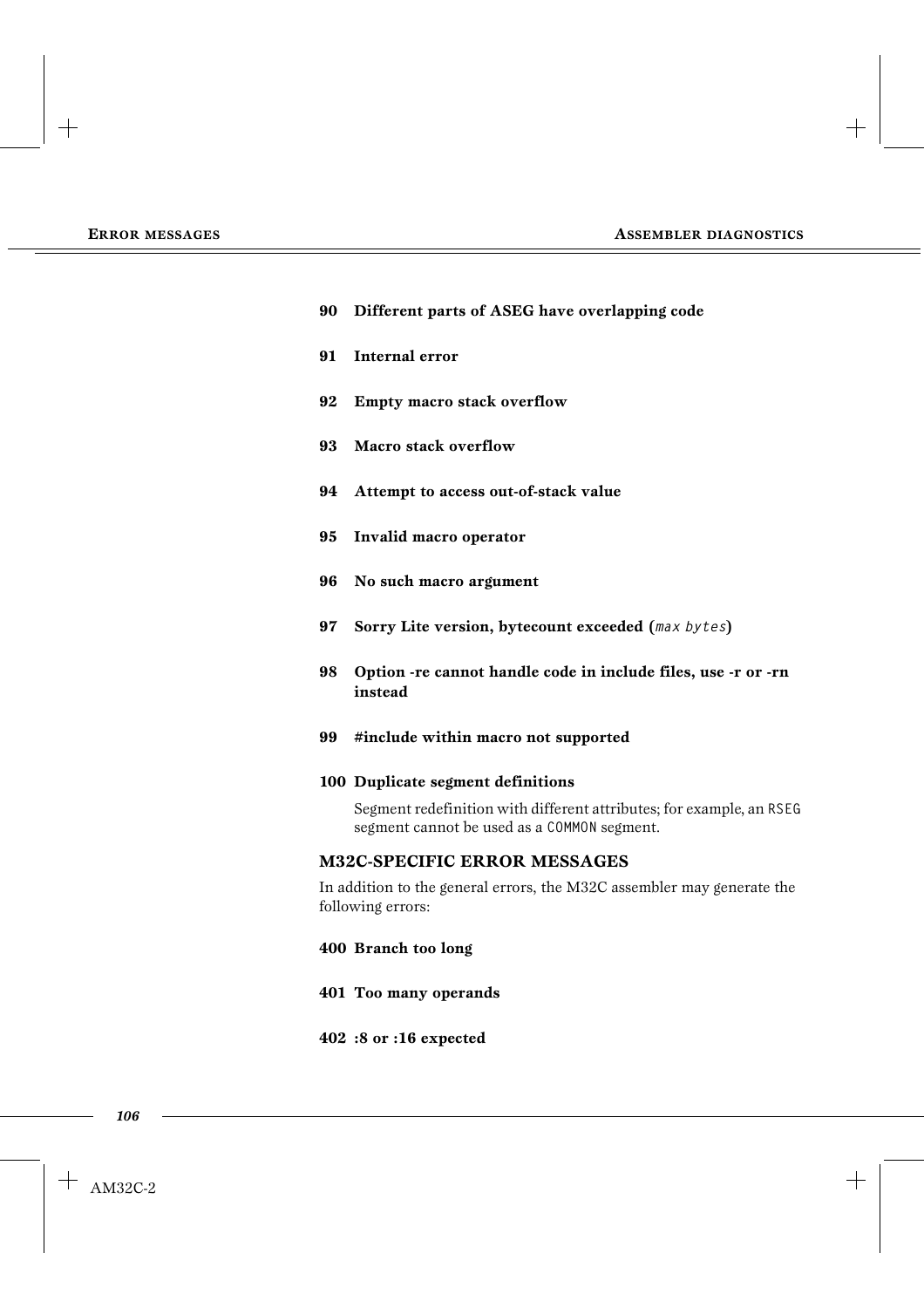- **403 :8, :16 or :24 expected**
- **404 :16 or :24 expected**
- **405 :11, :19 or :27 expected**
- **406 :19 or :27 expected**
- **407 Size specifier (.B .W etc) required**
- **408 The register** *register* **is not allowed here**
- **409 Illegal flag-register flag**
- **410 Size specifier not compatible with operand**

# **WARNING MESSAGES GENERAL**

<span id="page-112-0"></span>The following section lists the general warning messages.

# **0 Unreferenced label**

The label was not used as an operand, nor was it declared public.

# **1 Nested comment**

A C comment was nested.

# **2 Unknown escape sequence**

A backslash (**\**) found in a character constant or string literal was followed by an unknown escape character.

# **3 Non-printable character**

A non-printable character was found in a literal or character constant.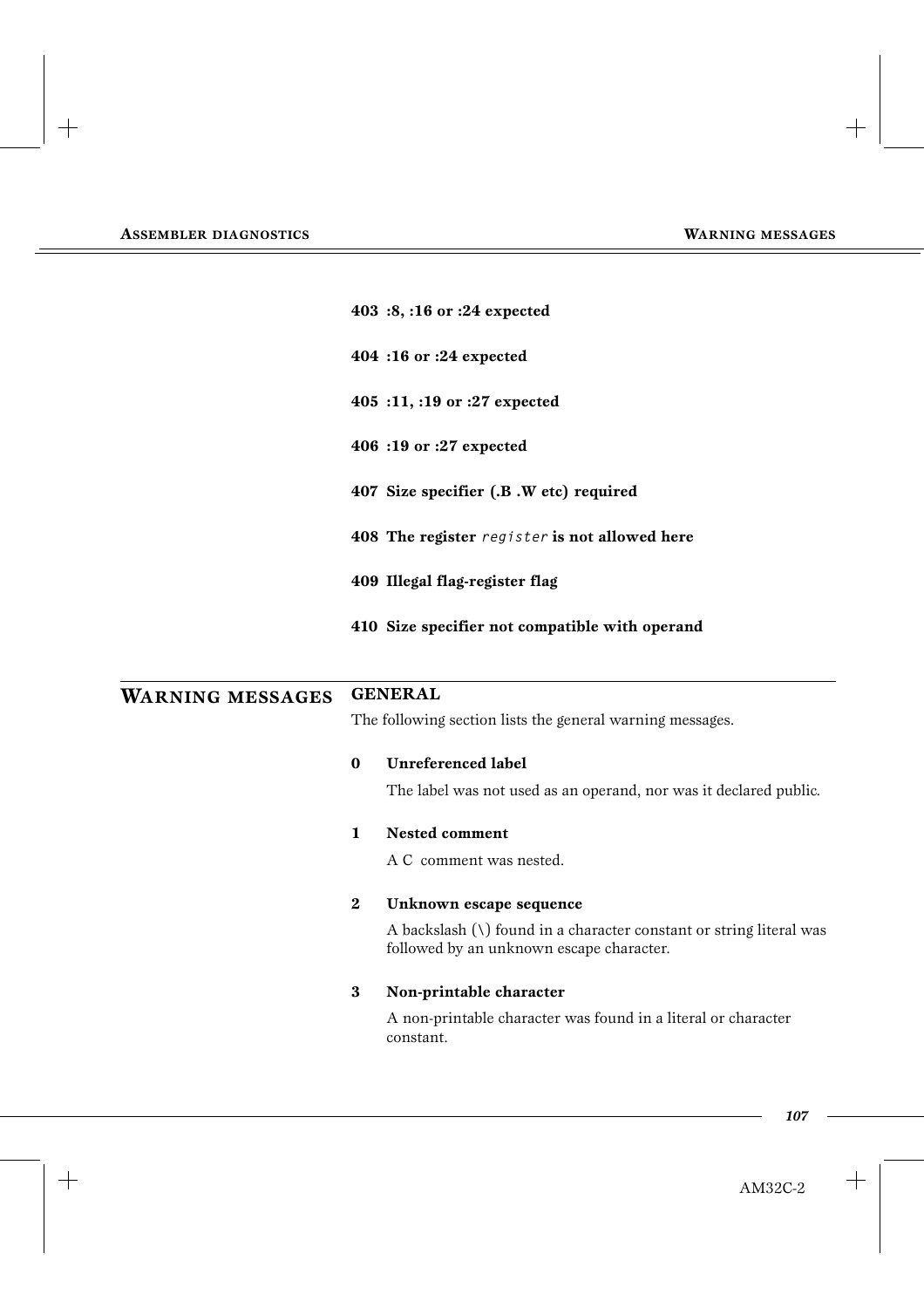# **4 Macro or define expected**

# **5 Floating point value out-of-range**

Floating point value is too large to be represented by the floating point system of the target.

- **6 Floating point division by zero**
- **7 Wrong usage of string operator (# or ##); ignored.**

The current implementation restricts use of the **#** and **##** operators to the token field of parameterized macros. In addition, the **#** operator must precede a formal parameter.

# **8 Macro parameter(s) not used**

- **9 Macro redefined**
- **10 Unknown macro**
- **11 Empty macro argument**

# **12 Recursive macro**

#### **13 Redefinition of Special Function Register**

The special function register (**SFR**) has already been defined.

# **14 Division by zero**

Division by 0 in constant expression.

### **15 Constant truncated**

The constant was longer than the size of the destination.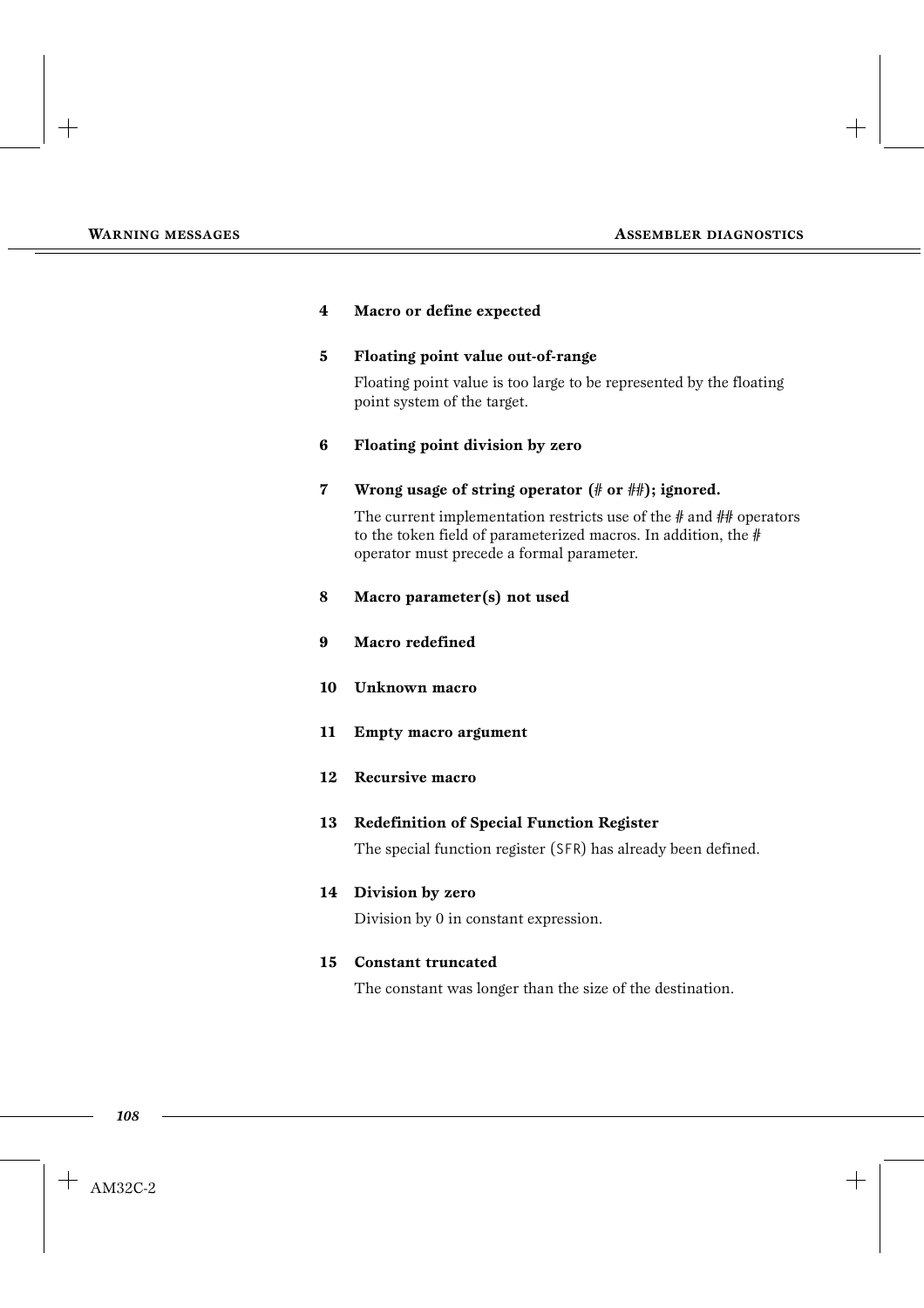### **16 Suspicious sfr expression**

A special function register (**SFR**) is used in an expression, and the assembler cannot check access rights.

# **17 Empty module** *module***, module skipped**

An empty module was created by using **END** directly after **ENDMOD** or **MODULE**, followed by **ENDMOD** without any statements in between.

## **18 End of program while in include file**

The program ended while a file was being included.

# **19 Symbol** *symbol* **duplicated**

#### **20 Bit symbol cannot be used as operand**

A symbol was declared using the bit directive, but since the bit address is not calculated the symbol should not be used.

# **21 Label did not appear in label field**

# **22 Set segment alignment the same** *value* **or larger**

When the alignment set by **ALIGN** is larger than the segment alignment it may be lost at link time.

# **M32C-SPECIFIC WARNING MESSAGES**

In addition to the general warnings, the M32C IAR Assembler may generate the following warnings:

# **400 Number out of range**

- **401 SFR neither defined as READ nor WRITE**
- **402 More than one SFR size attribute defined, using default (byte)**
- **403 No SFR size attribute defined, using default (byte)**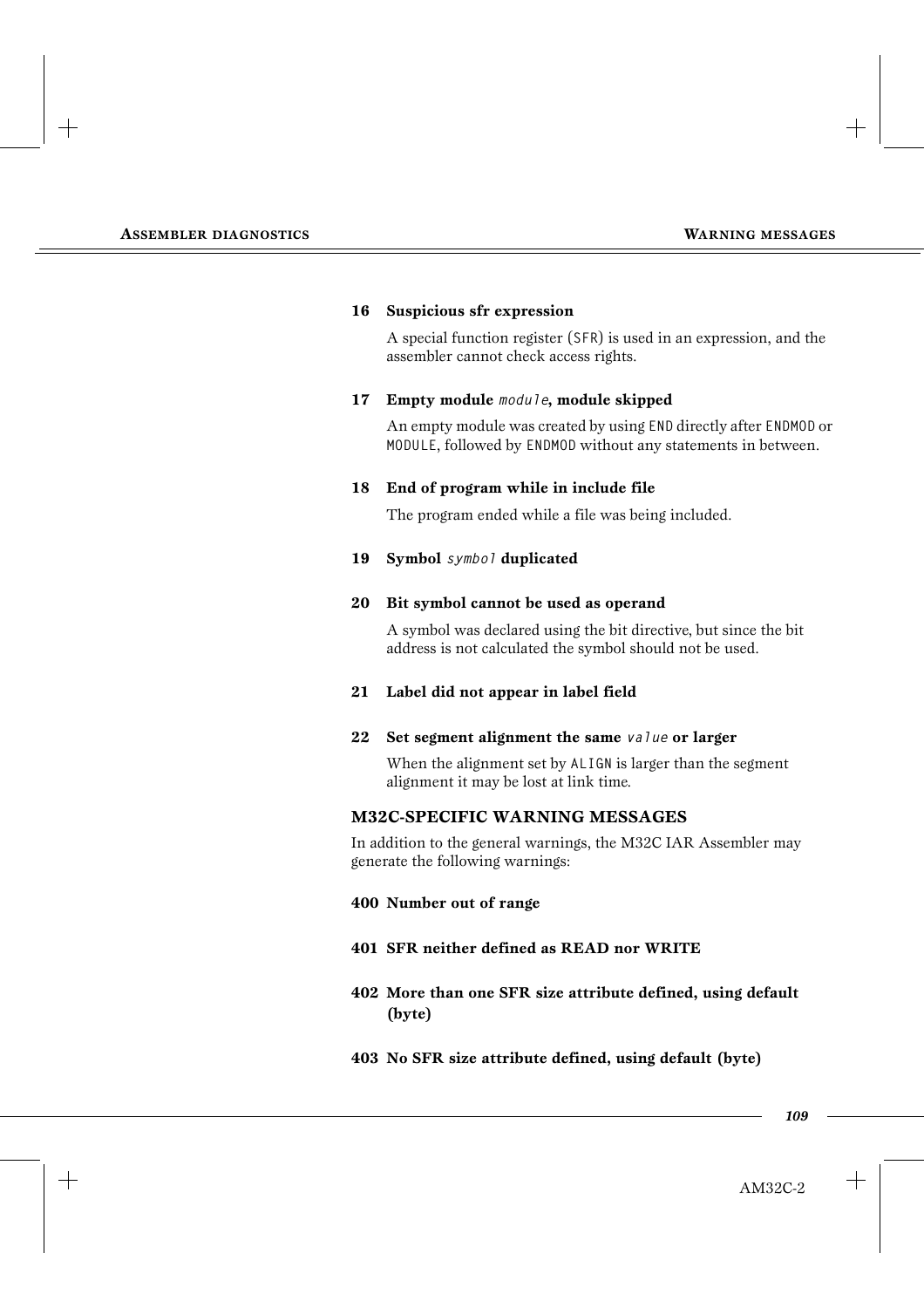- **404 Displacement out of bounds**
- **405 Accessing SFR incorrectly, check read/write flags**
- **406 Accessing SFR using incorrect size**
- **407 :8 applied, ignoring upper byte**
- **408 :16 applied**
- **409 Illegal register**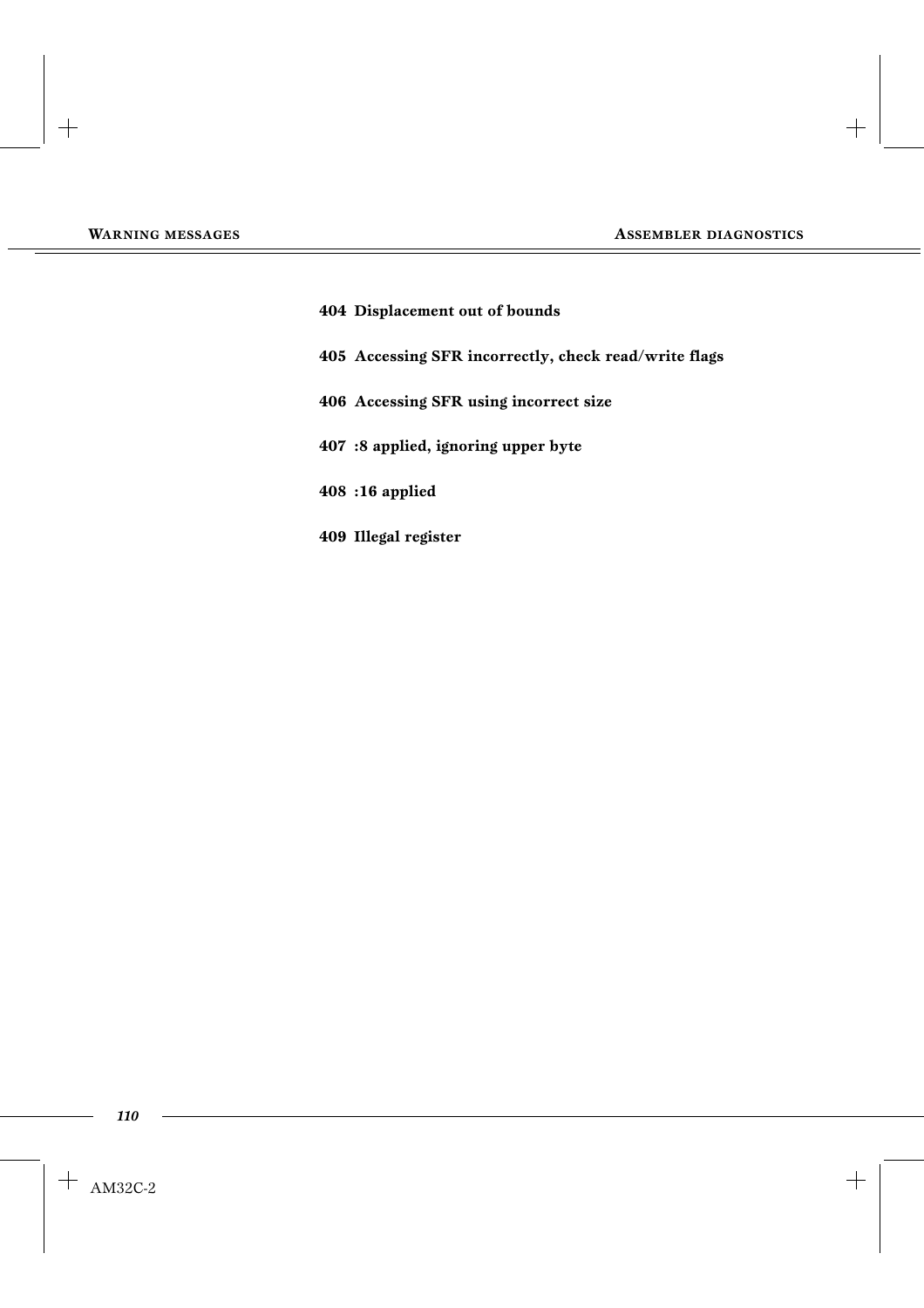**INDEX**

|                                  |                | DC32             | 91                |
|----------------------------------|----------------|------------------|-------------------|
| A                                |                | DC8              | 91                |
| absolute segments                | 64             | <b>DS16</b>      | 91                |
| address field, in listing        | 31             | <b>DS24</b>      | 91                |
| AM32C_INC (environment variable) | $\overline{4}$ | <b>DS32</b>      | 91                |
| AND (assembler operator)         | 38             | DS8              | 91                |
| ASCII character constants        | 26             | listing control  | 80                |
| ASMM32C (environment variable)   | $\overline{4}$ | macro processing | 73                |
| assembler                        |                | module control   | 58                |
| expressions                      | 22             | segment control  | 63                |
| features                         | $\mathbf{1}$   | sfr              | 68                |
| labels                           | 23             | sfrp             | 68                |
| listing format                   | 30             | summary          | 51                |
| operators                        | 22             | symbol control   | 61                |
| output formats                   | 32             | value assignment | 68                |
| source format                    | 21             | #define          | 86                |
| symbols                          | 23             | #elif            | 86                |
| assembler diagnostics            | 95             | #else            | 86                |
| command line errors              | 95             | #endif           | 86                |
| error messages                   | 95, 97         | #error           | 86                |
| fatal errors                     | 96             | #if              | 86                |
| internal errors                  | 96             | #ifdef           | 86                |
| memory overflow                  | 96             | #ifndef          | 86                |
| warning messages                 | 96, 107        | #include         | 86                |
| assembler directive syntax       |                | #message         | 86                |
| comments                         | 57             | #undef           | 86                |
| conventions                      | 57             | \$               | $\boldsymbol{93}$ |
| labels                           | 57             | .ADDR            | 91                |
| parameters                       | 58             | .ALIAS           | 68                |
| assembler directives             |                | .ALIGN           | 63                |
| allocation                       | 91             | .ALIGNRAM        | 63                |
| assembler control                | 93             | .ASEG            | 63                |
| conditional assembly             | $\rm 72$       | .ASSIGN          | 68                |
| const                            | 68             | .BLKA            | 91                |
| C-style preprocessor             | 86             | .BLKB            | 91                |
| data definition or allocation    | 91             | .BLKF            | 91                |
| DC16                             | 91             | .BLKL            | 91                |
| DC <sub>24</sub>                 | 91             | .BLKW            | 91                |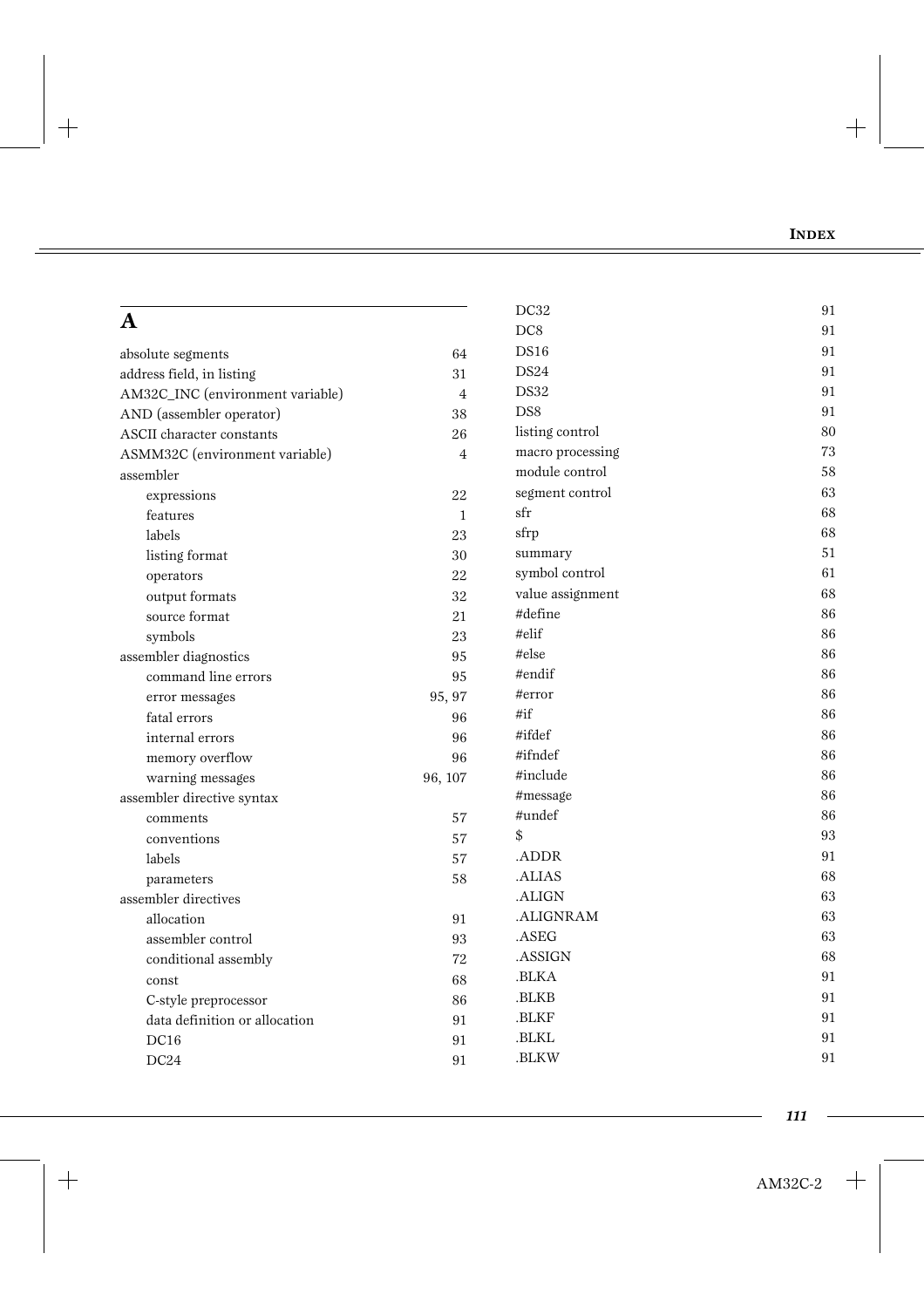| .PAGE                                  | 81             |
|----------------------------------------|----------------|
| .PAGSIZ                                | 80             |
| .PROGRAM                               | 58             |
| .PUBLIC                                | 61             |
| .PUBWEAK                               | 61             |
| <b>RADIX</b>                           | 93             |
| .REPT                                  | 74             |
| .REPTC                                 | 74             |
| .REPTI                                 | 74             |
| .REQUIRE                               | 61             |
| RSEG                                   | 63             |
| .RTMODEL                               | 58             |
| SET                                    | 68             |
| .SFRTYPE                               | 68             |
| .STACK                                 | 63             |
| .VAR                                   | 68             |
| .WORD                                  | 91             |
| $/$ *                                  | 86             |
| $\frac{1}{2}$                          | 86             |
| $=$                                    | 68             |
| _args                                  | ${\bf 76}$     |
| assembler environment variables        | $\overline{4}$ |
| assembler list files                   |                |
| conditions, specifying                 | $\overline{7}$ |
| cross-references, generating           | $19\,$         |
| filename, specifying                   | $12\,$         |
| generating                             | 11             |
| header section, omitting               | 13             |
| lines per page, specifying             | 14             |
| macro execution information, including | 6              |
| tab spacing, specifying                | 16             |
| #include files, specifying             | 11             |
| assembler macros                       |                |
| quote characters, specifying           | 12             |
| assembler object file                  |                |
| filename, specifying                   | 13             |
| assembler operators                    | 33             |
| <b>AND</b>                             | 38             |
|                                        |                |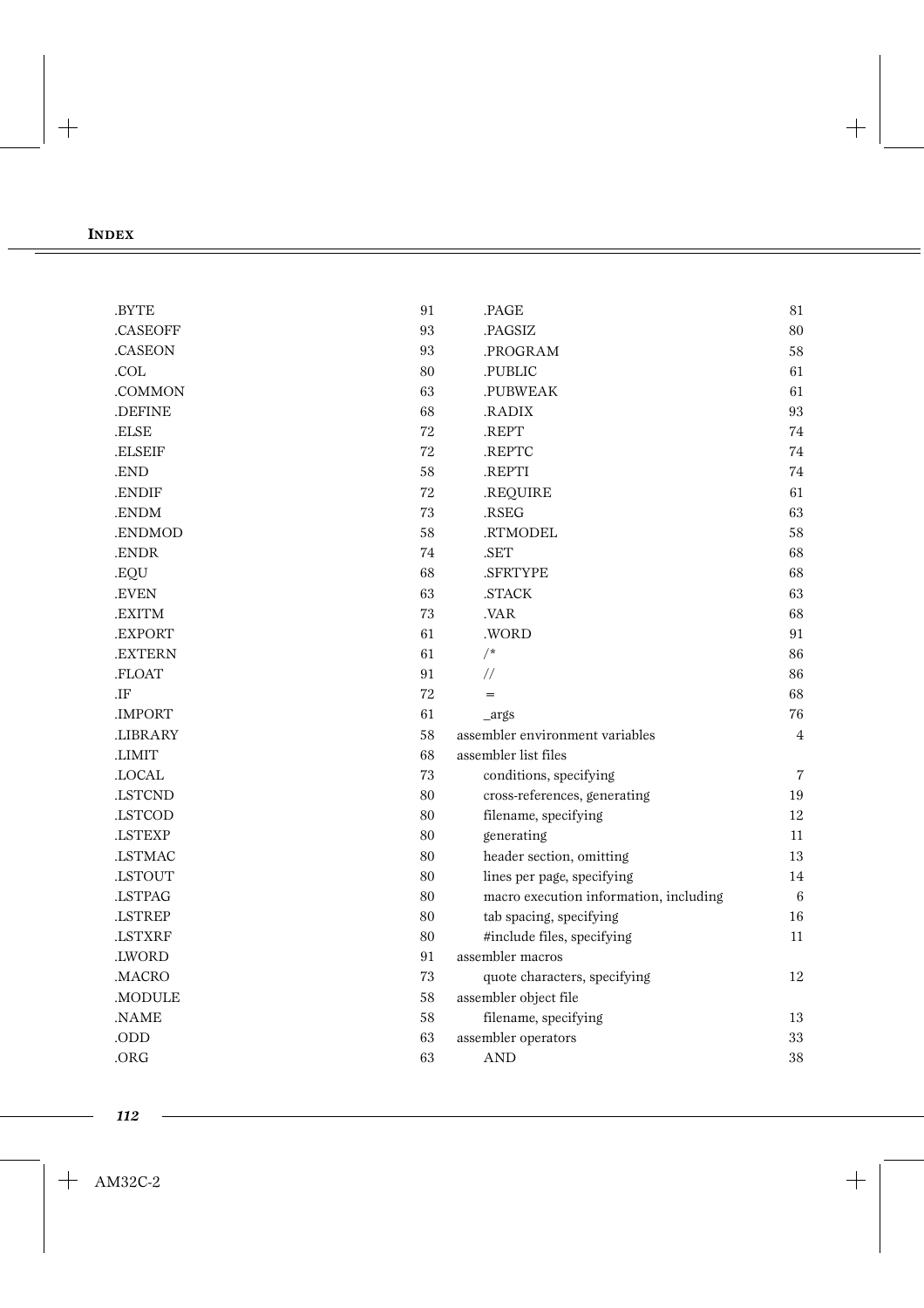| <b>BINAND</b>               | 38          | $\overline{a}$                 | 37               |
|-----------------------------|-------------|--------------------------------|------------------|
| <b>BINNOT</b>               | 38          | /                              | $37\,$           |
| $\operatorname{BINOR}$      | $39\,$      | $\lt$ $\lt$ $>$                | 47               |
| <b>BINXOR</b>               | 39          | $\lt$ = $>$                    | $43\,$           |
| $\rm BYTE1$                 | 39          | $\langle$ $>$                  | $43 - 44$        |
| BYTE2                       | $39\,$      | $=$                            | $41\,$           |
| $\rm BYTE3$                 | $40\,$      | $=$ $=$                        | 41               |
| $\rm BYTE4$                 | 40          | $\geq$                         | $42\,$           |
| <b>DATE</b>                 | 40          | $\geq$ =                       | $41\,$           |
| ${\rm EQ}$                  | $41\,$      | $>$ $>$                        | $47\,$           |
| $\operatorname{GE}$         | $41\,$      | $\wedge$                       | $39\,$           |
| $\operatorname{GT}$         | 42          |                                | $39\,$           |
| $_{\rm HIGH}$               | $42\,$      | $\mathop{  }$                  | $\rm 45$         |
| <b>HWRD</b>                 | 42          | $\sim$                         | $38\,$           |
| $\operatorname{LE}$         | $43\,$      | assembler options              |                  |
| ${\rm Low}$                 | $43\,$      | command line, setting          | $\,3$            |
| $\mathop{\rm LT}\nolimits$  | 43          | extended command file, setting | $\,4\,$          |
| ${\rm LWRD}$                | 44          | summary                        | $\overline{5}$   |
| $\rm MOD$                   | 44          | $\mbox{-}\mathbf{B}$           | $\overline{6}$   |
| $\rm NE$                    | 44          | $-b$                           | $\boldsymbol{7}$ |
| $\operatorname{NOT}$        | $\rm 45$    | $\textnormal{\textsf{-C}}$     | $\overline{7}$   |
| OR                          | $\rm 45$    | $\mbox{-}\mathrm{D}$           | $\,8\,$          |
| $\operatorname{precedence}$ | 33          | $\mathbf{-E}$                  | $\boldsymbol{9}$ |
| ${\rm SFB}$                 | $\rm 45$    | -f $\,$                        | 4, 9             |
| ${\rm SFE}$                 | $\sqrt{46}$ | $\mbox{-}\mathbf{G}$           | $10\,$           |
| $\operatorname{SHL}$        | 47          | $\mathbf{I}$                   | $10\,$           |
| <b>SHR</b>                  | $47\,$      | $\cdot \mathrm{i}$             | 11               |
| <b>SIZEOF</b>               | 47          | $\mathbf{-L}$                  | 11               |
| $_{\rm UGT}$                | 48          | $\textnormal{-}1$              | 12               |
| ${\rm ULT}$                 | 48          | $\mbox{-}\mathbf{M}$           | $12\,$           |
| <b>XOR</b>                  | $\rm 49$    | $\mathbf{\cdot N}$             | $13\,$           |
| $\mathfrak l$               | 45          | $-{\cal O}$                    | 13               |
| $!=$                        | 44          | $\hbox{-} \mathrm{O}$          | $14\,$           |
| $\%$                        | 44          | $\mathbf{\text{-}p}$           | 14               |
| &                           | 38          | $\mathbf{r}$                   | $15\,$           |
| $\&\&$                      | 38          | $\text{-}\mathbf{S}$           | $15\,$           |
| $\star$                     | $36\,$      | $\textnormal{\textbf{-S}}$     | $16\,$           |
| $^+$                        | $36\,$      | $\mbox{-}t$                    | $16\,$           |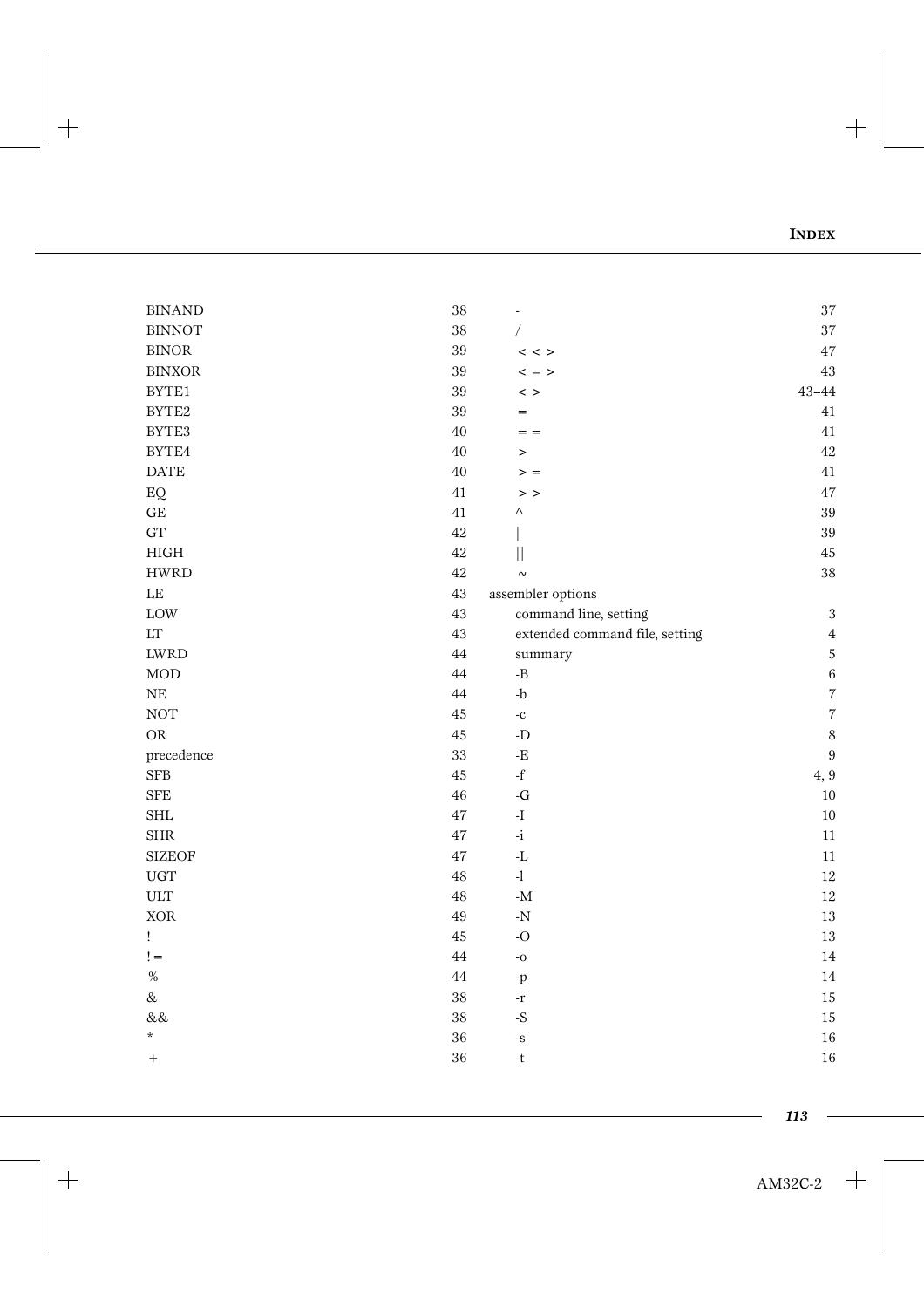| $-IJ$                                         | 17 |
|-----------------------------------------------|----|
| $-V$                                          | 17 |
| $-W$                                          | 18 |
| -X                                            | 19 |
| assembler output, including debug information | 15 |
| assembler symbols, predefined                 |    |
| undefining                                    | 17 |
| assembly warning messages, disabling          | 18 |

# **B**

| BINAND (assembler operator) | 38 |
|-----------------------------|----|
| BINNOT (assembler operator) | 38 |
| BINOR (assembler operator)  | 39 |
| BINXOR (assembler operator) | 39 |
| BYTE1 (assembler operator)  | 39 |
| BYTE2 (assembler operator)  | 39 |
| BYTE3 (assembler operator)  | 40 |
| BYTE4 (assembler operator)  | 40 |
|                             |    |

# **C**

| case sensitive user symbols                | 16 |
|--------------------------------------------|----|
| case sensitivity                           | 93 |
| character constants                        | 26 |
| command line errors                        | 95 |
| command line options                       | 3  |
| command line, extending                    | 9  |
| comments, in assembler directives          | 57 |
| common segments                            | 65 |
| conditional list file                      | 7  |
| configuration, specifying                  | 17 |
| const (assembler directive)                | 68 |
| constants, integer                         | 25 |
| conventions                                | iv |
| CPU, defining. See processor configuration |    |

| cross-references in assembler list file, generating | 19              |
|-----------------------------------------------------|-----------------|
| C-SPY                                               | $\cdots$<br>111 |
|                                                     |                 |

# **D**

| assembler symbols, predefined<br>undefining<br>assembly warning messages, disabling<br>assumptions | 17<br>18<br>iv | data field, in listing<br>DATE (assembler operator)<br>DC16 (assembler directive)<br>DC24 (assembler directive)<br>DC32 (assembler directive) | 31<br>40<br>91<br>91<br>91 |
|----------------------------------------------------------------------------------------------------|----------------|-----------------------------------------------------------------------------------------------------------------------------------------------|----------------------------|
| В                                                                                                  |                | DC8 (assembler directive)<br>debug information in assembler output, including                                                                 | 91<br>15                   |
| BINAND (assembler operator)                                                                        | 38             | debugger                                                                                                                                      | iii                        |
| BINNOT (assembler operator)                                                                        | 38             | declaring run-time model attributes                                                                                                           | 60                         |
| BINOR (assembler operator)                                                                         | 39             | defining macros                                                                                                                               | 75                         |
| BINXOR (assembler operator)                                                                        | 39             | diagnostics                                                                                                                                   | 95                         |
| BYTE1 (assembler operator)                                                                         | 39             | directives, summary                                                                                                                           | 51                         |
| BYTE2 (assembler operator)                                                                         | 39             | DS16 (assembler directive)                                                                                                                    | 91                         |
| BYTE3 (assembler operator)                                                                         | 40             | DS24 (assembler directive)                                                                                                                    | 91                         |
| BYTE4 (assembler operator)                                                                         | 40             | DS32 (assembler directive)                                                                                                                    | 91                         |
|                                                                                                    |                | DS8 (assembler directive)                                                                                                                     | 91                         |
|                                                                                                    |                |                                                                                                                                               |                            |

# **E**

| environment variables                   |     |
|-----------------------------------------|-----|
| AM32C INC                               | 4   |
| ASMM32C                                 | 4   |
| EQ (assembler operator)                 | 41  |
| error messages                          | 97  |
| maximum number, specifying              | 9   |
| errors, displaying                      | 89  |
| expressions, in assembly                | 22  |
| extended command line file (extend.xcl) | 4.9 |
|                                         |     |

**F**

```
false value 22
```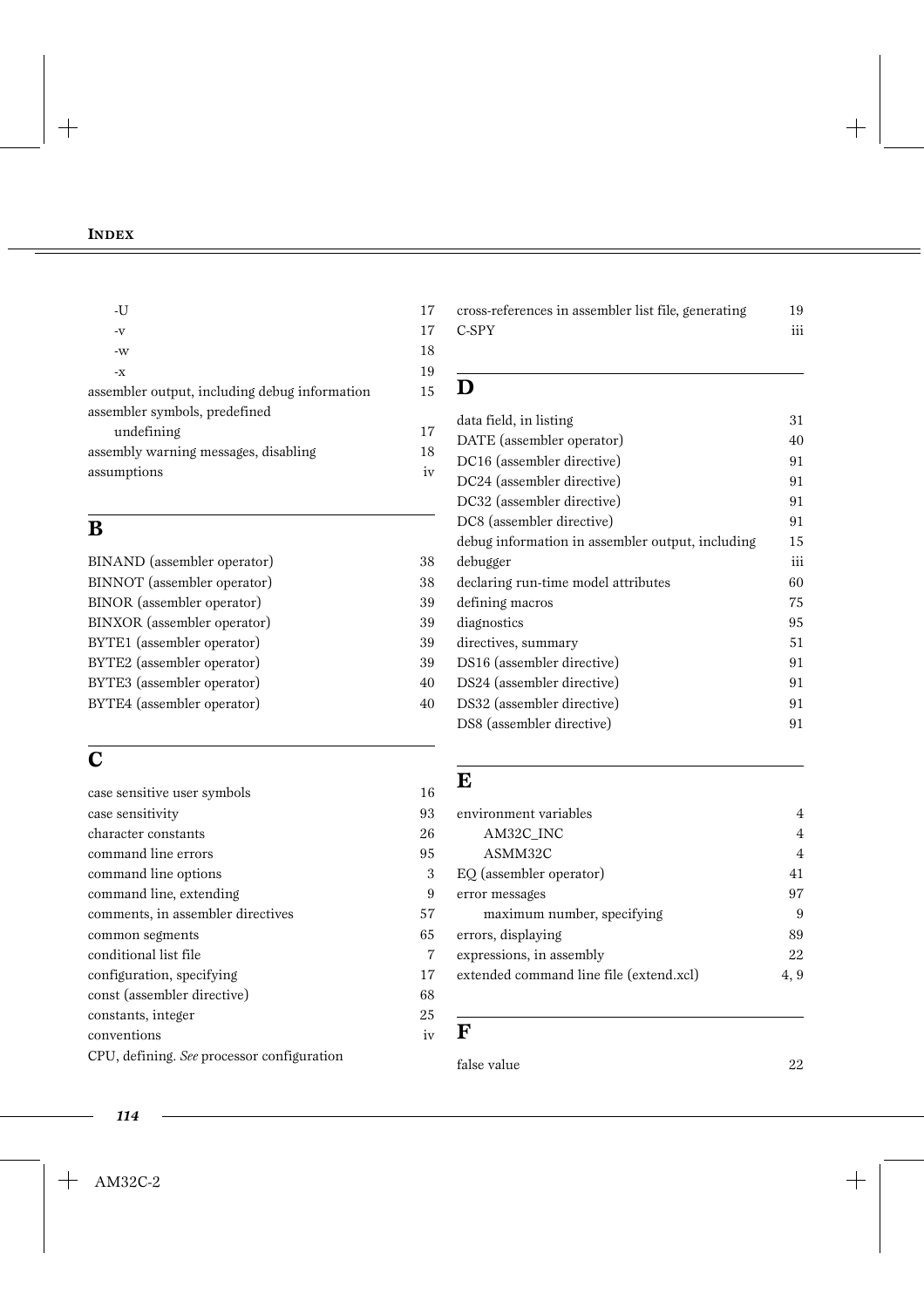| features                     | 1         |
|------------------------------|-----------|
| file extensions              |           |
| xcl                          | 4, 9      |
| file types                   |           |
| extended command line        | 4, 9      |
| #include                     | 10        |
| filenames                    |           |
| assembler output, specifying | $13 - 14$ |
| format modifiers             | 24        |
| formats, output              | 32        |
|                              |           |

# **G**

| GE (assembler operator) |    |
|-------------------------|----|
| global value, defining  | 69 |
| GT (assembler operator) | 42 |

# **H**

| header files, SFR                                  | $\mathfrak{D}$ |
|----------------------------------------------------|----------------|
| header section, omitting from assembler list file. | 13             |
| HIGH (assembler operator)                          | 42             |
| HWRD (assembler operator)                          | 42             |

# **I**

| IAR C-SPY Debugger          | iii            |
|-----------------------------|----------------|
| IAR Embedded Workbench      | iii            |
| IAR XLINK Linker            |                |
| output formats              | 32             |
| include paths, specifying   | 10             |
| installation                | iii            |
| integer constants           | 25             |
| in-line coding using macros | 77             |
| iomacros.h                  | $\overline{2}$ |
|                             |                |

# **L**

| labels                                 |    |
|----------------------------------------|----|
| defining and undefining                | 88 |
| in assembler directives                | 57 |
| in assembly                            | 23 |
| LE (assembler operator)                | 43 |
| library modules                        | 59 |
| creating                               | 7  |
| lines per page, in assembler list file | 14 |
| linker                                 |    |
| output formats                         | 32 |
| listings                               |    |
| address field                          | 31 |
| assembler                              | 30 |
| conditional code and strings           | 81 |
| cross-reference table                  | 82 |
| data field                             | 31 |
| formatting                             | 82 |
| generated lines                        | 82 |
| macros                                 | 82 |
| source line                            | 31 |
| turning on and off                     | 81 |
| local                                  |    |
| symbols                                | 71 |
| value                                  | 69 |
| location counter                       | 23 |
| setting                                | 65 |
| LOW (assembler operator)               | 43 |
| LT (assembler operator)                | 43 |
| LWRD (assembler operator)              | 44 |
|                                        |    |

# **M**

| macro execution information, including in |    |
|-------------------------------------------|----|
| assembler list file                       | 6  |
| macro quote characters, specifying        | 12 |
| macro symbols, predefined                 | 76 |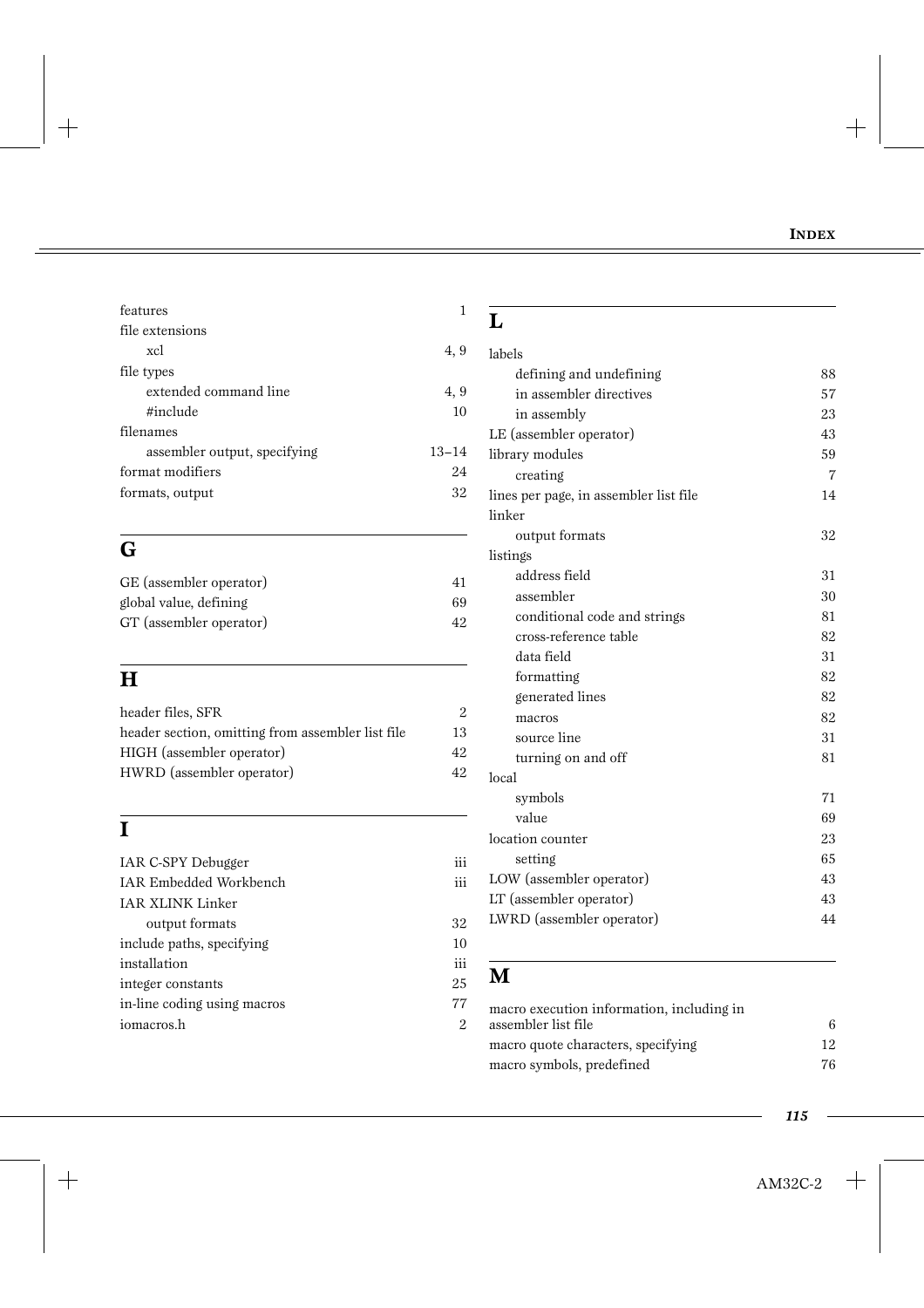### macros

| defining                                        | 75 |
|-------------------------------------------------|----|
| processing                                      | 76 |
| using special characters                        | 76 |
| messages, excluding from standard output stream | 15 |
| MOD (assembler operator)                        | 44 |
| modifiers, format                               | 24 |
| module control directives                       | 58 |
| modules, terminating                            | 59 |

# **N**

| NE (assembler operator)  | 44 |
|--------------------------|----|
| NOT (assembler operator) | 45 |

# **O**

| operation, silent         | 15     |
|---------------------------|--------|
| operators                 | 22, 33 |
| option summary, assembler | 5      |
| OR (assembler operator)   | 45     |
| output formats, assembler | 32     |
| overview, product         | iii    |

# **P**

| predefined symbols                  | 27 |
|-------------------------------------|----|
| undefining                          | 17 |
| DATE_                               | 27 |
| ${\rm FILE}$                        | 27 |
| IAR SYSTEMS ASM                     | 27 |
| LINE                                | 27 |
| TID                                 | 27 |
| TIME                                | 27 |
| VER                                 | 27 |
| preprocessor symbol, defining       | 8  |
| processor configuration, specifying | 17 |
|                                     |    |

| product overview           | $\cdots$<br>111 |
|----------------------------|-----------------|
| program modules, beginning | 59              |
| programming hints          |                 |

# **R**

| relocatable expressions, using symbols in | 22. |
|-------------------------------------------|-----|
| relocatable segments, beginning           | 65  |
| repeating statements                      | 77  |
| run-time model attributes, declaring      | 60  |

# **S**

| segments, common<br>SFB (assembler operator)<br>SFE (assembler operator)<br><b>SFR</b><br>sfr (assembler directive)<br>sfrp (assembler directive)<br>SHL (assembler operator)<br>SHR (assembler operator)<br>silent operation, specifying<br>SIZEOF (assembler operator)<br>source files, including<br>source format, assembler<br>source line, in listing<br>special function register<br>stack segments, beginning<br>standard input stream (stdin), reading from<br>standard output stream, disabling messages to<br>symbol and cross-reference table<br>symbols<br>exporting to other modules<br>importing<br>in assembly<br>in relocatable expressions | 65<br>45<br>46 |
|-------------------------------------------------------------------------------------------------------------------------------------------------------------------------------------------------------------------------------------------------------------------------------------------------------------------------------------------------------------------------------------------------------------------------------------------------------------------------------------------------------------------------------------------------------------------------------------------------------------------------------------------------------------|----------------|
|                                                                                                                                                                                                                                                                                                                                                                                                                                                                                                                                                                                                                                                             |                |
|                                                                                                                                                                                                                                                                                                                                                                                                                                                                                                                                                                                                                                                             |                |
|                                                                                                                                                                                                                                                                                                                                                                                                                                                                                                                                                                                                                                                             |                |
|                                                                                                                                                                                                                                                                                                                                                                                                                                                                                                                                                                                                                                                             | $\overline{2}$ |
|                                                                                                                                                                                                                                                                                                                                                                                                                                                                                                                                                                                                                                                             | 68             |
|                                                                                                                                                                                                                                                                                                                                                                                                                                                                                                                                                                                                                                                             | 68             |
|                                                                                                                                                                                                                                                                                                                                                                                                                                                                                                                                                                                                                                                             | 47             |
|                                                                                                                                                                                                                                                                                                                                                                                                                                                                                                                                                                                                                                                             | 47             |
|                                                                                                                                                                                                                                                                                                                                                                                                                                                                                                                                                                                                                                                             | 15             |
|                                                                                                                                                                                                                                                                                                                                                                                                                                                                                                                                                                                                                                                             | 47             |
|                                                                                                                                                                                                                                                                                                                                                                                                                                                                                                                                                                                                                                                             | 88, 94         |
|                                                                                                                                                                                                                                                                                                                                                                                                                                                                                                                                                                                                                                                             | 21             |
|                                                                                                                                                                                                                                                                                                                                                                                                                                                                                                                                                                                                                                                             | 31             |
|                                                                                                                                                                                                                                                                                                                                                                                                                                                                                                                                                                                                                                                             | $\overline{c}$ |
|                                                                                                                                                                                                                                                                                                                                                                                                                                                                                                                                                                                                                                                             | 65             |
|                                                                                                                                                                                                                                                                                                                                                                                                                                                                                                                                                                                                                                                             | 10             |
|                                                                                                                                                                                                                                                                                                                                                                                                                                                                                                                                                                                                                                                             | 15             |
|                                                                                                                                                                                                                                                                                                                                                                                                                                                                                                                                                                                                                                                             | 32             |
|                                                                                                                                                                                                                                                                                                                                                                                                                                                                                                                                                                                                                                                             |                |
|                                                                                                                                                                                                                                                                                                                                                                                                                                                                                                                                                                                                                                                             | 62             |
|                                                                                                                                                                                                                                                                                                                                                                                                                                                                                                                                                                                                                                                             | 62             |
|                                                                                                                                                                                                                                                                                                                                                                                                                                                                                                                                                                                                                                                             | 23             |
|                                                                                                                                                                                                                                                                                                                                                                                                                                                                                                                                                                                                                                                             | 22             |
| macro                                                                                                                                                                                                                                                                                                                                                                                                                                                                                                                                                                                                                                                       | 76             |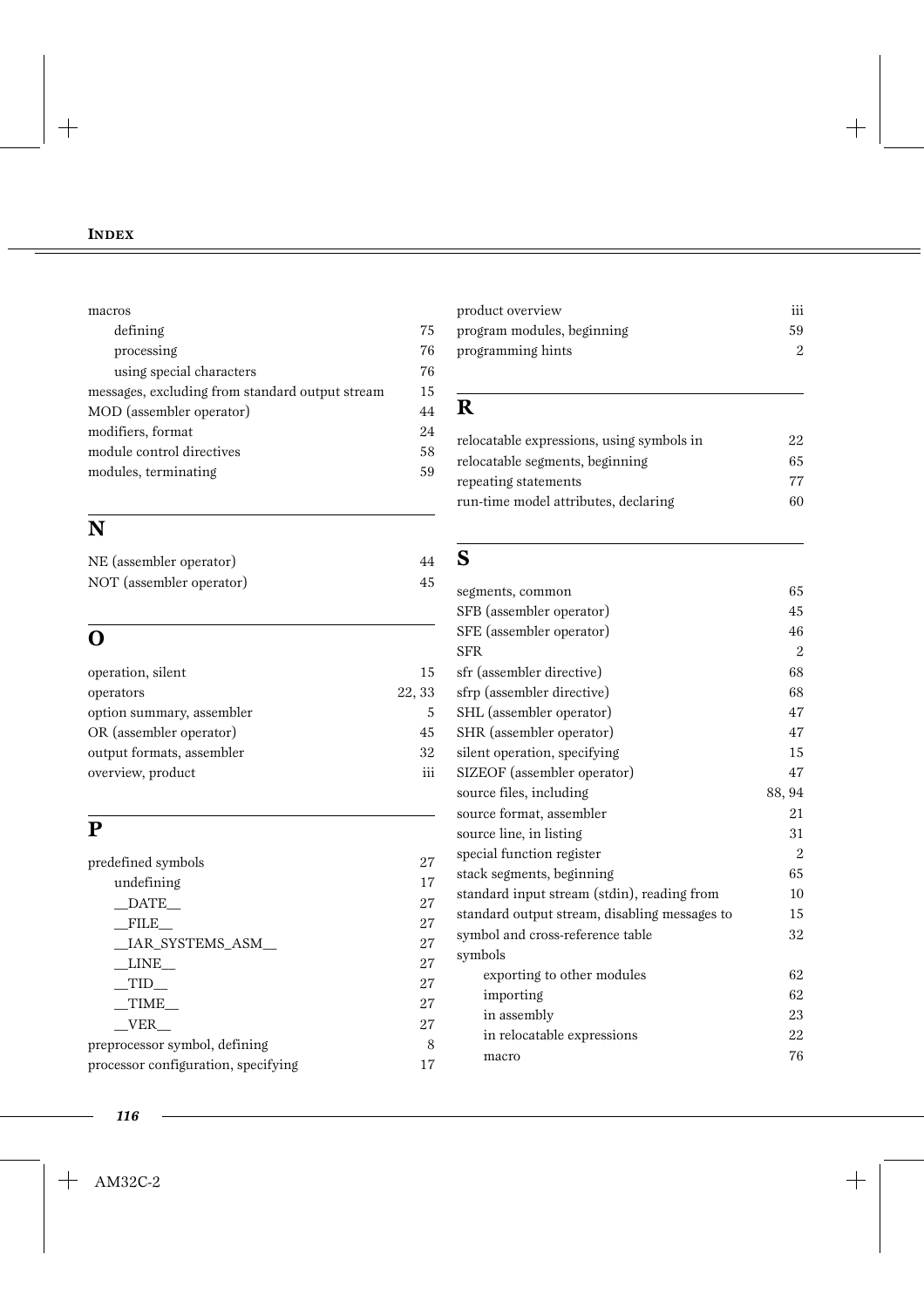| predefined                   | 27 |
|------------------------------|----|
| redefining                   | 70 |
| user-defined, case sensitive | 16 |

# **T**

| tab spacing, specifying in assembler list file | 16  |
|------------------------------------------------|-----|
| target processor, specifying                   | 17  |
| temporary value, defining                      | 69  |
| true value                                     | 22  |
| tutorials                                      | iii |

# **U**

| UGT (assembler operator)     | 48 |
|------------------------------|----|
| ULT (assembler operator)     | 48 |
| user symbols, case sensitive | 16 |

# **W**

| warning messages | 107 |
|------------------|-----|
| disabling        | 18  |

# **X**

| xcl (file extension)     | 4, 9 |
|--------------------------|------|
| XOR (assembler operator) | 49   |

# **Symbols**

| : (assembler operator)        | 45 |
|-------------------------------|----|
| $!=$ (assembler operator)     | 44 |
| #define (assembler directive) | 86 |
| #elif (assembler directive)   | 86 |
| #else (assembler directive)   | 86 |
| #endif (assembler directive)  | 86 |

| #error (assembler directive)   | 86   |
|--------------------------------|------|
| #if (assembler directive)      | 86   |
| #ifdef (assembler directive)   | 86   |
| #ifndef (assembler directive)  | 86   |
| #include files                 |      |
| listing                        | 11   |
| specifying                     | 10   |
| #include (assembler directive) | 86   |
| #message (assembler directive) | 86   |
| #undef (assembler directive)   | 86   |
| \$ (assembler directive)       | 93   |
| \$ (location counter)          | 23   |
| % (assembler operator)         | 44   |
| & (assembler operator)         | 38   |
| && (assembler operator)        | 38   |
| * (assembler operator)         | 36   |
| + (assembler operator)         | 36   |
| - (assembler operator)         | 37   |
| -B (assembler option)          | 6    |
| -b (assembler option)          | 7    |
| -c (assembler option)          | 7    |
| -D (assembler option)          | 8    |
| -E (assembler option)          | 9    |
| -f (assembler option)          | 4, 9 |
| -G (assembler option)          | 10   |
| -I (assembler option)          | 10   |
| -i (assembler option)          | 11   |
| -L (assembler option)          | 11   |
| -1 (assembler option)          | 12   |
| -M (assembler option)          | 12   |
| -N (assembler option)          | 13   |
| -O (assembler option)          | 13   |
| -o (assembler option)          | 14   |
| -p (assembler option)          | 14   |
| -r (assembler option)          | 15   |
| -S (assembler option)          | 15   |
| -s (assembler option)          | 16   |
| -t (assembler option)          | 16   |
|                                |      |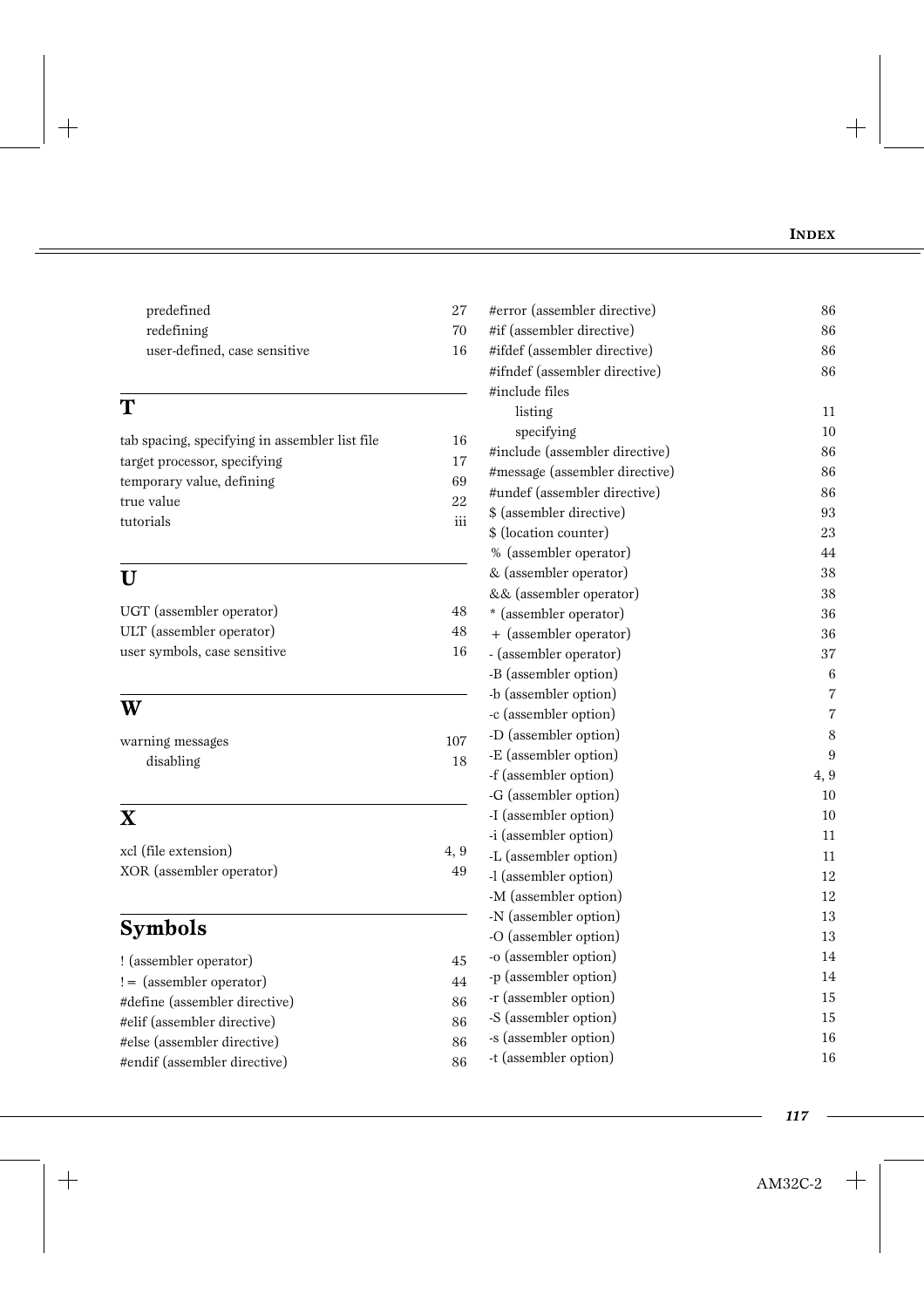| -U (assembler option)           | 17 |
|---------------------------------|----|
| -v (assembler option)           | 17 |
| -w (assembler option)           | 18 |
| -x (assembler option)           | 19 |
| .ADDR (assembler directive)     | 91 |
| .ALIAS (assembler directive)    | 68 |
| .ALIGN (assembler directive)    | 63 |
| .ALIGNRAM (assembler directive) | 63 |
| .ASEG (assembler directive)     | 63 |
| .ASSIGN (assembler directive)   | 68 |
| .BLKA (assembler directive)     | 91 |
| .BLKB (assembler directive)     | 91 |
| .BLKF (assembler directive)     | 91 |
| .BLKL (assembler directive)     | 91 |
| .BLKW (assembler directive)     | 91 |
| .BYTE (assembler directive)     | 91 |
| .CASEOFF (assembler directive)  | 93 |
| .CASEON (assembler directive)   | 93 |
| .COL (assembler directive)      | 80 |
| .COMMON (assembler directive)   | 63 |
| .DEFINE (assembler directive)   | 68 |
| .ELSE (assembler directive)     | 72 |
| .ELSEIF (assembler directive)   | 72 |
| .END (assembler directive)      | 58 |
| .ENDIF (assembler directive)    | 72 |
| .ENDM (assembler directive)     | 73 |
| .ENDMOD (assembler directive)   | 58 |
| .ENDR (assembler directive)     | 74 |
| .EQU (assembler directive)      | 68 |
| .EVEN (assembler directive)     | 63 |
| .EXITM (assembler directive)    | 73 |
| .EXPORT (assembler directive)   | 61 |
| .EXTERN (assembler directive)   | 61 |
| .FLOAT (assembler directive)    | 91 |
| .IF (assembler directive)       | 72 |
| .IMPORT (assembler directive)   | 61 |
| .LIBRARY (assembler directive)  | 58 |
| .LIMIT (assembler directive)    | 68 |
|                                 |    |

| .LOCAL (assembler directive)    | 73                       |
|---------------------------------|--------------------------|
| .LSTCND (assembler directive)   | 80                       |
| .LSTCOD (assembler directive)   | 80                       |
| .LSTEXP (assembler directives)  | 80                       |
| .LSTMAC (assembler directive)   | 80                       |
| LSTOUT (assembler directive)    | 80                       |
| .LSTPAG (assembler directive)   | 80                       |
| .LSTREP (assembler directive)   | 80                       |
| .LSTXRF (assembler directive)   | 80                       |
| .LWORD (assembler directive)    | 91                       |
| .MACRO (assembler directive)    | 73                       |
| .MODULE (assembler directive)   | 58                       |
| .NAME (assembler directive)     | 58                       |
| .ODD (assembler directive)      | 63                       |
| .ORG (assembler directive)      | 63                       |
| .PAGE (assembler directive)     | 81                       |
| .PAGSIZ (assembler directive)   | 80                       |
| .PROGRAM (assembler directive)  | 58                       |
| .PUBLIC (assembler directive)   | 61                       |
| .PUBWEAK (assembler directive)  | 61                       |
| .RADIX (assembler directive)    | 93                       |
| .REPT (assembler directive)     | 74                       |
| .REPTC (assembler directive)    | 74                       |
| .REPTI (assembler directive)    | 74                       |
| .REQUIRE (assembler directive)  | 61                       |
| .RSEG (assembler directive)     | 63                       |
| .RTMODEL(assembler directive)   | 58                       |
| .SET (assembler directive)      | 68                       |
| .SFRTYPE (assembler directive)  | 68                       |
| .STACK (assembler directive)    | 63                       |
| .VAR (assembler directive)      | 68                       |
| .WORD (assembler directive)     | 91                       |
| / (assembler operator)          | 37                       |
|                                 | 86                       |
| // (assembler directive)        | 86                       |
| < (assembler operator) >        | 43                       |
| < < (assembler operator) >      | 47                       |
| $\leq$ = (assembler operator) > | 43                       |
|                                 | /* (assembler directive) |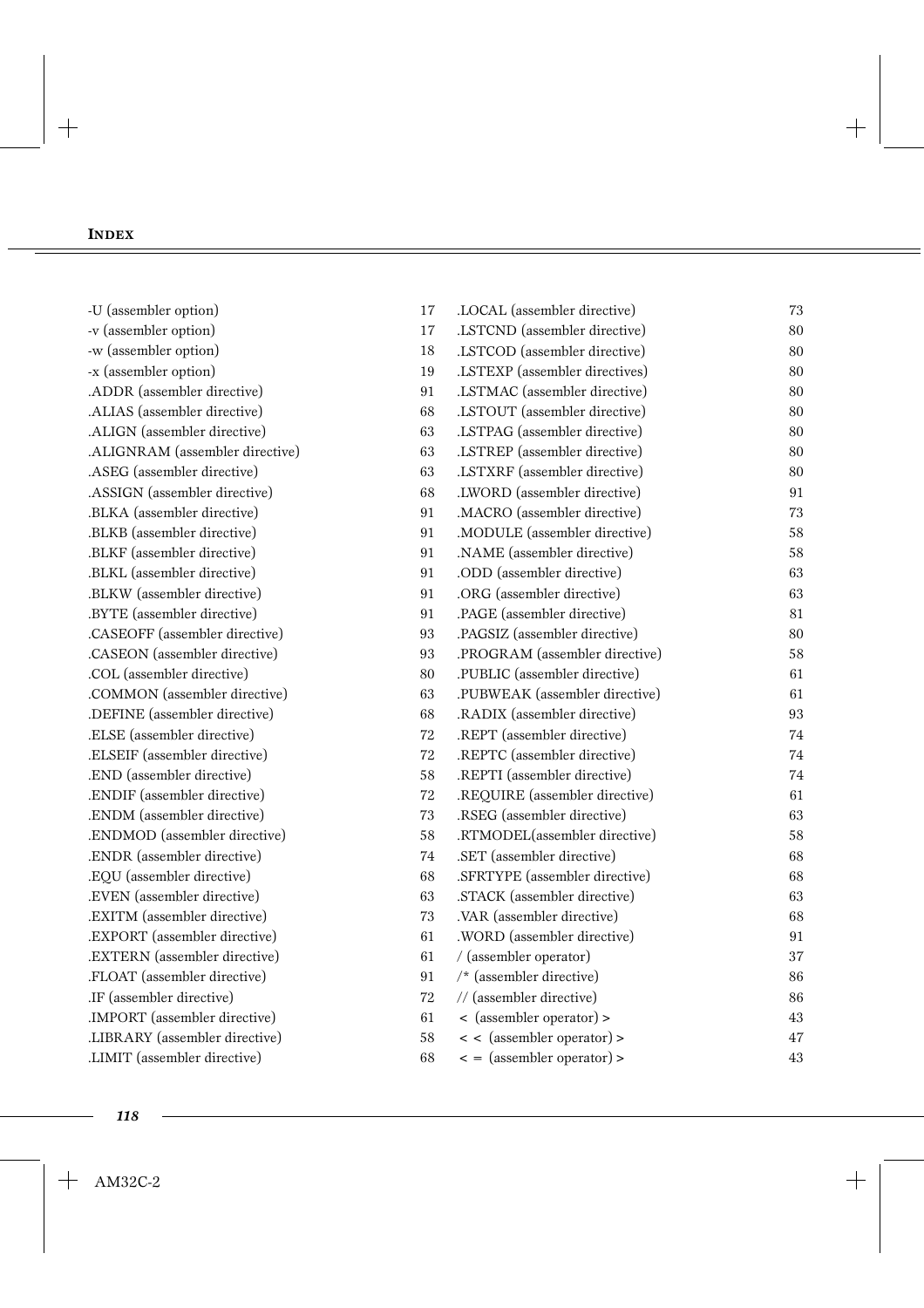| < > (assembler operator)              | 44 |
|---------------------------------------|----|
| $=$ (assembler directive)             | 68 |
| = (assembler operator)                | 41 |
| $=$ = (assembler operator)            | 41 |
| > (assembler operator)                | 42 |
| $>$ = (assembler operator)            | 41 |
| $>$ (assembler operator)              | 47 |
| $\wedge$ (assembler operator)         | 39 |
| args (assembler directive)            | 76 |
| _DATE__ (predefined symbol)           | 27 |
| FILE <sub>_{predefined symbol}</sub>  | 27 |
| IAR_SYSTEMS_ASM__ (predefined symbol) | 27 |
| LINE (predefined symbol)              | 27 |
| _TID_ (predefined symbol)             | 27 |
| TIME (predefined symbol)              | 27 |
| _VER_ (predefined symbol)             | 27 |
| (assembler operator)                  | 39 |
| $  $ (assembler operator)             | 45 |
| $\sim$ (assembler operator)           | 38 |
|                                       |    |